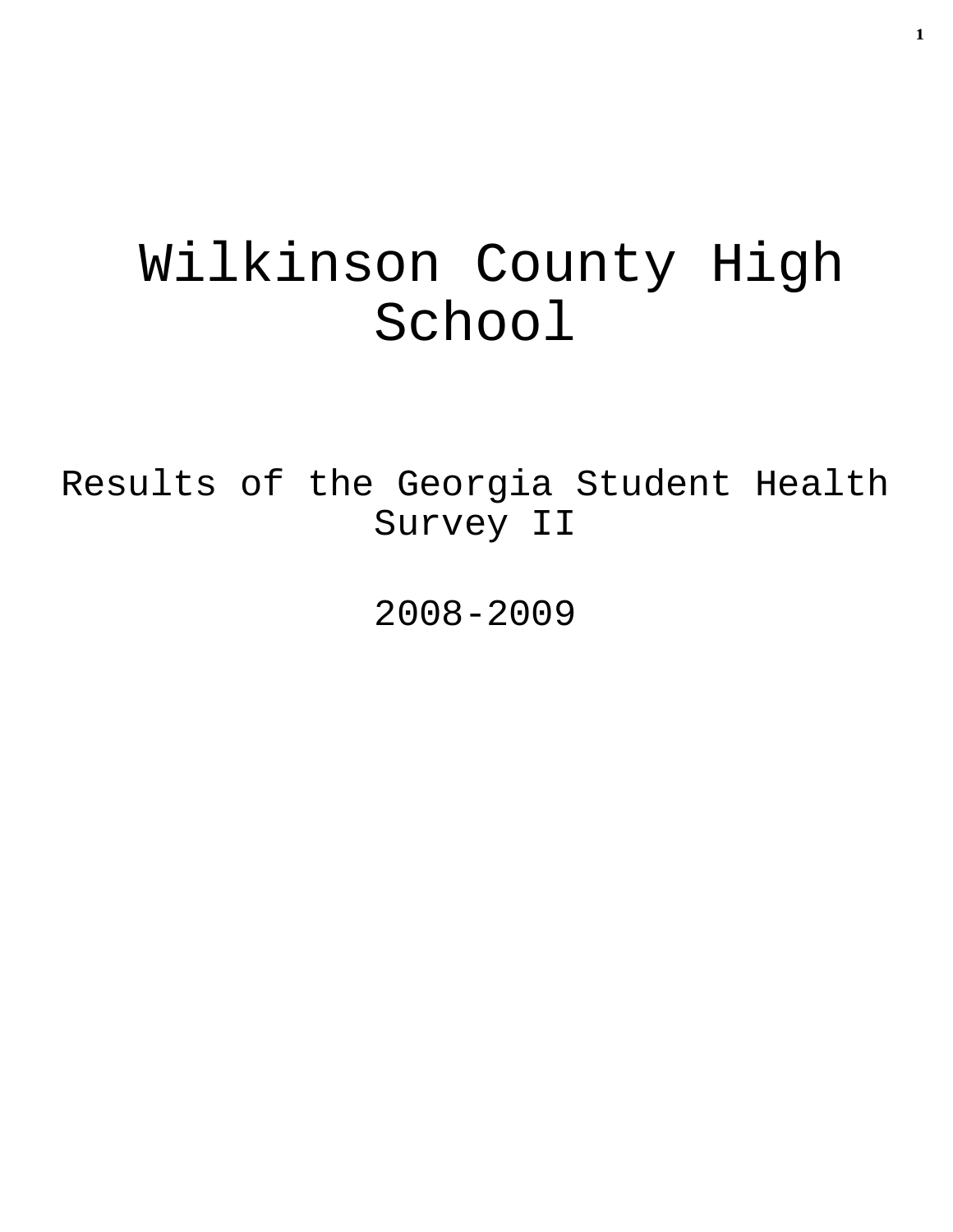### *Demographics* **2**

| Grade                    |     |  |  |
|--------------------------|-----|--|--|
| <b>Grade   Frequency</b> |     |  |  |
| 10                       | 108 |  |  |
| 12                       | 92  |  |  |

| Frequency      | <b>Table of Gender by Grade</b> |              |             |              |  |
|----------------|---------------------------------|--------------|-------------|--------------|--|
| <b>Col Pct</b> |                                 | Grade(Grade) |             |              |  |
|                | Gender(Gender)                  | 10           | 12          | <b>Total</b> |  |
|                | <b>Female</b>                   | 48<br>44.44  | 47<br>51.09 | 95           |  |
|                | <b>Male</b>                     | 60<br>55.56  | 45<br>48.91 | 105          |  |
|                | <b>Total</b>                    | 108          | 92          | 200          |  |

| <b>Frequency</b> |  |
|------------------|--|
| <b>Col Pct</b>   |  |

| <b>Table of Ethnicity by Grade</b> |                        |             |              |  |  |  |
|------------------------------------|------------------------|-------------|--------------|--|--|--|
|                                    | Grade(Grade)           |             |              |  |  |  |
| <b>Ethnicity</b> (Ethnicity)       | 10                     | 12          | <b>Total</b> |  |  |  |
| <b>Black</b>                       | 62<br>57.41            | 67<br>72.83 | 129          |  |  |  |
| <b>Hispanic</b>                    | 1<br>0.93              | 0<br>0.00   | 1            |  |  |  |
| <b>White</b>                       | 42<br>38.89            | 22<br>23.91 | 64           |  |  |  |
| <b>Asian</b>                       | 1<br>0.93              | 1<br>1.09   | 2            |  |  |  |
| <b>Other</b>                       | $\overline{2}$<br>1.85 | 2<br>2.17   | 4            |  |  |  |
| <b>Total</b>                       | 108                    | 92          | 200          |  |  |  |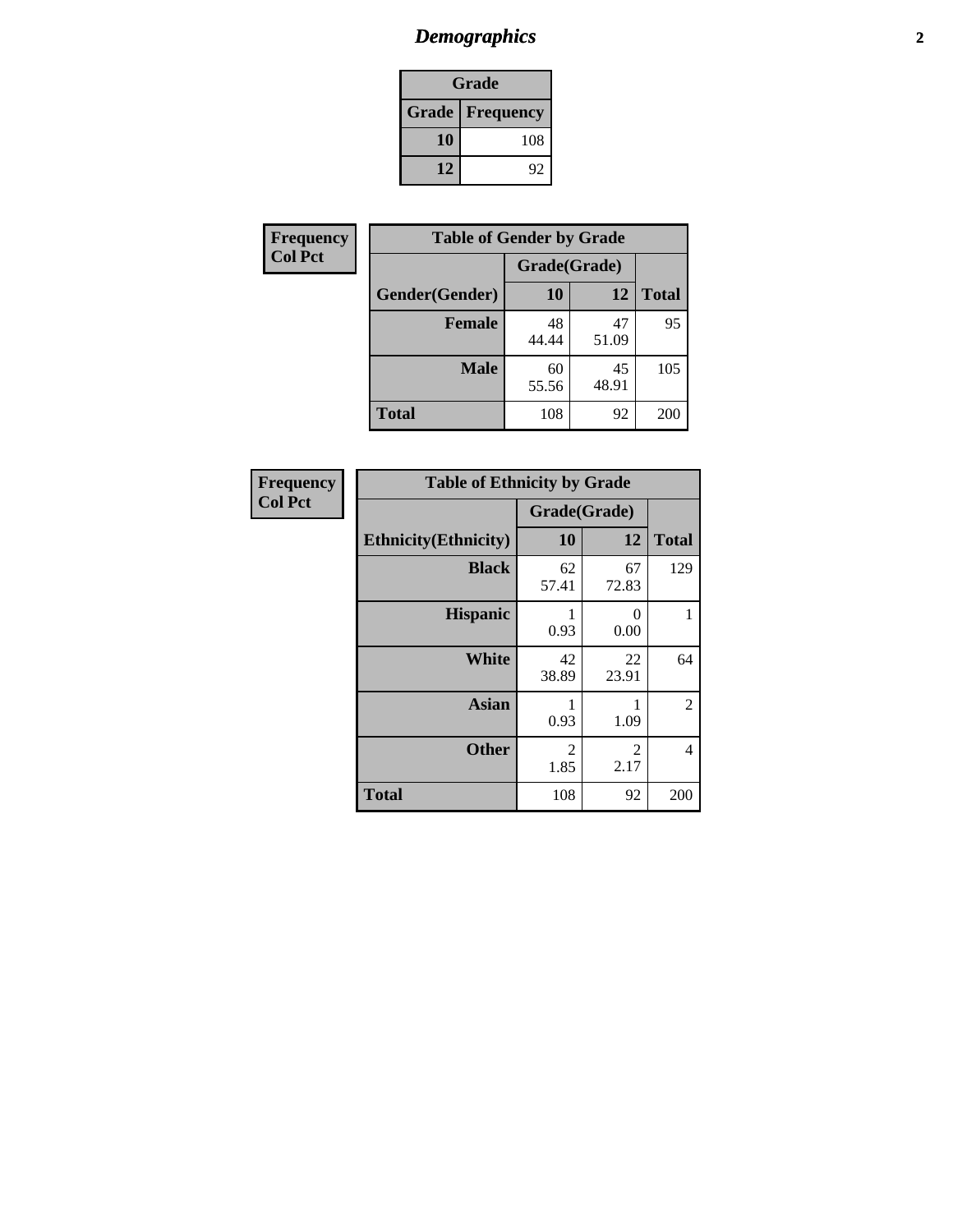#### *Title IV, Part A, Schedule A* **3** *Goal 1: Ensure that all schools are drug-free Baseline Data: Year 2008-2009 Prevalence of Drug Use*

| Frequency<br><b>Col Pct</b> | <b>Table of AlcoholAlt by Grade</b> |              |             |              |  |
|-----------------------------|-------------------------------------|--------------|-------------|--------------|--|
|                             | AlcoholAlt(Alcohol                  | Grade(Grade) |             |              |  |
|                             | use, past 30 days)                  | <b>10</b>    | 12          | <b>Total</b> |  |
|                             | Yes                                 | 33<br>30.56  | 22<br>23.91 | 55           |  |
|                             | N <sub>0</sub>                      | 75<br>69.44  | 70<br>76.09 | 145          |  |
|                             | Total                               | 108          | 92          | 200          |  |

| Frequency      | <b>Table of TobaccoAny by Grade</b> |              |             |              |  |
|----------------|-------------------------------------|--------------|-------------|--------------|--|
| <b>Col Pct</b> | TobaccoAny(Tobacco                  | Grade(Grade) |             |              |  |
|                | use, past 30 days)                  | <b>10</b>    | 12          | <b>Total</b> |  |
|                | Yes                                 | 29<br>26.85  | 14<br>15.22 | 43           |  |
|                | N <sub>0</sub>                      | 79<br>73.15  | 78<br>84.78 | 157          |  |
|                | Total                               | 108          | 92          | 200          |  |

| Frequency<br><b>Col Pct</b> | <b>Table of MarijuanaAlt by Grade</b> |              |             |              |  |
|-----------------------------|---------------------------------------|--------------|-------------|--------------|--|
|                             | MarijuanaAlt(Marijuana                | Grade(Grade) |             |              |  |
|                             | use, past 30 days)                    | 10           | 12          | <b>Total</b> |  |
|                             | <b>Yes</b>                            | 22<br>20.37  | 9<br>9.78   | 31           |  |
|                             | N <sub>0</sub>                        | 86<br>79.63  | 83<br>90.22 | 169          |  |
|                             | <b>Total</b>                          | 108          | 92          | 200          |  |

| Frequency<br><b>Col Pct</b> | <b>Table of OtherDrugAny by Grade</b>  |              |             |              |  |
|-----------------------------|----------------------------------------|--------------|-------------|--------------|--|
|                             | <b>OtherDrugAny(Other</b><br>drug use, | Grade(Grade) |             |              |  |
|                             | past 30 days)                          | 10           | 12          | <b>Total</b> |  |
|                             | Yes                                    | q<br>8.33    | 6<br>6.52   | 15           |  |
|                             | N <sub>0</sub>                         | 99<br>91.67  | 86<br>93.48 | 185          |  |
|                             | <b>Total</b>                           | 108          | 92          | 200          |  |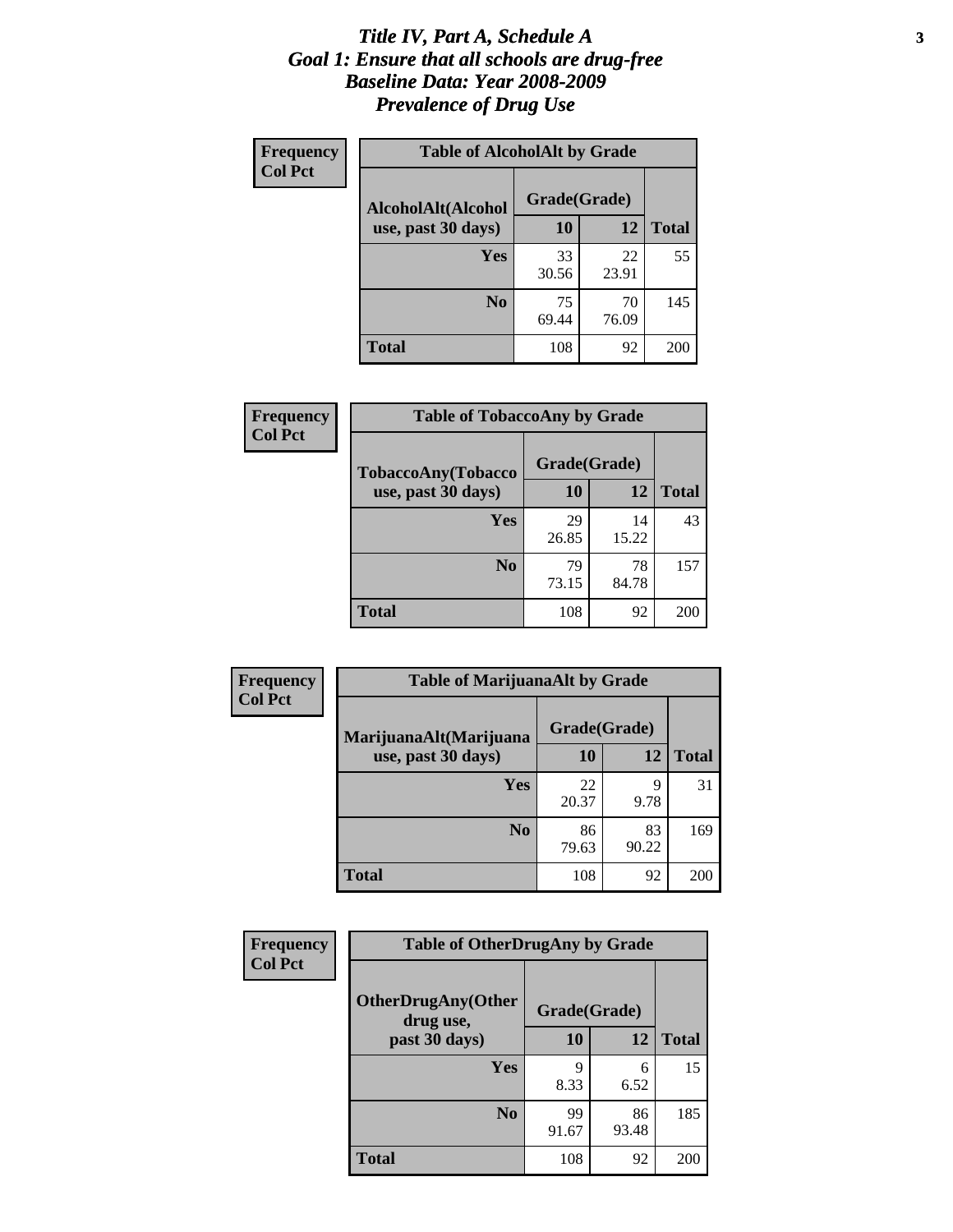#### *Average Age of Onset of Use* **4** *Results for "Average Age of Onset of Use" questions exclude students who said they did not use that substance*

| <b>Variable</b>    | Label                                                              | <b>Mean</b> |
|--------------------|--------------------------------------------------------------------|-------------|
| Alcoholinit2       | I started using alcohol when I was                                 | 13.85       |
| Cigarettesinit2    | I started smoking tobacco when I was                               | 13.45       |
| Smokelessinit2     | I started chewing tobacco when I was                               | 13.61       |
| Marijuanainit2     | I started using marijuana when I was                               | 14.16       |
| Cocaineinit2       | I started using cocaine when I was                                 | 13.00       |
| Inhalantsinit2     | I started using inhalants when I was                               | 10.40       |
| Steroidsinit2      | I started using steroids when I was                                | 10.00       |
| Ecstasyinit2       | I started using ecstasy when I was                                 | 12.00       |
| Methinit2          | I started using methamphetamines when I was                        | 13.67       |
| Hallucinogensinit2 | I started using hallucinogens when I was                           | 12.63       |
| Prescriptioninit2  | I started using prescription drugs not prescribed to me when I was | 12.94       |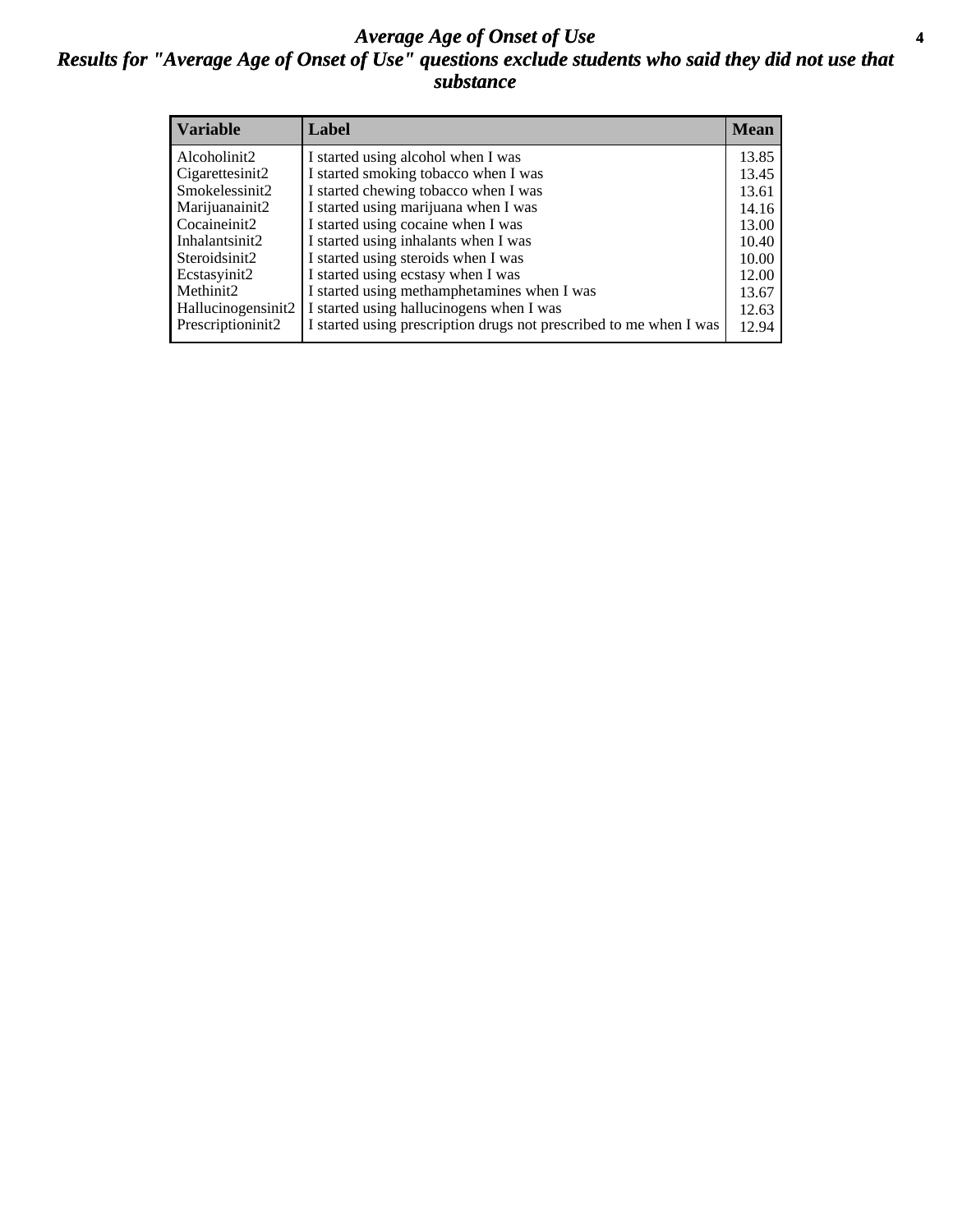### *Perception of Health Risk* **5**

| Frequency      | <b>Table of Alcoholharmdich by Grade</b> |              |             |              |
|----------------|------------------------------------------|--------------|-------------|--------------|
| <b>Col Pct</b> | Alcoholharmdich(I<br>think alcohol is    | Grade(Grade) |             |              |
|                | harmful)                                 | 10           | 12          | <b>Total</b> |
|                | <b>Yes</b>                               | 80<br>74.07  | 79<br>85.87 | 159          |
|                | N <sub>0</sub>                           | 28<br>25.93  | 13<br>14.13 | 41           |
|                | <b>Total</b>                             | 108          | 92          | 200          |

| <b>Frequency</b><br><b>Col Pct</b> | <b>Table of Tobaccoharmdich by Grade</b> |              |             |              |
|------------------------------------|------------------------------------------|--------------|-------------|--------------|
|                                    | Tobaccoharmdich(I<br>think tobacco is    | Grade(Grade) |             |              |
|                                    | harmful)                                 | 10           | 12          | <b>Total</b> |
|                                    | Yes                                      | 95<br>87.96  | 85<br>92.39 | 180          |
|                                    | N <sub>0</sub>                           | 13<br>12.04  | 7.61        | 20           |
|                                    | Total                                    | 108          | 92          | 200          |

| Frequency<br><b>Col Pct</b> | <b>Table of Marijuanaharmdich by Grade</b> |              |             |              |  |  |
|-----------------------------|--------------------------------------------|--------------|-------------|--------------|--|--|
|                             | Marijuanaharmdich(I<br>think marijuana is  | Grade(Grade) |             |              |  |  |
|                             | harmful)                                   | <b>10</b>    | 12          | <b>Total</b> |  |  |
|                             | Yes                                        | 79<br>73.15  | 74<br>80.43 | 153          |  |  |
|                             | N <sub>0</sub>                             | 29<br>26.85  | 18<br>19.57 | 47           |  |  |
|                             | <b>Total</b>                               | 108          | 92          | 200          |  |  |

| Frequency      | <b>Table of Otherdrugharmdich by Grade</b>                   |             |             |              |  |
|----------------|--------------------------------------------------------------|-------------|-------------|--------------|--|
| <b>Col Pct</b> | Otherdrugharmdich(I<br>Grade(Grade)<br>think other drugs are |             |             |              |  |
|                | harmful)                                                     | 10          | 12          | <b>Total</b> |  |
|                | <b>Yes</b>                                                   | 95<br>87.96 | 85<br>92.39 | 180          |  |
|                | N <sub>0</sub>                                               | 13<br>12.04 | 7.61        | 20           |  |
|                | <b>Total</b>                                                 | 108         | 92          | 200          |  |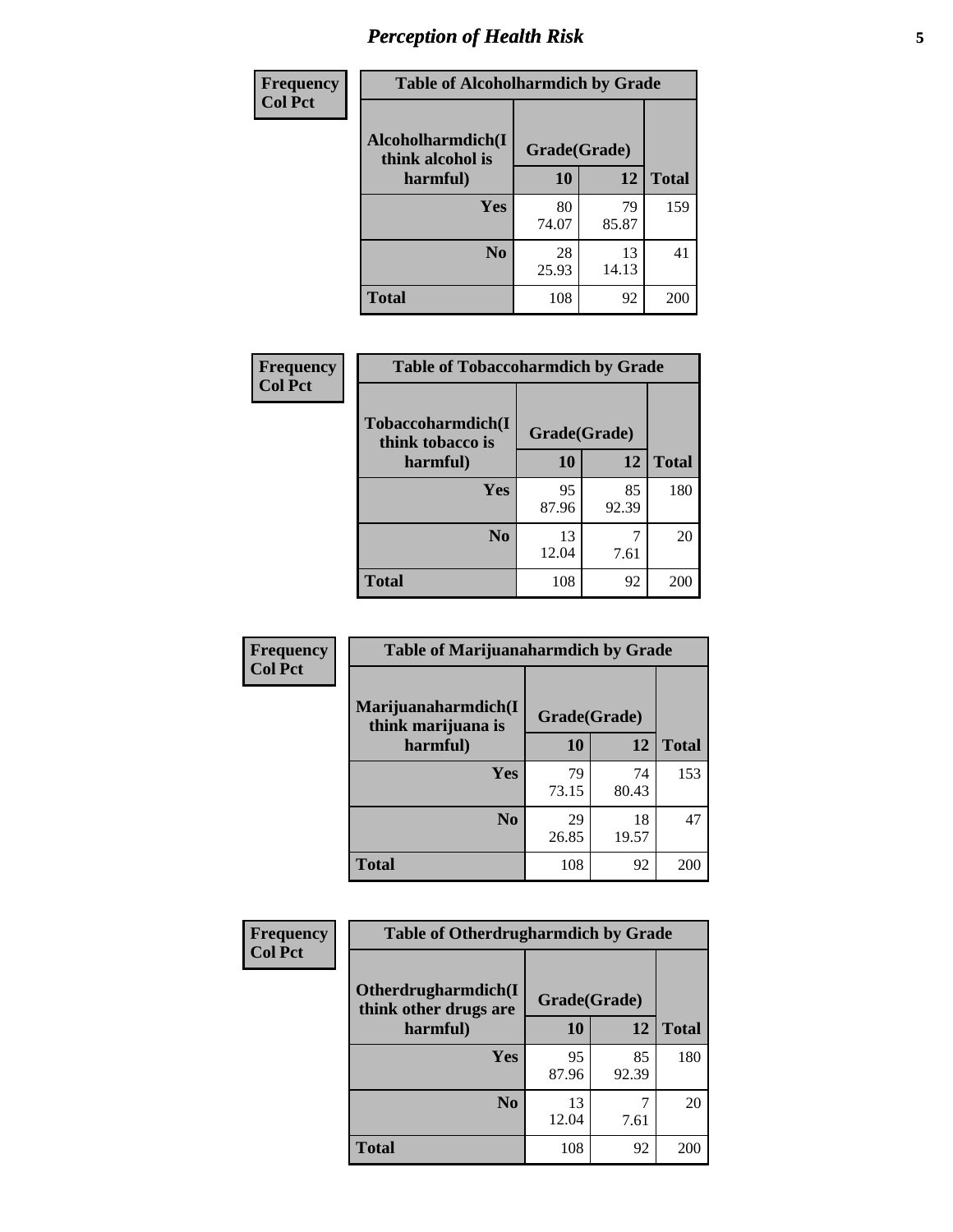### *Social Disapproval* **6**

| <b>Frequency</b> | <b>Table of Alcoholpeerdich by Grade</b>                    |              |             |              |
|------------------|-------------------------------------------------------------|--------------|-------------|--------------|
| <b>Col Pct</b>   | Alcoholpeerdich(My<br>friends would<br>disapprove if I used | Grade(Grade) |             |              |
|                  | alcohol)                                                    | 10           | 12          | <b>Total</b> |
|                  | <b>Yes</b>                                                  | 58<br>53.70  | 51<br>55.43 | 109          |
|                  | N <sub>0</sub>                                              | 50<br>46.30  | 41<br>44.57 | 91           |
|                  | <b>Total</b>                                                | 108          | 92          | 200          |

| <b>Frequency</b> |
|------------------|
| <b>Col Pct</b>   |

| <b>Table of Tobaccopeerdich by Grade</b>                            |              |             |              |  |
|---------------------------------------------------------------------|--------------|-------------|--------------|--|
| <b>Tobaccopeerdich</b> (My<br>friends would<br>disapprove if I used | Grade(Grade) |             |              |  |
| tobacco)                                                            | 10           | 12          | <b>Total</b> |  |
| Yes                                                                 | 76<br>70.37  | 60<br>65.22 | 136          |  |
| N <sub>0</sub>                                                      | 32<br>29.63  | 32<br>34.78 | 64           |  |
| <b>Total</b>                                                        | 108          | 92          | 200          |  |

| <b>Frequency</b> | <b>Table of Marijuanapeerdich by Grade</b>                    |              |             |              |  |  |
|------------------|---------------------------------------------------------------|--------------|-------------|--------------|--|--|
| <b>Col Pct</b>   | Marijuanapeerdich(My<br>friends would<br>disapprove if I used | Grade(Grade) |             |              |  |  |
|                  | marijuana)                                                    | 10           | 12          | <b>Total</b> |  |  |
|                  | <b>Yes</b>                                                    | 71<br>65.74  | 60<br>65.22 | 131          |  |  |
|                  | N <sub>0</sub>                                                | 37<br>34.26  | 32<br>34.78 | 69           |  |  |
|                  | <b>Total</b>                                                  | 108          | 92          | <b>200</b>   |  |  |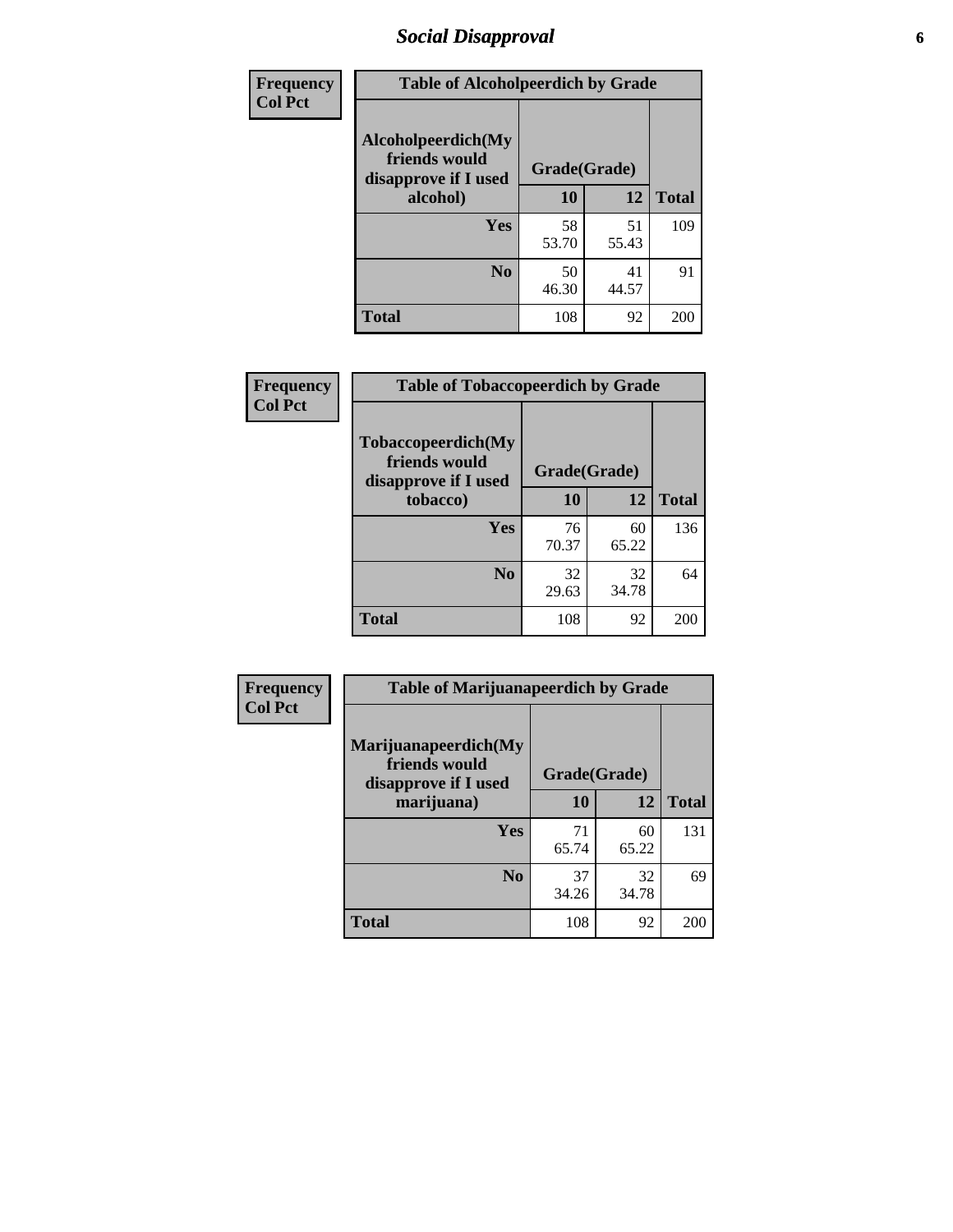### *Social Disapproval* **7**

| Frequency      | <b>Table of Otherdrugpeerdich by Grade</b>                    |              |             |              |  |  |
|----------------|---------------------------------------------------------------|--------------|-------------|--------------|--|--|
| <b>Col Pct</b> | Otherdrugpeerdich(My<br>friends would<br>disapprove if I used | Grade(Grade) |             |              |  |  |
|                | other drugs)                                                  | 10           | 12          | <b>Total</b> |  |  |
|                | Yes                                                           | 82<br>75.93  | 67<br>72.83 | 149          |  |  |
|                | N <sub>0</sub>                                                | 26<br>24.07  | 25<br>27.17 | 51           |  |  |
|                | <b>Total</b>                                                  | 108          | 92          | 200          |  |  |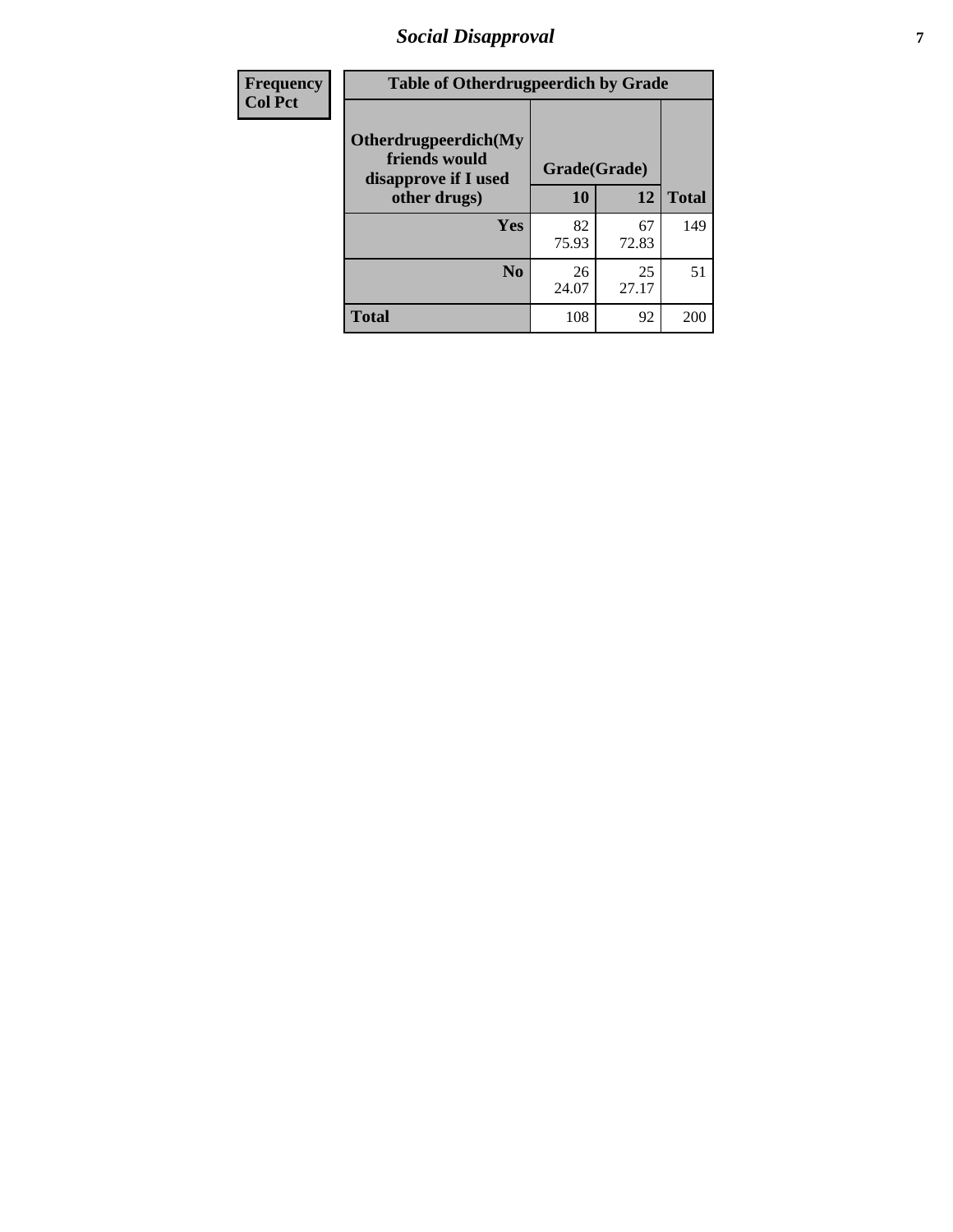#### Title IV, Part A, Schedule A **8** *Goal 2: To help ensure that all schools are safe and disciplined Baseline Data: Year 2008-2009 Student Involvement in Gang Activity*

| Frequency      |                                                                                                   | <b>Table of Gangself by Grade</b> |             |              |
|----------------|---------------------------------------------------------------------------------------------------|-----------------------------------|-------------|--------------|
| <b>Col Pct</b> | Gangself(I<br>have<br>participated<br>in illegal<br>gang<br>activities in<br>the past 30<br>days) | Grade(Grade)<br>10                | 12          | <b>Total</b> |
|                | Yes                                                                                               | 12<br>11.11                       | 10<br>10.87 | 22           |
|                | N <sub>0</sub>                                                                                    | 96<br>88.89                       | 82<br>89.13 | 178          |
|                | <b>Total</b>                                                                                      | 108                               | 92          | 200          |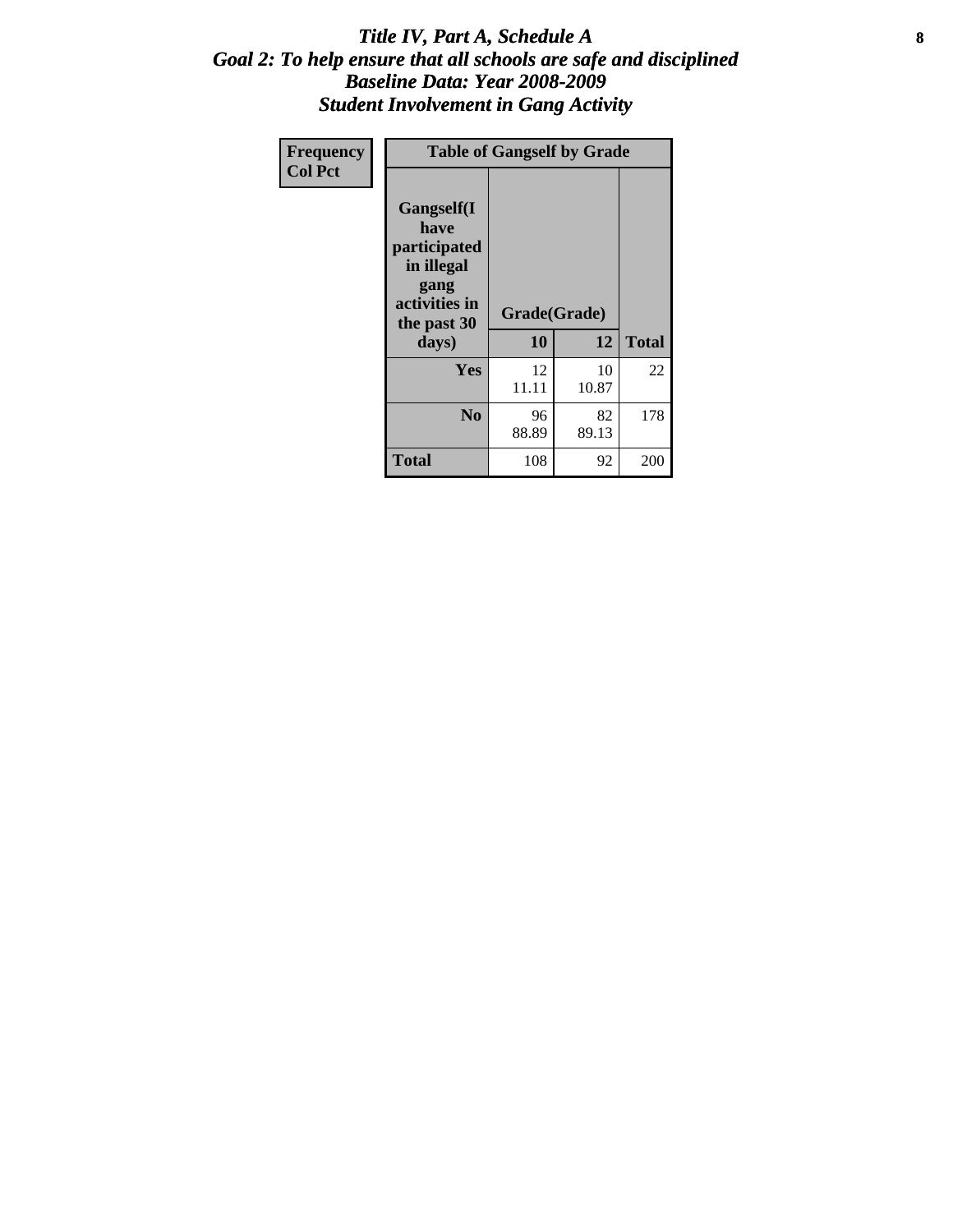### *Student Perception of School Safety* **9**

| <b>Frequency</b><br>Row Pct |
|-----------------------------|
|                             |

| <b>Table of Grade by Safeschool</b> |                                                                                                                            |                                                        |             |             |     |  |
|-------------------------------------|----------------------------------------------------------------------------------------------------------------------------|--------------------------------------------------------|-------------|-------------|-----|--|
|                                     |                                                                                                                            | Safeschool (School is a place at which I feel<br>safe) |             |             |     |  |
| Grade(Grade)                        | Somewhat   Somewhat<br><b>Strongly</b><br><b>Strongly</b><br><b>Disagree</b><br>Agree<br>Disagree<br><b>Total</b><br>Agree |                                                        |             |             |     |  |
| 10                                  | 26<br>24.07                                                                                                                | 43<br>39.81                                            | 23<br>21.30 | 16<br>14.81 | 108 |  |
| 12                                  | 18<br>19.57                                                                                                                | 43<br>46.74                                            | 22<br>23.91 | 9<br>9.78   | 92  |  |
| <b>Total</b>                        | 44                                                                                                                         | 86                                                     | 45          | 25          | 200 |  |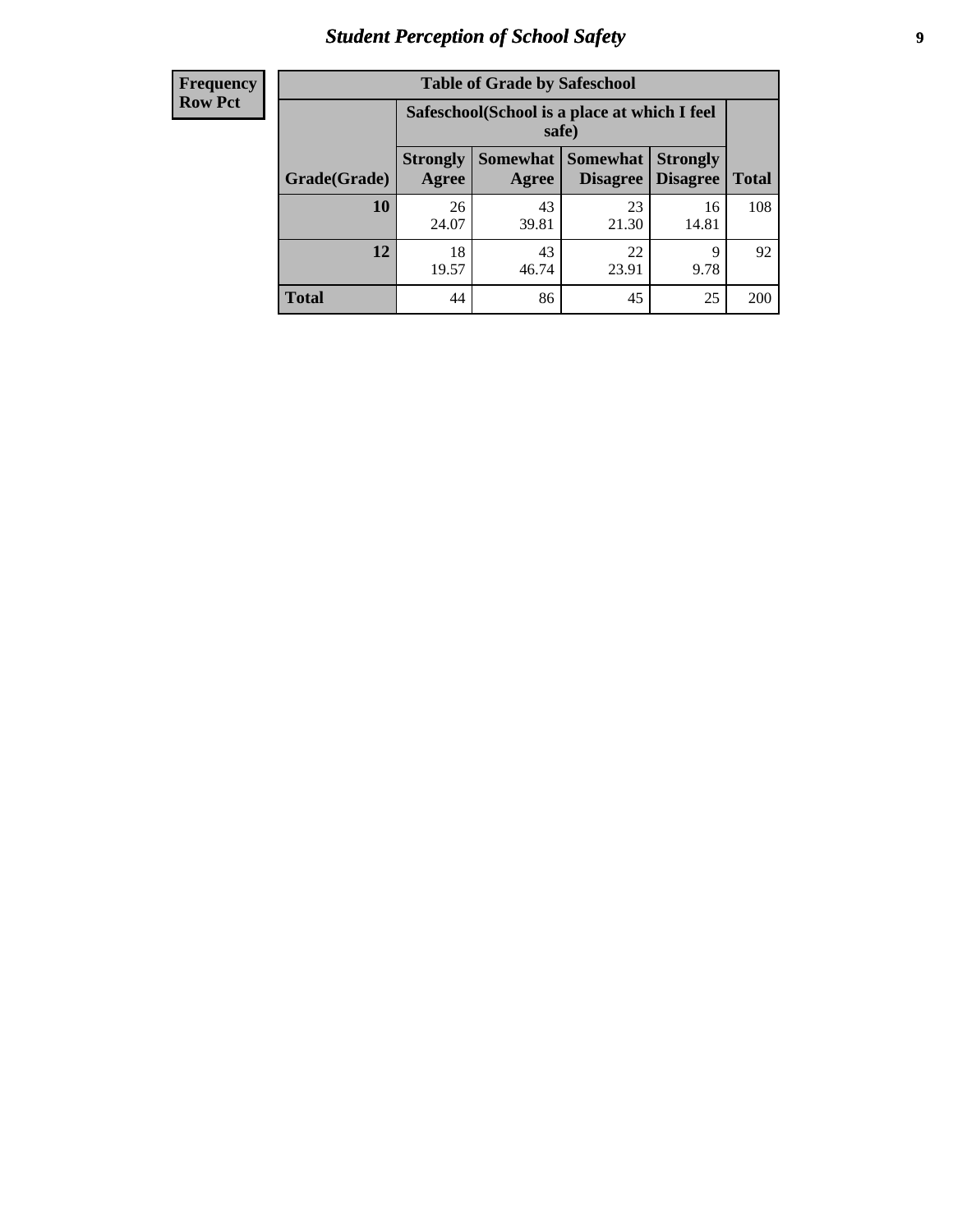### *Students Who Have Been Bullied* **10**

#### **Frequency Row Pct**

| <b>Table of Grade by Bullied</b> |                         |                                                                               |                              |                   |                        |                               |                   |              |
|----------------------------------|-------------------------|-------------------------------------------------------------------------------|------------------------------|-------------------|------------------------|-------------------------------|-------------------|--------------|
|                                  |                         | <b>Bullied</b> (I have been bullied by other<br>students in the past 30 days) |                              |                   |                        |                               |                   |              |
| Grade(Grade)                     | $\bf{0}$<br><b>Days</b> | 1 or<br>$\mathbf{2}$<br>days                                                  | 3 <sub>to</sub><br>5<br>days | 6 to<br>9<br>days | 10<br>to<br>19<br>days | <b>20</b><br>to<br>29<br>days | All<br>30<br>days | <b>Total</b> |
| 10                               | 92<br>85.19             | 5<br>4.63                                                                     | 3<br>2.78                    | 2<br>1.85         | 3<br>2.78              | $\overline{2}$<br>1.85        | 0.93              | 108          |
| 12                               | 84<br>91.30             | $\overline{2}$<br>2.17                                                        | 2<br>2.17                    | $\Omega$<br>0.00  | 1.09                   | 3<br>3.26                     | 0.00              | 92           |
| <b>Total</b>                     | 176                     | $\mathcal{I}$                                                                 | 5                            | $\overline{2}$    | 4                      | 5                             | -                 | 200          |

 $\blacksquare$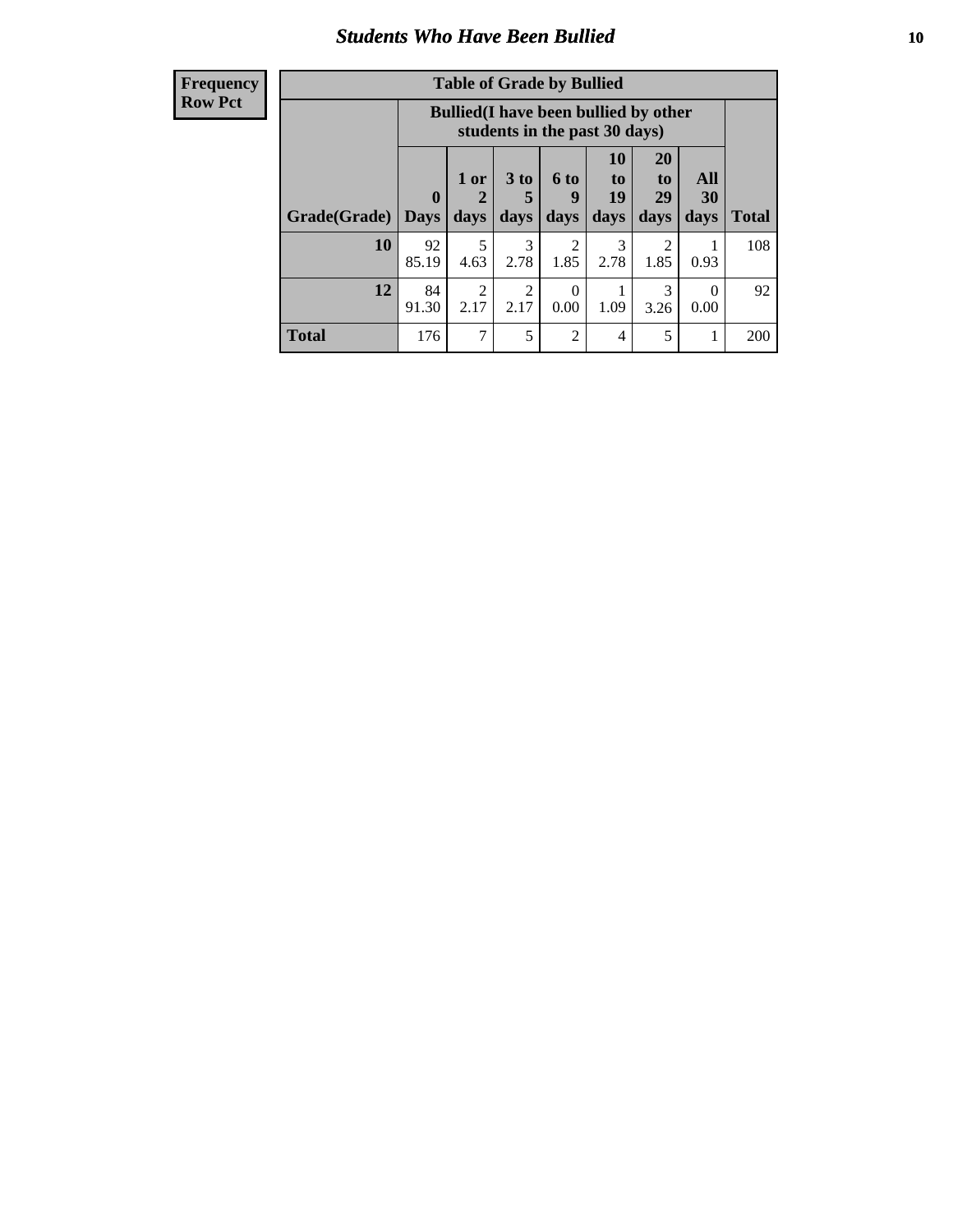#### *School Climate* **11**

| Frequency      | <b>Table of SchoolClimate1 by Grade</b> |                    |             |              |  |
|----------------|-----------------------------------------|--------------------|-------------|--------------|--|
| <b>Col Pct</b> | SchoolClimate1(I<br>like school)        | Grade(Grade)<br>10 | 12          | <b>Total</b> |  |
|                | <b>Strongly Agree</b>                   | 27<br>25.00        | 36<br>39.13 | 63           |  |
|                | <b>Somewhat Agree</b>                   | 57<br>52.78        | 44<br>47.83 | 101          |  |
|                | <b>Somewhat Disagree</b>                | 14<br>12.96        | 5<br>5.43   | 19           |  |
|                | <b>Strongly Disagree</b>                | 10<br>9.26         | 7.61        | 17           |  |
|                | <b>Total</b>                            | 108                | 92          | 200          |  |

| Frequency      | <b>Table of SchoolClimate2 by Grade</b>           |                    |                       |              |  |
|----------------|---------------------------------------------------|--------------------|-----------------------|--------------|--|
| <b>Col Pct</b> | SchoolClimate2(I<br>feel successful at<br>school) | Grade(Grade)<br>10 | 12                    | <b>Total</b> |  |
|                | <b>Strongly Agree</b>                             | 38<br>35.19        | 52<br>56.52           | 90           |  |
|                | <b>Somewhat Agree</b>                             | 54<br>50.00        | 37<br>40.22           | 91           |  |
|                | <b>Somewhat Disagree</b>                          | 12<br>11.11        | $\mathcal{L}$<br>2.17 | 14           |  |
|                | <b>Strongly Disagree</b>                          | 4<br>3.70          | 1.09                  | 5            |  |
|                | Total                                             | 108                | 92                    | 200          |  |

| Frequency      | <b>Table of SchoolClimate3 by Grade</b>                      |              |             |              |
|----------------|--------------------------------------------------------------|--------------|-------------|--------------|
| <b>Col Pct</b> | <b>SchoolClimate3(My</b><br>school has high<br>standards for | Grade(Grade) |             |              |
|                | achievement)                                                 | 10           | 12          | <b>Total</b> |
|                | <b>Strongly Agree</b>                                        | 32<br>29.63  | 37<br>40.22 | 69           |
|                | <b>Somewhat Agree</b>                                        | 52<br>48.15  | 40<br>43.48 | 92           |
|                | <b>Somewhat Disagree</b>                                     | 16<br>14.81  | 11<br>11.96 | 27           |
|                | <b>Strongly Disagree</b>                                     | 8<br>7.41    | 4<br>4.35   | 12           |
|                | Total                                                        | 108          | 92          | 200          |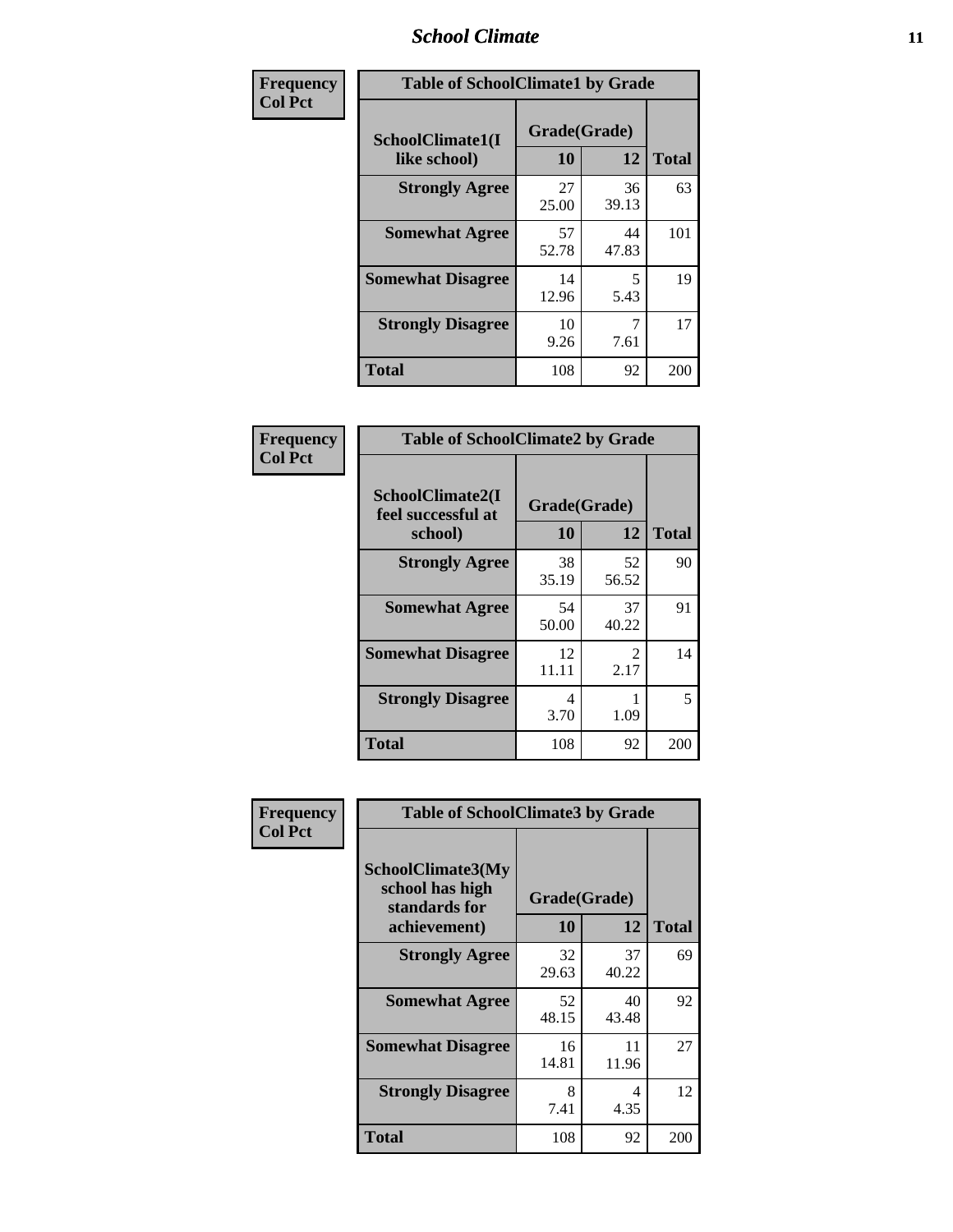#### *School Climate* **12**

| Frequency      | <b>Table of SchoolClimate4 by Grade</b>                       |                    |             |              |
|----------------|---------------------------------------------------------------|--------------------|-------------|--------------|
| <b>Col Pct</b> | SchoolClimate4(My<br>school sets clear<br>rules for behavior) | Grade(Grade)<br>10 | 12          | <b>Total</b> |
|                | <b>Strongly Agree</b>                                         | 49<br>45.37        | 44<br>47.83 | 93           |
|                | <b>Somewhat Agree</b>                                         | 41<br>37.96        | 31<br>33.70 | 72           |
|                | <b>Somewhat Disagree</b>                                      | 15<br>13.89        | 12<br>13.04 | 27           |
|                | <b>Strongly Disagree</b>                                      | 3<br>2.78          | 5<br>5.43   | 8            |
|                | <b>Total</b>                                                  | 108                | 92          | 200          |

| <b>Table of SchoolClimate5 by Grade</b>                              |                    |                        |     |  |
|----------------------------------------------------------------------|--------------------|------------------------|-----|--|
| SchoolClimate5(I<br>know what to do in<br>an emergency at<br>school) | Grade(Grade)<br>10 | <b>Total</b>           |     |  |
| <b>Strongly Agree</b>                                                | 72<br>66.67        | 63<br>68.48            | 135 |  |
| <b>Somewhat Agree</b>                                                | 22<br>20.37        | 23<br>25.00            | 45  |  |
| <b>Somewhat Disagree</b>                                             | 9<br>8.33          | $\mathfrak{D}$<br>2.17 | 11  |  |
| <b>Strongly Disagree</b>                                             | 5<br>4.63          | 4<br>4.35              | 9   |  |
| <b>Total</b>                                                         | 108                | 92                     | 200 |  |

| Frequency      | <b>Table of SchoolClimate6 by Grade</b>                  |                    |             |              |
|----------------|----------------------------------------------------------|--------------------|-------------|--------------|
| <b>Col Pct</b> | <b>SchoolClimate6(Teachers</b><br>treat me with respect) | Grade(Grade)<br>10 | 12          | <b>Total</b> |
|                | <b>Strongly Agree</b>                                    | 30<br>27.78        | 29<br>31.52 | 59           |
|                | <b>Somewhat Agree</b>                                    | 52<br>48.15        | 37<br>40.22 | 89           |
|                | <b>Somewhat Disagree</b>                                 | 18<br>16.67        | 18<br>19.57 | 36           |
|                | <b>Strongly Disagree</b>                                 | 8<br>7.41          | 8<br>8.70   | 16           |
|                | <b>Total</b>                                             | 108                | 92          | 200          |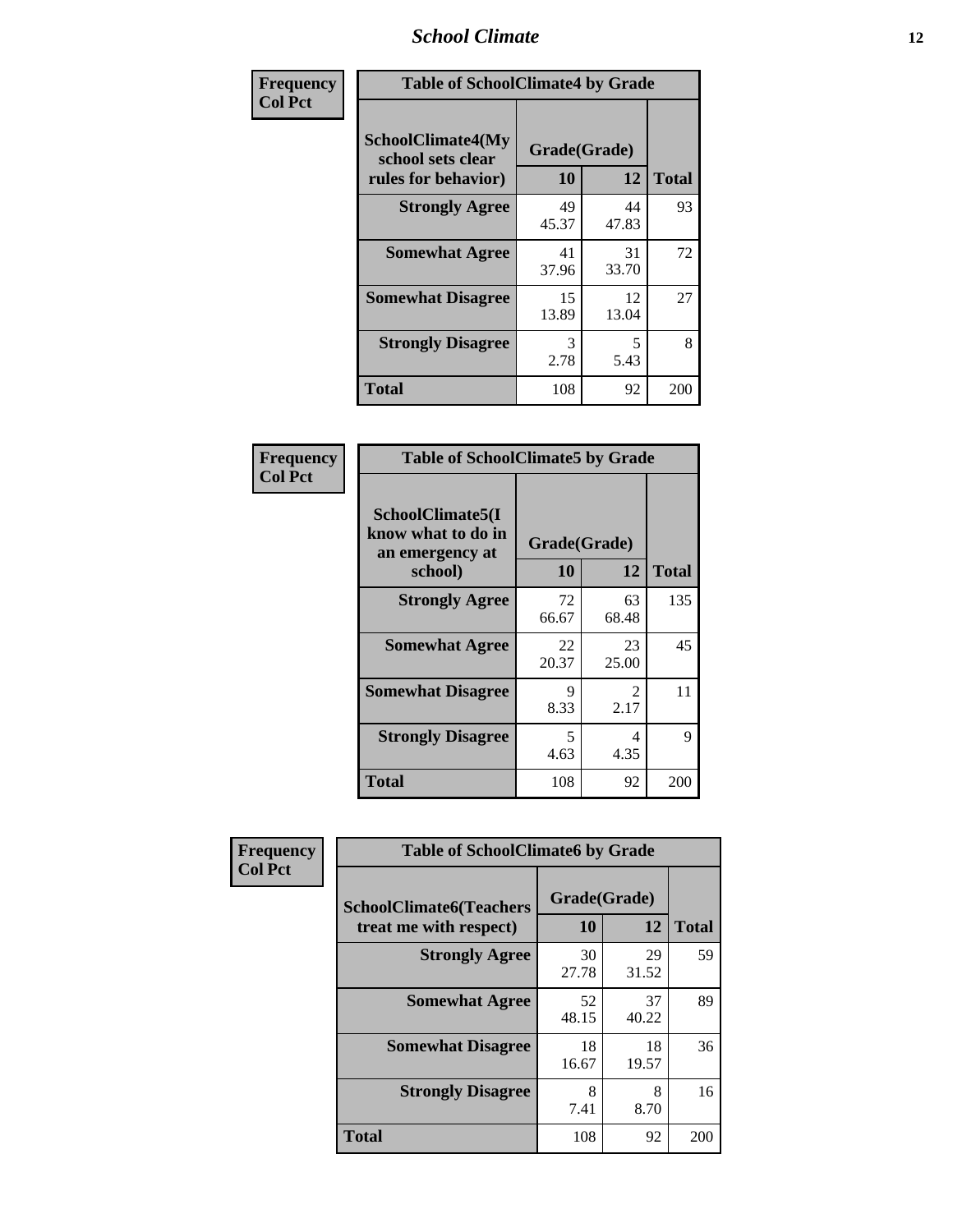#### *School Climate* **13**

| Frequency      | <b>Table of SchoolClimate7 by Grade</b>                                       |                           |             |              |
|----------------|-------------------------------------------------------------------------------|---------------------------|-------------|--------------|
| <b>Col Pct</b> | <b>SchoolClimate7(Behaviors</b><br>in my class allow the<br>teacher to teach) | Grade(Grade)<br><b>10</b> | 12          | <b>Total</b> |
|                | <b>Strongly Agree</b>                                                         | 16<br>14.81               | 26<br>28.26 | 42           |
|                | <b>Somewhat Agree</b>                                                         | 48<br>44.44               | 41<br>44.57 | 89           |
|                | <b>Somewhat Disagree</b>                                                      | 26<br>24.07               | 15<br>16.30 | 41           |
|                | <b>Strongly Disagree</b>                                                      | 18<br>16.67               | 10<br>10.87 | 28           |
|                | <b>Total</b>                                                                  | 108                       | 92          | 200          |

| Frequency      | <b>Table of SchoolClimate8 by Grade</b>                                 |              |             |              |
|----------------|-------------------------------------------------------------------------|--------------|-------------|--------------|
| <b>Col Pct</b> | <b>SchoolClimate8(Students</b><br>are frequently<br>recognized for good | Grade(Grade) |             |              |
|                | behavior)                                                               | 10           | 12          | <b>Total</b> |
|                | <b>Strongly Agree</b>                                                   | 21<br>19.44  | 25<br>27.17 | 46           |
|                | <b>Somewhat Agree</b>                                                   | 38<br>35.19  | 31<br>33.70 | 69           |
|                | <b>Somewhat Disagree</b>                                                | 30<br>27.78  | 21<br>22.83 | 51           |
|                | <b>Strongly Disagree</b>                                                | 19<br>17.59  | 15<br>16.30 | 34           |
|                | <b>Total</b>                                                            | 108          | 92          | 200          |

| Frequency      | <b>Table of SchoolClimate9 by Grade</b>                                           |                    |                        |              |
|----------------|-----------------------------------------------------------------------------------|--------------------|------------------------|--------------|
| <b>Col Pct</b> | SchoolClimate9(School<br>counselor would be<br>helpful if I needed<br>assistance) | Grade(Grade)<br>10 | 12                     | <b>Total</b> |
|                | <b>Strongly Agree</b>                                                             | 61<br>56.48        | 62<br>67.39            | 123          |
|                | <b>Somewhat Agree</b>                                                             | 33<br>30.56        | 27<br>29.35            | 60           |
|                | <b>Somewhat Disagree</b>                                                          | 7<br>6.48          | 1.09                   | 8            |
|                | <b>Strongly Disagree</b>                                                          | 7<br>6.48          | $\mathfrak{D}$<br>2.17 | 9            |
|                | Total                                                                             | 108                | 92                     | 200          |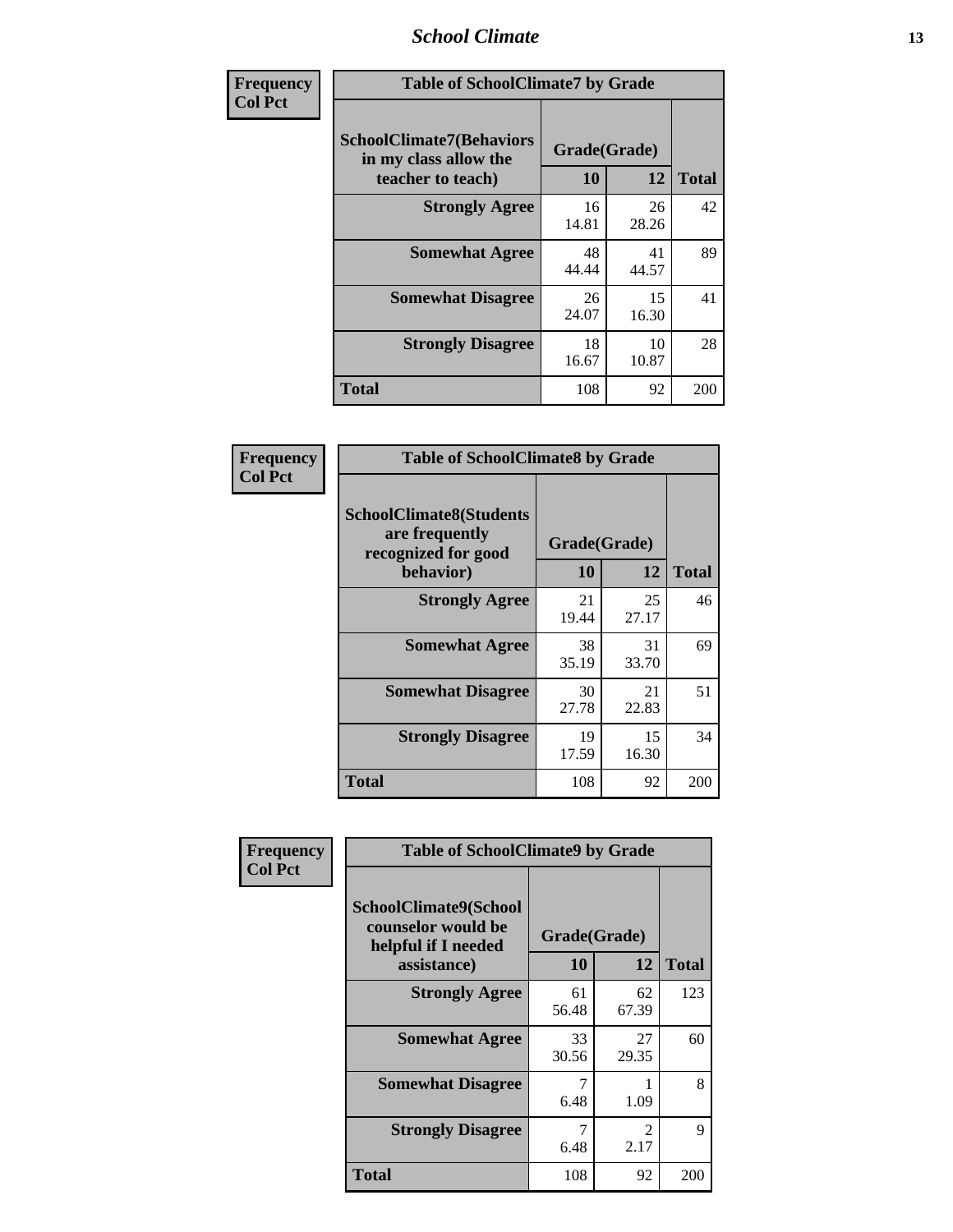### *Reasons for Dropping Out* **14**

| Frequency      | <b>Table of Dropoutreason by Grade</b>                                   |                           |             |              |
|----------------|--------------------------------------------------------------------------|---------------------------|-------------|--------------|
| <b>Col Pct</b> | Dropoutreason(If<br>I dropped out the<br>reason would<br>most likely be) | Grade(Grade)<br><b>10</b> | 12          | <b>Total</b> |
|                | Won't Drop out                                                           | 43<br>39.81               | 55<br>59.78 | 98           |
|                | <b>Bored</b>                                                             | 32<br>29.63               | 12<br>13.04 | 44           |
|                | <b>Family Reasons</b>                                                    | 9<br>8.33                 | 5<br>5.43   | 14           |
|                | <b>Being Bullied</b>                                                     | 0.93                      | 1.09        | 2            |
|                | <b>Other</b>                                                             | 23<br>21.30               | 19<br>20.65 | 42           |
|                | <b>Total</b>                                                             | 108                       | 92          | 200          |

| Frequency      | <b>Table of Dropout by Grade</b>                                       |                    |             |              |  |
|----------------|------------------------------------------------------------------------|--------------------|-------------|--------------|--|
| <b>Col Pct</b> | Dropout(I<br>have<br>thought<br>about<br>dropping<br>out of<br>school) | Grade(Grade)<br>10 | 12          | <b>Total</b> |  |
|                | Yes                                                                    | 42<br>38.89        | 22<br>23.91 | 64           |  |
|                | N <sub>0</sub>                                                         | 66<br>61.11        | 70<br>76.09 | 136          |  |
|                | <b>Total</b>                                                           | 108                | 92          | 200          |  |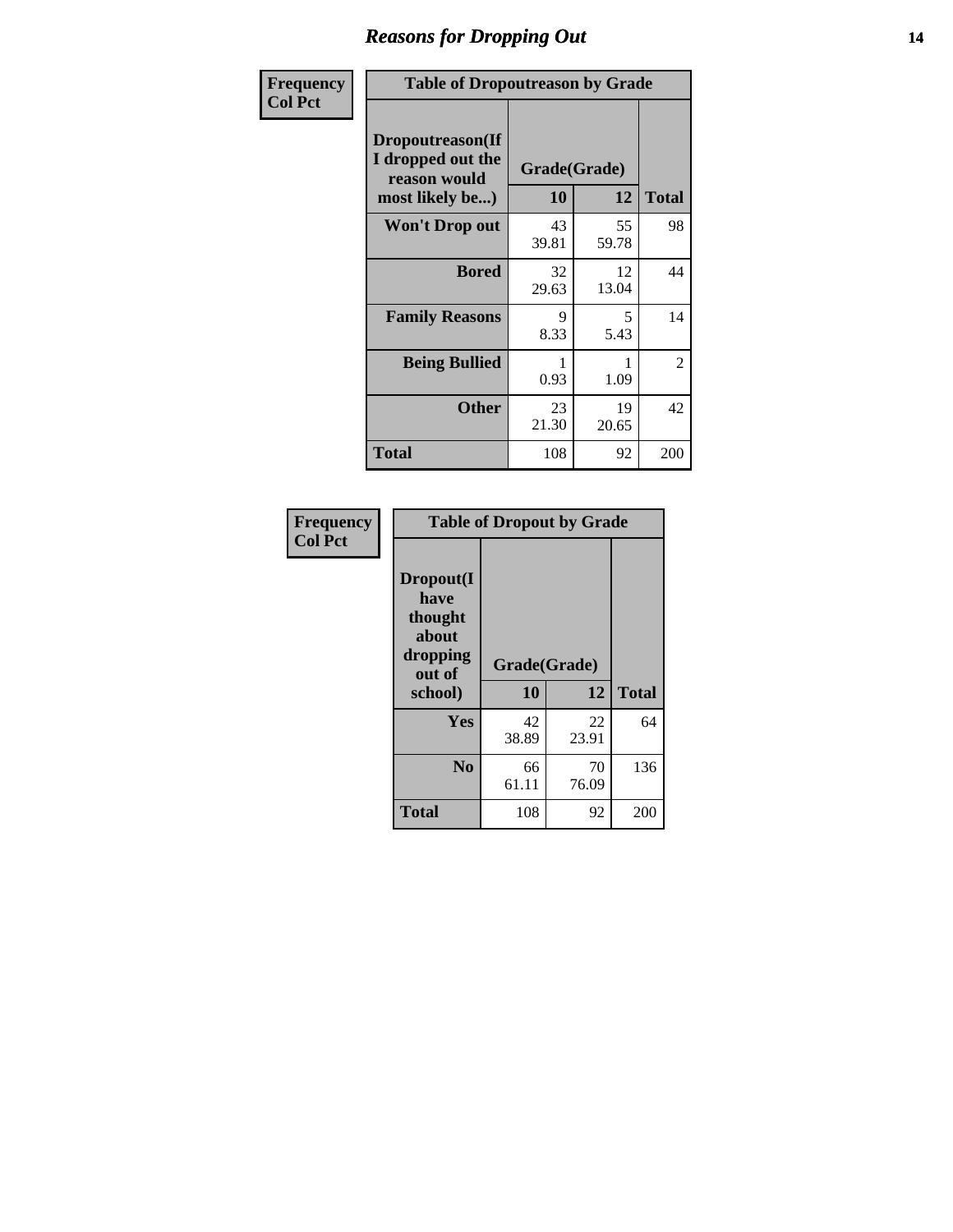*School Safety* **15**

| Frequency      | <b>Table of Gangself by Grade</b>                                                                 |                    |             |              |
|----------------|---------------------------------------------------------------------------------------------------|--------------------|-------------|--------------|
| <b>Col Pct</b> | Gangself(I<br>have<br>participated<br>in illegal<br>gang<br>activities in<br>the past 30<br>days) | Grade(Grade)<br>10 | 12          | <b>Total</b> |
|                | Yes                                                                                               | 12<br>11.11        | 10<br>10.87 | 22           |
|                | N <sub>0</sub>                                                                                    | 96<br>88.89        | 82<br>89.13 | 178          |
|                | <b>Total</b>                                                                                      | 108                | 92          | 200          |

| Frequency<br><b>Col Pct</b> | <b>Table of Gangpeers by Grade</b>                                                                                             |                    |             |              |  |
|-----------------------------|--------------------------------------------------------------------------------------------------------------------------------|--------------------|-------------|--------------|--|
|                             | <b>Gangpeers</b> (I<br>have friends<br>who have<br>participated<br>in illegal<br>gang<br>activities in<br>the past 30<br>days) | Grade(Grade)<br>10 | 12          | <b>Total</b> |  |
|                             | <b>Yes</b>                                                                                                                     | 37<br>34.26        | 23<br>25.00 | 60           |  |
|                             | N <sub>0</sub>                                                                                                                 | 71<br>65.74        | 69<br>75.00 | 140          |  |
|                             | <b>Total</b>                                                                                                                   | 108                | 92          | 200          |  |

| Frequency      | <b>Table of Pickedon by Grade</b>                                   |              |             |              |
|----------------|---------------------------------------------------------------------|--------------|-------------|--------------|
| <b>Col Pct</b> | <b>Pickedon</b> (I have<br>been picked on or<br>teased at school in | Grade(Grade) |             |              |
|                | the past 30 days)                                                   | 10           | 12          | <b>Total</b> |
|                | <b>Strongly Agree</b>                                               | 13<br>12.04  | 5<br>5.43   | 18           |
|                | <b>Somewhat Agree</b>                                               | 16<br>14.81  | 11<br>11.96 | 27           |
|                | <b>Somewhat Disagree</b>                                            | 5<br>4.63    | 15<br>16.30 | 20           |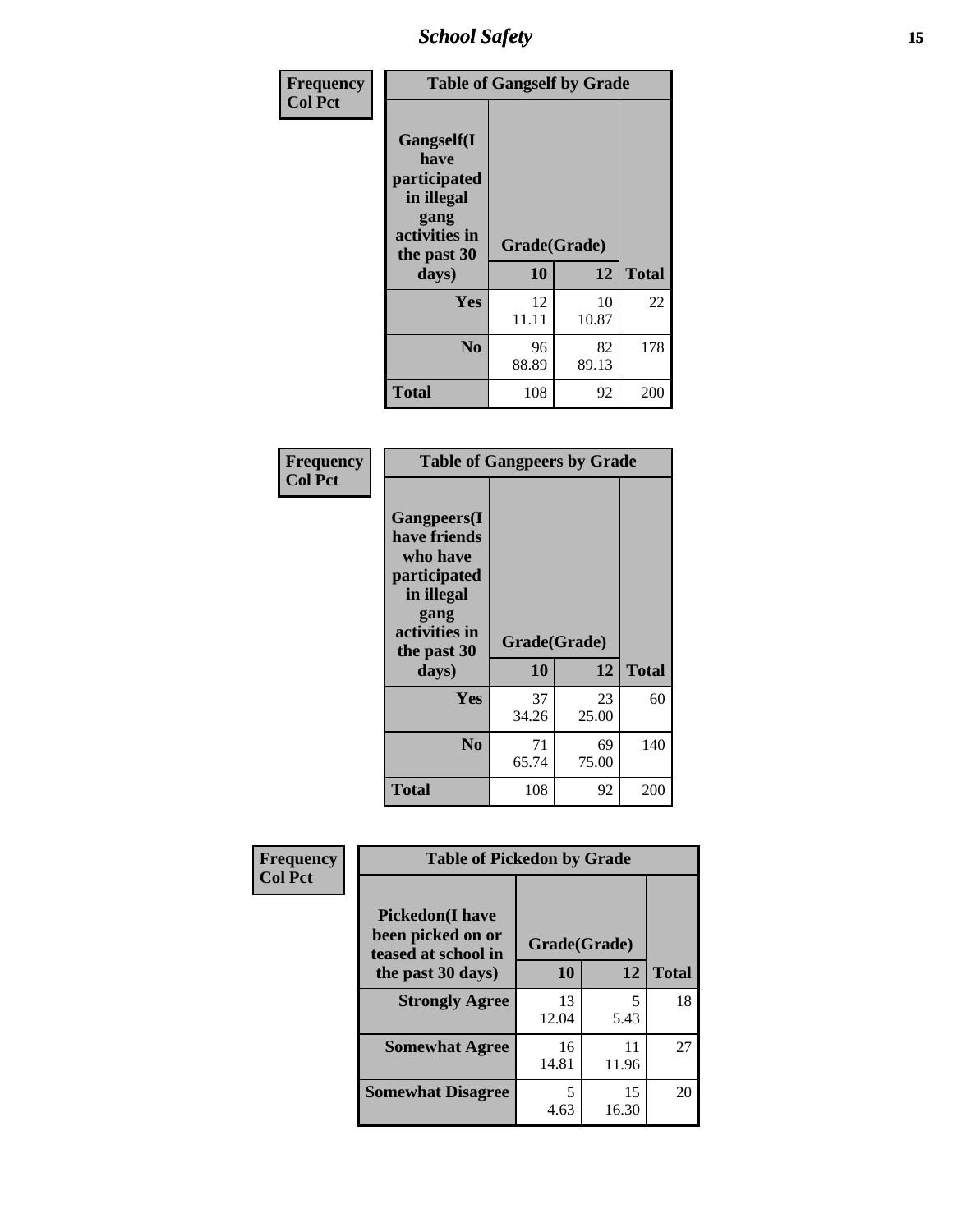### *School Safety* **16**

| <b>Frequency</b> | <b>Table of Pickedon by Grade</b>                                                        |                    |              |     |
|------------------|------------------------------------------------------------------------------------------|--------------------|--------------|-----|
| <b>Col Pct</b>   | <b>Pickedon</b> (I have<br>been picked on or<br>teased at school in<br>the past 30 days) | Grade(Grade)<br>10 | <b>Total</b> |     |
|                  | <b>Strongly Disagree</b>                                                                 | 74<br>68.52        | 61<br>66.30  | 135 |
|                  | Total                                                                                    | 108                | 92           | 200 |

| Frequency      | <b>Table of Safeschool by Grade</b>                      |                    |             |              |  |  |  |  |
|----------------|----------------------------------------------------------|--------------------|-------------|--------------|--|--|--|--|
| <b>Col Pct</b> | Safeschool(School<br>is a place at which I<br>feel safe) | Grade(Grade)<br>10 | 12          | <b>Total</b> |  |  |  |  |
|                | <b>Strongly Agree</b>                                    | 26<br>24.07        | 18<br>19.57 | 44           |  |  |  |  |
|                | <b>Somewhat Agree</b>                                    | 43<br>39.81        | 43<br>46.74 | 86           |  |  |  |  |
|                | <b>Somewhat Disagree</b>                                 | 23<br>21.30        | 22<br>23.91 | 45           |  |  |  |  |
|                | <b>Strongly Disagree</b>                                 | 16<br>14.81        | 9<br>9.78   | 25           |  |  |  |  |
|                | Total                                                    | 108                | 92          | 200          |  |  |  |  |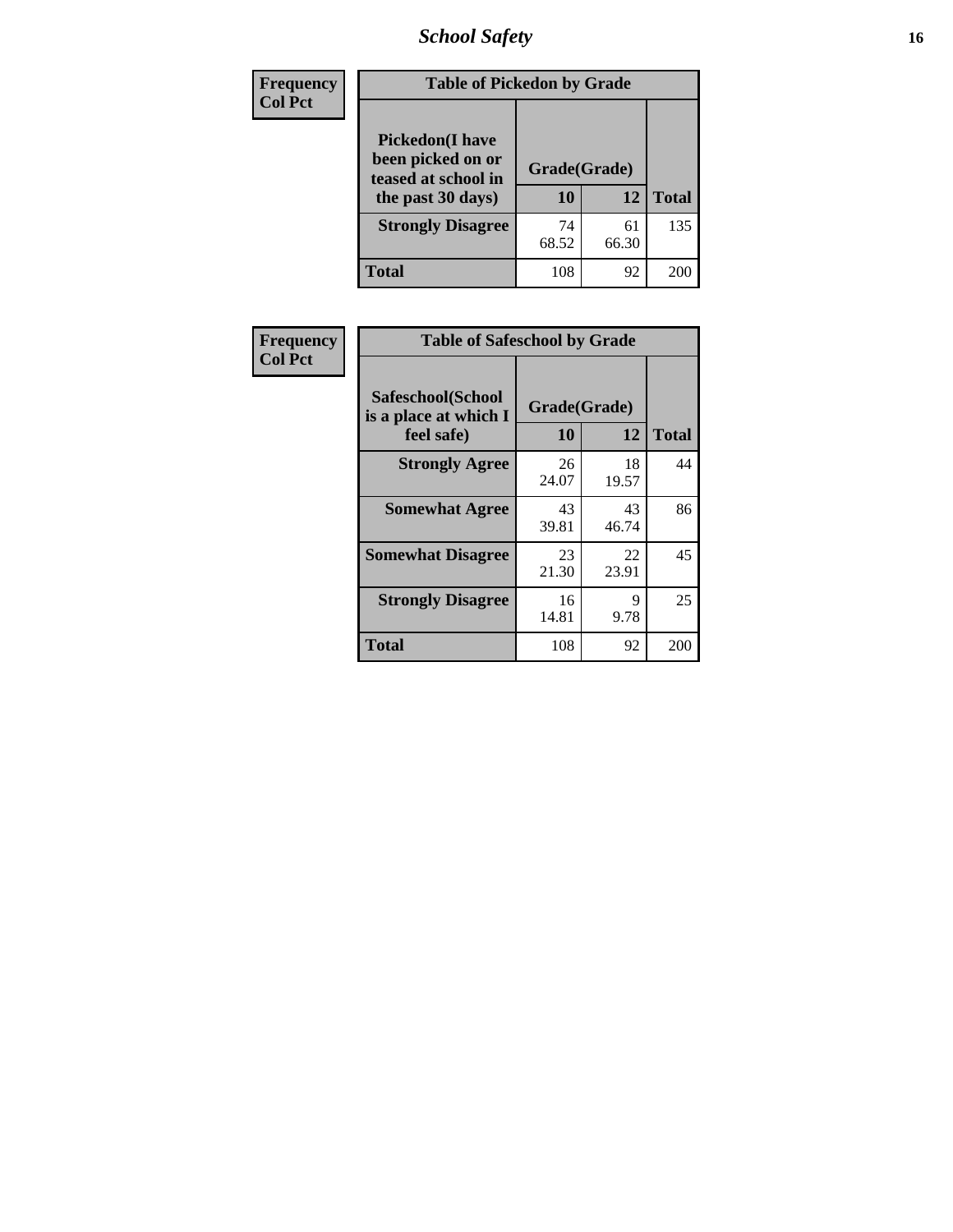*School Safety* **17**

| Frequency |  |
|-----------|--|
| Row Pct   |  |

| <b>Table of Grade by Bullied</b> |             |                                                                               |                              |                        |                        |                        |                          |              |  |  |
|----------------------------------|-------------|-------------------------------------------------------------------------------|------------------------------|------------------------|------------------------|------------------------|--------------------------|--------------|--|--|
|                                  |             | <b>Bullied</b> (I have been bullied by other<br>students in the past 30 days) |                              |                        |                        |                        |                          |              |  |  |
| Grade(Grade)   Days              | $\mathbf 0$ | 1 or<br>days                                                                  | 3 <sub>to</sub><br>5<br>days | 6 to<br>q<br>days      | 10<br>to<br>19<br>days | 20<br>to<br>29<br>days | All<br><b>30</b><br>days | <b>Total</b> |  |  |
| 10                               | 92<br>85.19 | 5<br>4.63                                                                     | 3<br>2.78                    | $\mathfrak{D}$<br>1.85 | 3<br>2.78              | 2<br>1.85              | 0.93                     | 108          |  |  |
| 12                               | 84<br>91.30 | $\mathfrak{D}$<br>2.17                                                        | $\overline{2}$<br>2.17       | 0.00                   | 1.09                   | 3<br>3.26              | 0.00                     | 92           |  |  |
| Total                            | 176         | 7                                                                             | 5                            | $\mathfrak{D}$         | 4                      | 5                      |                          | 200          |  |  |

| <b>Frequency</b> |
|------------------|
| <b>Row Pct</b>   |

| <b>Table of Grade by Bulliedothers</b> |             |                                                                         |                              |                   |                               |                               |                        |              |  |  |
|----------------------------------------|-------------|-------------------------------------------------------------------------|------------------------------|-------------------|-------------------------------|-------------------------------|------------------------|--------------|--|--|
|                                        |             | <b>Bulliedothers</b> (I bullied others in the past<br>$30 \text{ days}$ |                              |                   |                               |                               |                        |              |  |  |
| Grade(Grade)   Days                    | $\mathbf 0$ | 1 or<br>days                                                            | 3 <sub>to</sub><br>5<br>days | 6 to<br>9<br>days | <b>10</b><br>to<br>19<br>days | <b>20</b><br>to<br>29<br>days | All<br>30<br>days      | <b>Total</b> |  |  |
| 10                                     | 97<br>89.81 | 5<br>4.63                                                               | 3<br>2.78                    | 0.93              | 0.93                          | $\Omega$<br>0.00              | 0.93                   | 108          |  |  |
| 12                                     | 84<br>91.30 | 4<br>4.35                                                               | $\theta$<br>0.00             | 0<br>0.00         | 1.09                          | 1.09                          | $\mathfrak{D}$<br>2.17 | 92           |  |  |
| Total                                  | 181         | 9                                                                       | 3                            |                   | $\overline{2}$                |                               | 3                      | 200          |  |  |

| Frequency<br><b>Row Pct</b> | <b>Table of Grade by Weaponschool</b> |                  |                                                                  |                              |                               |                          |              |  |  |
|-----------------------------|---------------------------------------|------------------|------------------------------------------------------------------|------------------------------|-------------------------------|--------------------------|--------------|--|--|
|                             |                                       |                  | <b>Weaponschool</b> (I brought a<br>weapon to school in the past | 30 days)                     |                               |                          |              |  |  |
|                             | <b>Grade(Grade)</b>                   | 0<br><b>Days</b> | 1 or<br>2<br>days                                                | 3 <sub>to</sub><br>5<br>days | <b>10</b><br>to<br>19<br>days | All<br><b>30</b><br>days | <b>Total</b> |  |  |
|                             | 10                                    | 105<br>97.22     | 0.93                                                             | $\Omega$<br>0.00             | 0.93                          | 0.93                     | 108          |  |  |
|                             | 12                                    | 90<br>97.83      | 0<br>0.00                                                        | 1.09                         | 1.09                          | 0<br>0.00                | 92           |  |  |
|                             | <b>Total</b>                          | 195              |                                                                  | 1                            | 2                             |                          | 200          |  |  |

ł,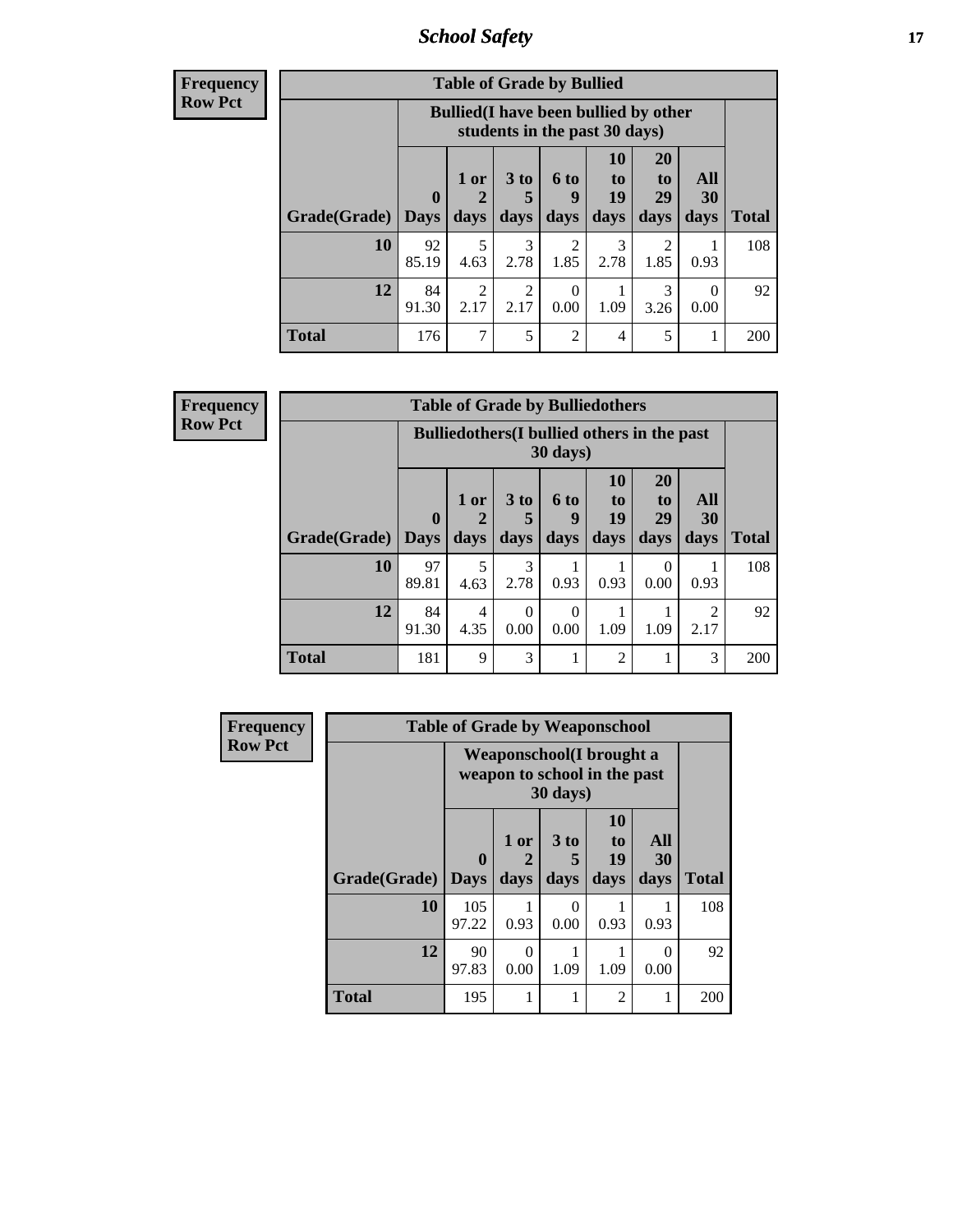*School Safety* **18**

| <b>Frequency</b> | <b>Table of Grade by Absentunsafe</b> |                         |                                                                           |                              |                        |                                           |                   |              |  |
|------------------|---------------------------------------|-------------------------|---------------------------------------------------------------------------|------------------------------|------------------------|-------------------------------------------|-------------------|--------------|--|
| <b>Row Pct</b>   |                                       |                         | Absentunsafe(I have missed school<br>because I felt unsafe in the past 30 | days)                        |                        |                                           |                   |              |  |
|                  | Grade(Grade)                          | $\bf{0}$<br><b>Days</b> | 1 or<br>2<br>days                                                         | 3 <sub>to</sub><br>5<br>days | 6 to<br>9<br>days      | <b>10</b><br>t <sub>0</sub><br>19<br>days | All<br>30<br>days | <b>Total</b> |  |
|                  | 10                                    | 100<br>92.59            | 3<br>2.78                                                                 | 0.93                         | $\mathfrak{D}$<br>1.85 | $\Omega$<br>0.00                          | 2<br>1.85         | 108          |  |
|                  | 12                                    | 88<br>95.65             | $\mathfrak{D}$<br>2.17                                                    | 0<br>0.00                    | $\Omega$<br>0.00       | $\mathcal{D}_{\mathcal{L}}$<br>2.17       | $\Omega$<br>0.00  | 92           |  |
|                  | <b>Total</b>                          | 188                     | 5                                                                         |                              | $\mathfrak{D}$         | 2                                         | 2                 | 200          |  |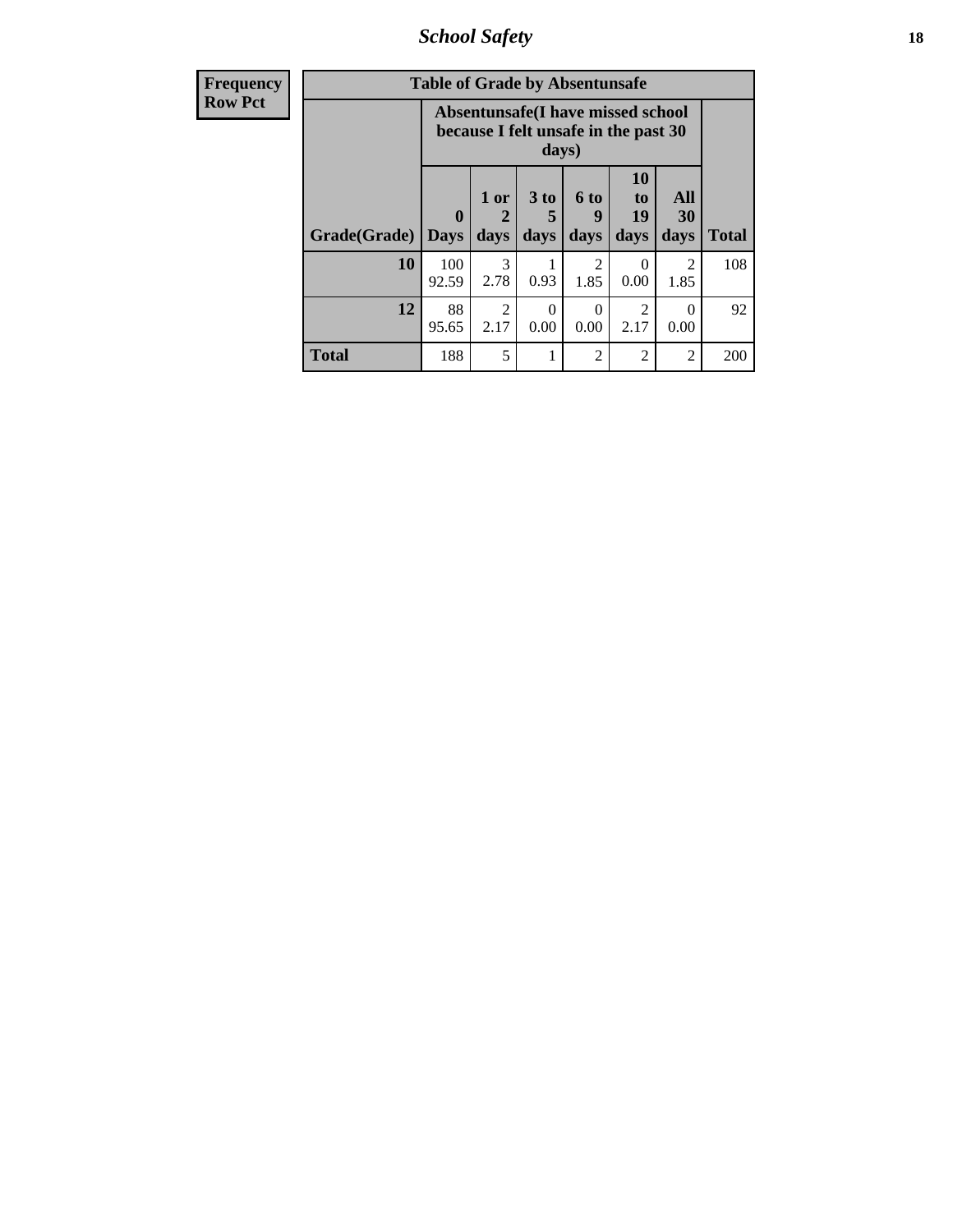### *Drug Use During Last 30 Days* **19**

#### **Frequency Row Pct**

| <b>Table of Grade by Alcohol</b> |                                 |                 |                 |                |                                    |                        |                     |              |  |
|----------------------------------|---------------------------------|-----------------|-----------------|----------------|------------------------------------|------------------------|---------------------|--------------|--|
|                                  |                                 |                 |                 |                | Alcohol(Alcohol use, past 30 days) |                        |                     |              |  |
| Grade(Grade)                     | <b>Did</b><br>not<br><b>use</b> | $1 - 2$<br>days | $3 - 5$<br>days | $6-9$<br>days  | $10-19$<br>days                    | 20-29<br>days          | <b>Every</b><br>day | <b>Total</b> |  |
|                                  |                                 |                 |                 |                |                                    |                        |                     |              |  |
| 10                               | 75<br>69.44                     | 8<br>7.41       | 6.48            | 1<br>0.93      | 8<br>7.41                          | 3<br>2.78              | 6<br>5.56           | 108          |  |
| 12                               | 70<br>76.09                     | 5<br>5.43       | 7<br>7.61       | 1<br>1.09      | 4<br>4.35                          | $\overline{2}$<br>2.17 | 3<br>3.26           | 92           |  |
| <b>Total</b>                     | 145                             | 13              | 14              | $\overline{2}$ | 12                                 | 5                      | 9                   | 200          |  |

#### **Frequency Row Pct**

| <b>Table of Grade by Cigarettes</b>                                                                                                                                   |             |             |           |           |                |           |                                                |     |  |  |
|-----------------------------------------------------------------------------------------------------------------------------------------------------------------------|-------------|-------------|-----------|-----------|----------------|-----------|------------------------------------------------|-----|--|--|
|                                                                                                                                                                       |             |             |           |           |                |           | Cigarettes (Smoking tobacco use, past 30 days) |     |  |  |
| <b>Did</b><br>$6 - 9$<br>$10-19$<br>$20 - 29$<br>$3 - 5$<br>$1-2$<br><b>Every</b><br>not<br>Grade(Grade)<br>days<br>days<br>day<br>days<br>days<br>days<br><b>use</b> |             |             |           |           |                |           |                                                |     |  |  |
| 10                                                                                                                                                                    | 82<br>75.93 | 11<br>10.19 | 2<br>1.85 | 4<br>3.70 | 2<br>1.85      | 4<br>3.70 | 3<br>2.78                                      | 108 |  |  |
| 12<br>79<br>2<br>4<br>0<br>0<br>4.35<br>85.87<br>0.00<br>0.00<br>2.17<br>5.43<br>2.17                                                                                 |             |             |           |           |                |           |                                                |     |  |  |
| <b>Total</b>                                                                                                                                                          | 161         | 15          | 4         | 4         | $\overline{2}$ | 6         | 8                                              | 200 |  |  |

| <b>Frequency</b> |  |
|------------------|--|
| <b>Row Pct</b>   |  |

| <b>Table of Grade by Smokeless</b> |                                 |                                                        |                 |                 |                        |                     |              |  |  |  |
|------------------------------------|---------------------------------|--------------------------------------------------------|-----------------|-----------------|------------------------|---------------------|--------------|--|--|--|
|                                    |                                 | <b>Smokeless</b> (Chewing tobaccouse,<br>past 30 days) |                 |                 |                        |                     |              |  |  |  |
| Grade(Grade)                       | <b>Did</b><br>not<br><b>use</b> | $1 - 2$<br>days                                        | $3 - 5$<br>days | $10-19$<br>days | $20 - 29$<br>days      | <b>Every</b><br>day | <b>Total</b> |  |  |  |
| 10                                 | 96<br>88.89                     | 6<br>5.56                                              | 0.93            | 3<br>2.78       | 0.93                   | 0.93                | 108          |  |  |  |
| 12                                 | 90<br>97.83                     | 0<br>0.00                                              | 0.00            | 0.00            | $\overline{c}$<br>2.17 | 0<br>0.00           | 92           |  |  |  |
| <b>Total</b>                       | 186                             | 6                                                      | 1               | 3               | 3                      |                     | 200          |  |  |  |

| <b>Frequency</b> |
|------------------|
| <b>Row Pct</b>   |

| <b>Table of Grade by Marijuana</b> |                                 |                                         |                 |                        |                 |               |              |              |
|------------------------------------|---------------------------------|-----------------------------------------|-----------------|------------------------|-----------------|---------------|--------------|--------------|
|                                    |                                 | Marijuana (Marijuana use, past 30 days) |                 |                        |                 |               |              |              |
| Grade(Grade)                       | <b>Did</b><br>not<br><b>use</b> | $1 - 2$<br>days                         | $3 - 5$<br>days | $6 - 9$<br>days        | $10-19$<br>days | 20-29<br>days | Every<br>day | <b>Total</b> |
| 10                                 | 86<br>79.63                     | $\mathbf Q$<br>8.33                     | 0<br>0.00       | $\overline{2}$<br>1.85 | 0.93            | 5<br>4.63     | 5<br>4.63    | 108          |
| 12                                 | 83<br>90.22                     | 4<br>4.35                               | 2<br>2.17       | 0<br>0.00              | 0<br>0.00       | 0.00          | 3<br>3.26    | 92           |
| <b>Total</b>                       | 169                             | 13                                      | $\overline{2}$  | $\overline{2}$         | 1               | 5             | 8            | 200          |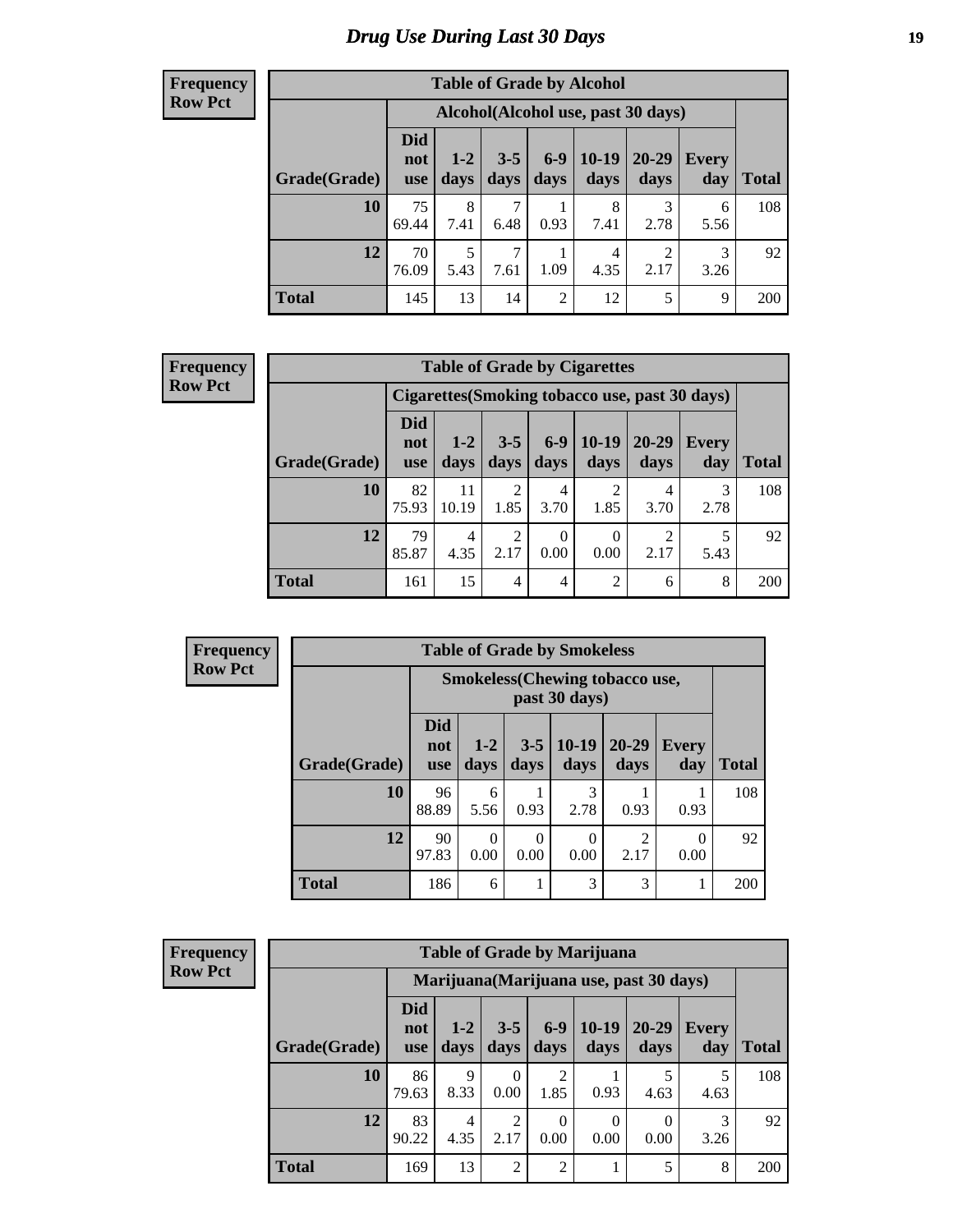**Frequency Row Pct**

| <b>Table of Grade by Cocaine</b> |                          |                                     |               |                 |               |              |              |
|----------------------------------|--------------------------|-------------------------------------|---------------|-----------------|---------------|--------------|--------------|
|                                  |                          | Cocaine (Cocaine use, past 30 days) |               |                 |               |              |              |
| Grade(Grade)                     | Did<br>not<br><b>use</b> | $1 - 2$<br>days                     | $6-9$<br>days | $10-19$<br>days | 20-29<br>days | Every<br>day | <b>Total</b> |
| 10                               | 106<br>98.15             | 0.93                                | 0.93          | 0<br>0.00       | 0<br>0.00     | 0<br>0.00    | 108          |
| 12                               | 89<br>96.74              | 0<br>0.00                           | 0<br>0.00     | 1.09            | 1.09          | 1.09         | 92           |
| <b>Total</b>                     | 195                      |                                     |               |                 |               |              | 200          |

| Frequency      | <b>Table of Grade by Inhalants</b> |                                                  |                 |                        |              |  |  |  |
|----------------|------------------------------------|--------------------------------------------------|-----------------|------------------------|--------------|--|--|--|
| <b>Row Pct</b> |                                    | <b>Inhalants</b> (Inhalant<br>use, past 30 days) |                 |                        |              |  |  |  |
|                | Grade(Grade)                       | <b>Did</b><br>not<br><b>use</b>                  | $1 - 2$<br>days | $20 - 29$<br>days      | <b>Total</b> |  |  |  |
|                | 10                                 | 108<br>100.00                                    | 0<br>0.00       | 0<br>0.00              | 108          |  |  |  |
|                | 12                                 | 89<br>96.74                                      | 1.09            | $\overline{2}$<br>2.17 | 92           |  |  |  |
|                | Total                              | 197                                              |                 | $\overline{2}$         | 200          |  |  |  |

| Frequency      | <b>Table of Grade by Steroids</b> |                                 |                                                |                     |              |  |  |  |  |
|----------------|-----------------------------------|---------------------------------|------------------------------------------------|---------------------|--------------|--|--|--|--|
| <b>Row Pct</b> |                                   |                                 | <b>Steroids</b> (Steroid use,<br>past 30 days) |                     |              |  |  |  |  |
|                | Grade(Grade)                      | <b>Did</b><br>not<br><b>use</b> | $1 - 2$<br>days                                | <b>Every</b><br>day | <b>Total</b> |  |  |  |  |
|                | 10                                | 108<br>100.00                   | ∩<br>0.00                                      | 0<br>0.00           | 108          |  |  |  |  |
|                | 12                                | 89<br>96.74                     | 2<br>2.17                                      | 1.09                | 92           |  |  |  |  |
|                | <b>Total</b>                      | 197                             | 2                                              |                     | 200          |  |  |  |  |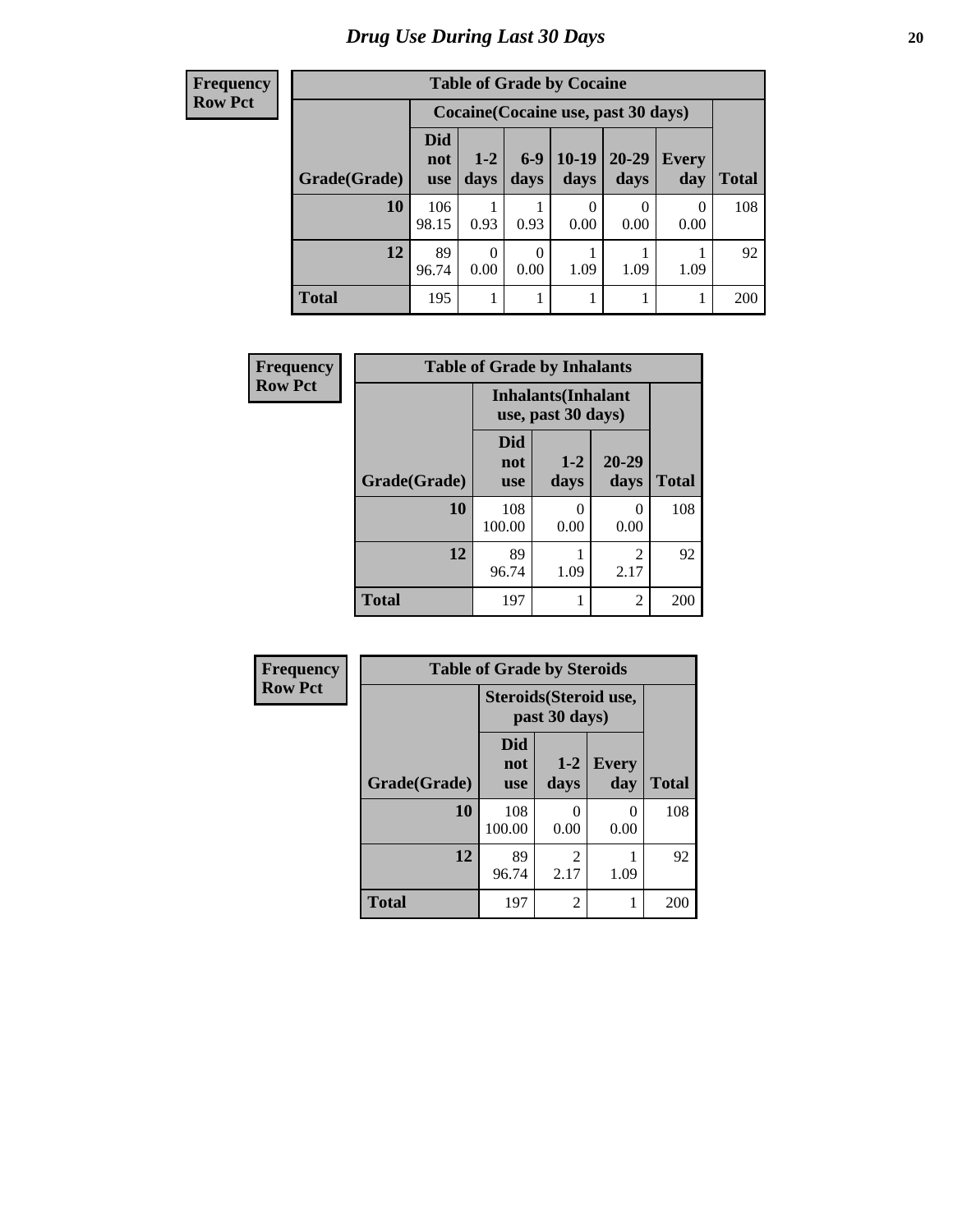### *Drug Use During Last 30 Days* **21**

| <b>Frequency</b> | <b>Table of Grade by Ecstasy</b> |                                               |                        |                     |              |  |  |  |  |
|------------------|----------------------------------|-----------------------------------------------|------------------------|---------------------|--------------|--|--|--|--|
| <b>Row Pct</b>   |                                  | <b>Ecstasy</b> (Ecstasy<br>use, past 30 days) |                        |                     |              |  |  |  |  |
|                  | Grade(Grade)                     | Did<br>not<br><b>use</b>                      | $6 - 9$<br>days        | <b>Every</b><br>day | <b>Total</b> |  |  |  |  |
|                  | 10                               | 107<br>99.07                                  | 0<br>0.00              | 0.93                | 108          |  |  |  |  |
|                  | 12                               | 89<br>96.74                                   | $\mathfrak{D}$<br>2.17 | 1.09                | 92           |  |  |  |  |
|                  | <b>Total</b>                     | 196                                           | 2                      | 2                   | 200          |  |  |  |  |

| Frequency      | <b>Table of Grade by Meth</b> |                                 |                                            |               |               |              |  |  |
|----------------|-------------------------------|---------------------------------|--------------------------------------------|---------------|---------------|--------------|--|--|
| <b>Row Pct</b> |                               |                                 | Meth(Methamphetamine use,<br>past 30 days) |               |               |              |  |  |
|                | Grade(Grade)                  | <b>Did</b><br>not<br><b>use</b> | $3 - 5$<br>days                            | 10-19<br>days | 20-29<br>days | <b>Total</b> |  |  |
|                | 10                            | 108<br>100.00                   | 0<br>0.00                                  | 0<br>0.00     | 0<br>0.00     | 108          |  |  |
|                | 12                            | 89<br>96.74                     | 1.09                                       | 1.09          | 1.09          | 92           |  |  |
|                | <b>Total</b>                  | 197                             |                                            |               |               | 200          |  |  |

| <b>Frequency</b> | <b>Table of Grade by Hallucinogens</b>            |                                 |               |                        |                |                     |              |  |  |
|------------------|---------------------------------------------------|---------------------------------|---------------|------------------------|----------------|---------------------|--------------|--|--|
| <b>Row Pct</b>   | Hallucinogens (Hallucinogen use,<br>past 30 days) |                                 |               |                        |                |                     |              |  |  |
|                  | Grade(Grade)                                      | <b>Did</b><br>not<br><b>use</b> | $1-2$<br>days | $3 - 5$<br>days        | 20-29<br>days  | <b>Every</b><br>day | <b>Total</b> |  |  |
|                  | 10                                                | 105<br>97.22                    | 0.93          | 0<br>0.00              | 0.93           | 0.93                | 108          |  |  |
|                  | 12                                                | 89<br>96.74                     | 0.00          | $\overline{c}$<br>2.17 | 1.09           | 0<br>0.00           | 92           |  |  |
|                  | <b>Total</b>                                      | 194                             |               | $\overline{2}$         | $\overline{c}$ | 1                   | 200          |  |  |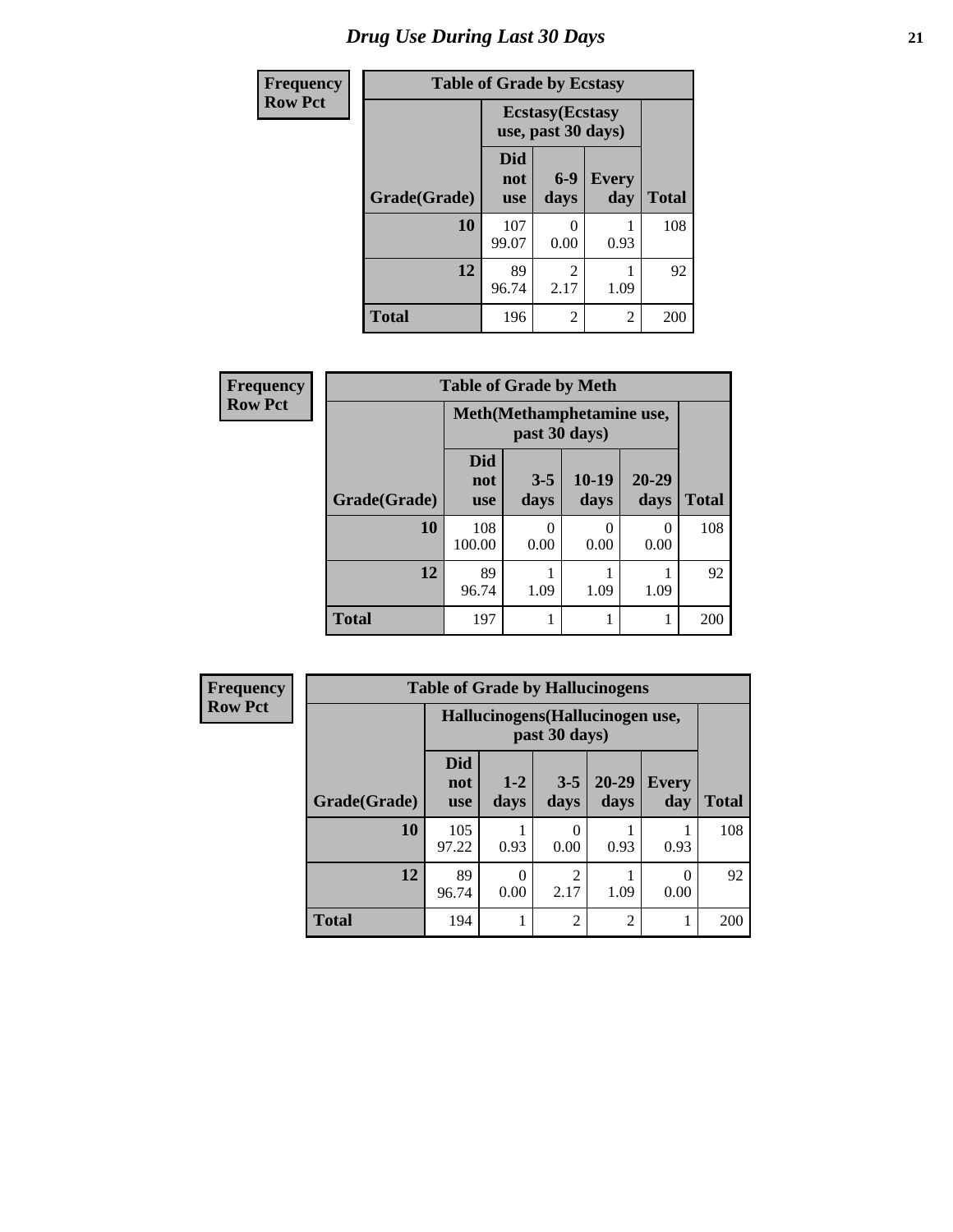### *Drug Use During Last 30 Days* **22**

| <b>Frequency</b> |  |
|------------------|--|
| <b>Row Pct</b>   |  |

## **Table of Grade by Prescription**

| лісу | Table of Graue by Frescription |                                          |               |                        |               |                     |              |
|------|--------------------------------|------------------------------------------|---------------|------------------------|---------------|---------------------|--------------|
| ct   |                                | <b>Prescription</b> (Prescription drugs) |               |                        |               |                     |              |
|      | Grade(Grade)                   | <b>Did</b><br>not<br>use                 | $1-2$<br>days | $3 - 5$<br>days        | 20-29<br>days | <b>Every</b><br>day | <b>Total</b> |
|      | 10                             | 101<br>93.52                             | 3<br>2.78     | 2<br>1.85              | 0.93          | 0.93                | 108          |
|      | 12                             | 90<br>97.83                              | 0<br>0.00     | $\mathfrak{D}$<br>2.17 | 0<br>0.00     | 0<br>0.00           | 92           |
|      | <b>Total</b>                   | 191                                      | 3             | 4                      |               |                     | 200          |

٦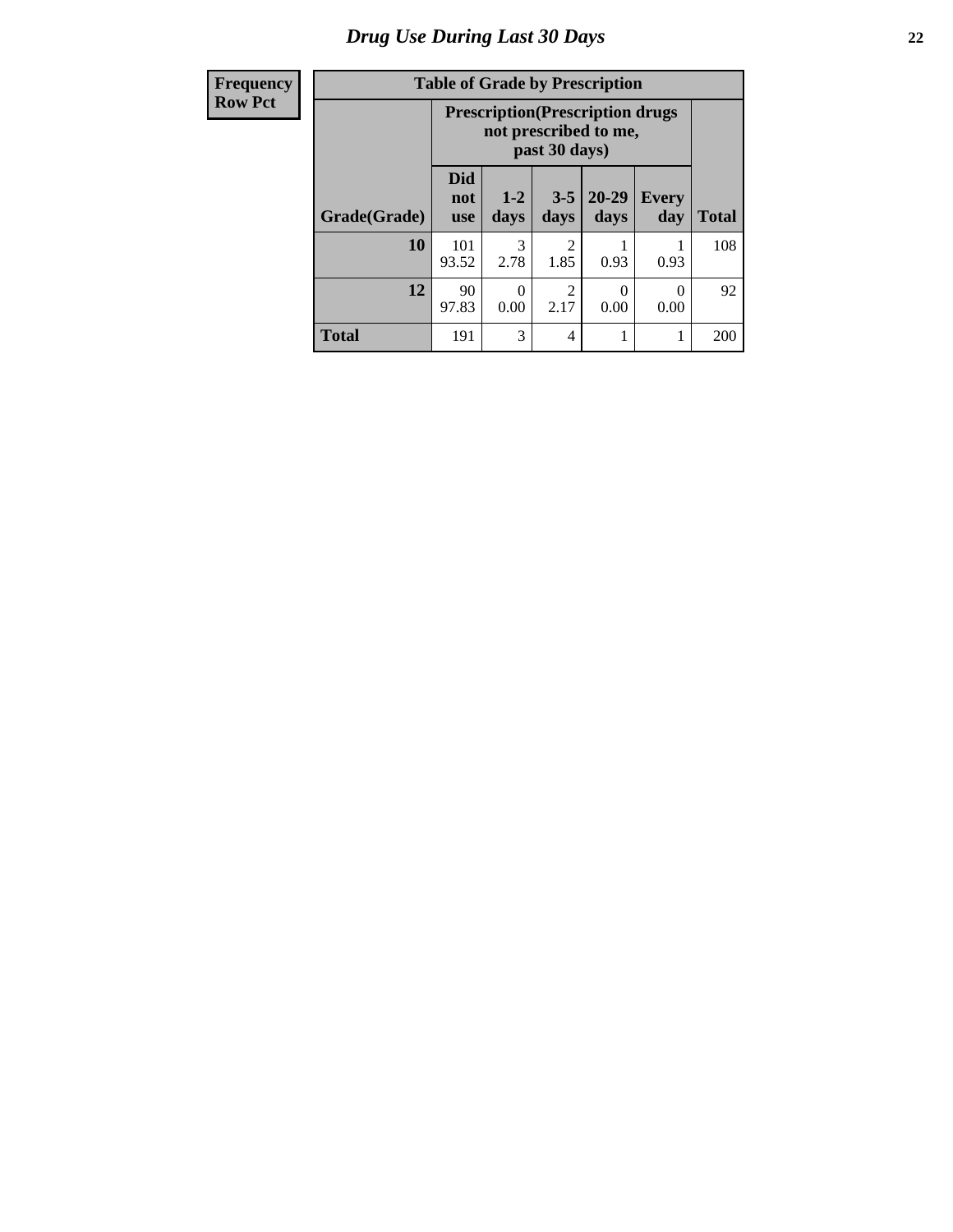| Frequency      | <b>Table of Alcoholease by Grade</b>              |                    |              |     |
|----------------|---------------------------------------------------|--------------------|--------------|-----|
| <b>Col Pct</b> | <b>Alcoholease</b> (It is<br>easy to get alcohol) | Grade(Grade)<br>10 | <b>Total</b> |     |
|                | <b>Strongly Agree</b>                             | 31<br>28.70        | 31<br>33.70  | 62  |
|                | <b>Somewhat Agree</b>                             | 32<br>29.63        | 20<br>21.74  | 52  |
|                | <b>Somewhat Disagree</b>                          | 16<br>14.81        | 10<br>10.87  | 26  |
|                | <b>Strongly Disagree</b>                          | 29<br>26.85        | 31<br>33.70  | 60  |
|                | <b>Total</b>                                      | 108                | 92           | 200 |

| Frequency<br><b>Col Pct</b> | <b>Table of Cigarettesease by Grade</b>                 |                    |              |    |  |  |
|-----------------------------|---------------------------------------------------------|--------------------|--------------|----|--|--|
|                             | Cigarettesease(It is<br>easy to get smoking<br>tobacco) | Grade(Grade)<br>10 | <b>Total</b> |    |  |  |
|                             | <b>Strongly Agree</b>                                   | 46<br>42.59        | 37<br>40.22  | 83 |  |  |
|                             | <b>Somewhat Agree</b>                                   | 20<br>18.52        | 15<br>16.30  | 35 |  |  |
|                             | <b>Somewhat Disagree</b>                                | 6.48               | 7<br>7.61    | 14 |  |  |
|                             | <b>Strongly Disagree</b>                                | 35<br>32.41        | 33<br>35.87  | 68 |  |  |

**Total** 108 92 200

| Frequency      | <b>Table of Smokelessease by Grade</b>             |              |             |              |  |  |  |  |  |  |
|----------------|----------------------------------------------------|--------------|-------------|--------------|--|--|--|--|--|--|
| <b>Col Pct</b> | <b>Smokelessease</b> (It is<br>easy to get chewing | Grade(Grade) |             |              |  |  |  |  |  |  |
|                | tobacco)                                           | 10           | 12          | <b>Total</b> |  |  |  |  |  |  |
|                | <b>Strongly Agree</b>                              | 30<br>27.78  | 26<br>28.26 | 56           |  |  |  |  |  |  |
|                | <b>Somewhat Agree</b>                              | 18<br>16.67  | 18<br>19.57 | 36           |  |  |  |  |  |  |
|                | <b>Somewhat Disagree</b>                           | 11<br>10.19  | 8<br>8.70   | 19           |  |  |  |  |  |  |
|                | <b>Strongly Disagree</b>                           | 49<br>45.37  | 40<br>43.48 | 89           |  |  |  |  |  |  |
|                | <b>Total</b>                                       | 108          | 92          | 200          |  |  |  |  |  |  |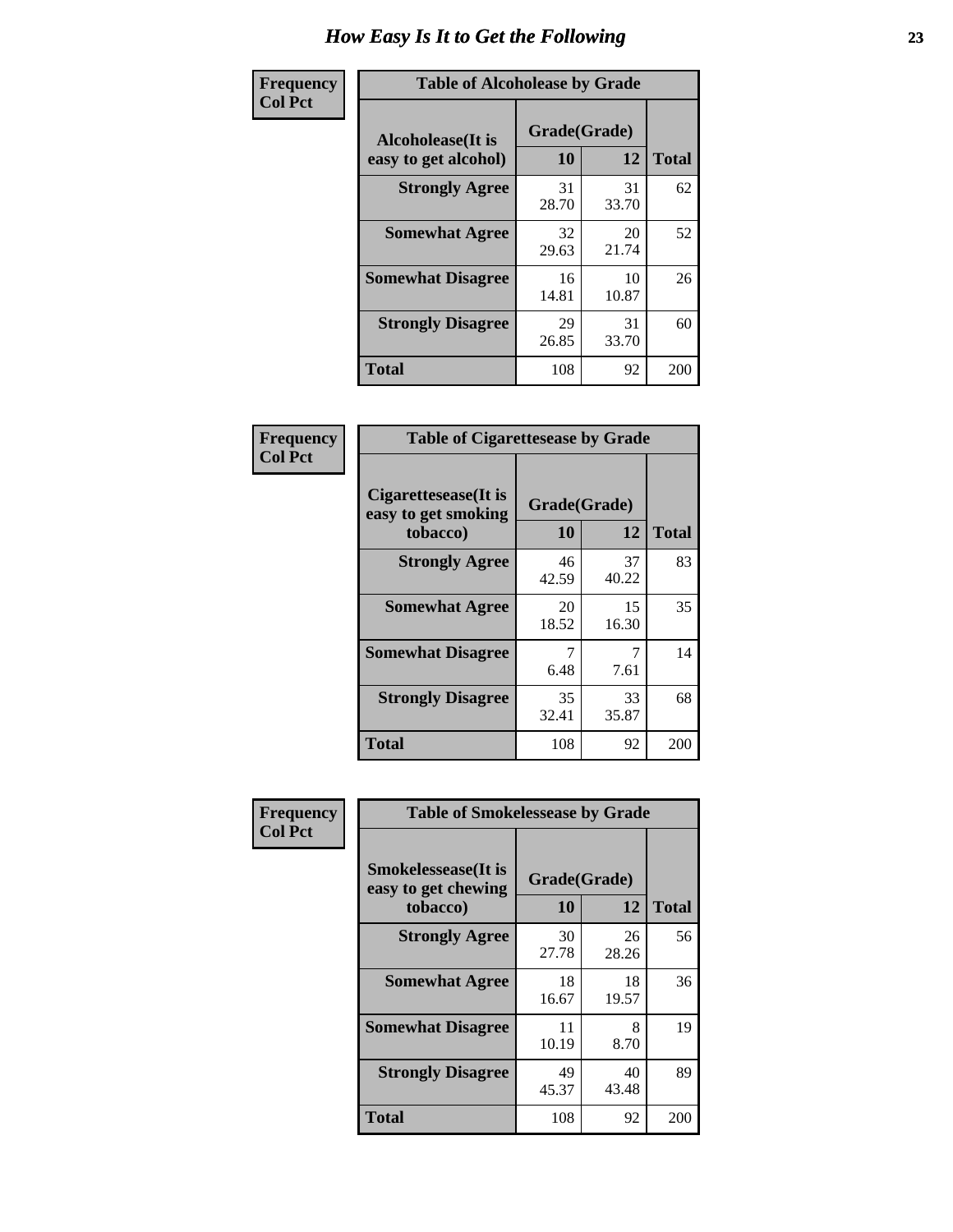| Frequency      | <b>Table of Marijuanaease by Grade</b>           |                    |             |              |  |  |  |  |  |
|----------------|--------------------------------------------------|--------------------|-------------|--------------|--|--|--|--|--|
| <b>Col Pct</b> | Marijuanaease(It is<br>easy to get<br>marijuana) | Grade(Grade)<br>10 | 12          | <b>Total</b> |  |  |  |  |  |
|                | <b>Strongly Agree</b>                            | 41<br>37.96        | 31<br>33.70 | 72           |  |  |  |  |  |
|                | <b>Somewhat Agree</b>                            | 23<br>21.30        | 17<br>18.48 | 40           |  |  |  |  |  |
|                | <b>Somewhat Disagree</b>                         | 9<br>8.33          | 6<br>6.52   | 15           |  |  |  |  |  |
|                | <b>Strongly Disagree</b>                         | 35<br>32.41        | 38<br>41.30 | 73           |  |  |  |  |  |
|                | <b>Total</b>                                     | 108                | 92          | 200          |  |  |  |  |  |

| <b>Table of Cocaineease by Grade</b> |             |              |              |  |  |  |
|--------------------------------------|-------------|--------------|--------------|--|--|--|
| <b>Cocaineease</b> (It is            |             | Grade(Grade) |              |  |  |  |
| easy to get cocaine)                 | 10          | 12           | <b>Total</b> |  |  |  |
| <b>Strongly Agree</b>                | 13<br>12.04 | 17<br>18.48  | 30           |  |  |  |
| <b>Somewhat Agree</b>                | 16<br>14.81 | 8<br>8.70    | 24           |  |  |  |
| <b>Somewhat Disagree</b>             | 18<br>16.67 | 12<br>13.04  | 30           |  |  |  |
| <b>Strongly Disagree</b>             | 61<br>56.48 | 55<br>59.78  | 116          |  |  |  |
| <b>Total</b>                         | 108         | 92           | 200          |  |  |  |

| Frequency      | <b>Table of Inhalantsease by Grade</b>     |              |             |              |
|----------------|--------------------------------------------|--------------|-------------|--------------|
| <b>Col Pct</b> | <b>Inhalantsease</b> (It is<br>easy to get | Grade(Grade) |             |              |
|                | inhalants)                                 | 10           | 12          | <b>Total</b> |
|                | <b>Strongly Agree</b>                      | 22<br>20.37  | 24<br>26.09 | 46           |
|                | <b>Somewhat Agree</b>                      | 20<br>18.52  | 9<br>9.78   | 29           |
|                | <b>Somewhat Disagree</b>                   | 14<br>12.96  | 9<br>9.78   | 23           |
|                | <b>Strongly Disagree</b>                   | 52<br>48.15  | 50<br>54.35 | 102          |
|                | <b>Total</b>                               | 108          | 92          | 200          |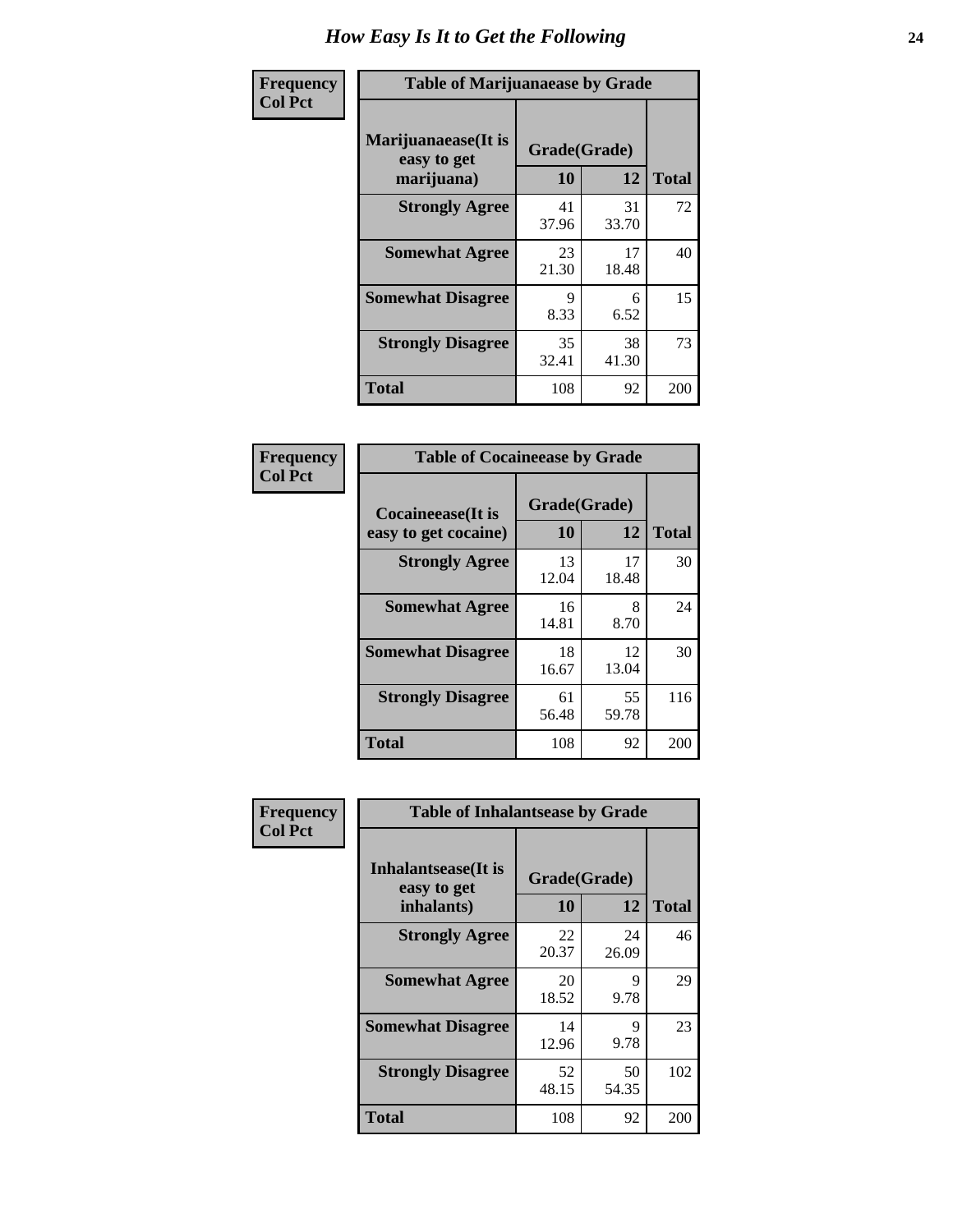| Frequency      | <b>Table of Steroidsease by Grade</b>               |                    |             |              |  |  |  |  |  |
|----------------|-----------------------------------------------------|--------------------|-------------|--------------|--|--|--|--|--|
| <b>Col Pct</b> | <b>Steroidsease</b> (It is<br>easy to get steroids) | Grade(Grade)<br>10 | 12          | <b>Total</b> |  |  |  |  |  |
|                | <b>Strongly Agree</b>                               | 12<br>11.11        | 12<br>13.04 | 24           |  |  |  |  |  |
|                | <b>Somewhat Agree</b>                               | 15<br>13.89        | 11<br>11.96 | 26           |  |  |  |  |  |
|                | <b>Somewhat Disagree</b>                            | 12<br>11.11        | 17<br>18.48 | 29           |  |  |  |  |  |
|                | <b>Strongly Disagree</b>                            | 69<br>63.89        | 52<br>56.52 | 121          |  |  |  |  |  |
|                | <b>Total</b>                                        | 108                | 92          | 200          |  |  |  |  |  |

| Frequency      | <b>Table of Ecstasyease by Grade</b>              |                           |             |              |  |  |  |  |  |
|----------------|---------------------------------------------------|---------------------------|-------------|--------------|--|--|--|--|--|
| <b>Col Pct</b> | <b>Ecstasyease</b> (It is<br>easy to get ecstasy) | Grade(Grade)<br><b>10</b> | 12          | <b>Total</b> |  |  |  |  |  |
|                | <b>Strongly Agree</b>                             | 9<br>8.33                 | 10<br>10.87 | 19           |  |  |  |  |  |
|                | <b>Somewhat Agree</b>                             | 14<br>12.96               | 10<br>10.87 | 24           |  |  |  |  |  |
|                | <b>Somewhat Disagree</b>                          | 18<br>16.67               | 15<br>16.30 | 33           |  |  |  |  |  |
|                | <b>Strongly Disagree</b>                          | 67<br>62.04               | 57<br>61.96 | 124          |  |  |  |  |  |
|                | <b>Total</b>                                      | 108                       | 92          | 200          |  |  |  |  |  |

| Frequency      | <b>Table of Methease by Grade</b>     |              |             |              |
|----------------|---------------------------------------|--------------|-------------|--------------|
| <b>Col Pct</b> | <b>Methease</b> (It is easy<br>to get | Grade(Grade) |             |              |
|                | methamphetamines)                     | 10           | 12          | <b>Total</b> |
|                | <b>Strongly Agree</b>                 | 10<br>9.26   | 10<br>10.87 | 20           |
|                | <b>Somewhat Agree</b>                 | 16<br>14.81  | 13<br>14.13 | 29           |
|                | <b>Somewhat Disagree</b>              | 13<br>12.04  | 13<br>14.13 | 26           |
|                | <b>Strongly Disagree</b>              | 69<br>63.89  | 56<br>60.87 | 125          |
|                | Total                                 | 108          | 92          | 200          |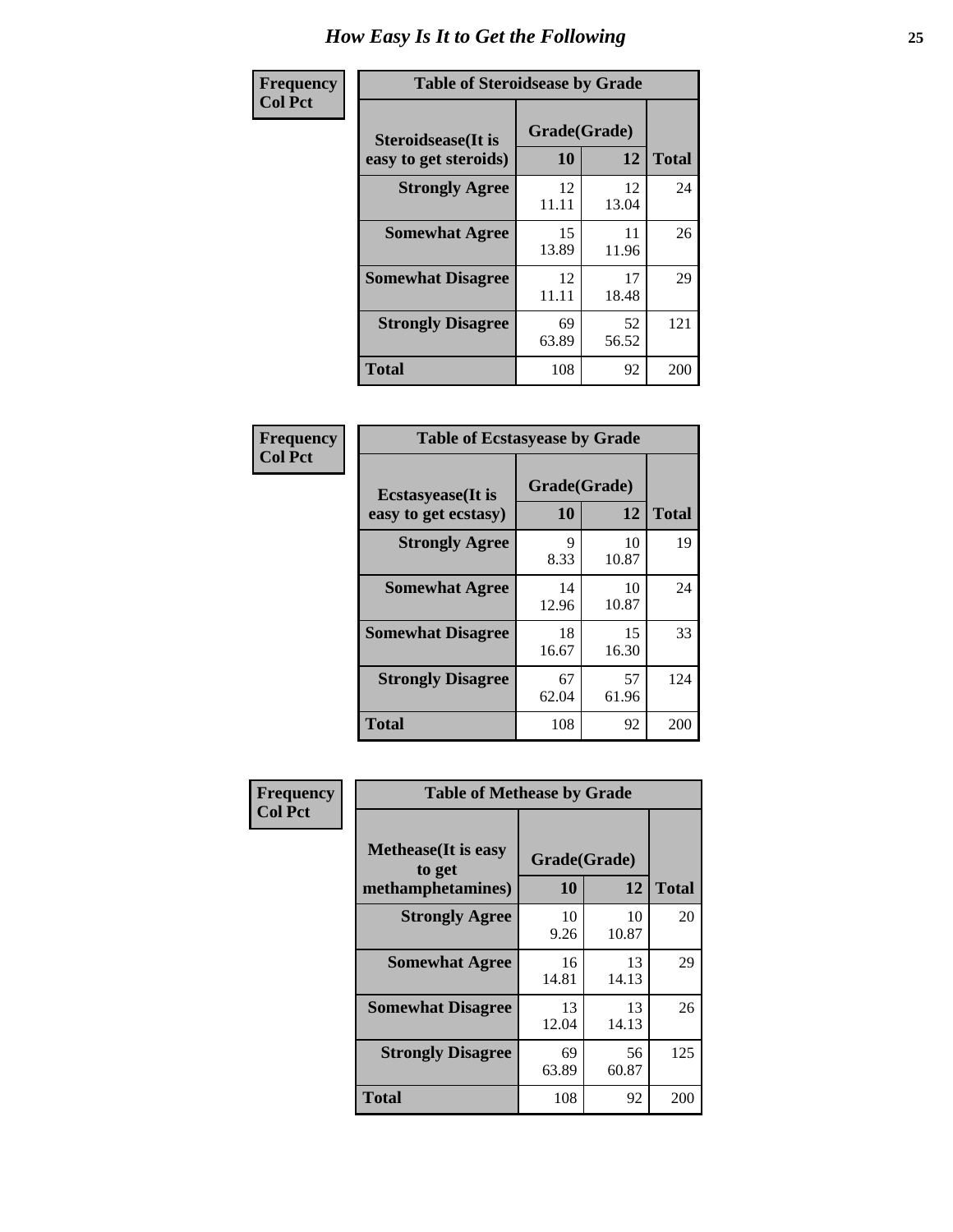| <b>Frequency</b> | <b>Table of Hallucinogensease by Grade</b>               |                    |             |              |  |  |  |  |
|------------------|----------------------------------------------------------|--------------------|-------------|--------------|--|--|--|--|
| <b>Col Pct</b>   | Hallucinogensease(It<br>is easy to get<br>hallucinogens) | Grade(Grade)<br>10 | 12          | <b>Total</b> |  |  |  |  |
|                  | <b>Strongly Agree</b>                                    | 12<br>11.11        | 11<br>11.96 | 23           |  |  |  |  |
|                  | <b>Somewhat Agree</b>                                    | 10<br>9.26         | 12<br>13.04 | 22           |  |  |  |  |
|                  | <b>Somewhat Disagree</b>                                 | 16<br>14.81        | 11<br>11.96 | 27           |  |  |  |  |
|                  | <b>Strongly Disagree</b>                                 | 70<br>64.81        | 58<br>63.04 | 128          |  |  |  |  |
|                  | <b>Total</b>                                             | 108                | 92          | 200          |  |  |  |  |

| <b>Frequency</b><br>Col Pct |
|-----------------------------|
|                             |

| <b>Table of Prescriptionease by Grade</b>                                                |              |             |              |  |  |
|------------------------------------------------------------------------------------------|--------------|-------------|--------------|--|--|
| <b>Prescriptionease</b> (It<br>is easy to get<br>prescription drugs<br>not prescribed to | Grade(Grade) |             |              |  |  |
| me)                                                                                      | 10           | 12          | <b>Total</b> |  |  |
| <b>Strongly Agree</b>                                                                    | 35<br>32.41  | 30<br>32.61 | 65           |  |  |
| <b>Somewhat Agree</b>                                                                    | 15<br>13.89  | 6<br>6.52   | 21           |  |  |
| <b>Somewhat Disagree</b>                                                                 | 8<br>7.41    | 6<br>6.52   | 14           |  |  |
| <b>Strongly Disagree</b>                                                                 | 50<br>46.30  | 50<br>54.35 | 100          |  |  |
| <b>Total</b>                                                                             | 108          | 92          | 200          |  |  |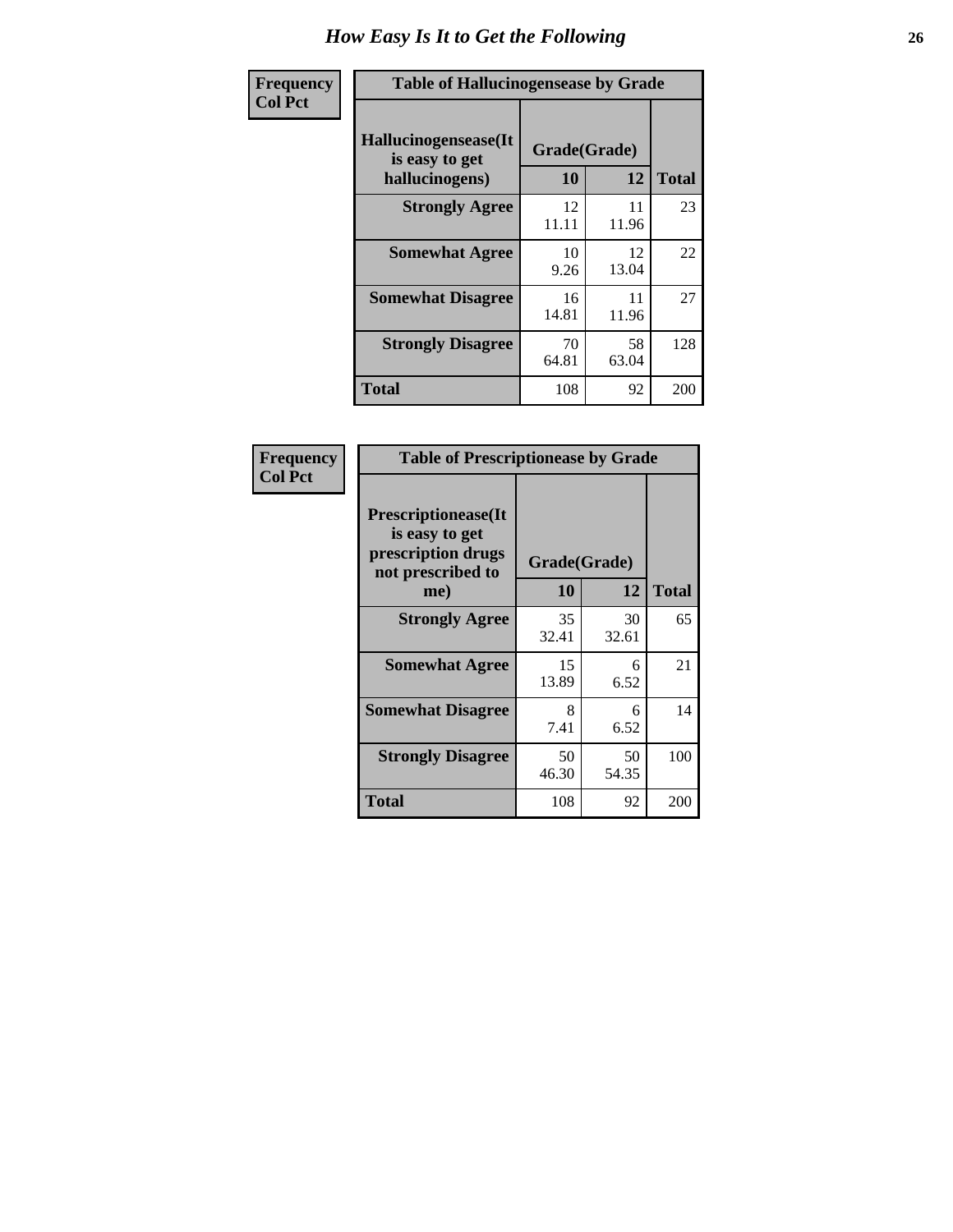*Age at Onset of Use* **27** *Results for "Age at Onset of Use" questions exclude students who said they did not use that substance*

| <b>Frequency</b> |              | <b>Table of Grade by Alcoholinit</b> |                                                  |                       |           |                        |                           |             |            |            |            |                       |       |
|------------------|--------------|--------------------------------------|--------------------------------------------------|-----------------------|-----------|------------------------|---------------------------|-------------|------------|------------|------------|-----------------------|-------|
| <b>Row Pct</b>   |              |                                      | Alcoholinit (I started using alcohol when I was) |                       |           |                        |                           |             |            |            |            |                       |       |
|                  | Grade(Grade) | <b>8 or</b><br>younger               | 9                                                | 10                    | <b>11</b> | 12                     | 13                        | 14          | 15         | <b>16</b>  | 17         | <b>18 or</b><br>older | Total |
|                  | 10           | 3<br>5.56                            | 3.70                                             | $\mathcal{D}$<br>3.70 | 3<br>5.56 | $\mathcal{I}$<br>12.96 | 13<br>24.07               | 12<br>22.22 | 6<br>11.11 | 5.56       | ↑<br>3.70  | 1.85                  | 54    |
|                  | 12           | $\overline{2}$<br>6.06               | $\Omega$<br>$0.00\degree$                        | $\Omega$<br>0.00      | 3.03      | 3.03                   | 3.03                      | 3<br>9.09   | 21.21      | 8<br>24.24 | 8<br>24.24 | ↑<br>6.06             | 33    |
|                  | <b>Total</b> | 5                                    | $\overline{2}$                                   | $\overline{c}$        | 4         | 8                      | 14                        | 15          | 13         | 11         | 10         | 3                     | 87    |
|                  |              |                                      |                                                  |                       |           |                        | Frequency Missing $= 113$ |             |            |            |            |                       |       |

| Frequency<br>Row Pct |  |
|----------------------|--|
| <b>Row Pct</b>       |  |

| <b>Table of Grade by Cigarettesinit</b> |                 |                                                      |      |      |            |               |                   |           |            |            |                       |              |
|-----------------------------------------|-----------------|------------------------------------------------------|------|------|------------|---------------|-------------------|-----------|------------|------------|-----------------------|--------------|
|                                         |                 | Cigarettesinit(I started smoking tobacco when I was) |      |      |            |               |                   |           |            |            |                       |              |
| <b>Grade</b> (Grade)                    | 8 or<br>younger | 9                                                    | 10   | 11   | 12         | 13            | 14                | <b>15</b> | 16         | 17         | <b>18 or</b><br>older | <b>Total</b> |
| 10                                      | 6.06            | 3<br>9.09                                            | 3.03 | 3.03 | 6<br>18.18 | 9<br>27.27    | 12.12             | 2<br>6.06 | 4<br>12.12 | 0<br>0.00  | 3.03                  | 33           |
| 12                                      | 0<br>0.00       | 0.00                                                 | 5.56 | 5.56 | 5.56       | 2<br>-11.11 l | 4<br>$22.22$ 5.56 |           | 2<br>11.11 | 5<br>27.78 | 5.56                  | 18           |
| Total                                   | ∍               | 3                                                    | 2    | 2    | 7          | 11            | 8                 | 3         | 6          | 5          | $\overline{2}$        | 51           |
| <b>Frequency Missing = 149</b>          |                 |                                                      |      |      |            |               |                   |           |            |            |                       |              |

| Frequency      |                           | <b>Table of Grade by Smokelessinit</b>               |                      |                  |                         |                               |                      |       |                 |                       |              |
|----------------|---------------------------|------------------------------------------------------|----------------------|------------------|-------------------------|-------------------------------|----------------------|-------|-----------------|-----------------------|--------------|
| <b>Row Pct</b> |                           | Smokelessinit (I started chewing tobacco when I was) |                      |                  |                         |                               |                      |       |                 |                       |              |
|                | Grade(Grade)              | 8 or<br>younger                                      | 9 <sup>1</sup>       | 11               | 12                      | 13                            | 14                   | 15    | 16 <sup>1</sup> | <b>18 or</b><br>older | <b>Total</b> |
|                | 10                        | 15.38                                                | 7.69                 | 7.69             | $\mathfrak{D}$<br>15.38 | $\theta$<br>0.00 <sub>1</sub> | 7.69                 | 23.08 | 3<br>23.08      | 0<br>0.00             | 13           |
|                | 12                        | $\Omega$<br>0.00                                     | $\Omega$<br>$0.00\,$ | $\Omega$<br>0.00 | $\Omega$<br>0.00        | 20.00                         | $\Omega$<br>$0.00\,$ | 20.00 | ◠<br>40.00      | 20.00                 | 5            |
|                | <b>Total</b>              | 2                                                    |                      |                  | $\mathfrak{D}$          |                               |                      | 4     | 5               |                       | 18           |
|                | Frequency Missing $= 182$ |                                                      |                      |                  |                         |                               |                      |       |                 |                       |              |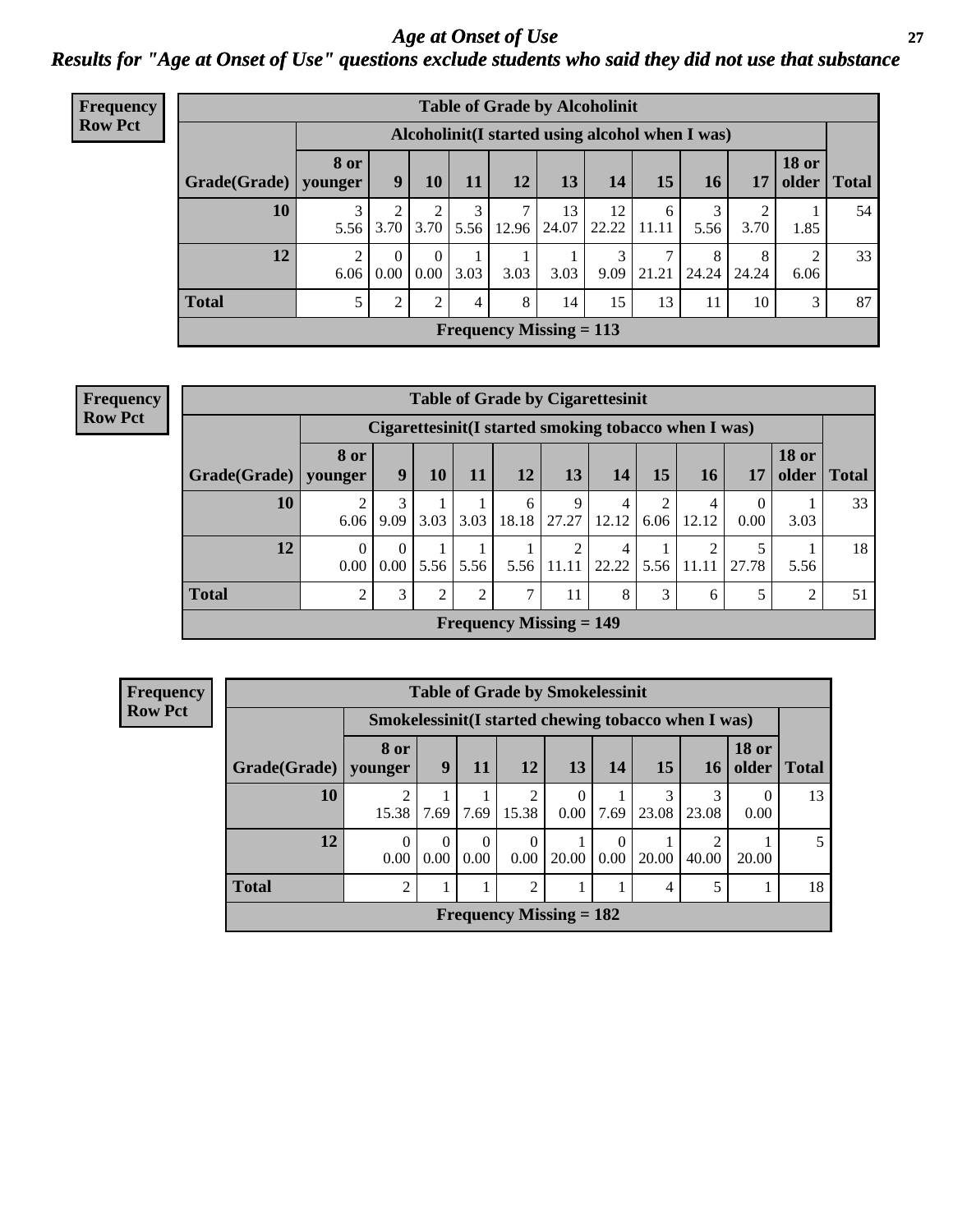#### *Age at Onset of Use* **28**

*Results for "Age at Onset of Use" questions exclude students who said they did not use that substance*

| <b>Frequency</b> | <b>Table of Grade by Marijuanainit</b>      |                        |                  |       |                  |                                                      |            |            |            |                       |       |
|------------------|---------------------------------------------|------------------------|------------------|-------|------------------|------------------------------------------------------|------------|------------|------------|-----------------------|-------|
| <b>Row Pct</b>   |                                             |                        |                  |       |                  | Marijuanainit (I started using marijuana when I was) |            |            |            |                       |       |
|                  | Grade(Grade)                                | <b>8 or</b><br>younger | <b>10</b>        | 12    | 13               | 14                                                   | 15         | <b>16</b>  | <b>17</b>  | <b>18 or</b><br>older | Total |
|                  | 10                                          | 3<br>8.57              | 2<br>5.71        | 14.29 | 14.29            | 9<br>25.71                                           | 14.29      | 3<br>8.57  | 0<br>0.00  | 3<br>8.57             | 35    |
|                  | 12                                          | $\theta$<br>0.00       | $\Omega$<br>0.00 | 6.25  | $\Omega$<br>0.00 | 4<br>25.00                                           | 2<br>12.50 | 3<br>18.75 | 4<br>25.00 | ◠<br>12.50            | 16    |
|                  | <b>Total</b>                                | 3                      | $\mathfrak{D}$   | 6     | 5                | 13                                                   | 7          | 6          | 4          | 5                     | 51    |
|                  | <b>Frequency Missing <math>= 149</math></b> |                        |                  |       |                  |                                                      |            |            |            |                       |       |

| Frequency      |              | <b>Table of Grade by Cocaineinit</b>                       |                |                                      |           |              |  |  |  |  |
|----------------|--------------|------------------------------------------------------------|----------------|--------------------------------------|-----------|--------------|--|--|--|--|
| <b>Row Pct</b> |              | <b>Cocaineinit</b> (I started using<br>cocaine when I was) |                |                                      |           |              |  |  |  |  |
|                | Grade(Grade) | 8 or<br>younger                                            | 12             | <b>15</b>                            | <b>16</b> | <b>Total</b> |  |  |  |  |
|                | 10           | $\theta$<br>0.00                                           | 33.33          | $\mathcal{D}_{\mathcal{L}}$<br>66.67 | 0.00      | 3            |  |  |  |  |
|                | 12           | 33.33                                                      | 33.33          | $\mathbf{\Omega}$<br>0.00            | 33.33     | 3            |  |  |  |  |
|                | <b>Total</b> |                                                            | $\overline{c}$ | $\mathfrak{D}$                       |           | 6            |  |  |  |  |
|                |              | <b>Frequency Missing = 194</b>                             |                |                                      |           |              |  |  |  |  |

| <b>Frequency</b> | <b>Table of Grade by Inhalantsinit</b> |                           |                                                               |                       |           |                |  |  |  |
|------------------|----------------------------------------|---------------------------|---------------------------------------------------------------|-----------------------|-----------|----------------|--|--|--|
| <b>Row Pct</b>   |                                        |                           | <b>Inhalantsinit(I started</b><br>using inhalants when I was) |                       |           |                |  |  |  |
|                  | Grade(Grade)                           | 8 or<br>younger           | <b>10</b>                                                     | <b>12</b>             | 14        | <b>Total</b>   |  |  |  |
|                  | 10                                     | 50.00                     | 0.00                                                          | $\mathcal{O}$<br>0.00 | 50.00     | $\overline{2}$ |  |  |  |
|                  | 12                                     | 33.33                     | 33.33                                                         | 33.33                 | 0<br>0.00 | 3              |  |  |  |
|                  | <b>Total</b>                           | $\mathfrak{D}$            |                                                               |                       |           | 5              |  |  |  |
|                  |                                        | Frequency Missing $= 195$ |                                                               |                       |           |                |  |  |  |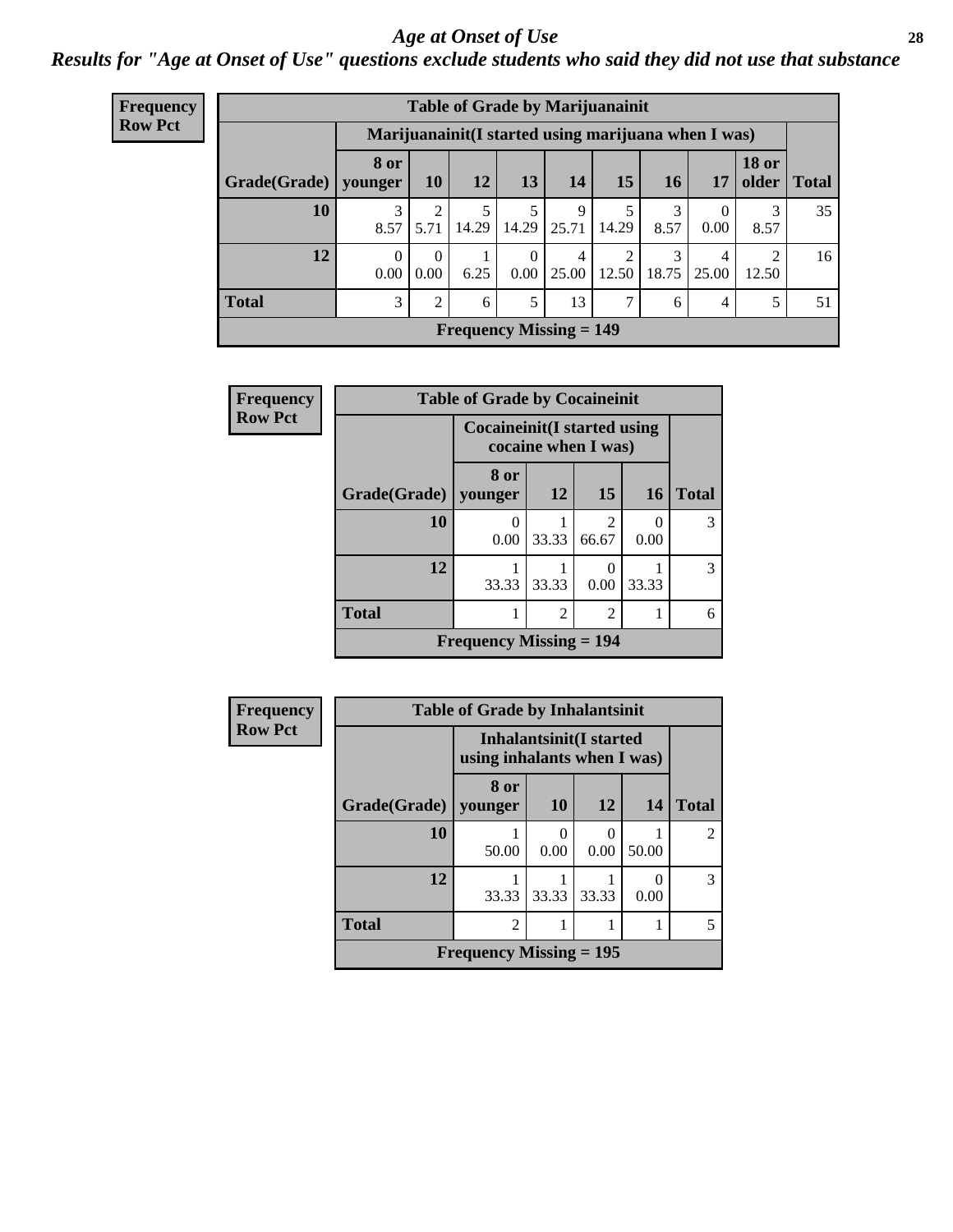#### *Age at Onset of Use* **29**

*Results for "Age at Onset of Use" questions exclude students who said they did not use that substance*

| <b>Frequency</b> | <b>Table of Grade by Steroidsinit</b> |                                                        |           |           |                |  |  |  |  |
|------------------|---------------------------------------|--------------------------------------------------------|-----------|-----------|----------------|--|--|--|--|
| <b>Row Pct</b>   |                                       | <b>Steroidsinit(I started</b><br>using steroids when I | was)      |           |                |  |  |  |  |
|                  | Grade(Grade)   younger                | 8 or                                                   | <b>10</b> | <b>12</b> | <b>Total</b>   |  |  |  |  |
|                  |                                       |                                                        |           |           |                |  |  |  |  |
|                  | 10                                    | 100.00                                                 | 0<br>0.00 | 0<br>0.00 |                |  |  |  |  |
|                  | 12                                    | $\Omega$<br>0.00                                       | 50.00     | 50.00     | $\overline{c}$ |  |  |  |  |
|                  | <b>Total</b>                          |                                                        |           |           | 3              |  |  |  |  |
|                  |                                       | <b>Frequency Missing = 197</b>                         |           |           |                |  |  |  |  |

| Frequency      | <b>Table of Grade by Ecstasyinit</b> |                                     |                     |       |           |                |  |  |  |  |
|----------------|--------------------------------------|-------------------------------------|---------------------|-------|-----------|----------------|--|--|--|--|
| <b>Row Pct</b> |                                      | <b>Ecstasyinit</b> (I started using | ecstasy when I was) |       |           |                |  |  |  |  |
|                | Grade(Grade)                         | 8 or<br>younger                     | 13                  | 15    | <b>16</b> | <b>Total</b>   |  |  |  |  |
|                | <b>10</b>                            | 50.00                               | 50.00               | 0.00  | 0<br>0.00 | $\overline{2}$ |  |  |  |  |
|                | 12                                   | 33.33                               | $\Omega$<br>0.00    | 33.33 | 33.33     | 3              |  |  |  |  |
|                | <b>Total</b>                         | $\overline{2}$                      |                     |       |           | 5              |  |  |  |  |
|                |                                      | Frequency Missing $= 195$           |                     |       |           |                |  |  |  |  |

| <b>Frequency</b> |                                | <b>Table of Grade by Methinit</b>                                      |        |                |  |  |  |  |
|------------------|--------------------------------|------------------------------------------------------------------------|--------|----------------|--|--|--|--|
| <b>Row Pct</b>   |                                | <b>Methinit</b> (I started<br>using<br>methamphetamines<br>when I was) |        |                |  |  |  |  |
|                  | Grade(Grade)                   | 9                                                                      | 16     | <b>Total</b>   |  |  |  |  |
|                  | 10                             | 0<br>0.00                                                              | 100.00 |                |  |  |  |  |
|                  | 12                             | 50.00                                                                  | 50.00  | $\overline{c}$ |  |  |  |  |
|                  | <b>Total</b>                   |                                                                        | 2      | 3              |  |  |  |  |
|                  | <b>Frequency Missing = 197</b> |                                                                        |        |                |  |  |  |  |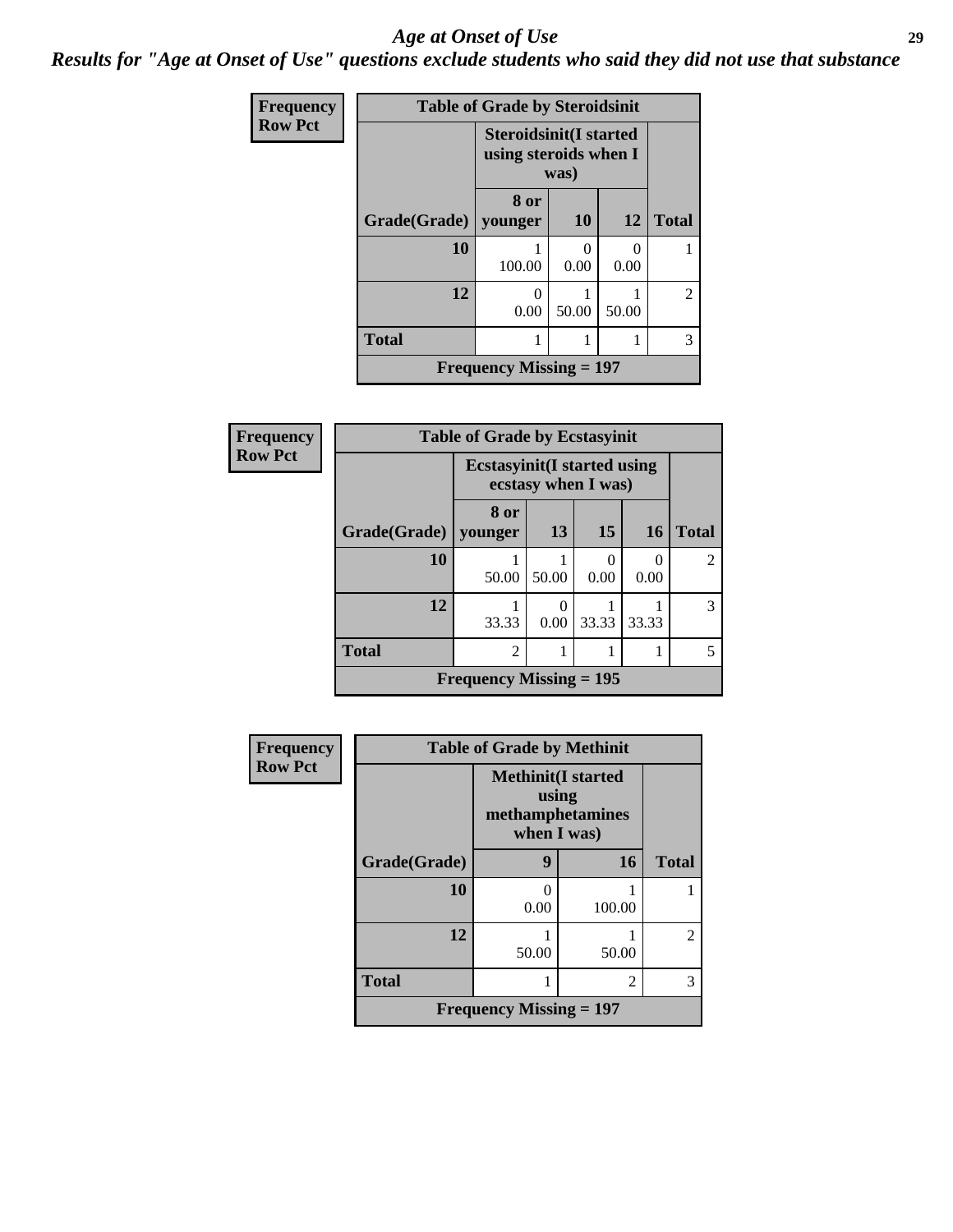#### Age at Onset of Use **30**

*Results for "Age at Onset of Use" questions exclude students who said they did not use that substance*

| <b>Frequency</b> | <b>Table of Grade by Hallucinogensinit</b> |                                                           |           |                                      |            |              |  |  |  |
|------------------|--------------------------------------------|-----------------------------------------------------------|-----------|--------------------------------------|------------|--------------|--|--|--|
| <b>Row Pct</b>   |                                            | Hallucinogensinit(I started<br>using hallucinogens when I | was)      |                                      |            |              |  |  |  |
|                  | Grade(Grade)                               | 8 or<br>younger                                           | 9         | 12                                   | 15         | <b>Total</b> |  |  |  |
|                  | 10                                         | 20.00                                                     | 0<br>0.00 | 0.00                                 | 4<br>80.00 | 5            |  |  |  |
|                  | 12                                         | 0<br>0.00                                                 | 33.33     | $\mathcal{D}_{\mathcal{L}}$<br>66.67 | ∩<br>0.00  | 3            |  |  |  |
|                  | <b>Total</b>                               |                                                           |           | $\overline{2}$                       | 4          | 8            |  |  |  |
|                  | Frequency Missing $= 192$                  |                                                           |           |                                      |            |              |  |  |  |

| <b>Frequency</b> |              | <b>Table of Grade by Prescriptioninit</b> |                                                                                          |           |           |                           |            |       |                         |                               |    |
|------------------|--------------|-------------------------------------------|------------------------------------------------------------------------------------------|-----------|-----------|---------------------------|------------|-------|-------------------------|-------------------------------|----|
| <b>Row Pct</b>   |              |                                           | Prescriptioninit (I started using prescription drugs not<br>prescribed to me when I was) |           |           |                           |            |       |                         |                               |    |
|                  | Grade(Grade) | <b>8 or</b><br>  younger                  | 10                                                                                       | <b>11</b> | 12        | 13                        | 14         | 15    | 16                      | <b>18 or</b><br>older   Total |    |
|                  | 10           | 2<br>15.38                                | 2<br>15.38                                                                               | 0.00      | 7.69      | 3<br>23.08                | 2<br>15.38 | 7.69  | $\overline{c}$<br>15.38 | $\Omega$<br>0.00              | 13 |
|                  | 12           | $\theta$<br>0.00                          | $\theta$<br>0.00                                                                         | 25.00     | 0<br>0.00 | $\Omega$<br>0.00          | 25.00      | 25.00 | 0<br>0.00               | 25.00                         | 4  |
|                  | <b>Total</b> | 2                                         | 2                                                                                        |           |           | 3                         | 3          | 2     | $\overline{c}$          |                               | 17 |
|                  |              |                                           |                                                                                          |           |           | Frequency Missing $= 183$ |            |       |                         |                               |    |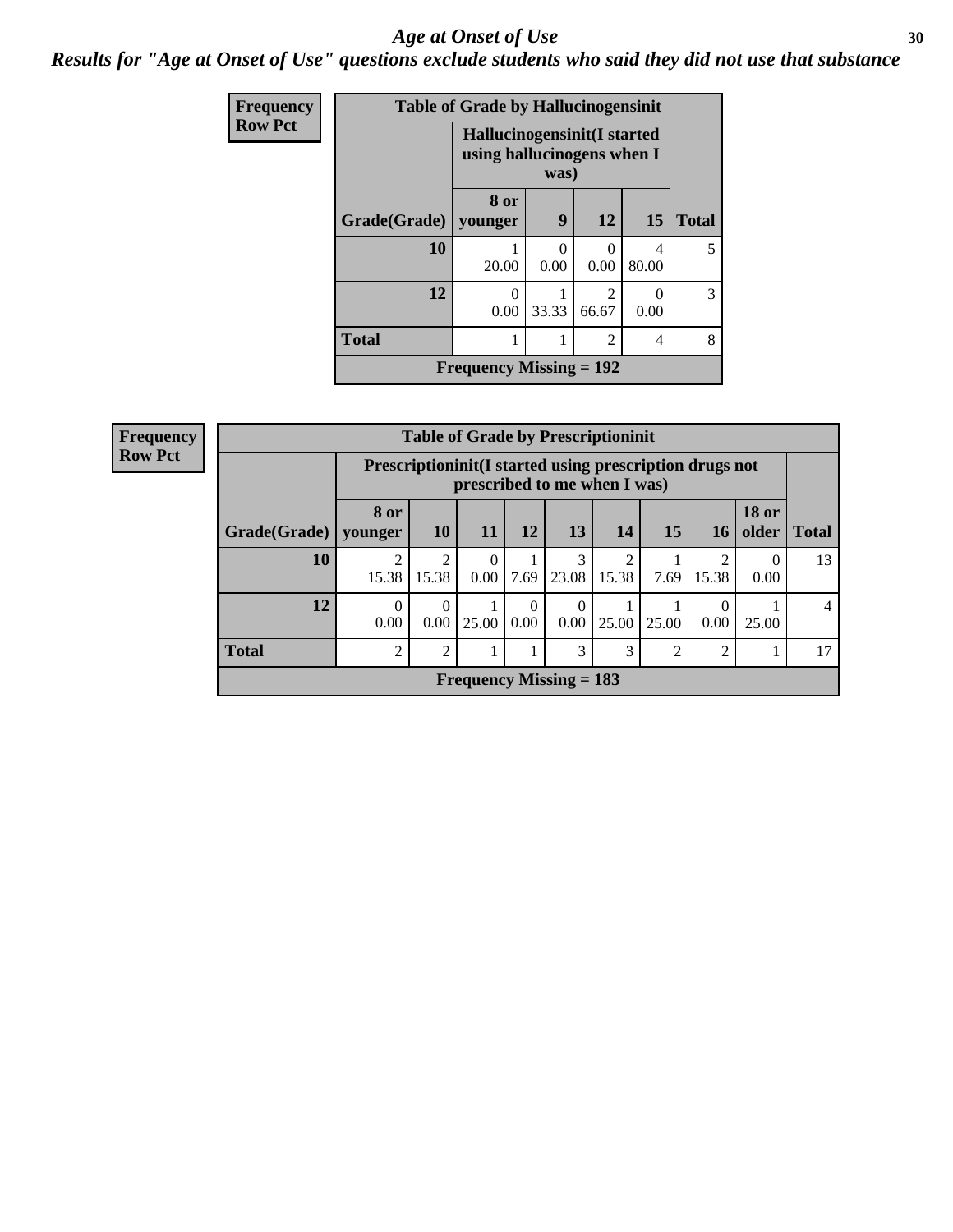| Frequency      |                                               | <b>Table of Alcoholharm by Grade</b> |             |              |  |  |  |  |  |  |
|----------------|-----------------------------------------------|--------------------------------------|-------------|--------------|--|--|--|--|--|--|
| <b>Col Pct</b> | Alcoholharm(I<br>think alcohol is<br>harmful) | Grade(Grade)<br>10                   | 12          | <b>Total</b> |  |  |  |  |  |  |
|                | <b>Strongly Agree</b>                         | 48<br>44.44                          | 66<br>71.74 | 114          |  |  |  |  |  |  |
|                | <b>Somewhat Agree</b>                         | 32<br>29.63                          | 13<br>14.13 | 45           |  |  |  |  |  |  |
|                | <b>Somewhat Disagree</b>                      | 16<br>14.81                          | 6<br>6.52   | 22           |  |  |  |  |  |  |
|                | <b>Strongly Disagree</b>                      | 12<br>11.11                          | 7<br>7.61   | 19           |  |  |  |  |  |  |
|                | <b>Total</b>                                  | 108                                  | 92          | 200          |  |  |  |  |  |  |

| <b>Table of Cigarettesharm by Grade</b>                  |                    |                        |              |  |  |  |  |  |  |
|----------------------------------------------------------|--------------------|------------------------|--------------|--|--|--|--|--|--|
| Cigarettesharm(I<br>think smoking<br>tobacco is harmful) | Grade(Grade)<br>10 | 12                     | <b>Total</b> |  |  |  |  |  |  |
| <b>Strongly Agree</b>                                    | 70<br>64.81        | 75<br>81.52            | 145          |  |  |  |  |  |  |
| <b>Somewhat Agree</b>                                    | 21<br>19.44        | 8<br>8.70              | 29           |  |  |  |  |  |  |
| <b>Somewhat Disagree</b>                                 | 6<br>5.56          | $\mathfrak{D}$<br>2.17 | 8            |  |  |  |  |  |  |
| <b>Strongly Disagree</b>                                 | 11<br>10.19        | 7<br>7.61              | 18           |  |  |  |  |  |  |
| <b>Total</b>                                             | 108                | 92                     | 200          |  |  |  |  |  |  |

| Frequency      | <b>Table of Smokelessharm by Grade</b>                  |                    |             |              |
|----------------|---------------------------------------------------------|--------------------|-------------|--------------|
| <b>Col Pct</b> | Smokelessharm(I<br>think chewing<br>tobacco is harmful) | Grade(Grade)<br>10 | 12          | <b>Total</b> |
|                | <b>Strongly Agree</b>                                   | 74<br>68.52        | 77<br>83.70 | 151          |
|                | <b>Somewhat Agree</b>                                   | 16<br>14.81        | 7.61        | 23           |
|                | <b>Somewhat Disagree</b>                                | 6<br>5.56          | 1.09        | 7            |
|                | <b>Strongly Disagree</b>                                | 12<br>11.11        | 7<br>7.61   | 19           |
|                | <b>Total</b>                                            | 108                | 92          | 200          |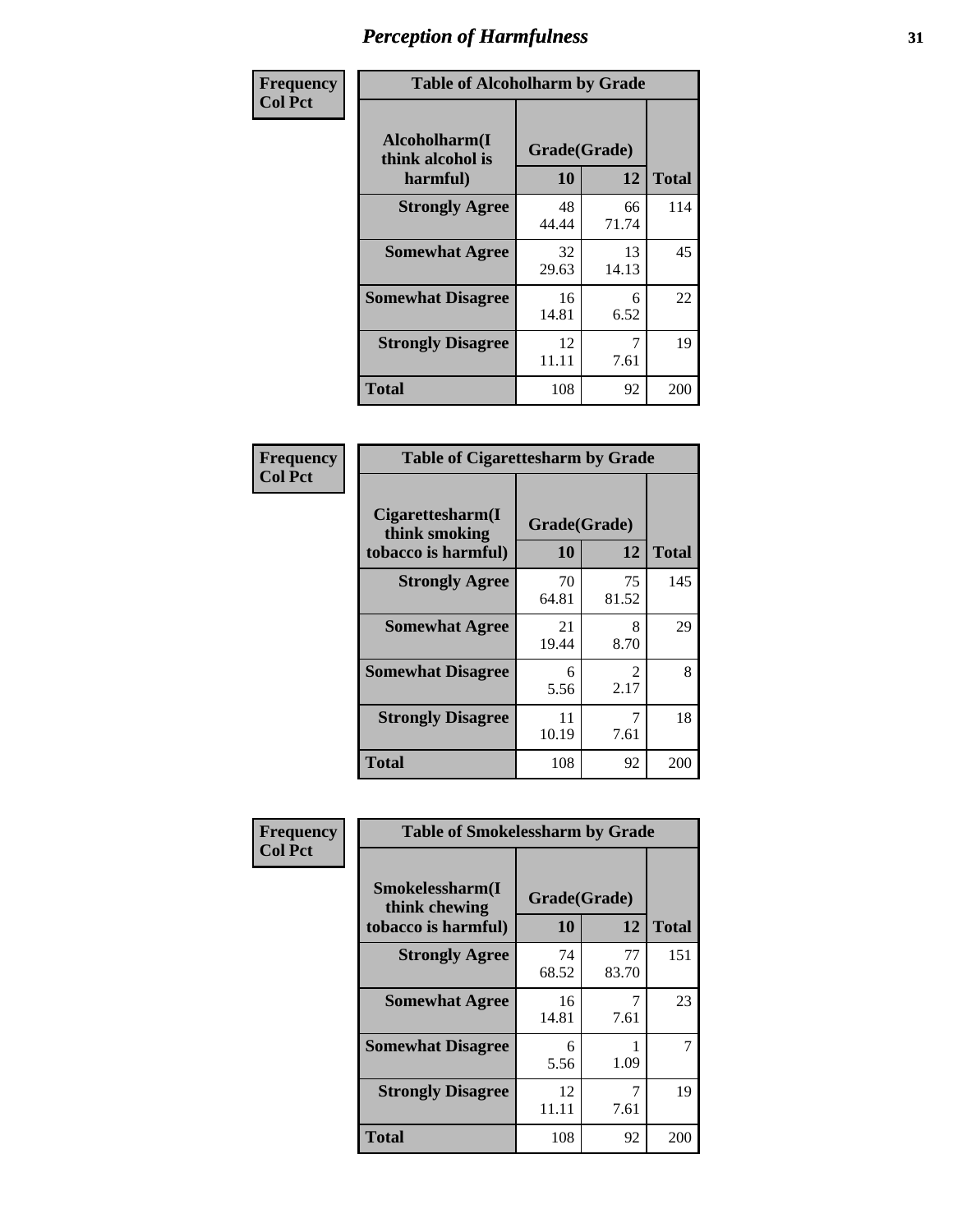| Frequency      | <b>Table of Marijuanaharm by Grade</b>            |                    |             |              |
|----------------|---------------------------------------------------|--------------------|-------------|--------------|
| <b>Col Pct</b> | Marijuanaharm(I<br>think marijuana is<br>harmful) | Grade(Grade)<br>10 | 12          | <b>Total</b> |
|                | <b>Strongly Agree</b>                             | 62<br>57.41        | 65<br>70.65 | 127          |
|                | <b>Somewhat Agree</b>                             | 17<br>15.74        | 9<br>9.78   | 26           |
|                | <b>Somewhat Disagree</b>                          | 10<br>9.26         | 4<br>4.35   | 14           |
|                | <b>Strongly Disagree</b>                          | 19<br>17.59        | 14<br>15.22 | 33           |
|                | <b>Total</b>                                      | 108                | 92          | 200          |

| <b>Table of Cocaineharm by Grade</b>          |              |             |     |  |  |
|-----------------------------------------------|--------------|-------------|-----|--|--|
| Cocaineharm(I<br>think cocaine is<br>harmful) | <b>Total</b> |             |     |  |  |
| <b>Strongly Agree</b>                         | 91<br>84.26  | 82<br>89.13 | 173 |  |  |
| <b>Somewhat Agree</b>                         | 3<br>2.78    | 1.09        | 4   |  |  |
| <b>Somewhat Disagree</b>                      | 2<br>1.85    | 1.09        | 3   |  |  |
| <b>Strongly Disagree</b>                      | 12<br>11.11  | 8<br>8.70   | 20  |  |  |
| <b>Total</b>                                  | 108          | 92          | 200 |  |  |

| Frequency      | <b>Table of Inhalantsharm by Grade</b>             |                           |                       |              |
|----------------|----------------------------------------------------|---------------------------|-----------------------|--------------|
| <b>Col Pct</b> | Inhalantsharm(I<br>think inhalants are<br>harmful) | Grade(Grade)<br><b>10</b> | 12                    | <b>Total</b> |
|                | <b>Strongly Agree</b>                              | 87<br>80.56               | 81<br>88.04           | 168          |
|                | <b>Somewhat Agree</b>                              | 6.48                      | $\mathcal{L}$<br>2.17 | 9            |
|                | <b>Somewhat Disagree</b>                           | 4<br>3.70                 | 0<br>0.00             | 4            |
|                | <b>Strongly Disagree</b>                           | 10<br>9.26                | 9<br>9.78             | 19           |
|                | <b>Total</b>                                       | 108                       | 92                    | 200          |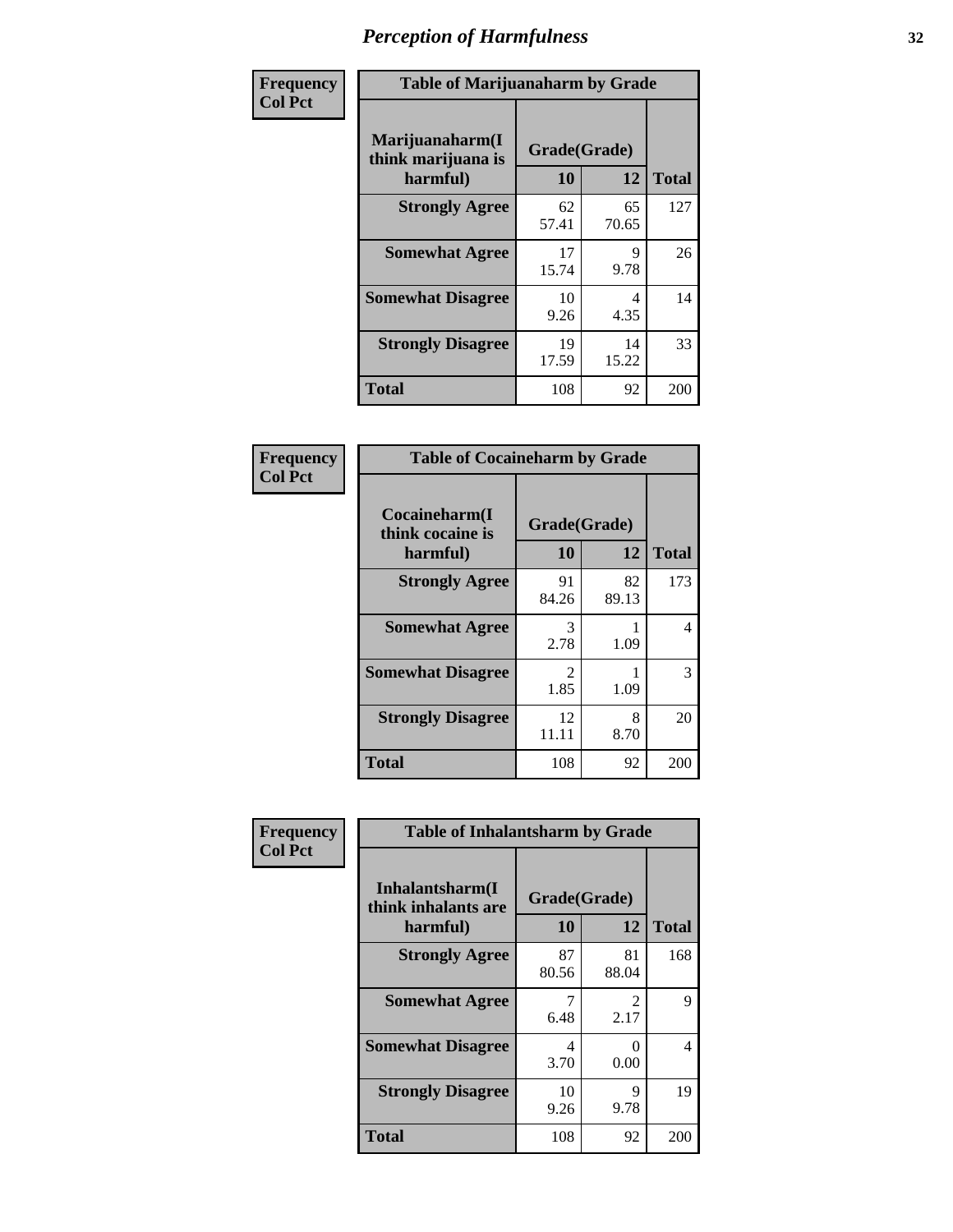| Frequency      | <b>Table of Steroidsharm by Grade</b>            |                    |             |              |
|----------------|--------------------------------------------------|--------------------|-------------|--------------|
| <b>Col Pct</b> | Steroidsharm(I<br>think steroids are<br>harmful) | Grade(Grade)<br>10 | 12          | <b>Total</b> |
|                | <b>Strongly Agree</b>                            | 83<br>76.85        | 80<br>86.96 | 163          |
|                | <b>Somewhat Agree</b>                            | 10<br>9.26         | 5<br>5.43   | 15           |
|                | <b>Somewhat Disagree</b>                         | 5<br>4.63          | 0<br>0.00   | 5            |
|                | <b>Strongly Disagree</b>                         | 10<br>9.26         | 7<br>7.61   | 17           |
|                | <b>Total</b>                                     | 108                | 92          | 200          |

| <b>Table of Ecstasyharm by Grade</b>                                      |             |             |     |  |  |
|---------------------------------------------------------------------------|-------------|-------------|-----|--|--|
| Ecstasyharm(I<br>Grade(Grade)<br>think ecstasy is<br>10<br>12<br>harmful) |             |             |     |  |  |
| <b>Strongly Agree</b>                                                     | 85<br>78.70 | 80<br>86.96 | 165 |  |  |
| <b>Somewhat Agree</b>                                                     | 8<br>7.41   | 4<br>4.35   | 12  |  |  |
| <b>Somewhat Disagree</b>                                                  | 4<br>3.70   | 1.09        | 5   |  |  |
| <b>Strongly Disagree</b>                                                  | 11<br>10.19 | 7<br>7.61   | 18  |  |  |
| <b>Total</b>                                                              | 108         | 92          | 200 |  |  |

| Frequency      | <b>Table of Methharm by Grade</b>                            |                    |                       |              |
|----------------|--------------------------------------------------------------|--------------------|-----------------------|--------------|
| <b>Col Pct</b> | <b>Methharm</b> (I think<br>methamphetamines<br>are harmful) | Grade(Grade)<br>10 | 12                    | <b>Total</b> |
|                | <b>Strongly Agree</b>                                        | 93<br>86.11        | 82<br>89.13           | 175          |
|                | <b>Somewhat Agree</b>                                        | 2<br>1.85          | $\mathcal{L}$<br>2.17 | 4            |
|                | <b>Somewhat Disagree</b>                                     | 3<br>2.78          | 0<br>0.00             | 3            |
|                | <b>Strongly Disagree</b>                                     | 10<br>9.26         | 8<br>8.70             | 18           |
|                | Total                                                        | 108                | 92                    | 200          |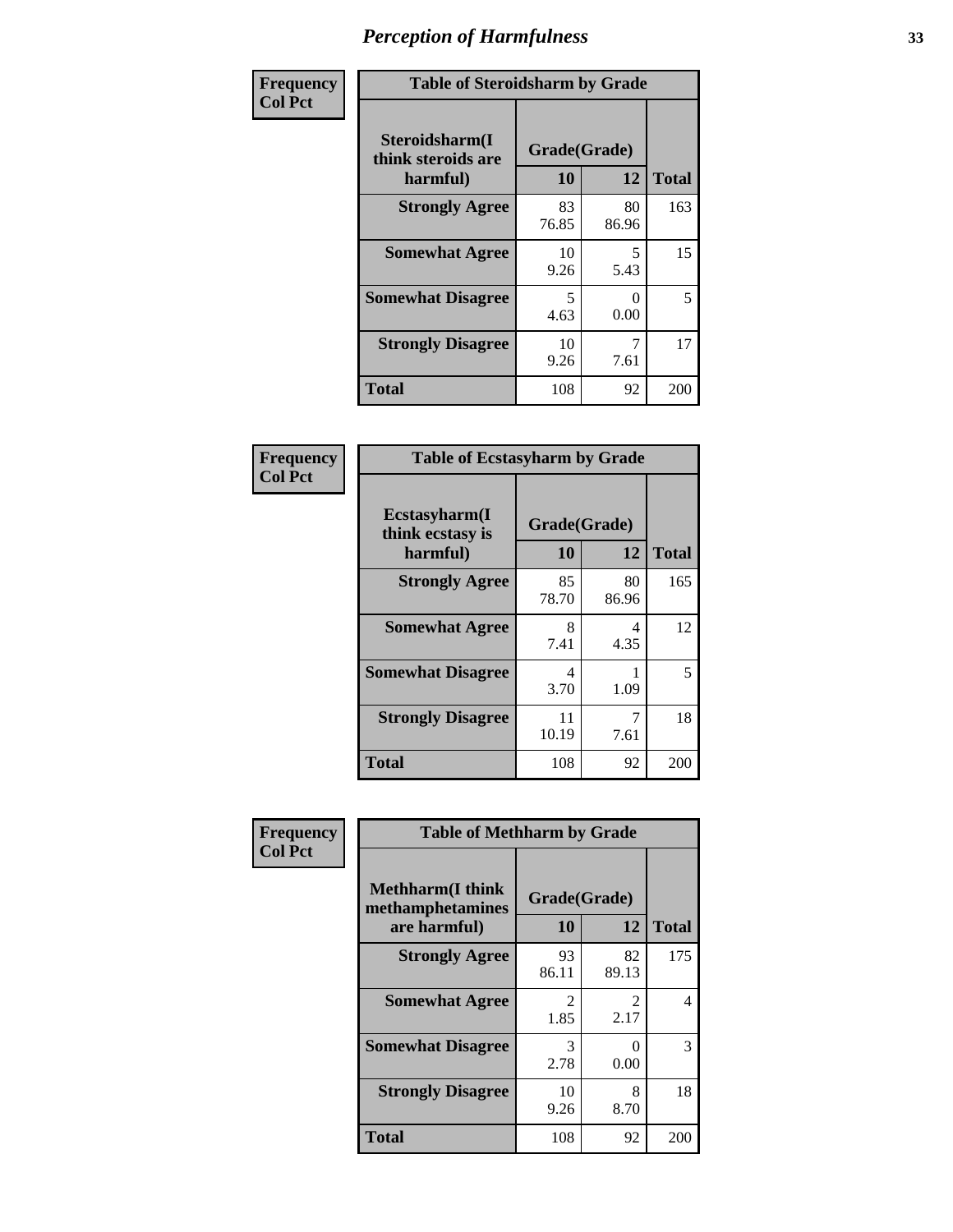| Frequency      | <b>Table of Hallucinogensharm by Grade</b>                 |                       |                                  |                |
|----------------|------------------------------------------------------------|-----------------------|----------------------------------|----------------|
| <b>Col Pct</b> | Hallucinogensharm(I<br>think hallucinogens<br>are harmful) | Grade(Grade)<br>10    | 12                               | <b>Total</b>   |
|                | <b>Strongly Agree</b>                                      | 89<br>82.41           | 80<br>86.96                      | 169            |
|                | <b>Somewhat Agree</b>                                      | 5<br>4.63             | $\overline{\phantom{0}}$<br>5.43 | 10             |
|                | <b>Somewhat Disagree</b>                                   | $\mathcal{L}$<br>1.85 | 0<br>0.00                        | $\overline{2}$ |
|                | <b>Strongly Disagree</b>                                   | 12<br>11.11           | 7<br>7.61                        | 19             |
|                | <b>Total</b>                                               | 108                   | 92                               | 200            |

| <b>Table of Prescriptionharm by Grade</b>                                         |              |                           |              |  |
|-----------------------------------------------------------------------------------|--------------|---------------------------|--------------|--|
| <b>Prescriptionharm(I)</b><br>think prescription<br>drugs not<br>prescribed to me | Grade(Grade) |                           |              |  |
| are harmful)                                                                      | 10           | 12                        | <b>Total</b> |  |
| <b>Strongly Agree</b>                                                             | 72<br>66.67  | 74<br>80.43               | 146          |  |
| <b>Somewhat Agree</b>                                                             | 11<br>10.19  | 8<br>8.70                 | 19           |  |
| <b>Somewhat Disagree</b>                                                          | 10<br>9.26   | $\mathbf{\Omega}$<br>0.00 | 10           |  |
| <b>Strongly Disagree</b>                                                          | 15<br>13.89  | 10<br>10.87               | 25           |  |
| Total                                                                             | 108          | 92                        | 200          |  |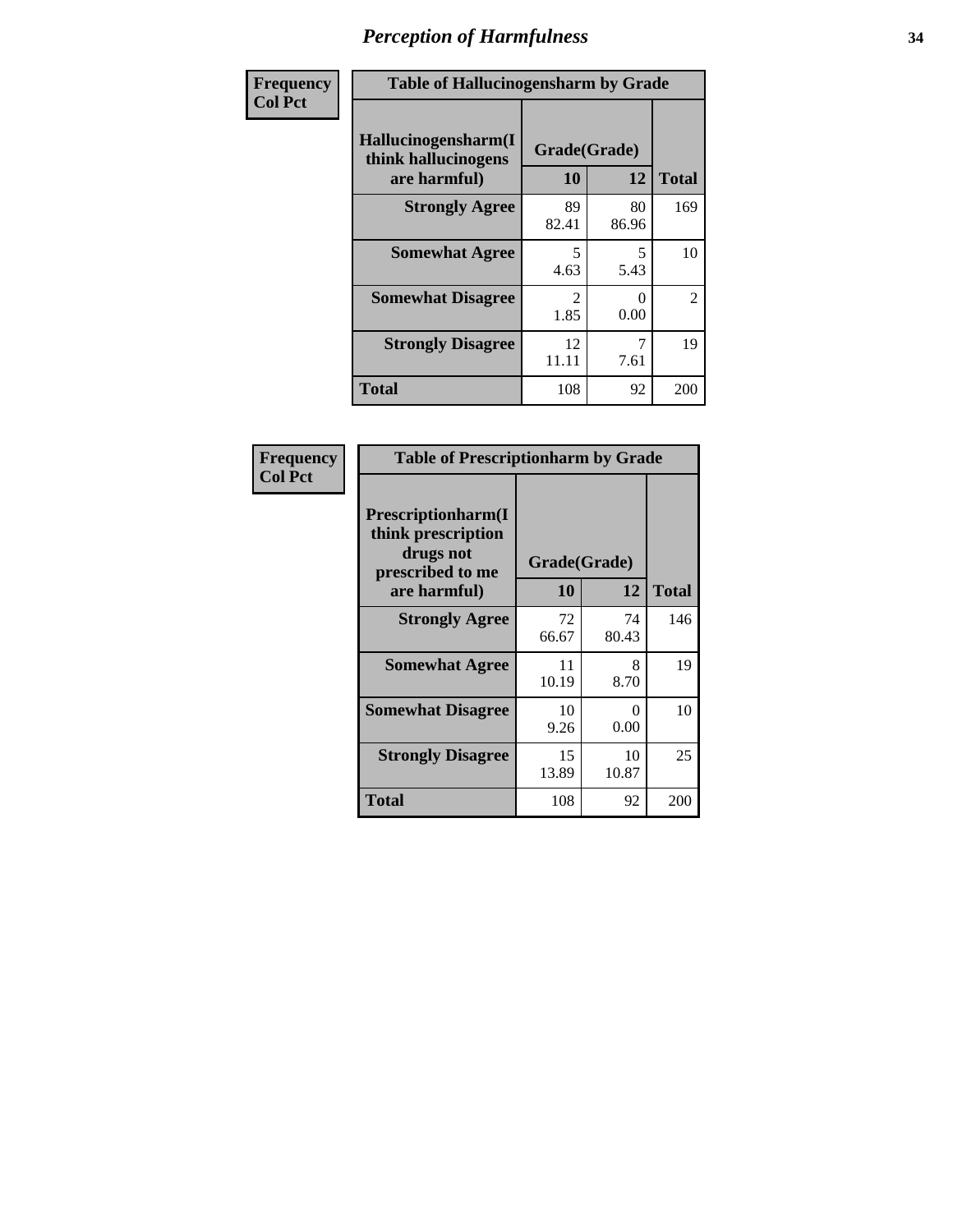### *Disapproval by Adults* **35**

| Frequency      | <b>Table of Alcoholadult by Grade</b>                                 |             |                    |              |
|----------------|-----------------------------------------------------------------------|-------------|--------------------|--------------|
| <b>Col Pct</b> | <b>Alcoholadult</b> (Adults<br>would disapprove if<br>I used alcohol) | 10          | Grade(Grade)<br>12 | <b>Total</b> |
|                | <b>Strongly Agree</b>                                                 | 57<br>52.78 | 63<br>68.48        | 120          |
|                | <b>Somewhat Agree</b>                                                 | 26<br>24.07 | 14<br>15.22        | 40           |
|                | <b>Somewhat Disagree</b>                                              | 14<br>12.96 | 7.61               | 21           |
|                | <b>Strongly Disagree</b>                                              | 11<br>10.19 | 8<br>8.70          | 19           |
|                | <b>Total</b>                                                          | 108         | 92                 | 200          |

| <b>Table of Tobaccoadult by Grade</b>                                                             |             |             |     |  |  |
|---------------------------------------------------------------------------------------------------|-------------|-------------|-----|--|--|
| <b>Tobaccoadult</b> (Adults<br>Grade(Grade)<br>would disapprove if<br>10<br>12<br>I used tobacco) |             |             |     |  |  |
| <b>Strongly Agree</b>                                                                             | 80<br>74.07 | 69<br>75.00 | 149 |  |  |
| <b>Somewhat Agree</b>                                                                             | 9<br>8.33   | 9<br>9.78   | 18  |  |  |
| <b>Somewhat Disagree</b>                                                                          | 9<br>8.33   | 8<br>8.70   | 17  |  |  |
| <b>Strongly Disagree</b>                                                                          | 10<br>9.26  | 6<br>6.52   | 16  |  |  |
| <b>Total</b>                                                                                      | 108         | 92          | 200 |  |  |

| Frequency<br><b>Col Pct</b> | <b>Table of Marijuanaadult by Grade</b>                           |                    |             |              |
|-----------------------------|-------------------------------------------------------------------|--------------------|-------------|--------------|
|                             | Marijuanaadult(Adults<br>would disapprove if I<br>used marijuana) | Grade(Grade)<br>10 | 12          | <b>Total</b> |
|                             | <b>Strongly Agree</b>                                             | 81<br>75.00        | 78<br>84.78 | 159          |
|                             | <b>Somewhat Agree</b>                                             | 11<br>10.19        | 3<br>3.26   | 14           |
|                             | <b>Somewhat Disagree</b>                                          | 6<br>5.56          | 5<br>5.43   | 11           |
|                             | <b>Strongly Disagree</b>                                          | 10<br>9.26         | 6<br>6.52   | 16           |
|                             | <b>Total</b>                                                      | 108                | 92          | 200          |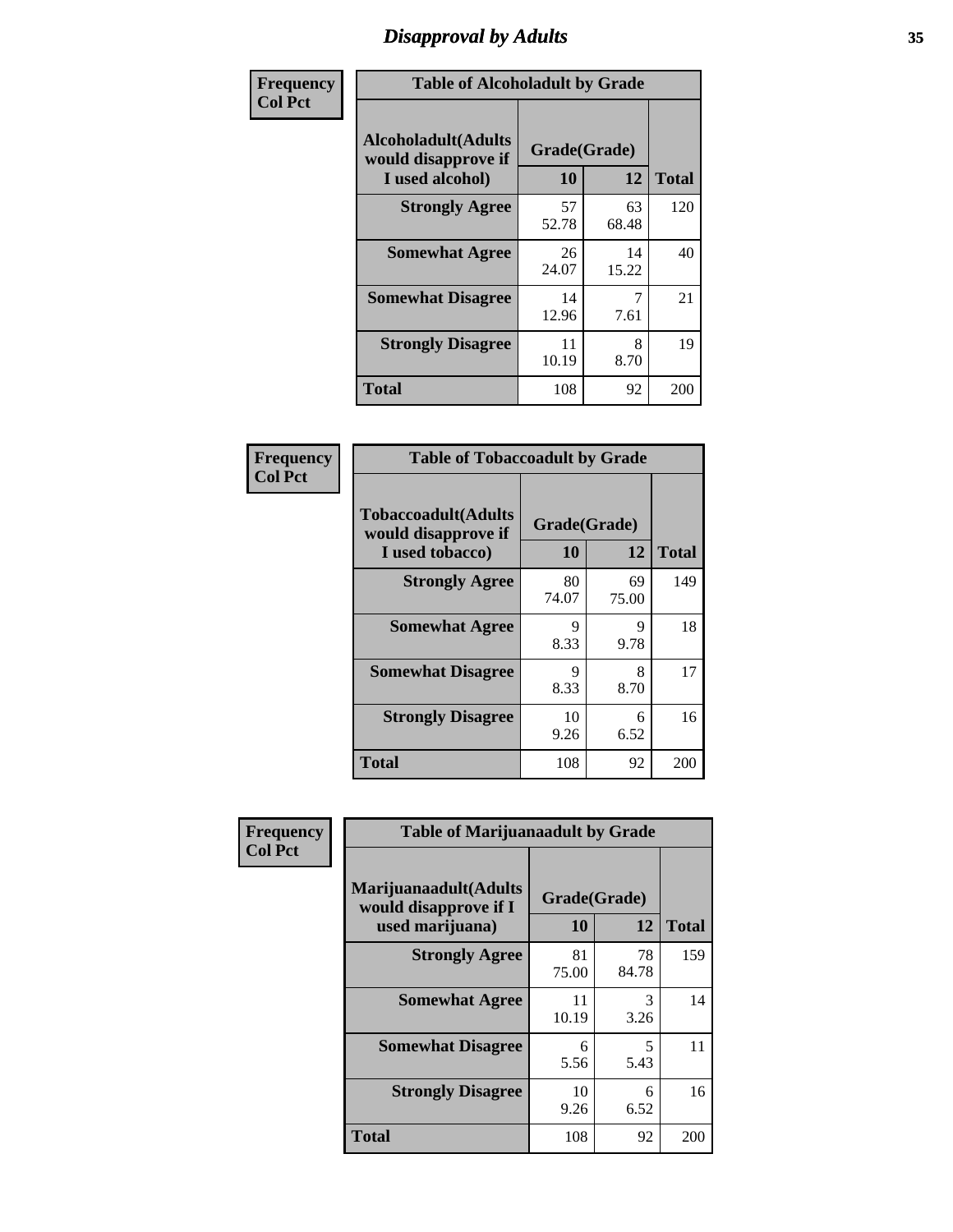### *Disapproval by Adults* **36**

| <b>Frequency</b> | <b>Table of Otherdrugadult by Grade</b>                |                       |                                     |                |
|------------------|--------------------------------------------------------|-----------------------|-------------------------------------|----------------|
| <b>Col Pct</b>   | <b>Otherdrugadult</b> (Adults<br>would disapprove if I | Grade(Grade)          |                                     |                |
|                  | used other drugs)                                      | 10                    | 12                                  | <b>Total</b>   |
|                  | <b>Strongly Agree</b>                                  | 92<br>85.19           | 80<br>86.96                         | 172            |
|                  | <b>Somewhat Agree</b>                                  | 4<br>3.70             | 1.09                                | 5              |
|                  | <b>Somewhat Disagree</b>                               | $\mathcal{D}$<br>1.85 | $\mathcal{D}_{\mathcal{L}}$<br>2.17 | $\overline{4}$ |
|                  | <b>Strongly Disagree</b>                               | 10<br>9.26            | 9<br>9.78                           | 19             |
|                  | <b>Total</b>                                           | 108                   | 92                                  | 200            |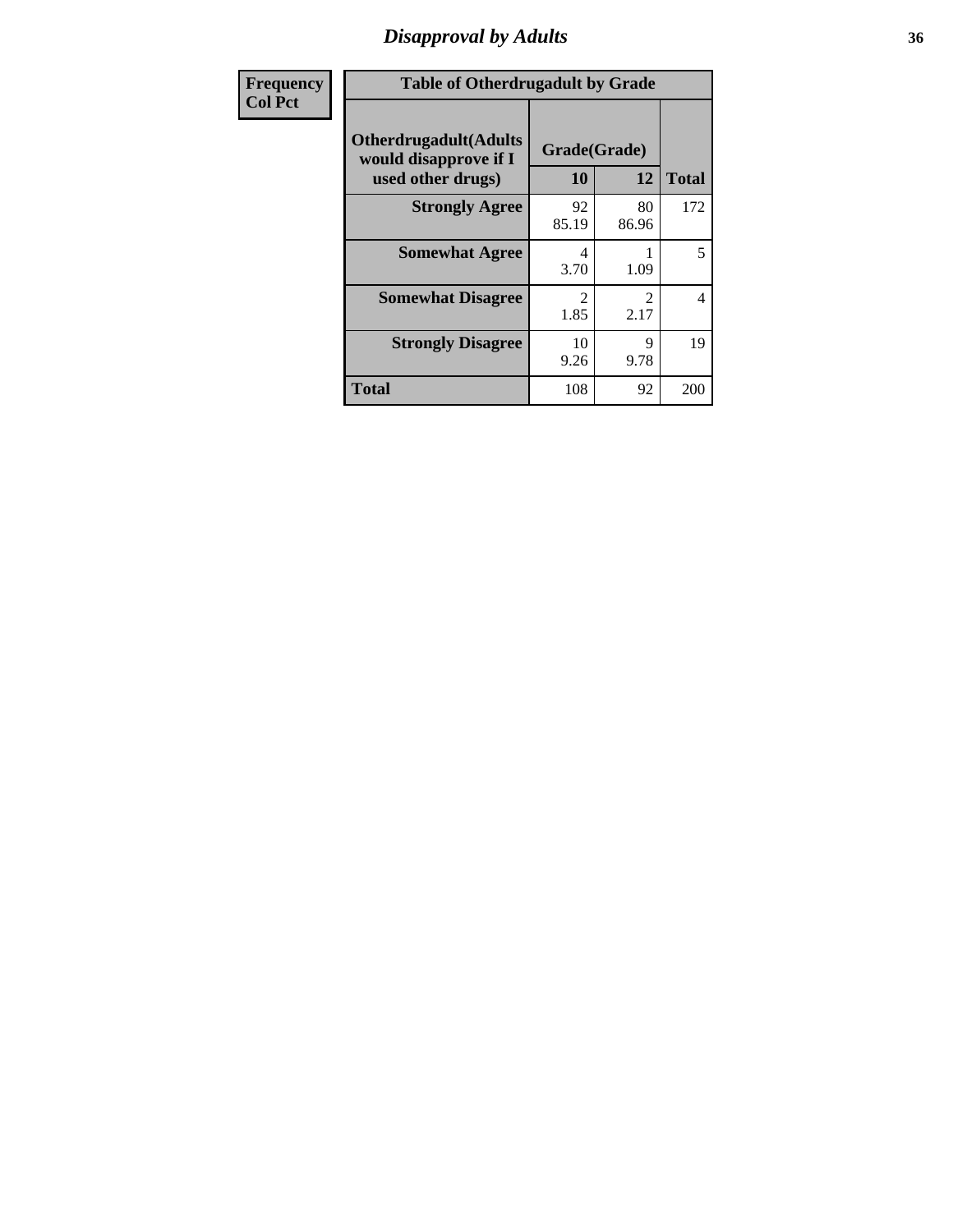# *Disapproval by Peers* **37**

| Frequency      | <b>Table of Alcoholpeer by Grade</b>                    |              |             |              |  |
|----------------|---------------------------------------------------------|--------------|-------------|--------------|--|
| <b>Col Pct</b> | Alcoholpeer(My<br>friends would<br>disapprove if I used | Grade(Grade) |             |              |  |
|                | alcohol)                                                | 10           | 12          | <b>Total</b> |  |
|                | <b>Strongly Agree</b>                                   | 27<br>25.00  | 35<br>38.04 | 62           |  |
|                | <b>Somewhat Agree</b>                                   | 31<br>28.70  | 16<br>17.39 | 47           |  |
|                | <b>Somewhat Disagree</b>                                | 23<br>21.30  | 16<br>17.39 | 39           |  |
|                | <b>Strongly Disagree</b>                                | 27<br>25.00  | 25<br>27.17 | 52           |  |
|                | Total                                                   | 108          | 92          | 200          |  |

| Frequency      | <b>Table of Tobaccopeer by Grade</b>                    |              |             |              |  |
|----------------|---------------------------------------------------------|--------------|-------------|--------------|--|
| <b>Col Pct</b> | Tobaccopeer(My<br>friends would<br>disapprove if I used | Grade(Grade) |             |              |  |
|                | tobacco)                                                | 10           | 12          | <b>Total</b> |  |
|                | <b>Strongly Agree</b>                                   | 45<br>41.67  | 48<br>52.17 | 93           |  |
|                | <b>Somewhat Agree</b>                                   | 31<br>28.70  | 12<br>13.04 | 43           |  |
|                | <b>Somewhat Disagree</b>                                | 14<br>12.96  | 11<br>11.96 | 25           |  |
|                | <b>Strongly Disagree</b>                                | 18<br>16.67  | 21<br>22.83 | 39           |  |
|                | Total                                                   | 108          | 92          | 200          |  |

| Frequency      | <b>Table of Marijuanapeer by Grade</b> |              |             |              |  |
|----------------|----------------------------------------|--------------|-------------|--------------|--|
| <b>Col Pct</b> | Marijuanapeer(My<br>friends would      | Grade(Grade) |             |              |  |
|                | disapprove if I used<br>marijuana)     | 10           | 12          | <b>Total</b> |  |
|                | <b>Strongly Agree</b>                  | 41<br>37.96  | 44<br>47.83 | 85           |  |
|                | <b>Somewhat Agree</b>                  | 30<br>27.78  | 16<br>17.39 | 46           |  |
|                | <b>Somewhat Disagree</b>               | 18<br>16.67  | 12<br>13.04 | 30           |  |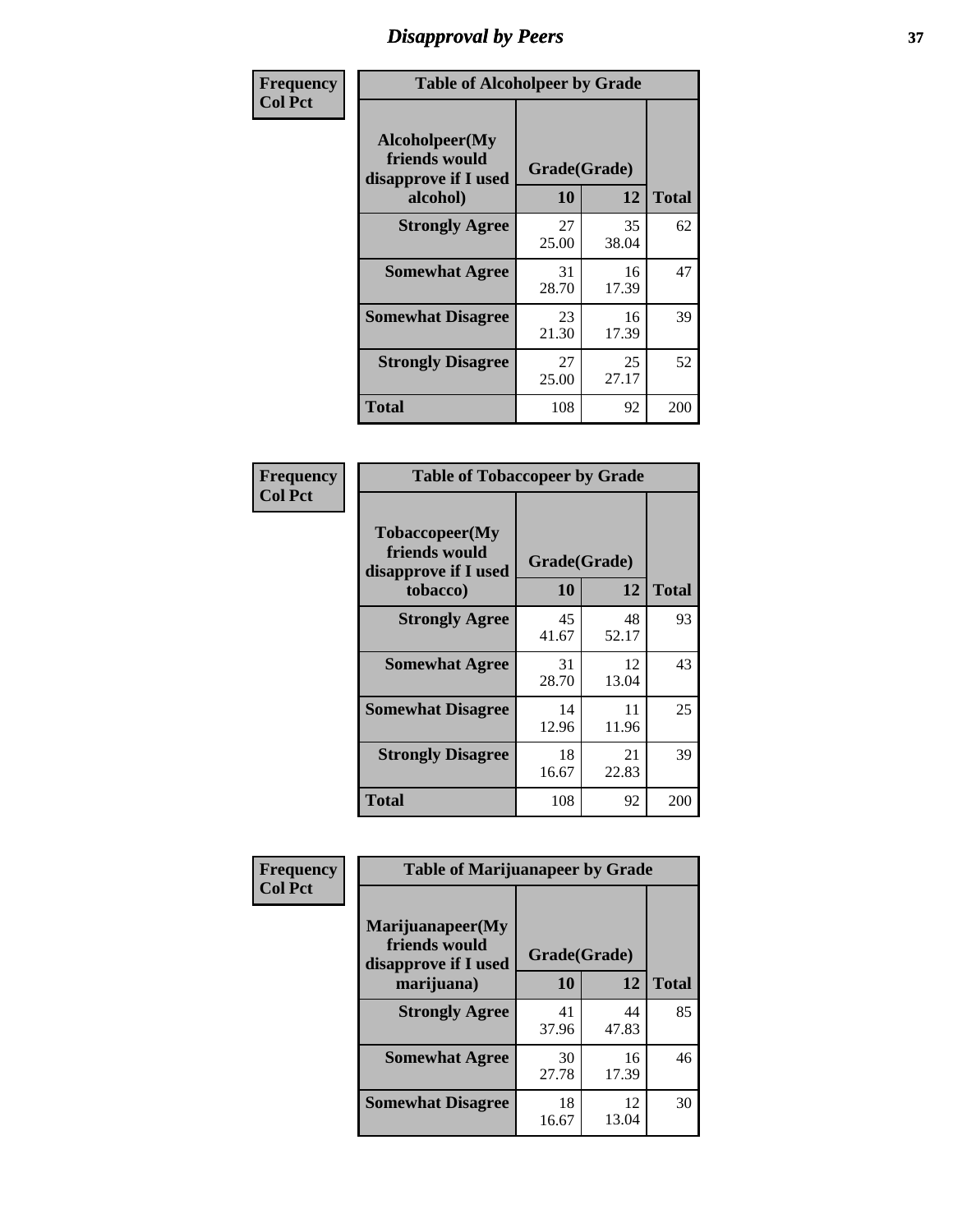# *Disapproval by Peers* **38**

| <b>Frequency</b> | <b>Table of Marijuanapeer by Grade</b>                                  |                    |             |              |
|------------------|-------------------------------------------------------------------------|--------------------|-------------|--------------|
| <b>Col Pct</b>   | Marijuanapeer(My<br>friends would<br>disapprove if I used<br>marijuana) | Grade(Grade)<br>10 | 12          | <b>Total</b> |
|                  | <b>Strongly Disagree</b>                                                | 19<br>17.59        | 20<br>21.74 | 39           |
|                  | <b>Total</b>                                                            | 108                | 92          | 200          |

| Frequency      | <b>Table of Otherdrugpeer by Grade</b>                                    |                           |             |              |  |
|----------------|---------------------------------------------------------------------------|---------------------------|-------------|--------------|--|
| <b>Col Pct</b> | Otherdrugpeer(My<br>friends would<br>disapprove if I used<br>other drugs) | Grade(Grade)<br><b>10</b> | 12          | <b>Total</b> |  |
|                | <b>Strongly Agree</b>                                                     | 62<br>57.41               | 59<br>64.13 | 121          |  |
|                | <b>Somewhat Agree</b>                                                     | 20<br>18.52               | 8<br>8.70   | 28           |  |
|                | <b>Somewhat Disagree</b>                                                  | 13<br>12.04               | 10<br>10.87 | 23           |  |
|                | <b>Strongly Disagree</b>                                                  | 13<br>12.04               | 15<br>16.30 | 28           |  |
|                | <b>Total</b>                                                              | 108                       | 92          | 200          |  |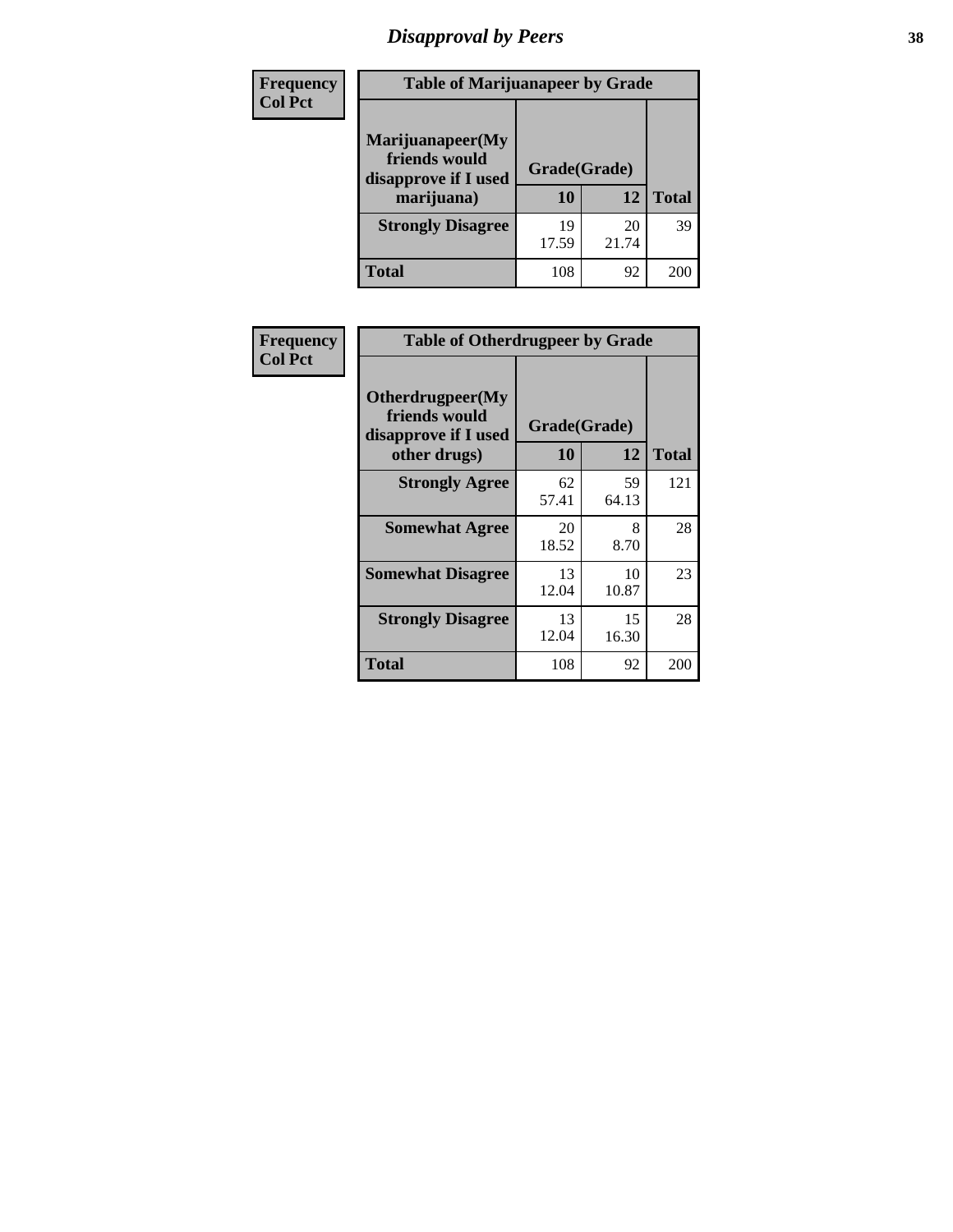| Frequency      | <b>Table of Alcohollocation1 by Grade</b> |              |             |              |
|----------------|-------------------------------------------|--------------|-------------|--------------|
| <b>Col Pct</b> | <b>Alcohollocation1(Places</b>            | Grade(Grade) |             |              |
|                | <b>Friends Use Alcohol)</b>               | 10           | 12          | <b>Total</b> |
|                |                                           | 67<br>62.04  | 49<br>53.26 | 116          |
|                | Do Not Use                                | 41<br>37.96  | 43<br>46.74 | 84           |
|                | <b>Total</b>                              | 108          | 92          | 200          |

| <b>Frequency</b> | <b>Table of Alcohollocation2 by Grade</b>                     |                    |             |              |
|------------------|---------------------------------------------------------------|--------------------|-------------|--------------|
| <b>Col Pct</b>   | <b>Alcohollocation2(Places</b><br><b>Friends Use Alcohol)</b> | Grade(Grade)<br>10 | 12          | <b>Total</b> |
|                  |                                                               |                    |             |              |
|                  |                                                               | 64<br>59.26        | 58<br>63.04 | 122          |
|                  | Home                                                          | 44<br>40.74        | 34<br>36.96 | 78           |
|                  | <b>Total</b>                                                  | 108                | 92          | 200          |

| Frequency      | <b>Table of Alcohollocation 3 by Grade</b>                    |                    |             |              |
|----------------|---------------------------------------------------------------|--------------------|-------------|--------------|
| <b>Col Pct</b> | <b>Alcohollocation3(Places</b><br><b>Friends Use Alcohol)</b> | Grade(Grade)<br>10 | 12          | <b>Total</b> |
|                |                                                               | 100<br>92.59       | 85<br>92.39 | 185          |
|                | <b>School</b>                                                 | 8<br>7.41          | 7.61        | 15           |
|                | <b>Total</b>                                                  | 108                | 92          | 200          |

| <b>Frequency</b> | <b>Table of Alcohollocation4 by Grade</b> |              |             |              |
|------------------|-------------------------------------------|--------------|-------------|--------------|
| <b>Col Pct</b>   | <b>Alcohollocation4(Places</b>            | Grade(Grade) |             |              |
|                  | <b>Friends Use Alcohol)</b>               | 10           | 12          | <b>Total</b> |
|                  |                                           | 89<br>82.41  | 79<br>85.87 | 168          |
|                  | Car                                       | 19<br>17.59  | 13<br>14.13 | 32           |
|                  | <b>Total</b>                              | 108          | 92          | 200          |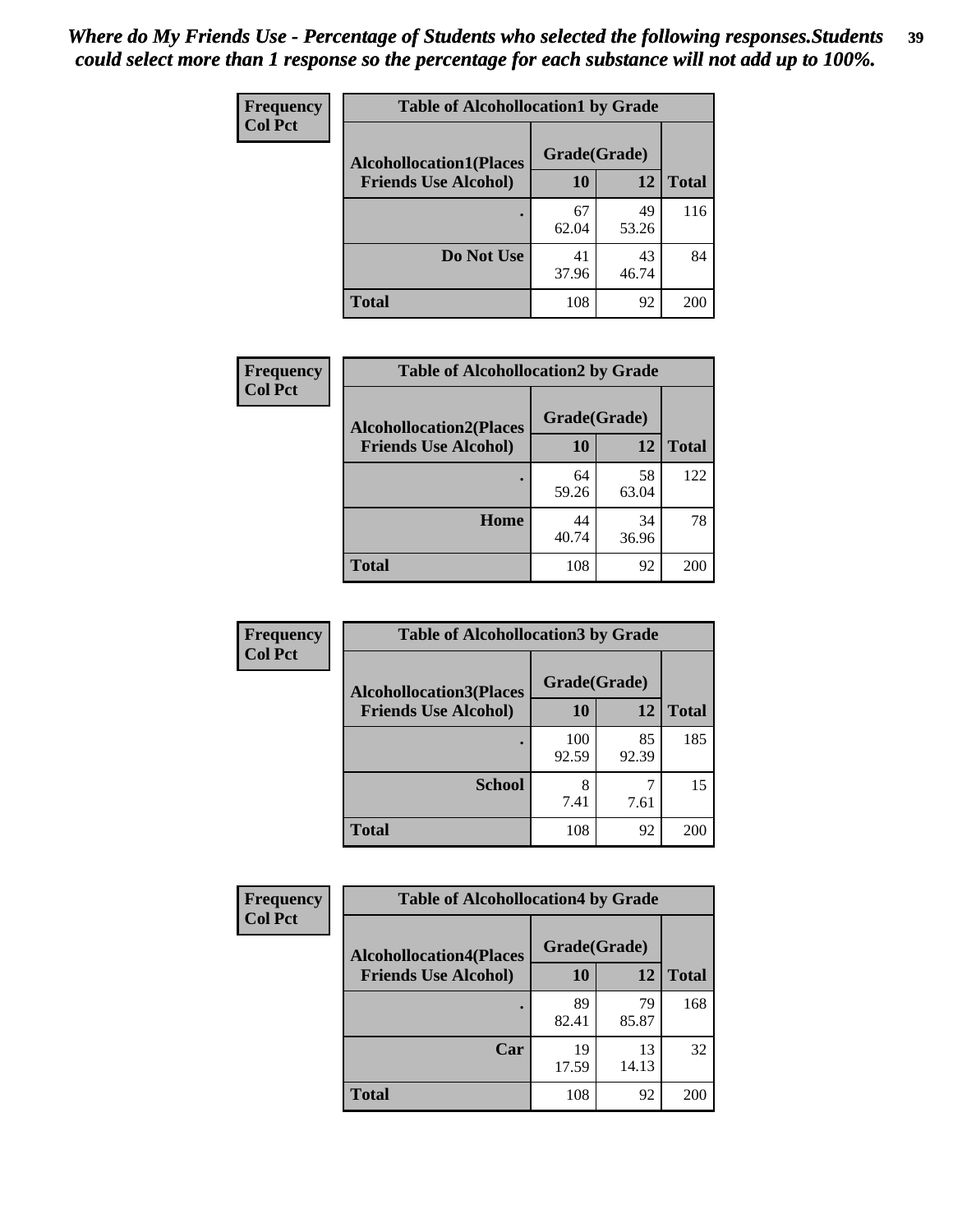| Frequency<br><b>Col Pct</b> | <b>Table of Alcohollocation5 by Grade</b> |             |             |              |  |
|-----------------------------|-------------------------------------------|-------------|-------------|--------------|--|
|                             | <b>Alcohollocation5(Places</b>            |             |             |              |  |
|                             | <b>Friends Use Alcohol)</b>               | 10          | 12          | <b>Total</b> |  |
|                             |                                           | 56<br>51.85 | 61<br>66.30 | 117          |  |
|                             | <b>Friend's House</b>                     | 52<br>48.15 | 31<br>33.70 | 83           |  |
|                             | <b>Total</b>                              | 108         | 92          | 200          |  |

| <b>Frequency</b> | <b>Table of Alcohollocation6 by Grade</b> |              |             |              |
|------------------|-------------------------------------------|--------------|-------------|--------------|
| <b>Col Pct</b>   | <b>Alcohollocation6(Places</b>            | Grade(Grade) |             |              |
|                  | <b>Friends Use Alcohol)</b>               | 10           | 12          | <b>Total</b> |
|                  |                                           | 77<br>71.30  | 71<br>77.17 | 148          |
|                  | <b>Other</b>                              | 31<br>28.70  | 21<br>22.83 | 52           |
|                  | <b>Total</b>                              | 108          | 92          | 200          |

| Frequency      | <b>Table of Tobaccolocation1 by Grade</b> |              |             |              |
|----------------|-------------------------------------------|--------------|-------------|--------------|
| <b>Col Pct</b> | <b>Tobaccolocation1(Places</b>            | Grade(Grade) |             |              |
|                | <b>Friends Use Tobacco)</b>               | 10           | <b>12</b>   | <b>Total</b> |
|                |                                           | 54<br>50.00  | 34<br>36.96 | 88           |
|                | <b>Do Not Use</b>                         | 54<br>50.00  | 58<br>63.04 | 112          |
|                | <b>Total</b>                              | 108          | 92          | 200          |

| Frequency      | <b>Table of Tobaccolocation2 by Grade</b> |              |             |              |  |
|----------------|-------------------------------------------|--------------|-------------|--------------|--|
| <b>Col Pct</b> | <b>Tobaccolocation2(Places</b>            | Grade(Grade) |             |              |  |
|                | <b>Friends Use Tobacco)</b>               | 10           | 12          | <b>Total</b> |  |
|                |                                           | 67<br>62.04  | 63<br>68.48 | 130          |  |
|                | Home                                      | 41<br>37.96  | 29<br>31.52 | 70           |  |
|                | <b>Total</b>                              | 108          | 92          | 200          |  |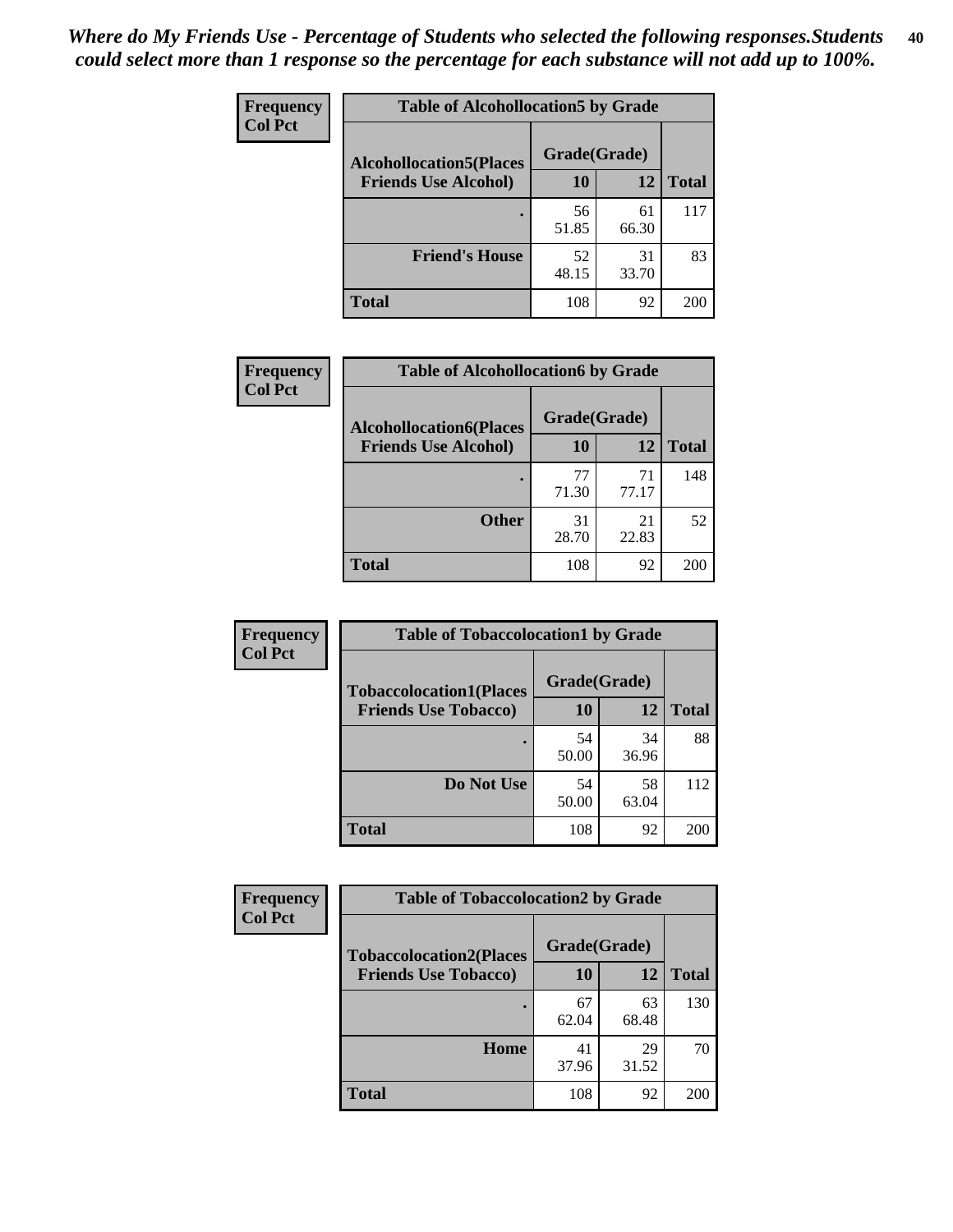| Frequency      | <b>Table of Tobaccolocation 3 by Grade</b> |              |             |              |  |
|----------------|--------------------------------------------|--------------|-------------|--------------|--|
| <b>Col Pct</b> | <b>Tobaccolocation3(Places</b>             | Grade(Grade) |             |              |  |
|                | <b>Friends Use Tobacco)</b>                | 10           | 12          | <b>Total</b> |  |
|                | ٠                                          | 84<br>77.78  | 72<br>78.26 | 156          |  |
|                | <b>School</b>                              | 24<br>22.22  | 20<br>21.74 | 44           |  |
|                | <b>Total</b>                               | 108          | 92          | 200          |  |

| Frequency      | <b>Table of Tobaccolocation4 by Grade</b> |              |             |              |
|----------------|-------------------------------------------|--------------|-------------|--------------|
| <b>Col Pct</b> | <b>Tobaccolocation4(Places</b>            | Grade(Grade) |             |              |
|                | <b>Friends Use Tobacco)</b>               | 10           | 12          | <b>Total</b> |
|                |                                           | 82<br>75.93  | 67<br>72.83 | 149          |
|                | Car                                       | 26<br>24.07  | 25<br>27.17 | 51           |
|                | <b>Total</b>                              | 108          | 92          | 200          |

| <b>Frequency</b> | <b>Table of Tobaccolocation5 by Grade</b> |              |             |                 |
|------------------|-------------------------------------------|--------------|-------------|-----------------|
| <b>Col Pct</b>   | <b>Tobaccolocation5(Places</b>            | Grade(Grade) |             |                 |
|                  | <b>Friends Use Tobacco)</b>               | 10           | 12          | <b>Total</b>    |
|                  |                                           | 67<br>62.04  | 69<br>75.00 | 136             |
|                  | <b>Friend's House</b>                     | 41<br>37.96  | 23<br>25.00 | 64              |
|                  | <b>Total</b>                              | 108          | 92          | 20 <sub>C</sub> |

| Frequency      | <b>Table of Tobaccolocation6 by Grade</b> |              |             |              |  |
|----------------|-------------------------------------------|--------------|-------------|--------------|--|
| <b>Col Pct</b> | <b>Tobaccolocation6(Places</b>            | Grade(Grade) |             |              |  |
|                | <b>Friends Use Tobacco)</b>               | 10           | 12          | <b>Total</b> |  |
|                |                                           | 77<br>71.30  | 77<br>83.70 | 154          |  |
|                | <b>Other</b>                              | 31<br>28.70  | 15<br>16.30 | 46           |  |
|                | <b>Total</b>                              | 108          | 92          | 200          |  |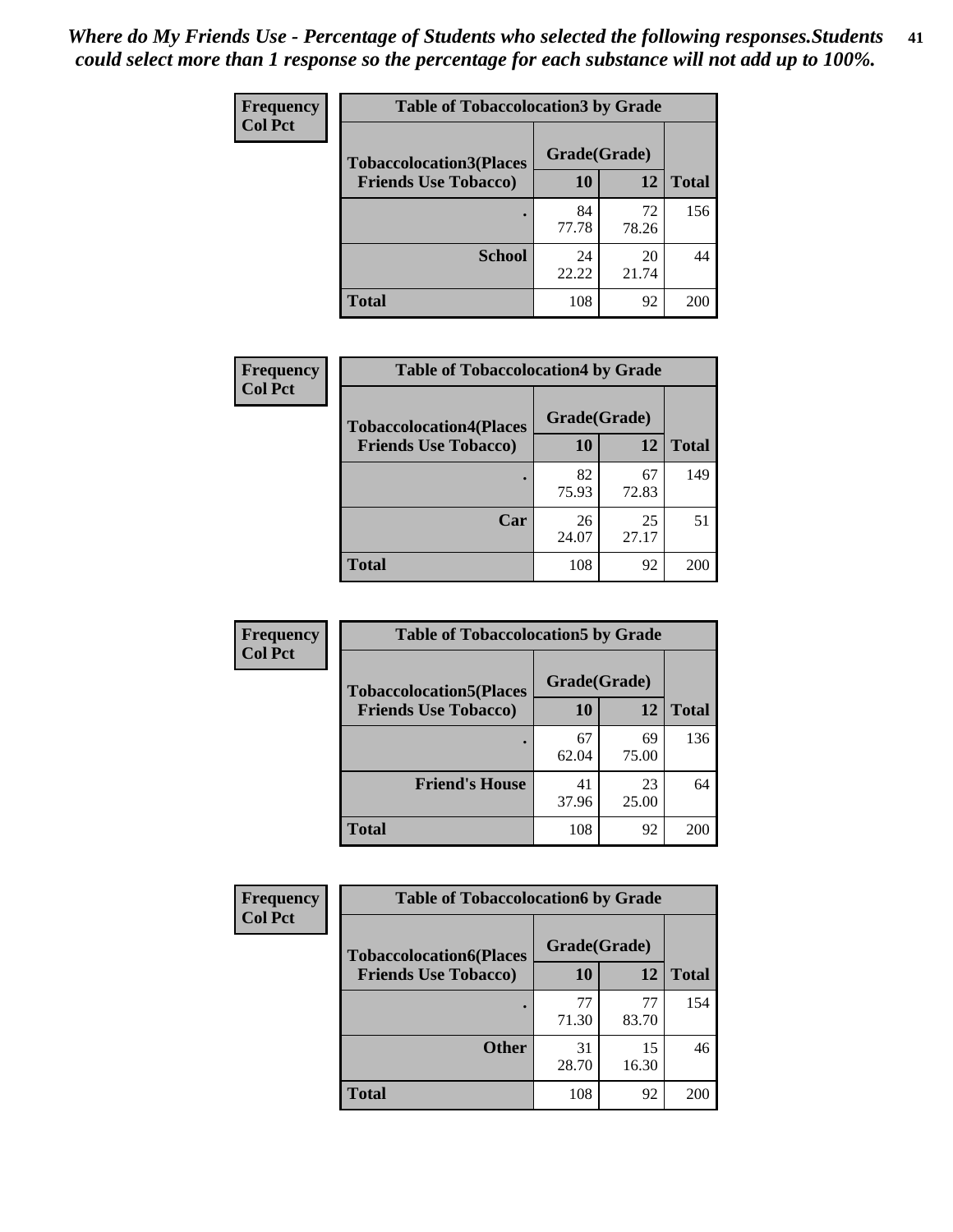| <b>Frequency</b> | <b>Table of Marijuanalocation1 by Grade</b> |              |             |              |
|------------------|---------------------------------------------|--------------|-------------|--------------|
| <b>Col Pct</b>   | <b>Marijuanalocation1(Places</b>            | Grade(Grade) |             |              |
|                  | <b>Friends Use Marijuana</b> )              | <b>10</b>    | 12          | <b>Total</b> |
|                  |                                             | 63<br>58.33  | 42<br>45.65 | 105          |
|                  | Do Not Use                                  | 45<br>41.67  | 50<br>54.35 | 95           |
|                  | <b>Total</b>                                | 108          | 92          | 200          |

| <b>Frequency</b> | <b>Table of Marijuanalocation2 by Grade</b>                        |                    |             |              |
|------------------|--------------------------------------------------------------------|--------------------|-------------|--------------|
| <b>Col Pct</b>   | <b>Marijuanalocation2(Places</b><br><b>Friends Use Marijuana</b> ) | Grade(Grade)<br>10 | 12          | <b>Total</b> |
|                  |                                                                    | 72<br>66.67        | 66<br>71.74 | 138          |
|                  | Home                                                               | 36<br>33.33        | 26<br>28.26 | 62           |
|                  | <b>Total</b>                                                       | 108                | 92          | 200          |

| Frequency<br><b>Col Pct</b> | <b>Table of Marijuanalocation3 by Grade</b> |              |             |              |
|-----------------------------|---------------------------------------------|--------------|-------------|--------------|
|                             | <b>Marijuanalocation3</b> (Places           | Grade(Grade) |             |              |
|                             | <b>Friends Use Marijuana</b> )              | 10           | 12          | <b>Total</b> |
|                             |                                             | 96<br>88.89  | 77<br>83.70 | 173          |
|                             | <b>School</b>                               | 12<br>11.11  | 15<br>16.30 | 27           |
|                             | <b>Total</b>                                | 108          | 92          | 200          |

| <b>Frequency</b> | <b>Table of Marijuanalocation4 by Grade</b> |              |             |              |  |
|------------------|---------------------------------------------|--------------|-------------|--------------|--|
| <b>Col Pct</b>   | <b>Marijuanalocation4(Places</b>            | Grade(Grade) |             |              |  |
|                  | <b>Friends Use Marijuana</b> )              | <b>10</b>    | 12          | <b>Total</b> |  |
|                  |                                             | 76<br>70.37  | 66<br>71.74 | 142          |  |
|                  | Car                                         | 32<br>29.63  | 26<br>28.26 | 58           |  |
|                  | <b>Total</b>                                | 108          | 92          | 200          |  |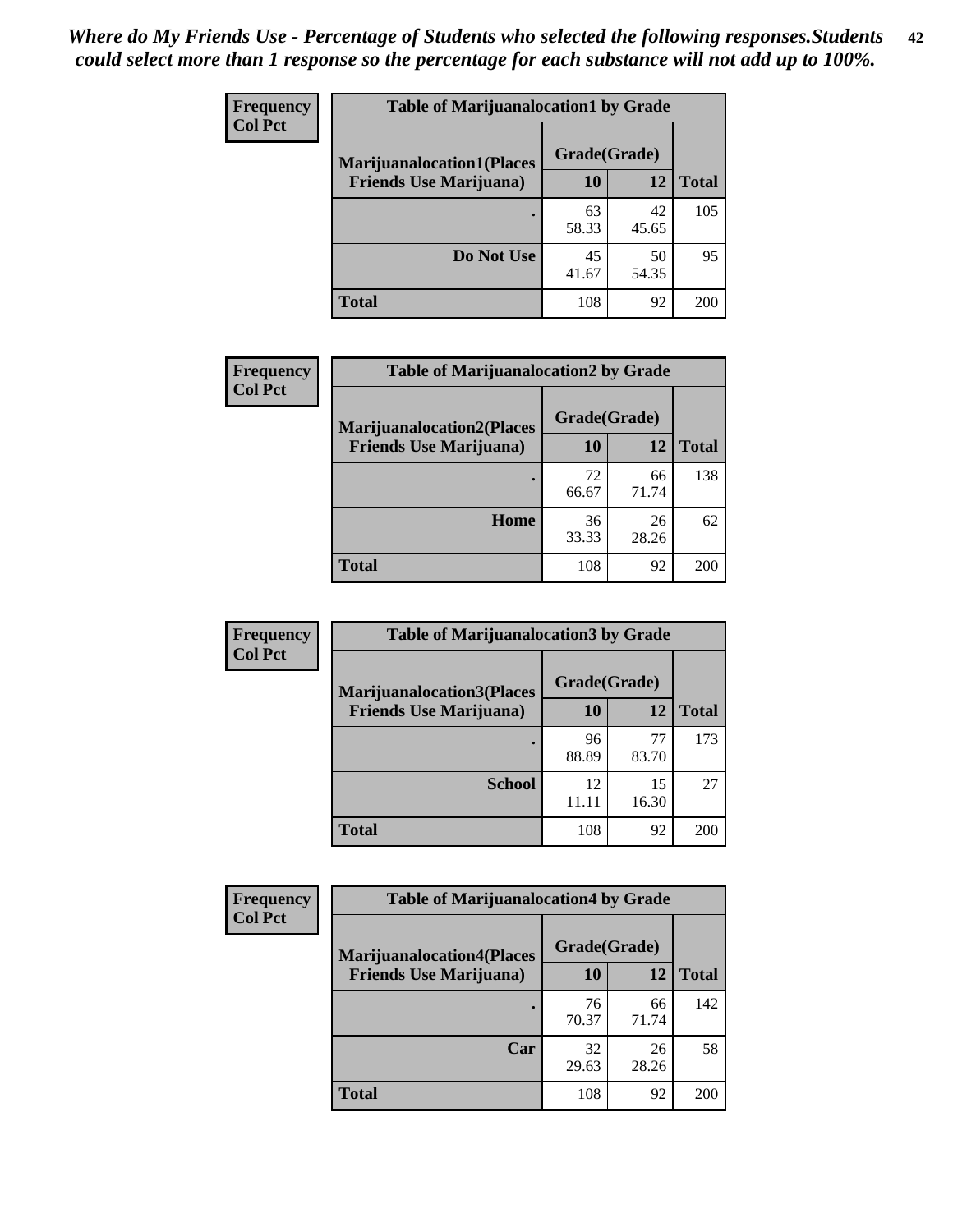| <b>Frequency</b> | <b>Table of Marijuanalocation5 by Grade</b> |              |             |              |
|------------------|---------------------------------------------|--------------|-------------|--------------|
| <b>Col Pct</b>   | <b>Marijuanalocation5</b> (Places           | Grade(Grade) |             |              |
|                  | <b>Friends Use Marijuana</b> )              | 10           | 12          | <b>Total</b> |
|                  |                                             | 61<br>56.48  | 66<br>71.74 | 127          |
|                  | <b>Friend's House</b>                       | 47<br>43.52  | 26<br>28.26 | 73           |
|                  | <b>Total</b>                                | 108          | 92          | 200          |

| <b>Frequency</b> | <b>Table of Marijuanalocation6 by Grade</b>                        |                    |             |              |
|------------------|--------------------------------------------------------------------|--------------------|-------------|--------------|
| <b>Col Pct</b>   | <b>Marijuanalocation6(Places</b><br><b>Friends Use Marijuana</b> ) | Grade(Grade)<br>10 | 12          | <b>Total</b> |
|                  |                                                                    | 76<br>70.37        | 72<br>78.26 | 148          |
|                  | <b>Other</b>                                                       | 32<br>29.63        | 20<br>21.74 | 52           |
|                  | <b>Total</b>                                                       | 108                | 92          | 200          |

| Frequency      | <b>Table of Otherdruglocation1 by Grade</b>                          |              |             |              |
|----------------|----------------------------------------------------------------------|--------------|-------------|--------------|
| <b>Col Pct</b> | <b>Otherdruglocation1(Places</b><br><b>Friends Use Other Illegal</b> | Grade(Grade) |             |              |
|                | Drugs)                                                               | 10           | 12          | <b>Total</b> |
|                |                                                                      | 24<br>22.22  | 14<br>15.22 | 38           |
|                | Do Not Use                                                           | 84<br>77.78  | 78<br>84.78 | 162          |
|                | <b>Total</b>                                                         | 108          | 92          | 200          |

| Frequency      | <b>Table of Otherdruglocation2 by Grade</b>                          |              |             |              |
|----------------|----------------------------------------------------------------------|--------------|-------------|--------------|
| <b>Col Pct</b> | <b>Otherdruglocation2(Places</b><br><b>Friends Use Other Illegal</b> | Grade(Grade) |             |              |
|                | Drugs)                                                               | 10           | 12          | <b>Total</b> |
|                |                                                                      | 94<br>87.04  | 84<br>91.30 | 178          |
|                | Home                                                                 | 14<br>12.96  | 8<br>8.70   | 22           |
|                | <b>Total</b>                                                         | 108          | 92          | 200          |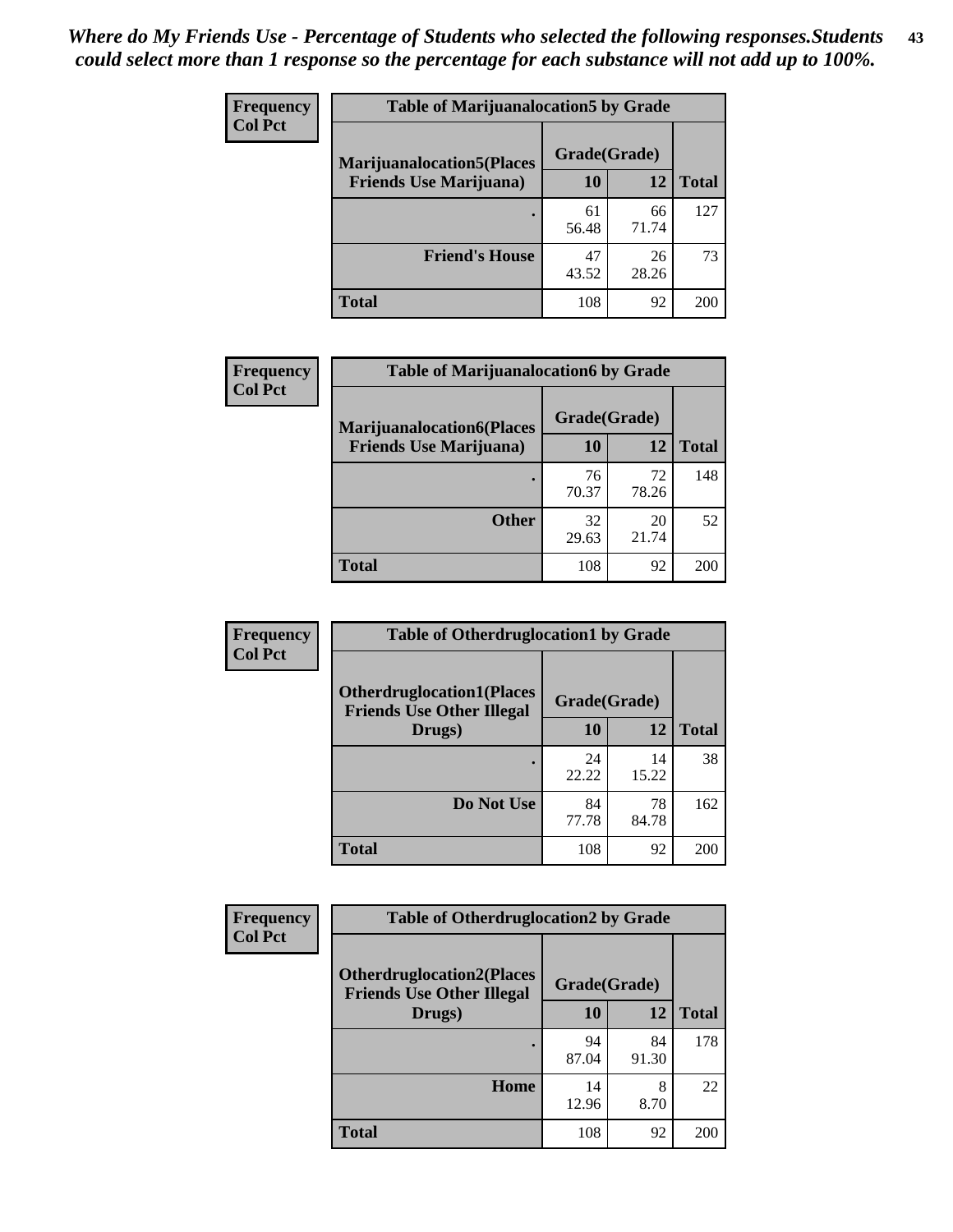| <b>Frequency</b> | <b>Table of Otherdruglocation3 by Grade</b>                          |              |             |              |
|------------------|----------------------------------------------------------------------|--------------|-------------|--------------|
| <b>Col Pct</b>   | <b>Otherdruglocation3(Places</b><br><b>Friends Use Other Illegal</b> | Grade(Grade) |             |              |
|                  | Drugs)                                                               | 10           | 12          | <b>Total</b> |
|                  |                                                                      | 101<br>93.52 | 89<br>96.74 | 190          |
|                  | <b>School</b>                                                        | 6.48         | 3<br>3.26   | 10           |
|                  | <b>Total</b>                                                         | 108          | 92          | 200          |

| Frequency      | <b>Table of Otherdruglocation4 by Grade</b>                          |              |             |              |
|----------------|----------------------------------------------------------------------|--------------|-------------|--------------|
| <b>Col Pct</b> | <b>Otherdruglocation4(Places</b><br><b>Friends Use Other Illegal</b> | Grade(Grade) |             |              |
|                | Drugs)                                                               | <b>10</b>    | 12          | <b>Total</b> |
|                |                                                                      | 100<br>92.59 | 86<br>93.48 | 186          |
|                | Car                                                                  | 8<br>7.41    | 6<br>6.52   | 14           |
|                | <b>Total</b>                                                         | 108          | 92          | 200          |

| <b>Frequency</b><br><b>Col Pct</b> | <b>Table of Otherdruglocation5 by Grade</b>                          |              |             |              |
|------------------------------------|----------------------------------------------------------------------|--------------|-------------|--------------|
|                                    | <b>Otherdruglocation5(Places</b><br><b>Friends Use Other Illegal</b> | Grade(Grade) |             |              |
|                                    | Drugs)                                                               | <b>10</b>    | 12          | <b>Total</b> |
|                                    |                                                                      | 95<br>87.96  | 85<br>92.39 | 180          |
|                                    | <b>Friend's House</b>                                                | 13<br>12.04  | 7.61        | 20           |
|                                    | <b>Total</b>                                                         | 108          | 92          | 200          |

| <b>Frequency</b> | <b>Table of Otherdruglocation6 by Grade</b>                          |              |             |              |
|------------------|----------------------------------------------------------------------|--------------|-------------|--------------|
| <b>Col Pct</b>   | <b>Otherdruglocation6(Places</b><br><b>Friends Use Other Illegal</b> | Grade(Grade) |             |              |
|                  | Drugs)                                                               | <b>10</b>    | 12          | <b>Total</b> |
|                  |                                                                      | 96<br>88.89  | 84<br>91.30 | 180          |
|                  | <b>Other</b>                                                         | 12<br>11.11  | 8<br>8.70   | 20           |
|                  | <b>Total</b>                                                         | 108          | 92          | 200          |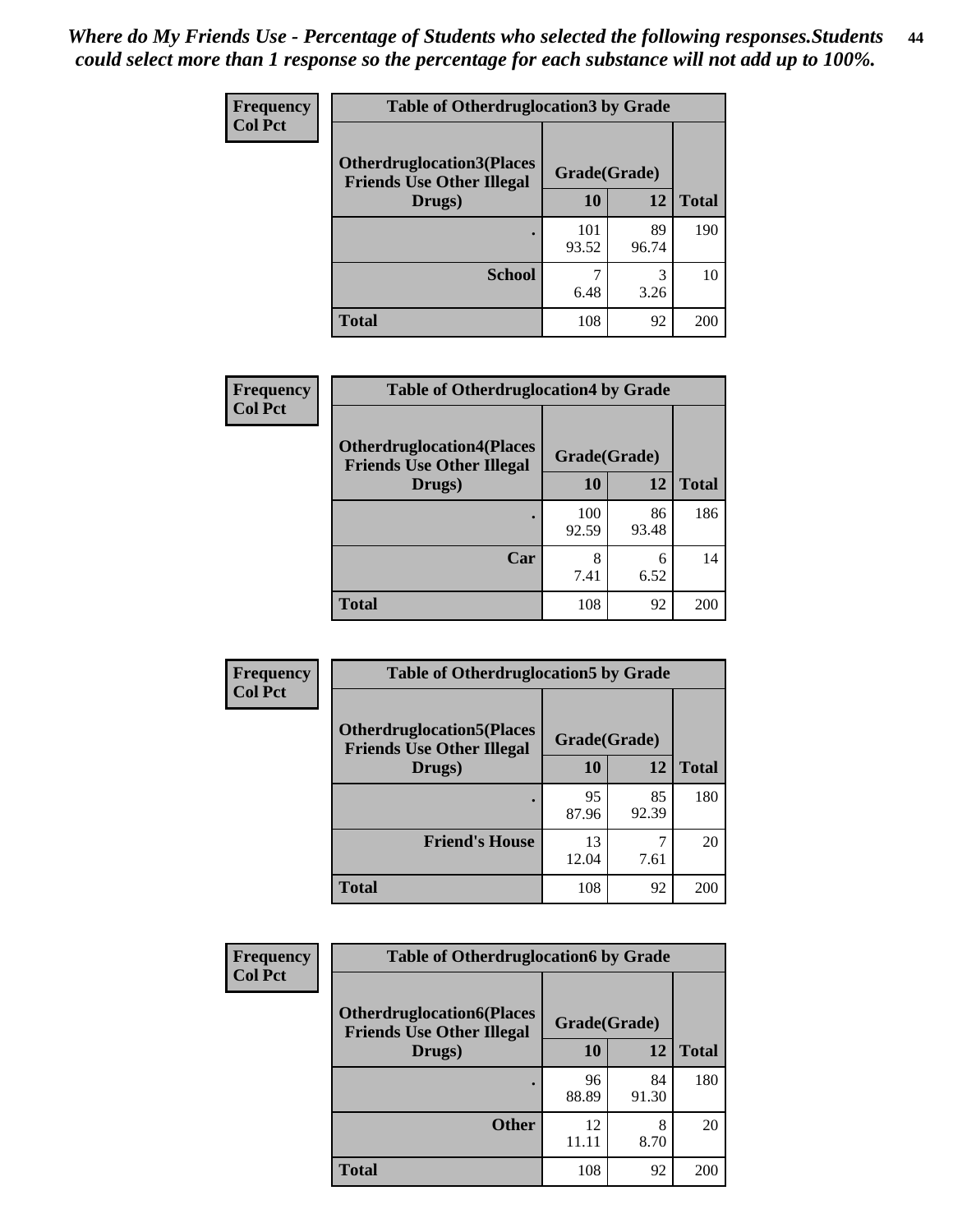| Frequency      | <b>Table of Alcoholtime1 by Grade</b>                           |             |             |              |
|----------------|-----------------------------------------------------------------|-------------|-------------|--------------|
| <b>Col Pct</b> | <b>Alcoholtime1(Times</b><br>Grade(Grade)<br><b>Friends Use</b> |             |             |              |
|                | Alcohol)                                                        | 10          | 12          | <b>Total</b> |
|                |                                                                 | 72<br>66.67 | 54<br>58.70 | 126          |
|                | Do Not Use                                                      | 36<br>33.33 | 38<br>41.30 | 74           |
|                | <b>Total</b>                                                    | 108         | 92          | 200          |

| Frequency      | <b>Table of Alcoholtime2 by Grade</b>           |              |             |              |
|----------------|-------------------------------------------------|--------------|-------------|--------------|
| <b>Col Pct</b> | <b>Alcoholtime2(Times</b><br><b>Friends Use</b> | Grade(Grade) |             |              |
|                | Alcohol)                                        | 10           | 12          | <b>Total</b> |
|                |                                                 | 101<br>93.52 | 87<br>94.57 | 188          |
|                | <b>On Way to School</b>                         | 6.48         | 5<br>5.43   | 12           |
|                | <b>Total</b>                                    | 108          | 92          | 200          |

| Frequency<br><b>Col Pct</b> | <b>Table of Alcoholtime3 by Grade</b>           |              |             |              |
|-----------------------------|-------------------------------------------------|--------------|-------------|--------------|
|                             | <b>Alcoholtime3(Times</b><br><b>Friends Use</b> | Grade(Grade) |             |              |
|                             | Alcohol)                                        | 10           | 12          | <b>Total</b> |
|                             |                                                 | 103<br>95.37 | 87<br>94.57 | 190          |
|                             | <b>During School</b>                            | 5<br>4.63    | 5<br>5.43   | 10           |
|                             | <b>Total</b>                                    | 108          | 92          | 200          |

| <b>Frequency</b><br><b>Col Pct</b> | <b>Table of Alcoholtime4 by Grade</b> |              |             |                 |
|------------------------------------|---------------------------------------|--------------|-------------|-----------------|
|                                    | <b>Alcoholtime4(Times</b>             | Grade(Grade) |             |                 |
|                                    | <b>Friends Use Alcohol)</b>           | 10           | 12          | <b>Total</b>    |
|                                    |                                       | 98<br>90.74  | 83<br>90.22 | 181             |
|                                    | <b>On Way Home From School</b>        | 10<br>9.26   | 9<br>9.78   | 19              |
|                                    | <b>Total</b>                          | 108          | 92          | 20 <sub>C</sub> |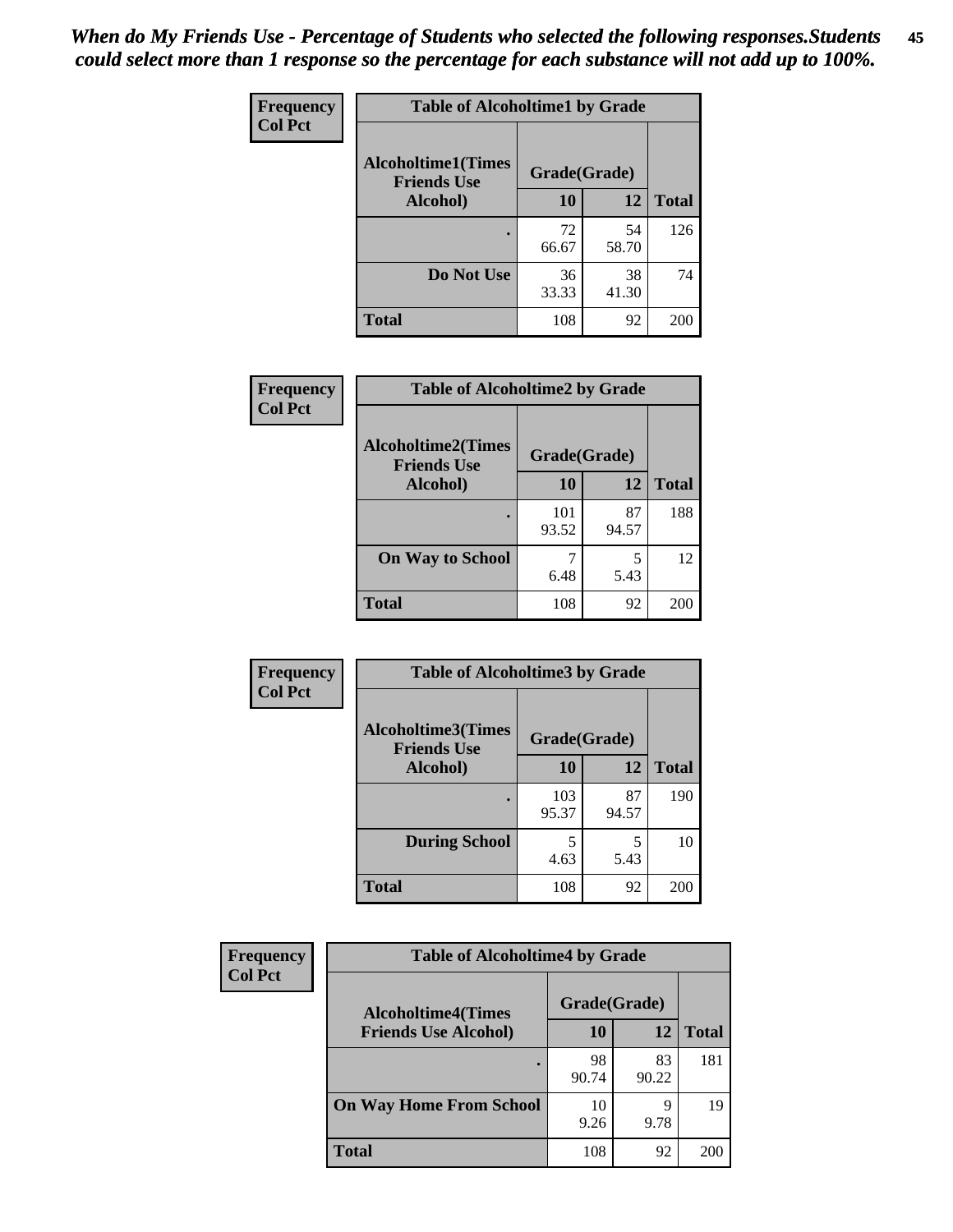*When do My Friends Use - Percentage of Students who selected the following responses.Students could select more than 1 response so the percentage for each substance will not add up to 100%.* **46**

| Frequency      | <b>Table of Alcoholtime5 by Grade</b>           |              |             |              |
|----------------|-------------------------------------------------|--------------|-------------|--------------|
| <b>Col Pct</b> | <b>Alcoholtime5(Times</b><br><b>Friends Use</b> | Grade(Grade) |             |              |
|                | Alcohol)                                        | 10           | 12          | <b>Total</b> |
|                |                                                 | 83<br>76.85  | 73<br>79.35 | 156          |
|                | Weeknights                                      | 25<br>23.15  | 19<br>20.65 | 44           |
|                | <b>Total</b>                                    | 108          | 92          | 200          |

| Frequency      | <b>Table of Alcoholtime6 by Grade</b>           |              |             |              |
|----------------|-------------------------------------------------|--------------|-------------|--------------|
| <b>Col Pct</b> | <b>Alcoholtime6(Times</b><br><b>Friends Use</b> | Grade(Grade) |             |              |
|                | Alcohol)                                        | 10           | 12          | <b>Total</b> |
|                |                                                 | 36<br>33.33  | 39<br>42.39 | 75           |
|                | Weekends                                        | 72<br>66.67  | 53<br>57.61 | 125          |
|                | <b>Total</b>                                    | 108          | 92          | 200          |

| Frequency      | <b>Table of Tobaccotime1 by Grade</b>           |              |             |              |
|----------------|-------------------------------------------------|--------------|-------------|--------------|
| <b>Col Pct</b> | <b>Tobaccotime1(Times</b><br><b>Friends Use</b> | Grade(Grade) |             |              |
|                | <b>Tobacco</b> )                                | 10           | 12          | <b>Total</b> |
|                | ٠                                               | 57<br>52.78  | 38<br>41.30 | 95           |
|                | Do Not Use                                      | 51<br>47.22  | 54<br>58.70 | 105          |
|                | <b>Total</b>                                    | 108          | 92          | 200          |

| <b>Frequency</b> | <b>Table of Tobaccotime2 by Grade</b>           |              |             |              |
|------------------|-------------------------------------------------|--------------|-------------|--------------|
| <b>Col Pct</b>   | <b>Tobaccotime2(Times</b><br><b>Friends Use</b> | Grade(Grade) |             |              |
|                  | Tobacco)                                        | 10           | 12          | <b>Total</b> |
|                  |                                                 | 84<br>77.78  | 71<br>77.17 | 155          |
|                  | <b>On Way to School</b>                         | 24<br>22.22  | 21<br>22.83 | 45           |
|                  | <b>Total</b>                                    | 108          | 92          | 200          |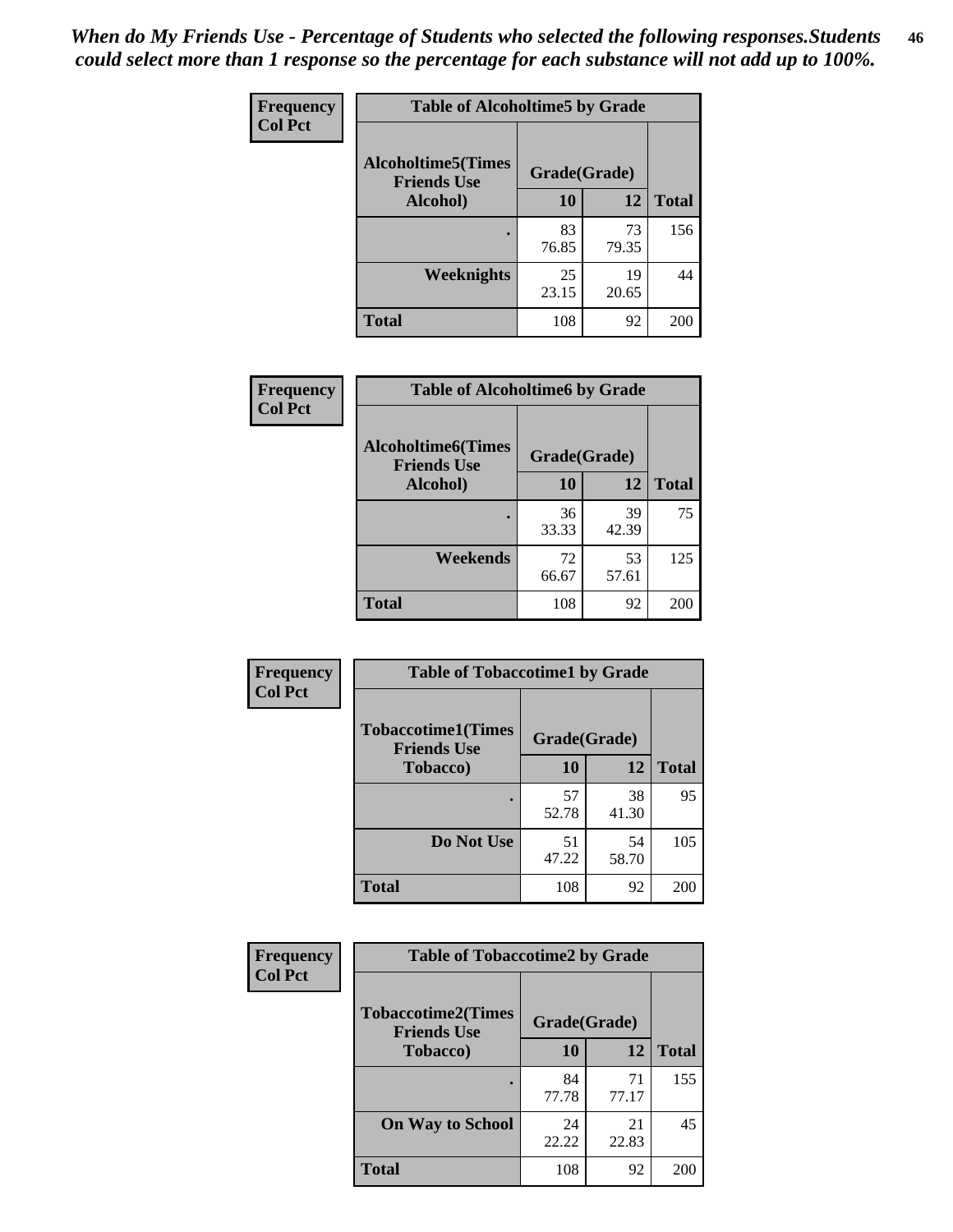*When do My Friends Use - Percentage of Students who selected the following responses.Students could select more than 1 response so the percentage for each substance will not add up to 100%.* **47**

| <b>Frequency</b> | <b>Table of Tobaccotime3 by Grade</b>           |              |             |              |
|------------------|-------------------------------------------------|--------------|-------------|--------------|
| <b>Col Pct</b>   | <b>Tobaccotime3(Times</b><br><b>Friends Use</b> | Grade(Grade) |             |              |
|                  | <b>Tobacco</b> )                                | 10           | 12          | <b>Total</b> |
|                  |                                                 | 85<br>78.70  | 76<br>82.61 | 161          |
|                  | <b>During School</b>                            | 23<br>21.30  | 16<br>17.39 | 39           |
|                  | <b>Total</b>                                    | 108          | 92          | 200          |

| <b>Frequency</b> | <b>Table of Tobaccotime4 by Grade</b> |              |             |              |
|------------------|---------------------------------------|--------------|-------------|--------------|
| <b>Col Pct</b>   | <b>Tobaccotime4(Times</b>             | Grade(Grade) |             |              |
|                  | <b>Friends Use Tobacco)</b>           | 10           | 12          | <b>Total</b> |
|                  |                                       | 98<br>90.74  | 83<br>90.22 | 181          |
|                  | <b>On Way Home From School</b>        | 10<br>9.26   | 9<br>9.78   | 19           |
|                  | <b>Total</b>                          | 108          | 92          | 200          |

| <b>Frequency</b> | <b>Table of Tobaccotime5 by Grade</b>           |              |             |              |
|------------------|-------------------------------------------------|--------------|-------------|--------------|
| <b>Col Pct</b>   | <b>Tobaccotime5(Times</b><br><b>Friends Use</b> | Grade(Grade) |             |              |
|                  | <b>Tobacco</b> )                                | 10           | 12          | <b>Total</b> |
|                  |                                                 | 70<br>64.81  | 62<br>67.39 | 132          |
|                  | Weeknights                                      | 38<br>35.19  | 30<br>32.61 | 68           |
|                  | <b>Total</b>                                    | 108          | 92          | 200          |

| Frequency      | <b>Table of Tobaccotime6 by Grade</b>           |              |             |              |  |
|----------------|-------------------------------------------------|--------------|-------------|--------------|--|
| <b>Col Pct</b> | <b>Tobaccotime6(Times</b><br><b>Friends Use</b> | Grade(Grade) |             |              |  |
|                | <b>Tobacco</b> )                                | 10           | 12          | <b>Total</b> |  |
|                |                                                 | 59<br>54.63  | 58<br>63.04 | 117          |  |
|                | Weekends                                        | 49<br>45.37  | 34<br>36.96 | 83           |  |
|                | Total                                           | 108          | 92          | 200          |  |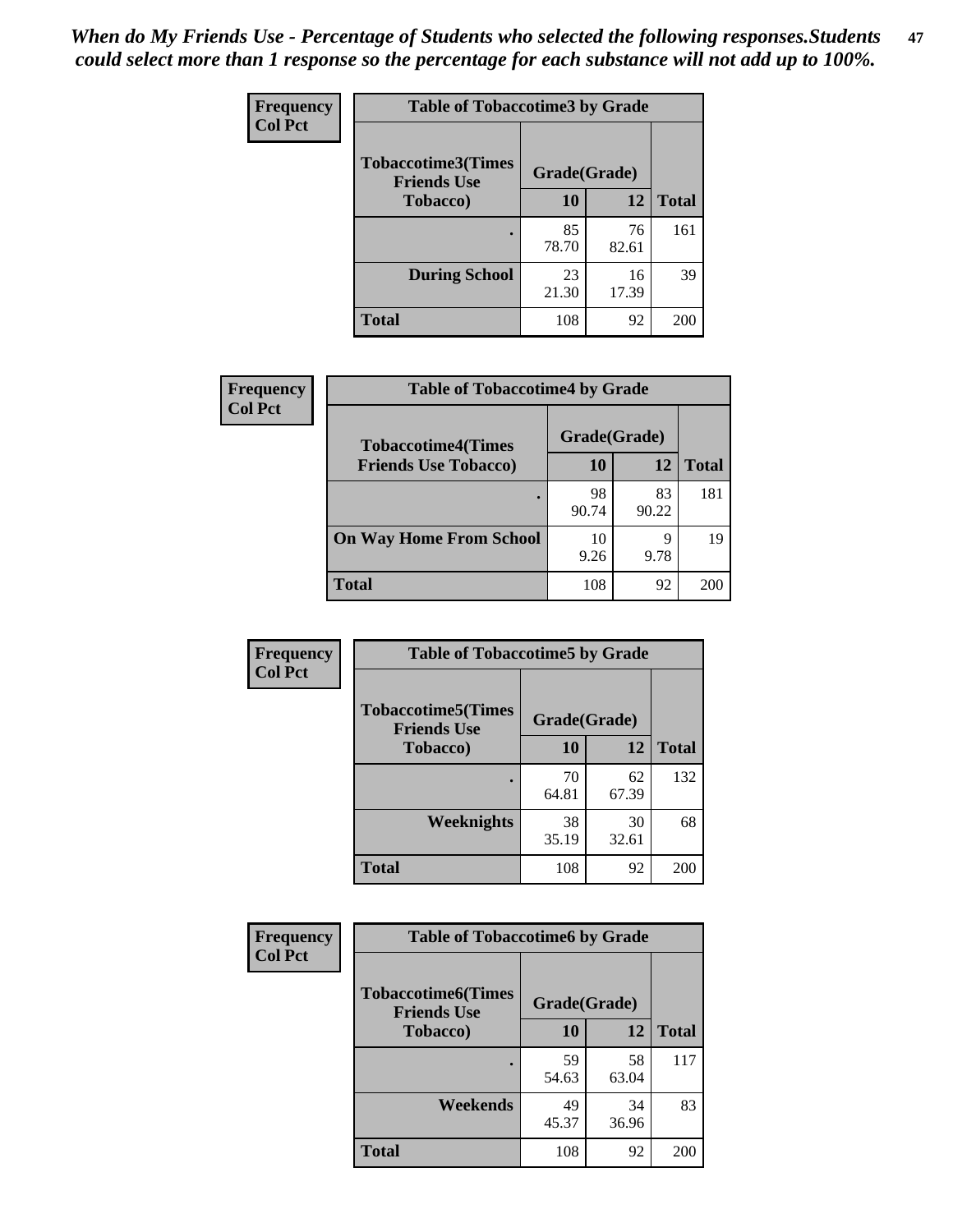| Frequency      | <b>Table of Marijuanatime1 by Grade</b>           |              |             |              |
|----------------|---------------------------------------------------|--------------|-------------|--------------|
| <b>Col Pct</b> | <b>Marijuanatime1(Times</b><br><b>Friends Use</b> | Grade(Grade) |             |              |
|                | Marijuana)                                        | 10           | 12          | <b>Total</b> |
|                |                                                   | 65<br>60.19  | 42<br>45.65 | 107          |
|                | Do Not Use                                        | 43<br>39.81  | 50<br>54.35 | 93           |
|                | <b>Total</b>                                      | 108          | 92          | <b>200</b>   |

| <b>Frequency</b> | <b>Table of Marijuanatime2 by Grade</b>           |              |             |              |
|------------------|---------------------------------------------------|--------------|-------------|--------------|
| <b>Col Pct</b>   | <b>Marijuanatime2(Times</b><br><b>Friends Use</b> | Grade(Grade) |             |              |
|                  | Marijuana)                                        | 10           | 12          | <b>Total</b> |
|                  |                                                   | 92<br>85.19  | 79<br>85.87 | 171          |
|                  | <b>On Way to School</b>                           | 16<br>14.81  | 13<br>14.13 | 29           |
|                  | <b>Total</b>                                      | 108          | 92          | 200          |

| <b>Frequency</b> | <b>Table of Marijuanatime3 by Grade</b>    |              |             |              |
|------------------|--------------------------------------------|--------------|-------------|--------------|
| <b>Col Pct</b>   | Marijuanatime3(Times<br><b>Friends Use</b> | Grade(Grade) |             |              |
|                  | Marijuana)                                 | 10           | 12          | <b>Total</b> |
|                  |                                            | 97<br>89.81  | 82<br>89.13 | 179          |
|                  | <b>During School</b>                       | 11<br>10.19  | 10<br>10.87 | 21           |
|                  | <b>Total</b>                               | 108          | 92          | 200          |

| <b>Frequency</b><br><b>Col Pct</b> | <b>Table of Marijuanatime4 by Grade</b> |              |             |       |
|------------------------------------|-----------------------------------------|--------------|-------------|-------|
|                                    | <b>Marijuanatime4</b> (Times            | Grade(Grade) |             |       |
|                                    | <b>Friends Use Marijuana</b> )          | 10           | 12          | Total |
|                                    |                                         | 88<br>81.48  | 76<br>82.61 | 164   |
|                                    | <b>On Way Home From School</b>          | 20<br>18.52  | 16<br>17.39 | 36    |
|                                    | <b>Total</b>                            | 108          | 92          | 200   |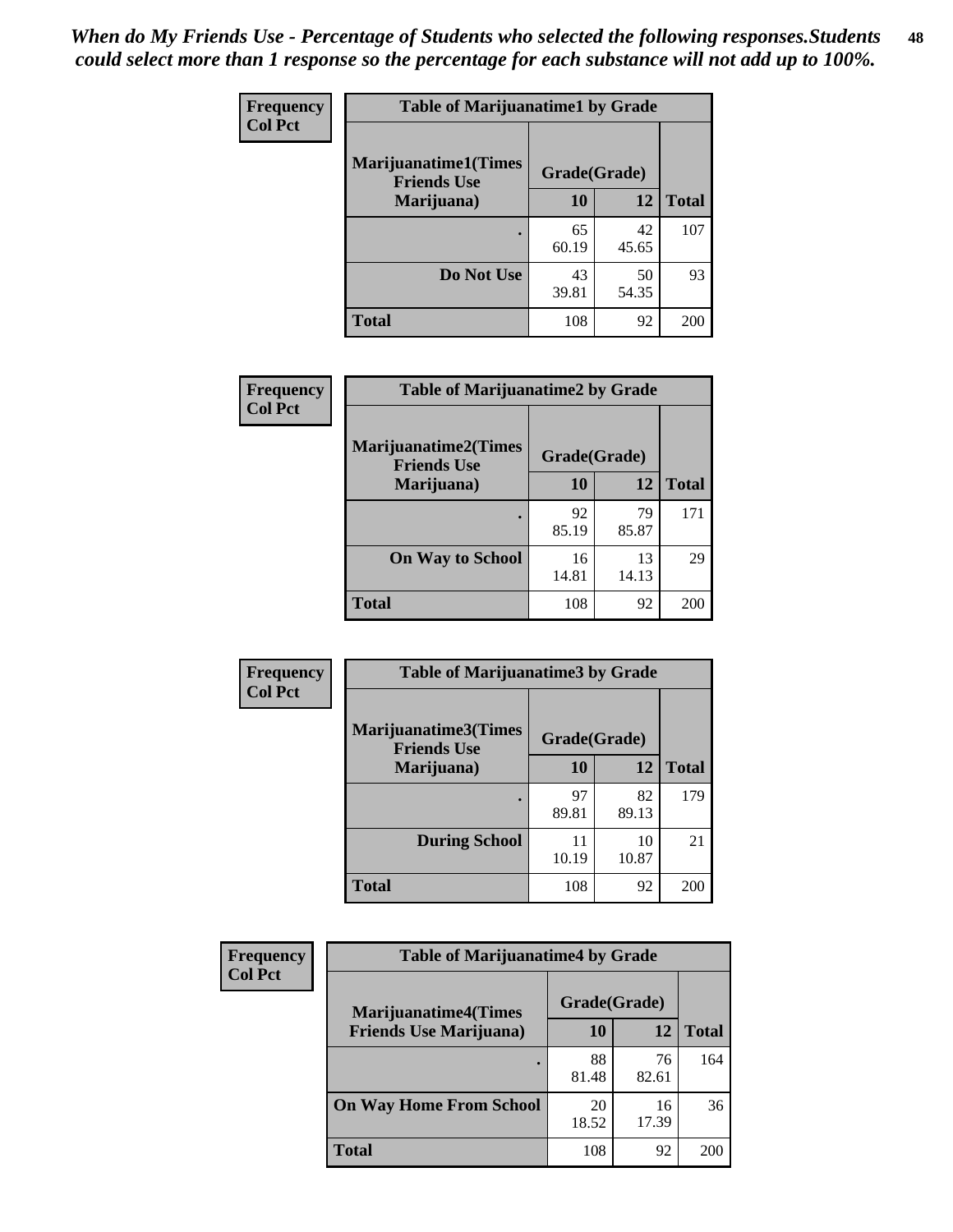| Frequency      | <b>Table of Marijuanatime5 by Grade</b>            |              |             |              |
|----------------|----------------------------------------------------|--------------|-------------|--------------|
| <b>Col Pct</b> | <b>Marijuanatime5</b> (Times<br><b>Friends Use</b> | Grade(Grade) |             |              |
|                | Marijuana)                                         | 10           | 12          | <b>Total</b> |
|                |                                                    | 76<br>70.37  | 66<br>71.74 | 142          |
|                | Weeknights                                         | 32<br>29.63  | 26<br>28.26 | 58           |
|                | <b>Total</b>                                       | 108          | 92          | 200          |

| Frequency      | <b>Table of Marijuanatime6 by Grade</b>            |              |             |              |
|----------------|----------------------------------------------------|--------------|-------------|--------------|
| <b>Col Pct</b> | <b>Marijuanatime6</b> (Times<br><b>Friends Use</b> | Grade(Grade) |             |              |
|                | Marijuana)                                         | 10           | 12          | <b>Total</b> |
|                |                                                    | 47<br>43.52  | 55<br>59.78 | 102          |
|                | Weekends                                           | 61<br>56.48  | 37<br>40.22 | 98           |
|                | <b>Total</b>                                       | 108          | 92          | 200          |

| Frequency      | <b>Table of Otherdrugtime1 by Grade</b>                 |              |             |              |
|----------------|---------------------------------------------------------|--------------|-------------|--------------|
| <b>Col Pct</b> | <b>Otherdrugtime1(Times</b><br><b>Friends Use Other</b> | Grade(Grade) |             |              |
|                | <b>Illegal Drugs</b> )                                  | 10           | 12          | <b>Total</b> |
|                |                                                         | 34<br>31.48  | 15<br>16.30 | 49           |
|                | Do Not Use                                              | 74<br>68.52  | 77<br>83.70 | 151          |
|                | <b>Total</b>                                            | 108          | 92          | 200          |

| <b>Frequency</b><br><b>Col Pct</b> | <b>Table of Otherdrugtime2 by Grade</b>                 |              |             |              |  |  |  |
|------------------------------------|---------------------------------------------------------|--------------|-------------|--------------|--|--|--|
|                                    | <b>Otherdrugtime2(Times</b><br><b>Friends Use Other</b> | Grade(Grade) |             |              |  |  |  |
|                                    | <b>Illegal Drugs</b> )                                  | 10           | 12          | <b>Total</b> |  |  |  |
|                                    |                                                         | 103<br>95.37 | 89<br>96.74 | 192          |  |  |  |
|                                    | <b>On Way to School</b>                                 | 5<br>4.63    | 3<br>3.26   | 8            |  |  |  |
|                                    | Total                                                   | 108          | 92          | 200          |  |  |  |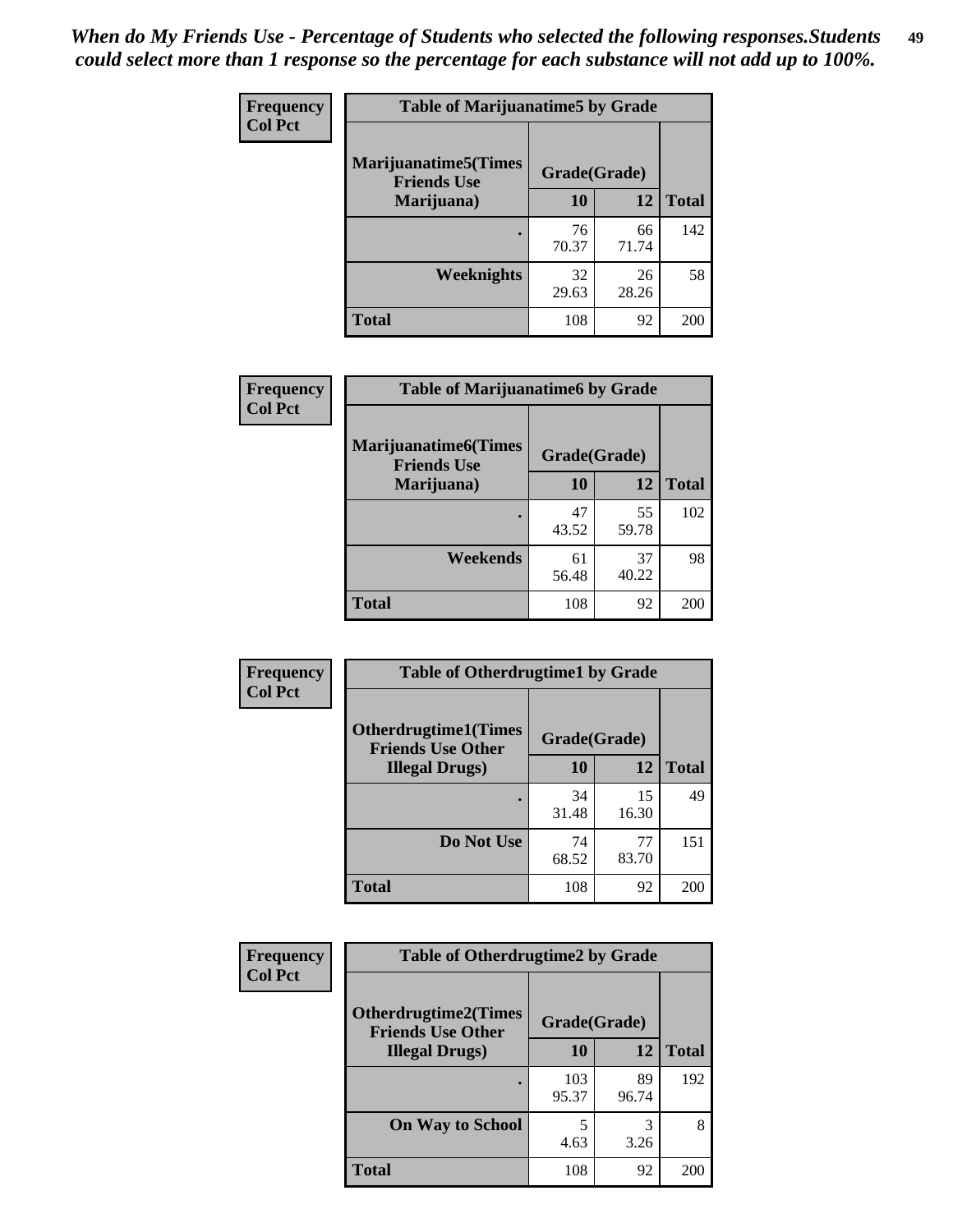| <b>Frequency</b> | <b>Table of Otherdrugtime3 by Grade</b>                 |              |             |              |  |  |
|------------------|---------------------------------------------------------|--------------|-------------|--------------|--|--|
| <b>Col Pct</b>   | <b>Otherdrugtime3(Times</b><br><b>Friends Use Other</b> | Grade(Grade) |             |              |  |  |
|                  | <b>Illegal Drugs</b> )                                  | 10           | 12          | <b>Total</b> |  |  |
|                  |                                                         | 104<br>96.30 | 89<br>96.74 | 193          |  |  |
|                  | <b>During School</b>                                    | 4<br>3.70    | 3<br>3.26   | 7            |  |  |
|                  | <b>Total</b>                                            | 108          | 92          | 200          |  |  |

| Frequency<br><b>Col Pct</b> | <b>Table of Otherdrugtime4 by Grade</b>                         |              |             |              |  |  |  |
|-----------------------------|-----------------------------------------------------------------|--------------|-------------|--------------|--|--|--|
|                             | <b>Otherdrugtime4(Times</b><br><b>Friends Use Other Illegal</b> | Grade(Grade) |             |              |  |  |  |
|                             | Drugs)                                                          | 10           | 12          | <b>Total</b> |  |  |  |
|                             | ٠                                                               | 102<br>94.44 | 88<br>95.65 | 190          |  |  |  |
|                             | <b>On Way Home From School</b>                                  | 6<br>5.56    | 4<br>4.35   | 10           |  |  |  |
|                             | <b>Total</b>                                                    | 108          | 92          | 200          |  |  |  |

| <b>Frequency</b> | <b>Table of Otherdrugtime5 by Grade</b>                  |              |             |              |  |  |  |
|------------------|----------------------------------------------------------|--------------|-------------|--------------|--|--|--|
| <b>Col Pct</b>   | <b>Otherdrugtime5</b> (Times<br><b>Friends Use Other</b> | Grade(Grade) |             |              |  |  |  |
|                  | <b>Illegal Drugs</b> )                                   | 10           | 12          | <b>Total</b> |  |  |  |
|                  |                                                          | 97<br>89.81  | 84<br>91.30 | 181          |  |  |  |
|                  | Weeknights                                               | 11<br>10.19  | 8<br>8.70   | 19           |  |  |  |
|                  | <b>Total</b>                                             | 108          | 92          | 200          |  |  |  |

| Frequency      | <b>Table of Otherdrugtime6 by Grade</b>                 |              |             |              |  |  |  |
|----------------|---------------------------------------------------------|--------------|-------------|--------------|--|--|--|
| <b>Col Pct</b> | <b>Otherdrugtime6(Times</b><br><b>Friends Use Other</b> | Grade(Grade) |             |              |  |  |  |
|                | <b>Illegal Drugs</b> )                                  | 10           | 12          | <b>Total</b> |  |  |  |
|                |                                                         | 78<br>72.22  | 78<br>84.78 | 156          |  |  |  |
|                | Weekends                                                | 30<br>27.78  | 14<br>15.22 | 44           |  |  |  |
|                | <b>Total</b>                                            | 108          | 92          | 200          |  |  |  |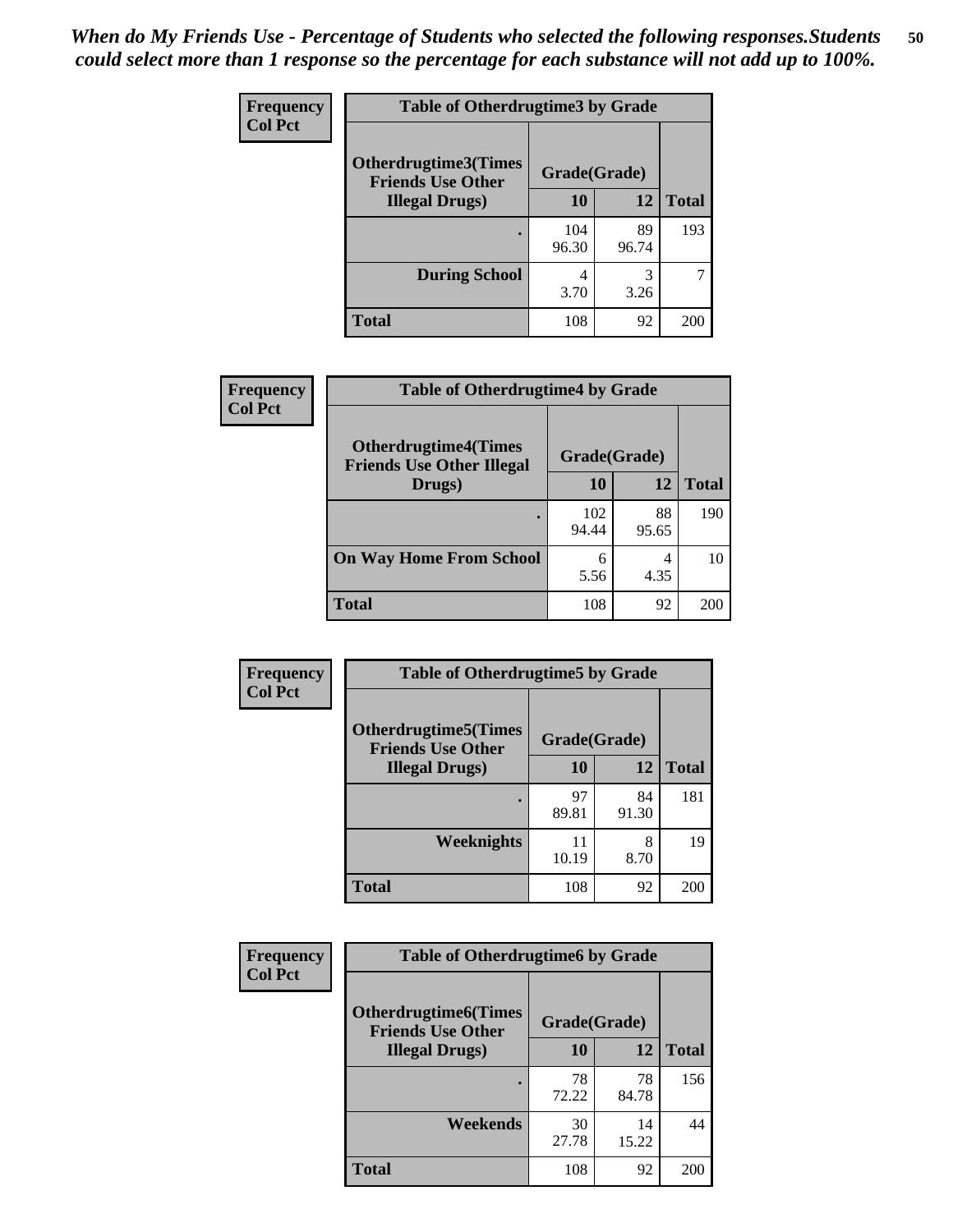| Frequency      | <b>Table of Educationalcohol by Grade</b>                                                                  |              |             |              |  |  |
|----------------|------------------------------------------------------------------------------------------------------------|--------------|-------------|--------------|--|--|
| <b>Col Pct</b> | Educationalcohol(I<br>have been taught<br>about alcohol,<br>tobacco,<br>and other drugs<br>within the last | Grade(Grade) |             |              |  |  |
|                | year at school)                                                                                            | 10           | 12          | <b>Total</b> |  |  |
|                | Yes                                                                                                        | 95<br>87.96  | 72<br>78.26 | 167          |  |  |
|                | N <sub>0</sub>                                                                                             | 13<br>12.04  | 20<br>21.74 | 33           |  |  |
|                | <b>Total</b>                                                                                               | 108          | 92          | 200          |  |  |

| Frequency      | <b>Table of Eversmoked by Grade</b> |              |             |              |  |  |
|----------------|-------------------------------------|--------------|-------------|--------------|--|--|
| <b>Col Pct</b> | Eversmoked(I<br>have smoked         | Grade(Grade) |             |              |  |  |
|                | a cigarette)                        | 10           | 12          | <b>Total</b> |  |  |
|                | <b>Yes</b>                          | 52<br>48.15  | 36<br>39.13 | 88           |  |  |
|                | N <sub>0</sub>                      | 56<br>51.85  | 56<br>60.87 | 112          |  |  |
|                | <b>Total</b>                        | 108          | 92          | 200          |  |  |

| Frequency      | <b>Table of Drovedrinking by Grade</b>                                                                              |                    |             |              |  |  |
|----------------|---------------------------------------------------------------------------------------------------------------------|--------------------|-------------|--------------|--|--|
| <b>Col Pct</b> | Drovedrinking(In<br>the past 30 days I<br>have driven a car<br>or other vehicle<br>while I was<br>drinking alcohol) | Grade(Grade)<br>10 | 12          | <b>Total</b> |  |  |
|                | <b>Yes</b>                                                                                                          | 6<br>5.56          | 4<br>4.35   | 10           |  |  |
|                | N <sub>0</sub>                                                                                                      | 102<br>94.44       | 88<br>95.65 | 190          |  |  |
|                | <b>Total</b>                                                                                                        | 108                | 92          | 200          |  |  |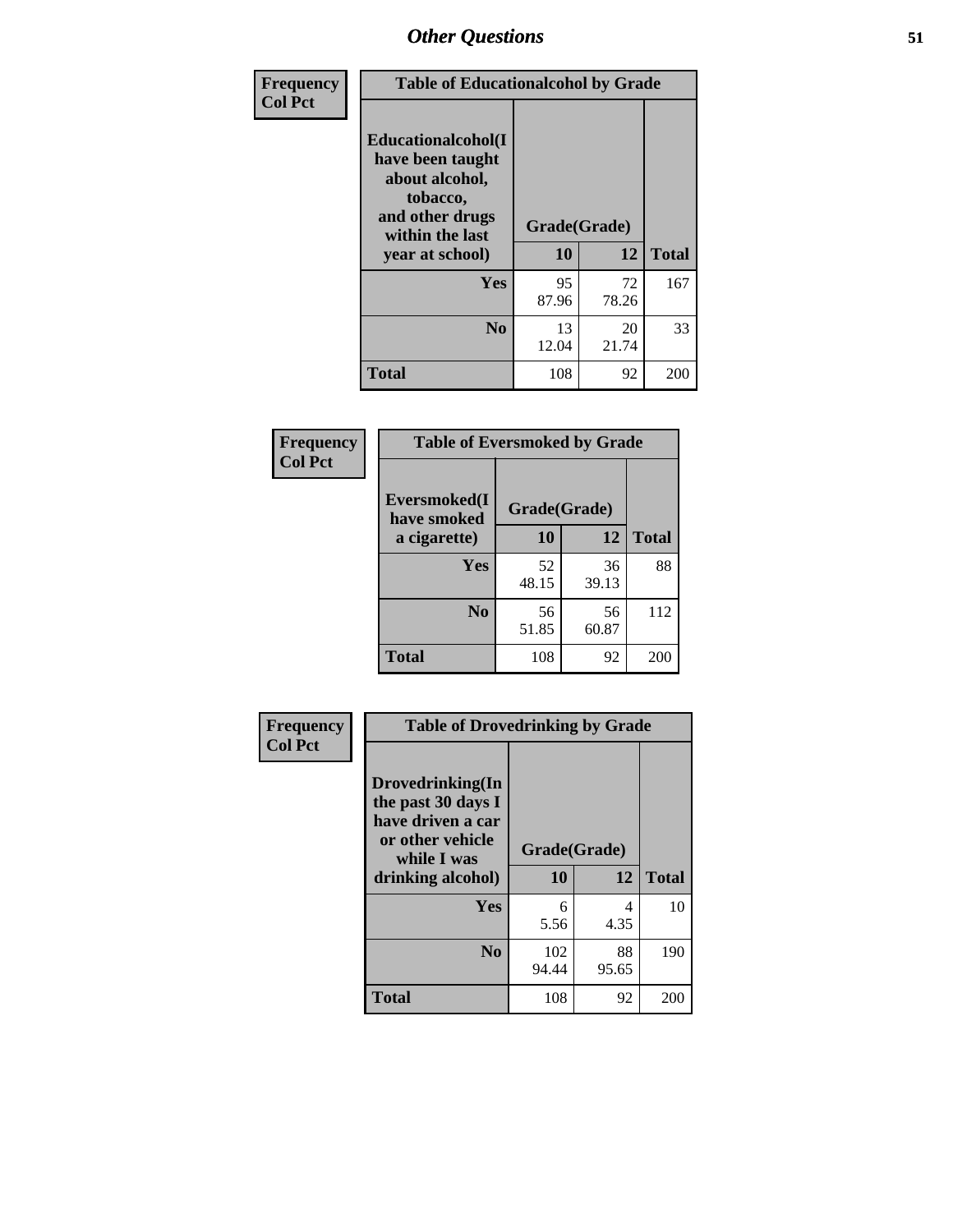| Frequency      | <b>Table of Rodedrinking by Grade</b>                                                                      |                          |             |              |  |  |
|----------------|------------------------------------------------------------------------------------------------------------|--------------------------|-------------|--------------|--|--|
| <b>Col Pct</b> | Rodedrinking(In<br>the past 30 days<br>I have ridden in<br>a car with a<br>driver who had<br>been drinking | Grade(Grade)<br>10<br>12 |             | <b>Total</b> |  |  |
|                | alcohol)                                                                                                   |                          |             |              |  |  |
|                | <b>Yes</b>                                                                                                 | 28<br>25.93              | 12<br>13.04 | 40           |  |  |
|                | N <sub>0</sub>                                                                                             | 80<br>74.07              | 80<br>86.96 | 160          |  |  |
|                | <b>Total</b>                                                                                               | 108                      | 92          | 200          |  |  |

#### **Frequency Col Pct**

| <b>Table of Drugsschool by Grade</b>                                                                                      |             |              |              |  |  |  |
|---------------------------------------------------------------------------------------------------------------------------|-------------|--------------|--------------|--|--|--|
| <b>Drugsschool</b> (During<br>the past 12 months,<br>I have been offered,<br>sold,<br>or given illegal<br>drugs on school |             | Grade(Grade) |              |  |  |  |
| property)                                                                                                                 | 10          | 12           | <b>Total</b> |  |  |  |
| Yes                                                                                                                       | 25<br>23.15 | 13<br>14.13  | 38           |  |  |  |
| N <sub>0</sub>                                                                                                            | 83<br>76.85 | 79<br>85.87  | 162          |  |  |  |
| <b>Total</b>                                                                                                              | 108         | 92           | 20           |  |  |  |

| Frequency      | <b>Table of Helpbullied by Grade</b>                                   |                          |             |              |  |  |  |
|----------------|------------------------------------------------------------------------|--------------------------|-------------|--------------|--|--|--|
| <b>Col Pct</b> | $Helpb$ ullied $(I$<br>would help<br>someone who was<br>being bullied) | Grade(Grade)<br>10<br>12 |             | <b>Total</b> |  |  |  |
|                | <b>Strongly Agree</b>                                                  | 53<br>49.07              | 56<br>60.87 | 109          |  |  |  |
|                | <b>Somewhat Agree</b>                                                  | 42<br>38.89              | 27<br>29.35 | 69           |  |  |  |
|                | <b>Somewhat Disagree</b>                                               | 5<br>4.63                | 3<br>3.26   | 8            |  |  |  |
|                | <b>Strongly Disagree</b>                                               | 8<br>7.41                | 6<br>6.52   | 14           |  |  |  |
|                | <b>Total</b>                                                           | 108                      | 92          | 200          |  |  |  |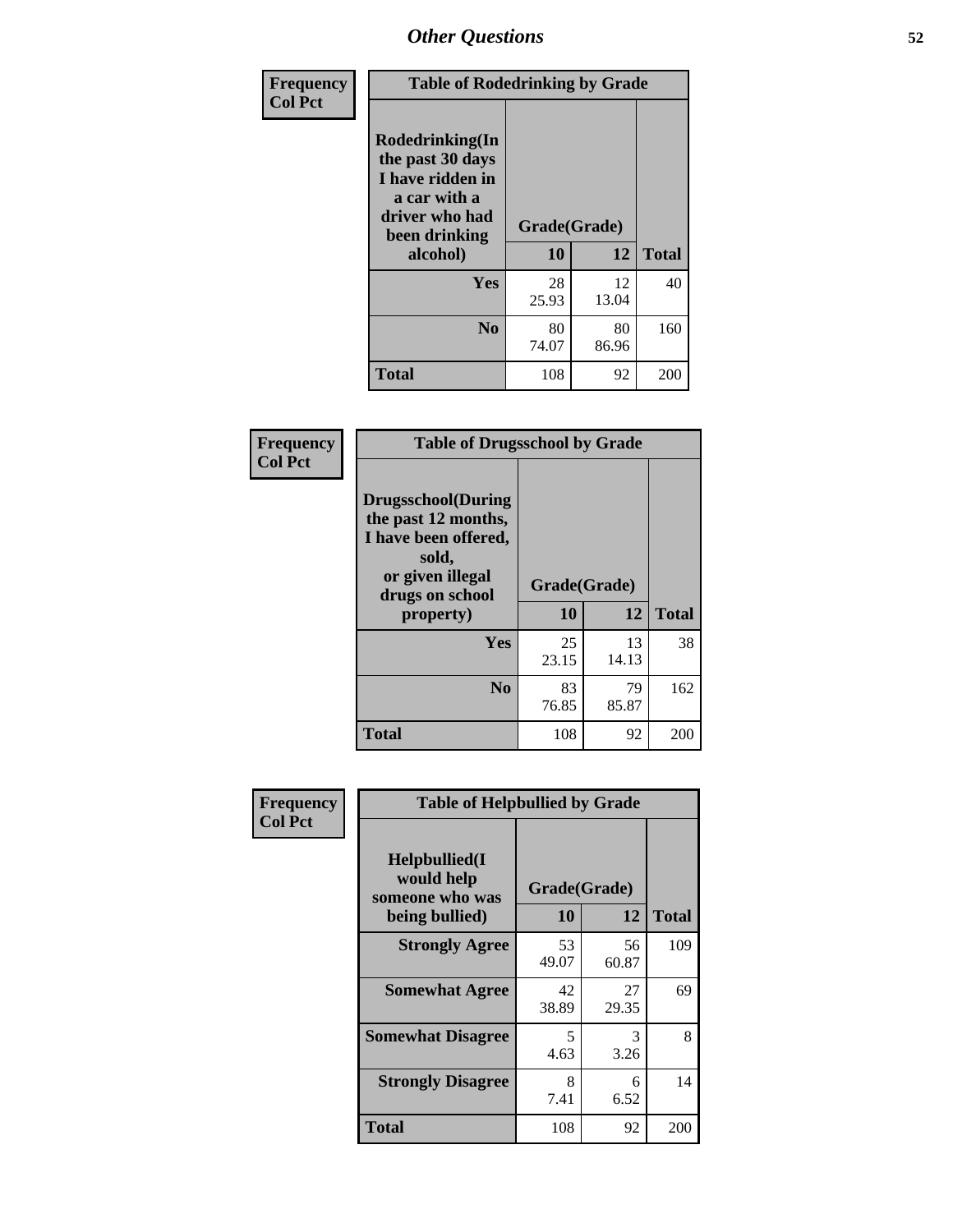| <b>Frequency</b> |              | <b>Table of Grade by Bingedrinking</b>                                                                  |              |                         |                     |                                  |                               |                   |              |
|------------------|--------------|---------------------------------------------------------------------------------------------------------|--------------|-------------------------|---------------------|----------------------------------|-------------------------------|-------------------|--------------|
| <b>Row Pct</b>   |              | Bingedrinking(I have drunk five or more<br>drinks of alcohol at one sitting during the<br>last 30 days) |              |                         |                     |                                  |                               |                   |              |
|                  | Grade(Grade) | $\mathbf{0}$<br><b>Days</b>                                                                             | 1 or<br>days | 3 <sub>to</sub><br>days | $6$ to<br>9<br>days | 10<br>$\mathbf{t}$<br>19<br>days | <b>20</b><br>to<br>29<br>days | All<br>30<br>days | <b>Total</b> |
|                  | 10           | 90<br>83.33                                                                                             | 5<br>4.63    | 9<br>8.33               | $\Omega$<br>0.00    | $\mathfrak{D}$<br>1.85           | 0.93                          | 0.93              | 108          |
|                  | 12           | 83<br>90.22                                                                                             | 1.09         | 4<br>4.35               | 1.09                | 1.09                             | 1.09                          | 1.09              | 92           |
|                  | <b>Total</b> | 173                                                                                                     | 6            | 13                      | 1                   | 3                                | $\mathfrak{D}$                | $\mathfrak{D}$    | 200          |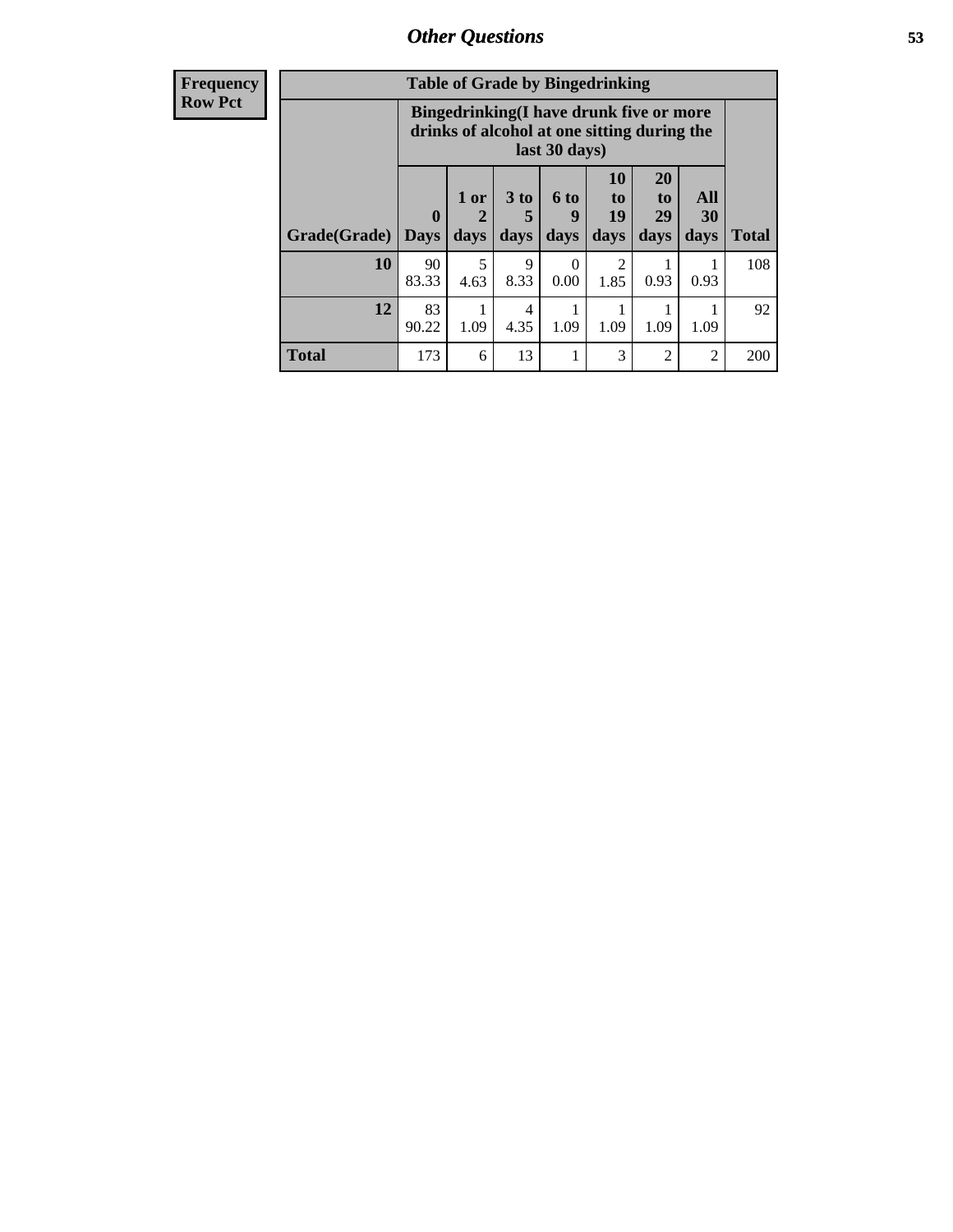#### *Nutrition* **54**

| <b>Frequency</b><br>Row Pct |  |
|-----------------------------|--|
|                             |  |

| <b>Table of Grade by Dairy</b> |             |                                                                                                                                                                                                              |             |             |     |  |  |  |
|--------------------------------|-------------|--------------------------------------------------------------------------------------------------------------------------------------------------------------------------------------------------------------|-------------|-------------|-----|--|--|--|
|                                |             | Dairy (I eat at least 3 servings of dairy<br>products each day)<br>Somewhat<br><b>Somewhat</b><br><b>Strongly</b><br><b>Strongly</b><br><b>Disagree</b><br><b>Disagree</b><br><b>Total</b><br>Agree<br>Agree |             |             |     |  |  |  |
| Grade(Grade)                   |             |                                                                                                                                                                                                              |             |             |     |  |  |  |
| 10                             | 40<br>37.04 | 39<br>36.11                                                                                                                                                                                                  | 18<br>16.67 | 10.19       | 108 |  |  |  |
| 12                             | 22<br>23.91 | 43<br>46.74                                                                                                                                                                                                  | 15<br>16.30 | 12<br>13.04 | 92  |  |  |  |
| <b>Total</b>                   | 62          | 82                                                                                                                                                                                                           | 33          | 23          | 200 |  |  |  |

| <b>Frequency</b> |  |
|------------------|--|
| <b>Row Pct</b>   |  |

| <b>Table of Grade by Fruitveg</b>                                                                                                 |             |             |             |             |     |  |  |  |
|-----------------------------------------------------------------------------------------------------------------------------------|-------------|-------------|-------------|-------------|-----|--|--|--|
| Fruitveg(I eat at least 5 servings of fruits<br>and vegetables each day)                                                          |             |             |             |             |     |  |  |  |
| <b>Somewhat   Somewhat</b><br><b>Strongly</b><br><b>Strongly</b><br><b>Disagree</b><br>Agree<br>Grade(Grade)<br>Disagree<br>Agree |             |             |             |             |     |  |  |  |
| 10                                                                                                                                | 19<br>17.59 | 39<br>36.11 | 27<br>25.00 | 23<br>21.30 | 108 |  |  |  |
| 12                                                                                                                                | 19<br>20.65 | 27<br>29.35 | 28<br>30.43 | 18<br>19.57 | 92  |  |  |  |
| <b>Total</b>                                                                                                                      | 38          | 66          | 55          | 41          | 200 |  |  |  |

| <b>Frequency</b> | <b>Table of Grade by Cafeteriahealthy</b> |                          |                     |                                                                       |                                    |              |  |
|------------------|-------------------------------------------|--------------------------|---------------------|-----------------------------------------------------------------------|------------------------------------|--------------|--|
| <b>Row Pct</b>   |                                           |                          |                     | Cafeteriahealthy (School meals in my<br>school cafeteria are healthy) |                                    |              |  |
|                  | Grade(Grade)                              | <b>Strongly</b><br>Agree | Somewhat  <br>Agree | Somewhat<br><b>Disagree</b>                                           | <b>Strongly</b><br><b>Disagree</b> | <b>Total</b> |  |
|                  | <b>10</b>                                 | Q<br>8.33                | 23<br>21.30         | 25<br>23.15                                                           | 51<br>47.22                        | 108          |  |
|                  | 12                                        | 8<br>8.70                | 16<br>17.39         | 17<br>18.48                                                           | 51<br>55.43                        | 92           |  |
|                  | Total                                     | 17                       | 39                  | 42                                                                    | 102                                | <b>200</b>   |  |

| <b>Frequency</b> |
|------------------|
| <b>Row Pct</b>   |

| <b>Table of Grade by Cafeterianutrition</b>                                               |                          |             |                                      |                                    |              |  |  |
|-------------------------------------------------------------------------------------------|--------------------------|-------------|--------------------------------------|------------------------------------|--------------|--|--|
| <b>Cafeterianutrition</b> (Facts about nutrition<br>are available in my school cafeteria) |                          |             |                                      |                                    |              |  |  |
| Grade(Grade)                                                                              | <b>Strongly</b><br>Agree | Agree       | Somewhat Somewhat<br><b>Disagree</b> | <b>Strongly</b><br><b>Disagree</b> | <b>Total</b> |  |  |
| 10                                                                                        | 14<br>12.96              | 22<br>20.37 | 20<br>18.52                          | 52<br>48.15                        | 108          |  |  |
| 12                                                                                        | 9<br>9.78                | 23<br>25.00 | 17<br>18.48                          | 43<br>46.74                        | 92           |  |  |
| Total                                                                                     | 23                       | 45          | 37                                   | 95                                 | 200          |  |  |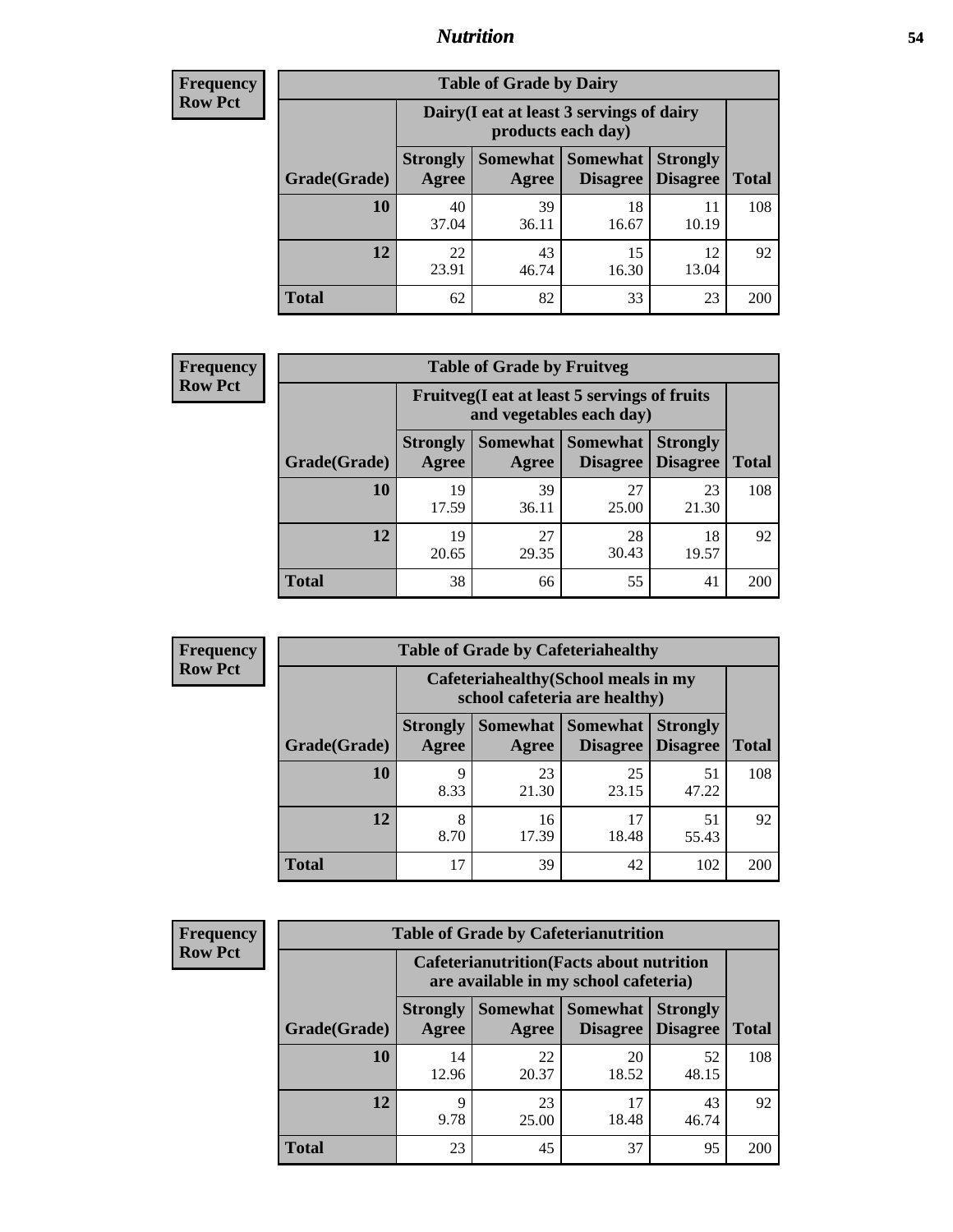### *Nutrition* **55**

| Frequency |
|-----------|
| Row Pct   |

| <b>Table of Grade by Schoollunch</b> |                                                                                                                          |                                                                 |             |             |     |  |  |  |
|--------------------------------------|--------------------------------------------------------------------------------------------------------------------------|-----------------------------------------------------------------|-------------|-------------|-----|--|--|--|
|                                      |                                                                                                                          | Schoollunch(I eat school lunch three or<br>more times per week) |             |             |     |  |  |  |
| Grade(Grade)                         | Somewhat Somewhat<br><b>Strongly</b><br><b>Strongly</b><br><b>Disagree</b><br>Disagree<br><b>Total</b><br>Agree<br>Agree |                                                                 |             |             |     |  |  |  |
| 10                                   | 39<br>36.11                                                                                                              | 31<br>28.70                                                     | 16<br>14.81 | 22<br>20.37 | 108 |  |  |  |
| 12                                   | 34<br>36.96                                                                                                              | 24<br>26.09                                                     | 9<br>9.78   | 25<br>27.17 | 92  |  |  |  |
| <b>Total</b>                         | 73                                                                                                                       | 55                                                              | 25          | 47          | 200 |  |  |  |

| <b>Frequency</b> |  |
|------------------|--|
| <b>Row Pct</b>   |  |

| y | <b>Table of Grade by Foodchoices</b> |                                                                     |                     |                      |                                    |              |  |  |
|---|--------------------------------------|---------------------------------------------------------------------|---------------------|----------------------|------------------------------------|--------------|--|--|
|   |                                      | Foodchoices (I make healthy food choices in<br>my school cafeteria) |                     |                      |                                    |              |  |  |
|   | Grade(Grade)                         | <b>Strongly</b><br>Agree                                            | Somewhat  <br>Agree | Somewhat<br>Disagree | <b>Strongly</b><br><b>Disagree</b> | <b>Total</b> |  |  |
|   | 10                                   | 16<br>14.81                                                         | 43<br>39.81         | 18<br>16.67          | 31<br>28.70                        | 108          |  |  |
|   | 12                                   | 16<br>17.39                                                         | 20<br>21.74         | 13<br>14.13          | 43<br>46.74                        | 92           |  |  |
|   | <b>Total</b>                         | 32                                                                  | 63                  | 31                   | 74                                 | 200          |  |  |

| <b>Frequency</b> | <b>Table of Grade by Wholewheat</b> |                          |             |                                                                                                             |                                    |              |  |  |  |
|------------------|-------------------------------------|--------------------------|-------------|-------------------------------------------------------------------------------------------------------------|------------------------------------|--------------|--|--|--|
| <b>Row Pct</b>   |                                     |                          |             | Wholewheat (There are whole wheat and<br>multigrain breads and cereals available in<br>my school cafeteria) |                                    |              |  |  |  |
|                  | Grade(Grade)                        | <b>Strongly</b><br>Agree | Agree       | Somewhat   Somewhat  <br>Disagree                                                                           | <b>Strongly</b><br><b>Disagree</b> | <b>Total</b> |  |  |  |
|                  | 10                                  | 23<br>21.30              | 34<br>31.48 | 21<br>19.44                                                                                                 | 30<br>27.78                        | 108          |  |  |  |
|                  | 12                                  | 17<br>18.48              | 26<br>28.26 | 13<br>14.13                                                                                                 | 36<br>39.13                        | 92           |  |  |  |
|                  | <b>Total</b>                        | 40                       | 60          | 34                                                                                                          | 66                                 | <b>200</b>   |  |  |  |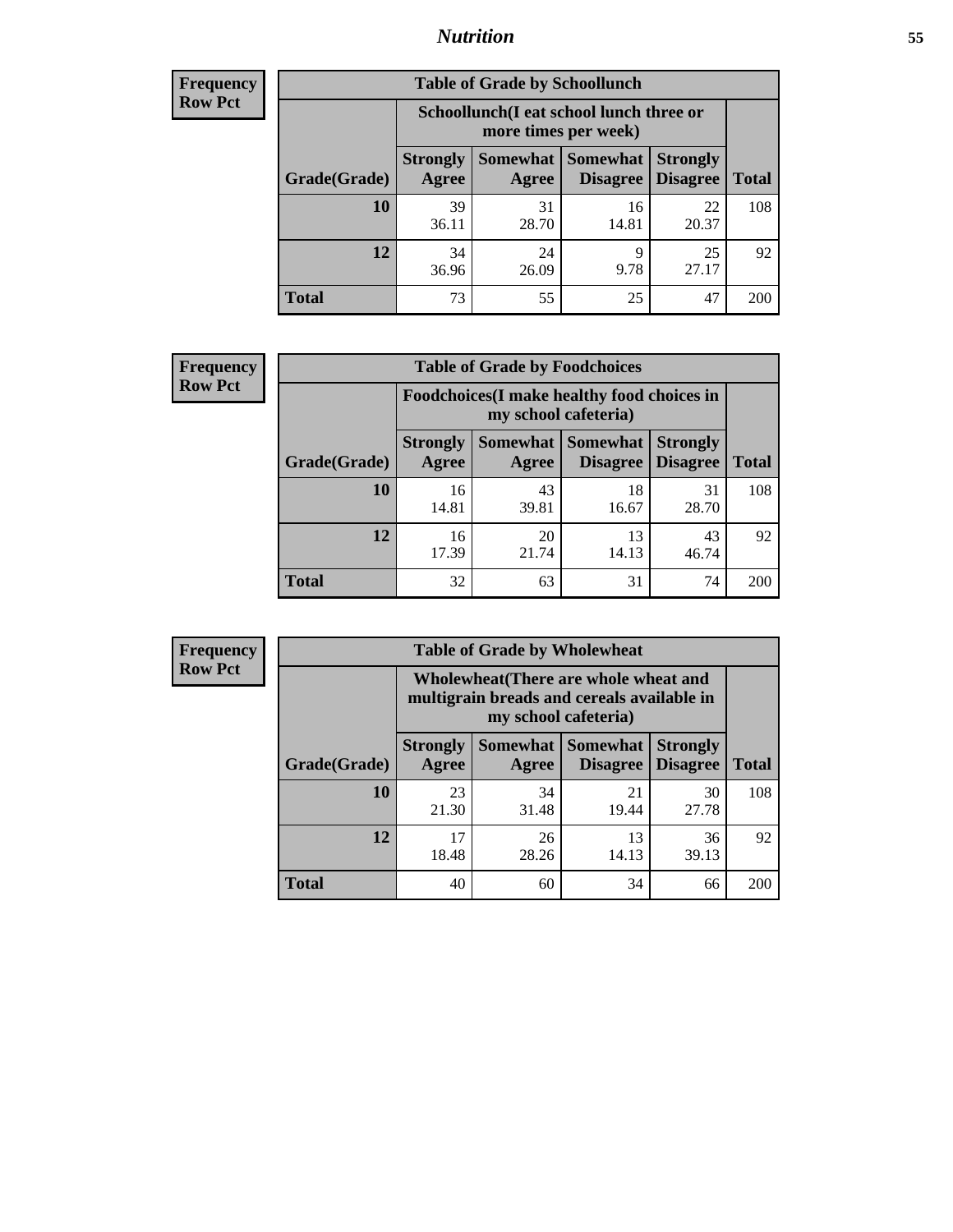#### *Nutrition* **56**

**Frequency Row Pct**

| <b>Table of Grade by Healthyvending</b> |                                                                                                                                               |                          |                                    |                                    |              |  |
|-----------------------------------------|-----------------------------------------------------------------------------------------------------------------------------------------------|--------------------------|------------------------------------|------------------------------------|--------------|--|
|                                         | Healthyvending (If only healthy snacks and<br>beverages were available in the vending<br>machines during the school day,<br>I would buy them) |                          |                                    |                                    |              |  |
| Grade(Grade)                            | <b>Strongly</b><br>Agree                                                                                                                      | <b>Somewhat</b><br>Agree | <b>Somewhat</b><br><b>Disagree</b> | <b>Strongly</b><br><b>Disagree</b> | <b>Total</b> |  |
| 10                                      | 23<br>21.30                                                                                                                                   | 22<br>20.37              | 22<br>20.37                        | 41<br>37.96                        | 108          |  |
| 12                                      | 33<br>35.87                                                                                                                                   | 20<br>21.74              | 11<br>11.96                        | 28<br>30.43                        | 92           |  |
| Total                                   | 56                                                                                                                                            | 42                       | 33                                 | 69                                 | 200          |  |

**Frequency Row Pct**

| <b>Table of Grade by Schoolbreakfast</b> |                                                                                                                                        |                     |                                    |                                    |              |  |
|------------------------------------------|----------------------------------------------------------------------------------------------------------------------------------------|---------------------|------------------------------------|------------------------------------|--------------|--|
|                                          | Schoolbreakfast(If breakfast were<br>available at school,<br>but outside the cafeteria,<br>I would eat breakfast at school more often) |                     |                                    |                                    |              |  |
| Grade(Grade)                             | <b>Strongly</b><br>Agree                                                                                                               | Somewhat  <br>Agree | <b>Somewhat</b><br><b>Disagree</b> | <b>Strongly</b><br><b>Disagree</b> | <b>Total</b> |  |
| 10                                       | 46<br>42.59                                                                                                                            | 29<br>26.85         | 15<br>13.89                        | 18<br>16.67                        | 108          |  |
| 12                                       | 44<br>47.83                                                                                                                            | 16<br>17.39         | 6<br>6.52                          | 26<br>28.26                        | 92           |  |
| <b>Total</b>                             | 90                                                                                                                                     | 45                  | 21                                 | 44                                 | 200          |  |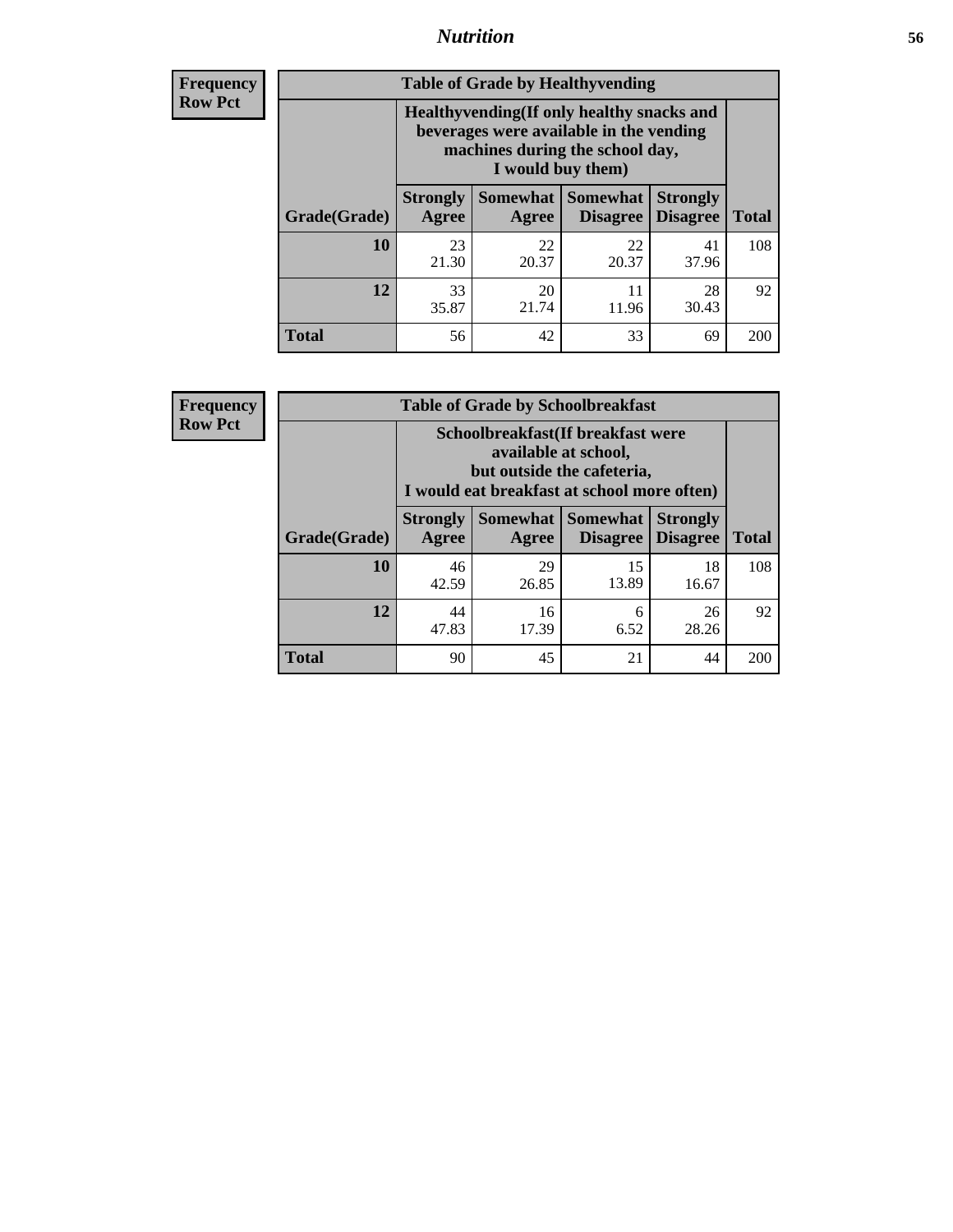| Frequency<br><b>Col Pct</b> | <b>Table of Educationaids by Grade</b>                                                                    |                    |             |              |
|-----------------------------|-----------------------------------------------------------------------------------------------------------|--------------------|-------------|--------------|
|                             | <b>Educationaids</b> (I<br>have been<br>taught about<br><b>HIV/AIDS</b> at<br>school in the<br>past year) | Grade(Grade)<br>10 | 12          | <b>Total</b> |
|                             | <b>Yes</b>                                                                                                | 98<br>90.74        | 63<br>68.48 | 161          |
|                             | N <sub>0</sub>                                                                                            | 10<br>9.26         | 29<br>31.52 | 39           |
|                             | <b>Total</b>                                                                                              | 108                | 92          | 200          |

| Frequency<br><b>Col Pct</b> | <b>Table of Educationcharacter by Grade</b>                                                  |              |             |              |
|-----------------------------|----------------------------------------------------------------------------------------------|--------------|-------------|--------------|
|                             | <b>Educationcharacter(I)</b><br>have been taught<br>about character<br>education in the past | Grade(Grade) |             |              |
|                             | year at school)                                                                              | 10           | 12          | <b>Total</b> |
|                             | Yes                                                                                          | 94<br>87.04  | 67<br>72.83 | 161          |
|                             | N <sub>0</sub>                                                                               | 14<br>12.96  | 25<br>27.17 | 39           |
|                             | <b>Total</b>                                                                                 | 108          | 92          | 200          |

| Frequency      | <b>Table of Gradcoach1 by Grade</b> |             |              |              |
|----------------|-------------------------------------|-------------|--------------|--------------|
| <b>Col Pct</b> | Gradcoach1(I                        |             |              |              |
|                | know who my<br><b>Graduation</b>    |             | Grade(Grade) |              |
|                | Coach is)                           | 10          | 12           | <b>Total</b> |
|                | <b>Yes</b>                          | 27<br>25.00 | 39<br>42.39  | 66           |
|                | N <sub>0</sub>                      | 81<br>75.00 | 53<br>57.61  | 134          |
|                | <b>Total</b>                        | 108         | 92           | 200          |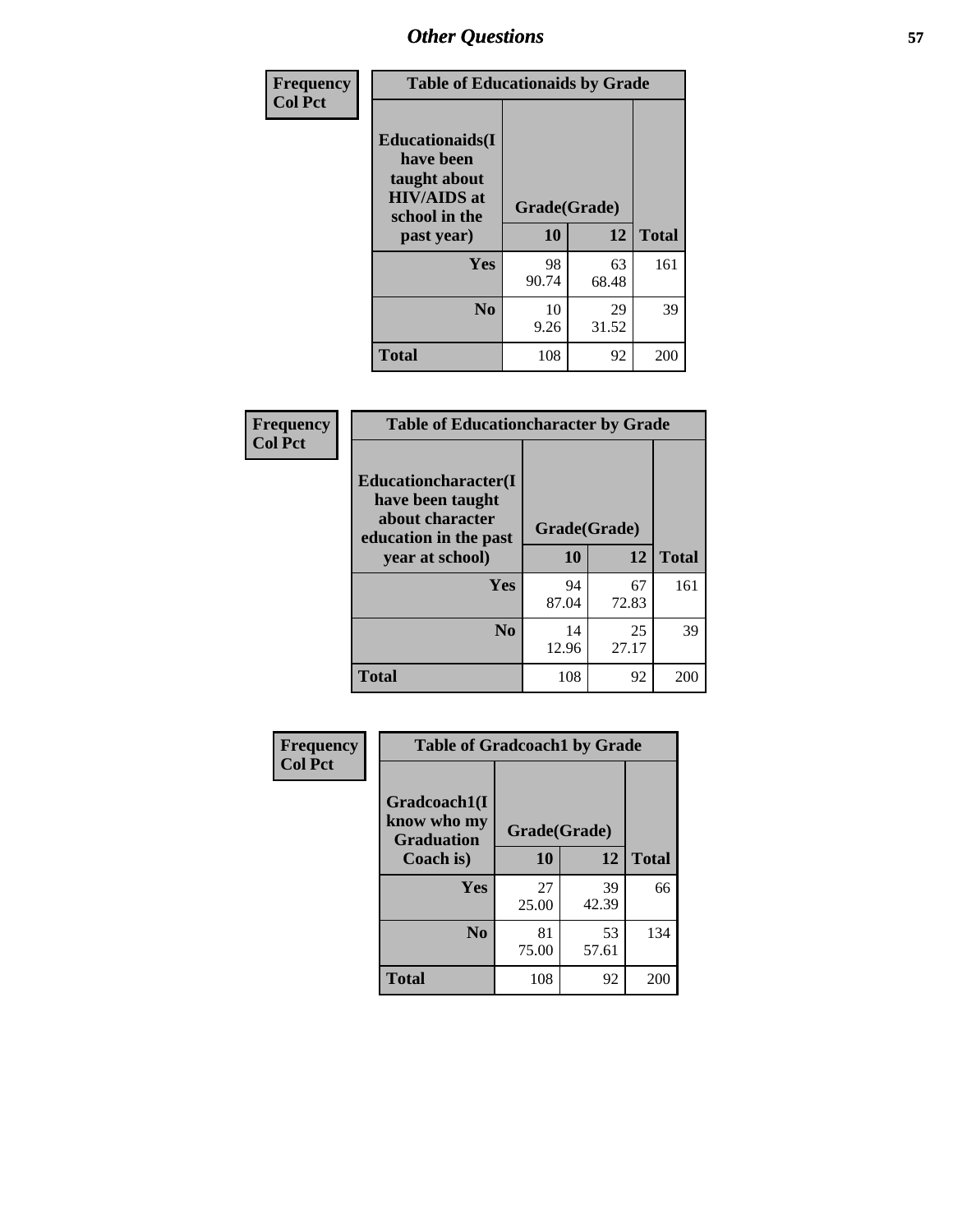| Frequency      | <b>Table of Gradcoach2 by Grade</b> |              |             |              |
|----------------|-------------------------------------|--------------|-------------|--------------|
| <b>Col Pct</b> | Gradcoach2(I<br>have                |              |             |              |
|                | contacted my<br><b>Graduation</b>   | Grade(Grade) |             |              |
|                | Coach)                              | 10           | 12          | <b>Total</b> |
|                | Yes                                 | 7<br>6.48    | 18<br>19.57 | 25           |
|                | N <sub>0</sub>                      | 101<br>93.52 | 74<br>80.43 | 175          |
|                | <b>Total</b>                        | 108          | 92          | 200          |

| Frequency<br><b>Col Pct</b> | <b>Table of Gradcoach3 by Grade</b>                                         |              |             |              |
|-----------------------------|-----------------------------------------------------------------------------|--------------|-------------|--------------|
|                             | Gradcoach3(I<br>have received<br>assistance<br>from my<br><b>Graduation</b> | Grade(Grade) |             |              |
|                             | Coach)                                                                      | 10           | 12          | <b>Total</b> |
|                             | Yes                                                                         | 7<br>6.48    | 17<br>18.48 | 24           |
|                             | N <sub>0</sub>                                                              | 38<br>35.19  | 34<br>36.96 | 72           |
|                             | Don't know                                                                  | 63<br>58.33  | 41<br>44.57 | 104          |
|                             | <b>Total</b>                                                                | 108          | 92          | 200          |

| Frequency      | <b>Table of Selfharm by Grade</b>                                                                                                                                                      |                    |             |              |
|----------------|----------------------------------------------------------------------------------------------------------------------------------------------------------------------------------------|--------------------|-------------|--------------|
| <b>Col Pct</b> | <b>Selfharm</b> (During<br>the past 12<br>months,<br>I harmed myself<br>on purpose<br><b>Suicideconsider</b><br>During the past<br>12 months,<br>I seriously<br>considered<br>suicide) | Grade(Grade)<br>10 | 12          | <b>Total</b> |
|                | Yes                                                                                                                                                                                    | 10<br>9.26         | 5<br>5.43   | 15           |
|                | N <sub>0</sub>                                                                                                                                                                         | 98<br>90.74        | 87<br>94.57 | 185          |
|                | Total                                                                                                                                                                                  | 108                | 92          | 200          |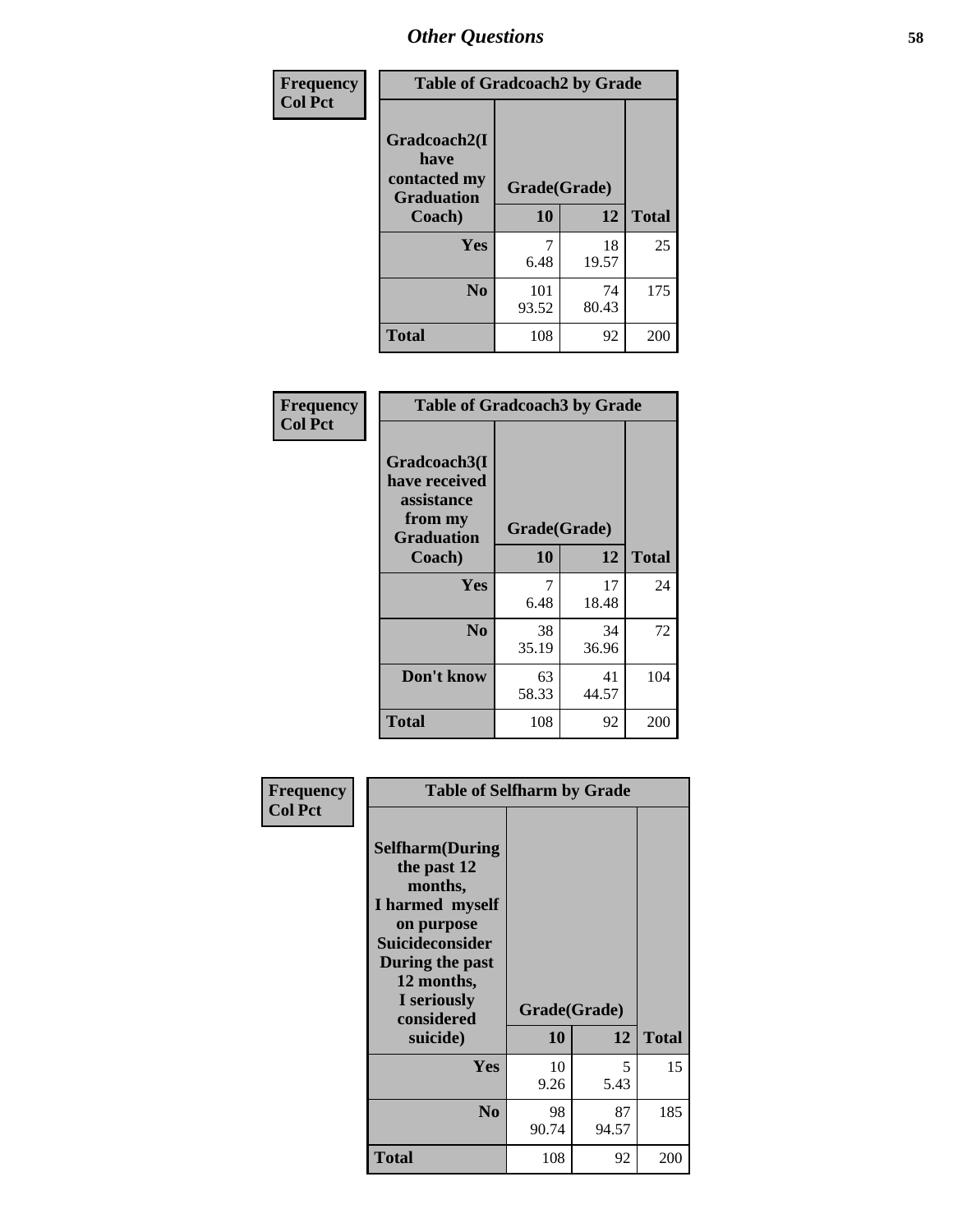| <b>Frequency</b> | <b>Table of Suicideconsider by Grade</b> |              |             |              |  |
|------------------|------------------------------------------|--------------|-------------|--------------|--|
| <b>Col Pct</b>   |                                          | Grade(Grade) |             |              |  |
|                  | <b>Suicideconsider</b>                   | 10           | 12          | <b>Total</b> |  |
|                  | <b>Yes</b>                               | 14<br>12.96  | 9<br>9.78   | 23           |  |
|                  | N <sub>0</sub>                           | 94<br>87.04  | 83<br>90.22 | 177          |  |
|                  | <b>Total</b>                             | 108          | 92          | 200          |  |

| Frequency      | <b>Table of Suicideattempt by Grade</b>              |              |                                                                                                                                                                         |              |
|----------------|------------------------------------------------------|--------------|-------------------------------------------------------------------------------------------------------------------------------------------------------------------------|--------------|
| <b>Col Pct</b> | Suicideattempt(I<br>have attempted<br>suicide in the | Grade(Grade) |                                                                                                                                                                         |              |
|                | last year)                                           | 10           | 12                                                                                                                                                                      | <b>Total</b> |
|                | Yes                                                  | 6.48         | $\mathcal{D}_{\mathcal{A}}^{\mathcal{A}}(\mathcal{A})=\mathcal{D}_{\mathcal{A}}^{\mathcal{A}}(\mathcal{A})\mathcal{D}_{\mathcal{A}}^{\mathcal{A}}(\mathcal{A})$<br>2.17 | 9            |
|                | N <sub>0</sub>                                       | 101<br>93.52 | 90<br>97.83                                                                                                                                                             | 191          |
|                | <b>Total</b>                                         | 108          | 92                                                                                                                                                                      | 200          |

| Frequency      | <b>Table of Instantmessaged by Grade</b>               |              |             |              |
|----------------|--------------------------------------------------------|--------------|-------------|--------------|
| <b>Col Pct</b> | Instantmessaged(I<br>have instant<br>messaged people I | Grade(Grade) |             |              |
|                | do not even know)                                      | 10           | 12          | <b>Total</b> |
|                | Yes                                                    | 45<br>41.67  | 36<br>39.13 | 81           |
|                | N <sub>0</sub>                                         | 63<br>58.33  | 56<br>60.87 | 119          |
|                | <b>Total</b>                                           | 108          | 92          | 200          |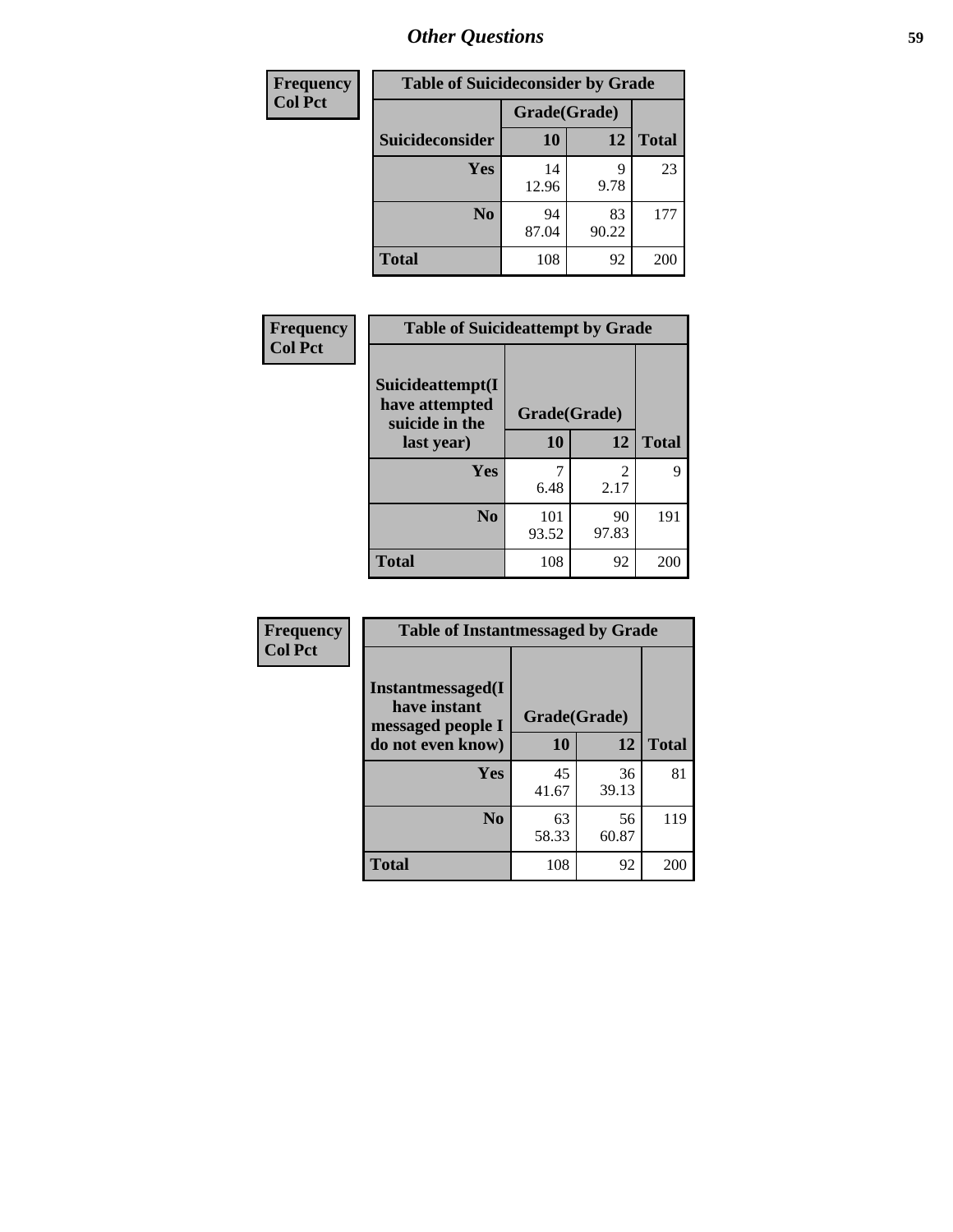| Frequency      | <b>Table of Getsalong by Grade</b>                          |              |             |              |
|----------------|-------------------------------------------------------------|--------------|-------------|--------------|
| <b>Col Pct</b> | <b>Getsalong</b> (I get<br>along with other<br>students and | Grade(Grade) |             |              |
|                | adults)                                                     | 10           | 12          | <b>Total</b> |
|                | <b>Strongly Agree</b>                                       | 54<br>50.00  | 62<br>67.39 | 116          |
|                | <b>Somewhat Agree</b>                                       | 45<br>41.67  | 25<br>27.17 | 70           |
|                | <b>Somewhat Disagree</b>                                    | 3<br>2.78    | 1.09        | 4            |
|                | <b>Strongly Disagree</b>                                    | 6<br>5.56    | 4<br>4.35   | 10           |
|                | <b>Total</b>                                                | 108          | 92          | 200          |

| Frequency      | <b>Table of Safehome by Grade</b> |                           |             |              |
|----------------|-----------------------------------|---------------------------|-------------|--------------|
| <b>Col Pct</b> | Safehome(I feel<br>safe at home)  | Grade(Grade)<br><b>10</b> | 12          | <b>Total</b> |
|                | <b>Strongly Agree</b>             | 81<br>75.00               | 70<br>76.09 | 151          |
|                | <b>Somewhat Agree</b>             | 17<br>15.74               | 20<br>21.74 | 37           |
|                | <b>Somewhat Disagree</b>          | 4<br>3.70                 | 2<br>2.17   | 6            |
|                | <b>Strongly Disagree</b>          | 6<br>5.56                 | 0<br>0.00   | 6            |
|                | <b>Total</b>                      | 108                       | 92          | 200          |

| Frequency      |                                                                                      | <b>Table of Adulttalk by Grade</b> |             |              |  |  |  |
|----------------|--------------------------------------------------------------------------------------|------------------------------------|-------------|--------------|--|--|--|
| <b>Col Pct</b> | <b>Adulttalk</b> (I<br>know an<br>adult at<br>school that<br>I can talk<br>with if I | Grade(Grade)                       |             |              |  |  |  |
|                | need help)                                                                           | 10                                 | 12          | <b>Total</b> |  |  |  |
|                | Yes                                                                                  | 77<br>71.30                        | 70<br>76.09 | 147          |  |  |  |
|                | N <sub>0</sub>                                                                       | 31<br>28.70                        | 22<br>23.91 | 53           |  |  |  |
|                | <b>Total</b>                                                                         | 108                                | 92          | 200          |  |  |  |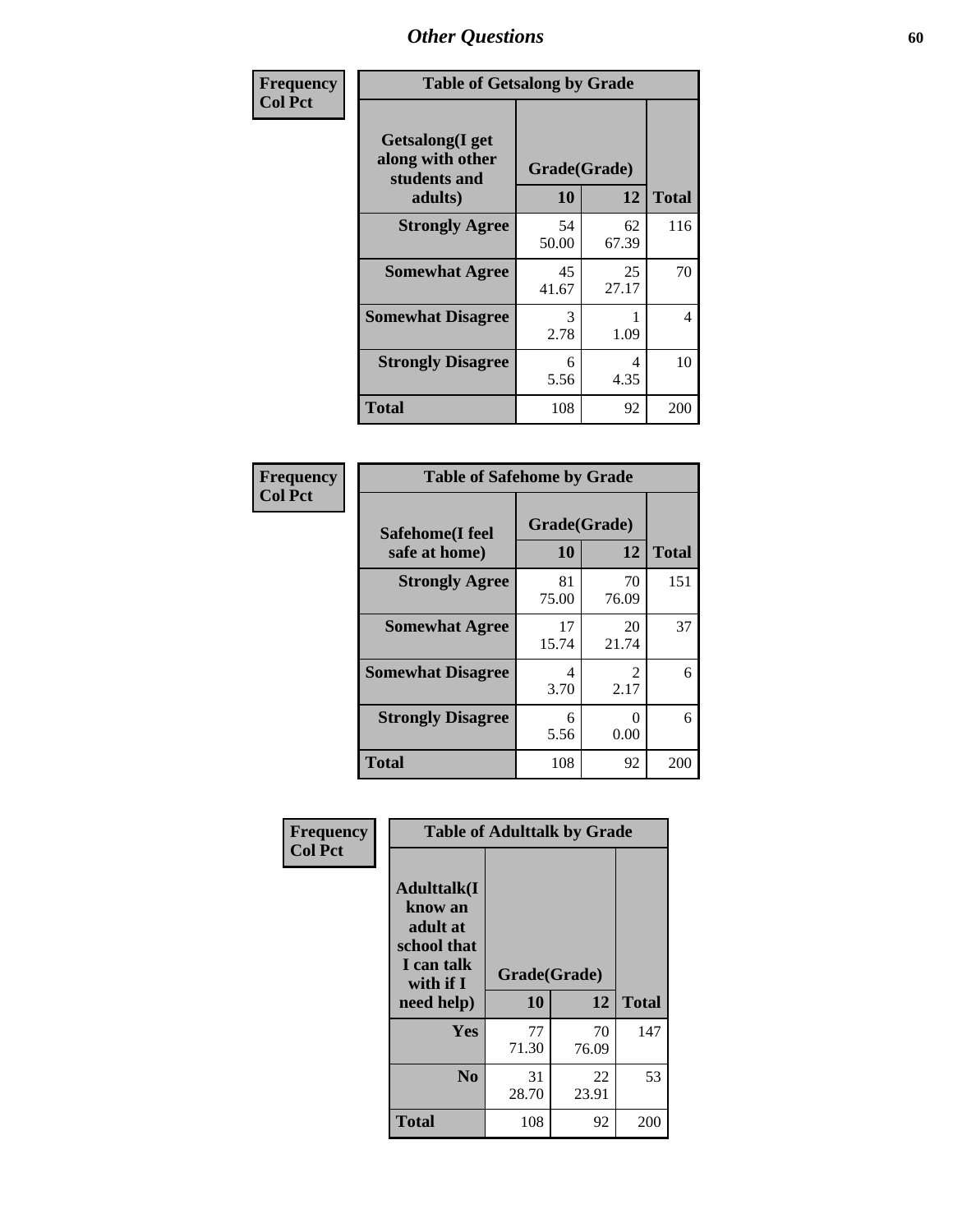**Frequency Row Pct**

| <b>Table of Grade by Tvtime</b> |             |                                                                                         |                     |             |                       |             |              |  |  |  |
|---------------------------------|-------------|-----------------------------------------------------------------------------------------|---------------------|-------------|-----------------------|-------------|--------------|--|--|--|
|                                 |             | Tytime (On an average school day,<br>how much unsupervised time do I spend watching TV) |                     |             |                       |             |              |  |  |  |
|                                 |             | <b>Less that</b><br>$2 - 3$<br>$4 - 5$<br>$6+$                                          |                     |             |                       |             |              |  |  |  |
| Grade(Grade)   None             |             |                                                                                         | hour/day   hour/day | hours/day   | hours/day   hours/day |             | <b>Total</b> |  |  |  |
| 10                              | 14<br>12.96 | 17<br>15.74                                                                             | 12<br>11.11         | 26<br>24.07 | 23<br>21.30           | 16<br>14.81 | 108          |  |  |  |
| 12                              | 13<br>14.13 | 12<br>13.04                                                                             | 10<br>10.87         | 31<br>33.70 | 12<br>13.04           | 14<br>15.22 | 92           |  |  |  |
| <b>Total</b>                    | 27          | 29                                                                                      | 22                  | 57          | 35                    | 30          | <b>200</b>   |  |  |  |

**Frequency Row Pct**

| <b>Table of Grade by Computertime</b> |             |                                                                                                   |             |                      |                      |                   |              |  |  |
|---------------------------------------|-------------|---------------------------------------------------------------------------------------------------|-------------|----------------------|----------------------|-------------------|--------------|--|--|
|                                       |             | Computertime (On an average school day,<br>how much unsupervised time do I spend on the computer) |             |                      |                      |                   |              |  |  |
| Grade(Grade)                          | None        | <b>Less that</b><br>hour/day                                                                      | hour/day    | $2 - 3$<br>hours/day | $4 - 5$<br>hours/day | $6+$<br>hours/day | <b>Total</b> |  |  |
| 10                                    | 18<br>16.67 | 22<br>20.37                                                                                       | 17<br>15.74 | 36<br>33.33          | 4.63                 | 10<br>9.26        | 108          |  |  |
| 12                                    | 23<br>25.00 | 20<br>21.74                                                                                       | 18<br>19.57 | 17<br>18.48          | 6<br>6.52            | 8<br>8.70         | 92           |  |  |
| <b>Total</b>                          | 41          | 42                                                                                                | 35          | 53                   | 11                   | 18                | 200          |  |  |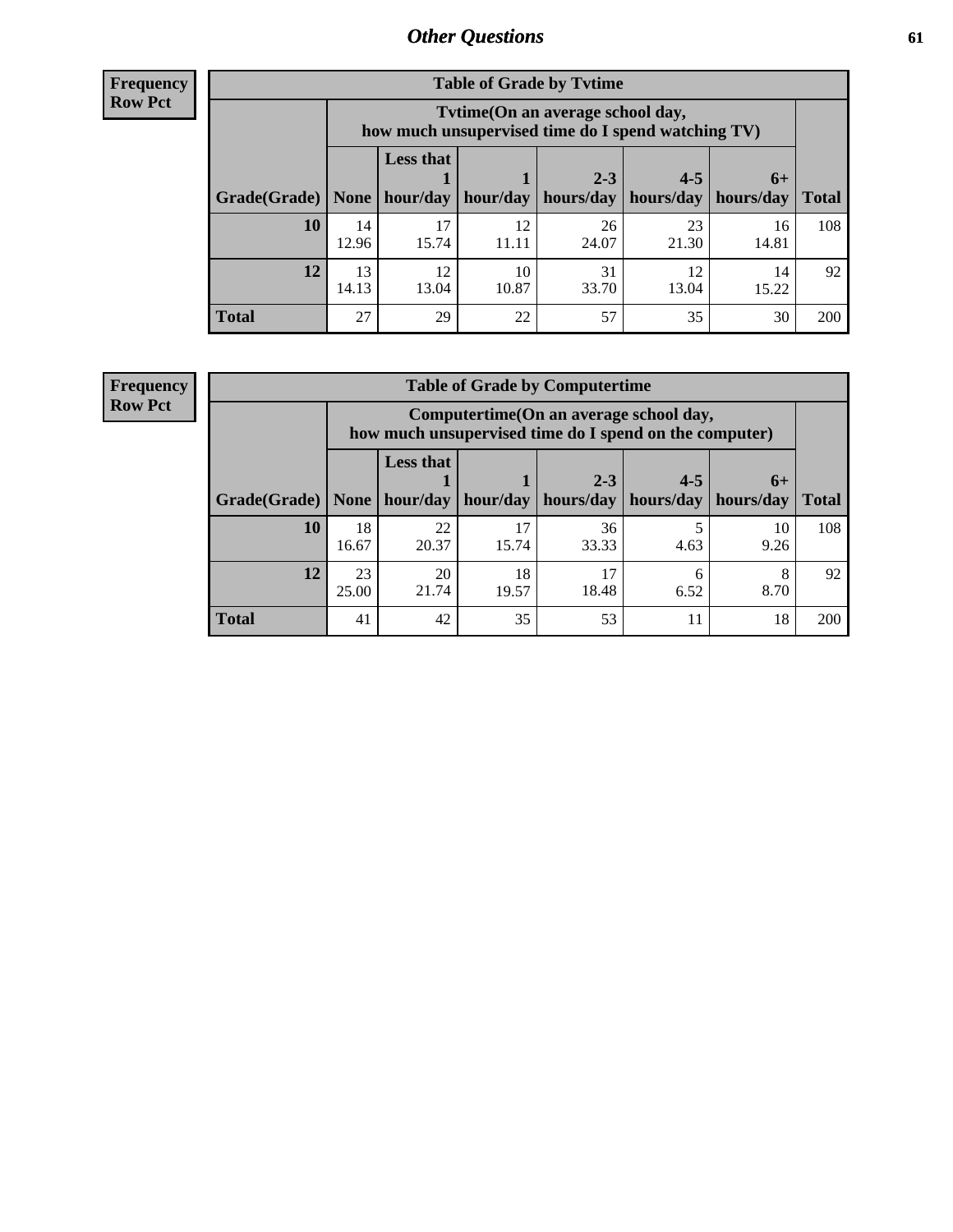#### *Questions about Driving Laws* **62** *Driving Questions were asked only of high school students.*

| <b>Frequency</b> |
|------------------|
| <b>Row Pct</b>   |

| <b>Table of Grade by License1</b> |                                                                |                                                                                                                                           |                |             |                      |              |  |  |  |
|-----------------------------------|----------------------------------------------------------------|-------------------------------------------------------------------------------------------------------------------------------------------|----------------|-------------|----------------------|--------------|--|--|--|
|                                   |                                                                | License1(During the first 6 months of driving<br>with a provisional license,<br>the only passengers who can ride with the<br>driver are:) |                |             |                      |              |  |  |  |
| Grade(Grade)                      | <b>Parent or</b><br><b>Guardian</b>                            | Family<br><b>Members</b>                                                                                                                  | <b>Friends</b> | Anyone      | Don't<br><b>Know</b> | <b>Total</b> |  |  |  |
| 10                                | 34<br>31.48                                                    | 44<br>40.74                                                                                                                               | 4<br>3.70      | 13<br>12.04 | 13<br>12.04          | 108          |  |  |  |
| 12                                | 39<br>10<br>34<br>8<br>42.39<br>36.96<br>1.09<br>8.70<br>10.87 |                                                                                                                                           |                |             |                      |              |  |  |  |
| Total                             | 73                                                             | 78                                                                                                                                        | 5              | 21          | 23                   | 200          |  |  |  |

| Frequency      | <b>Table of Grade by License2</b> |                                                                                                          |                  |                         |                                                      |                      |              |  |
|----------------|-----------------------------------|----------------------------------------------------------------------------------------------------------|------------------|-------------------------|------------------------------------------------------|----------------------|--------------|--|
| <b>Row Pct</b> |                                   | License2(17 yr old drivers with a<br>provisional driver's license cannot<br>drive between the hours of:) |                  |                         |                                                      |                      |              |  |
|                | Grade(Grade)                      | <b>Midnight</b><br>to 6am                                                                                | 1am<br>to<br>5am | 1am<br>to<br><b>6am</b> | N <sub>0</sub><br>curfew<br>for $17$<br>year<br>olds | Don't<br><b>Know</b> | <b>Total</b> |  |
|                | 10                                | 60<br>55.56                                                                                              | 8<br>7.41        | 9<br>8.33               | 8<br>7.41                                            | 23<br>21.30          | 108          |  |
|                | 12                                | 57<br>61.96                                                                                              | 6<br>6.52        | 17<br>18.48             | 3<br>3.26                                            | 9<br>9.78            | 92           |  |
|                | <b>Total</b>                      | 117                                                                                                      | 14               | 26                      | 11                                                   | 32                   | 200          |  |

| Frequency      | <b>Table of Grade by License3</b> |                                                                                        |             |             |             |             |               |              |
|----------------|-----------------------------------|----------------------------------------------------------------------------------------|-------------|-------------|-------------|-------------|---------------|--------------|
| <b>Row Pct</b> |                                   | License3(For drivers under the age of 21,<br>what level of alcohol is considered DUI?) |             |             |             |             |               |              |
|                | Grade(Grade)                      | Any<br><b>Amount</b>                                                                   | 0.02        | 0.04        | 0.06        | 0.08        | Don't<br>know | <b>Total</b> |
|                | 10                                | 25<br>23.15                                                                            | 21<br>19.44 | 11<br>10.19 | 8<br>7.41   | 17<br>15.74 | 26<br>24.07   | 108          |
|                | 12                                | 17<br>18.48                                                                            | 23<br>25.00 | 10<br>10.87 | 10<br>10.87 | 14<br>15.22 | 18<br>19.57   | 92           |
|                | <b>Total</b>                      | 42                                                                                     | 44          | 21          | 18          | 31          | 44            | 200          |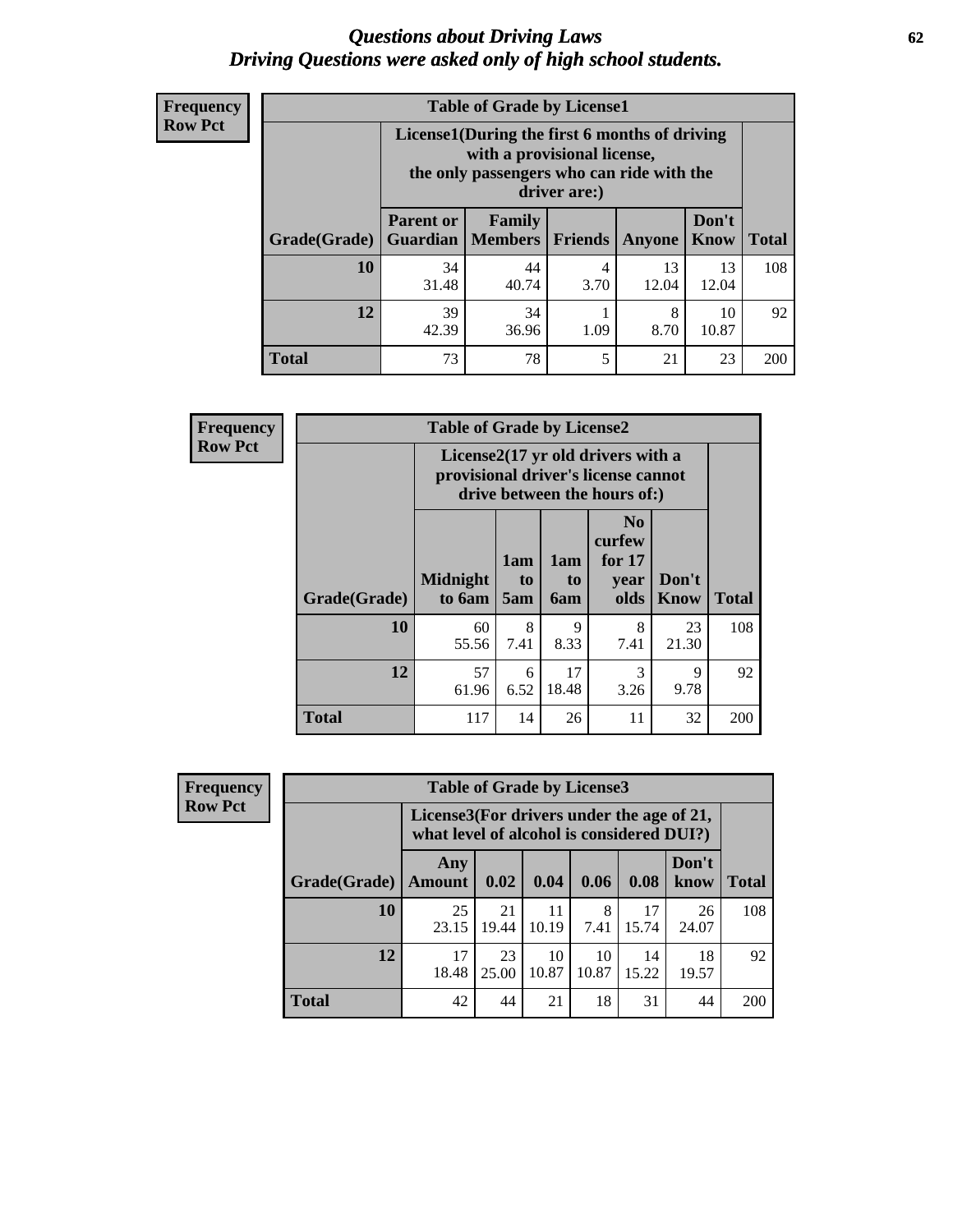#### *Questions about Driving Laws* **63** *Driving Questions were asked only of high school students.*

**Frequency Row Pct**

| <b>Table of Grade by License4</b> |              |                                                                                                                                                      |             |             |           |             |     |  |  |
|-----------------------------------|--------------|------------------------------------------------------------------------------------------------------------------------------------------------------|-------------|-------------|-----------|-------------|-----|--|--|
|                                   |              | License4(A driver under 21 automatically<br>loses his/her license if caught exceeding the<br>posted speet limit by:)                                 |             |             |           |             |     |  |  |
| <b>Grade(Grade)</b>               | $15+$<br>mph | Can't<br>lose<br><b>Depends</b><br>license<br>$25+$<br>$35+$<br>Don't<br>for<br><b>on</b><br>mph<br>speeding<br><b>Total</b><br>know<br>mph<br>judge |             |             |           |             |     |  |  |
| 10                                | 24<br>22.22  | 29<br>26.85                                                                                                                                          | 15<br>13.89 | 11<br>10.19 | 7<br>6.48 | 22<br>20.37 | 108 |  |  |
| 12                                | 36<br>39.13  | 11<br>14<br>23<br>$\overline{4}$<br>4<br>15.22<br>11.96<br>4.35<br>25.00<br>4.35                                                                     |             |             |           |             |     |  |  |
| <b>Total</b>                      | 60           | 43                                                                                                                                                   | 26          | 15          | 11        | 45          | 200 |  |  |

| Frequency      | <b>Table of Grade by License5</b> |             |                                                                                                                                      |                     |              |  |
|----------------|-----------------------------------|-------------|--------------------------------------------------------------------------------------------------------------------------------------|---------------------|--------------|--|
| <b>Row Pct</b> |                                   |             | License5(A)<br>Georgia teenager<br>with family<br>connections or a<br>good lawyer can<br>break a teen<br>driving law and<br>license) | keep their driver's |              |  |
|                | Grade(Grade)                      | <b>Yes</b>  | N <sub>0</sub>                                                                                                                       | Don't<br>know       | <b>Total</b> |  |
|                | 10                                | 26<br>24.07 | 51<br>47.22                                                                                                                          | 31<br>28.70         | 108          |  |
|                | 12                                | 14<br>15.22 | 59<br>64.13                                                                                                                          | 19<br>20.65         | 92           |  |
|                | Total                             | 40          | 110                                                                                                                                  | 50                  | 200          |  |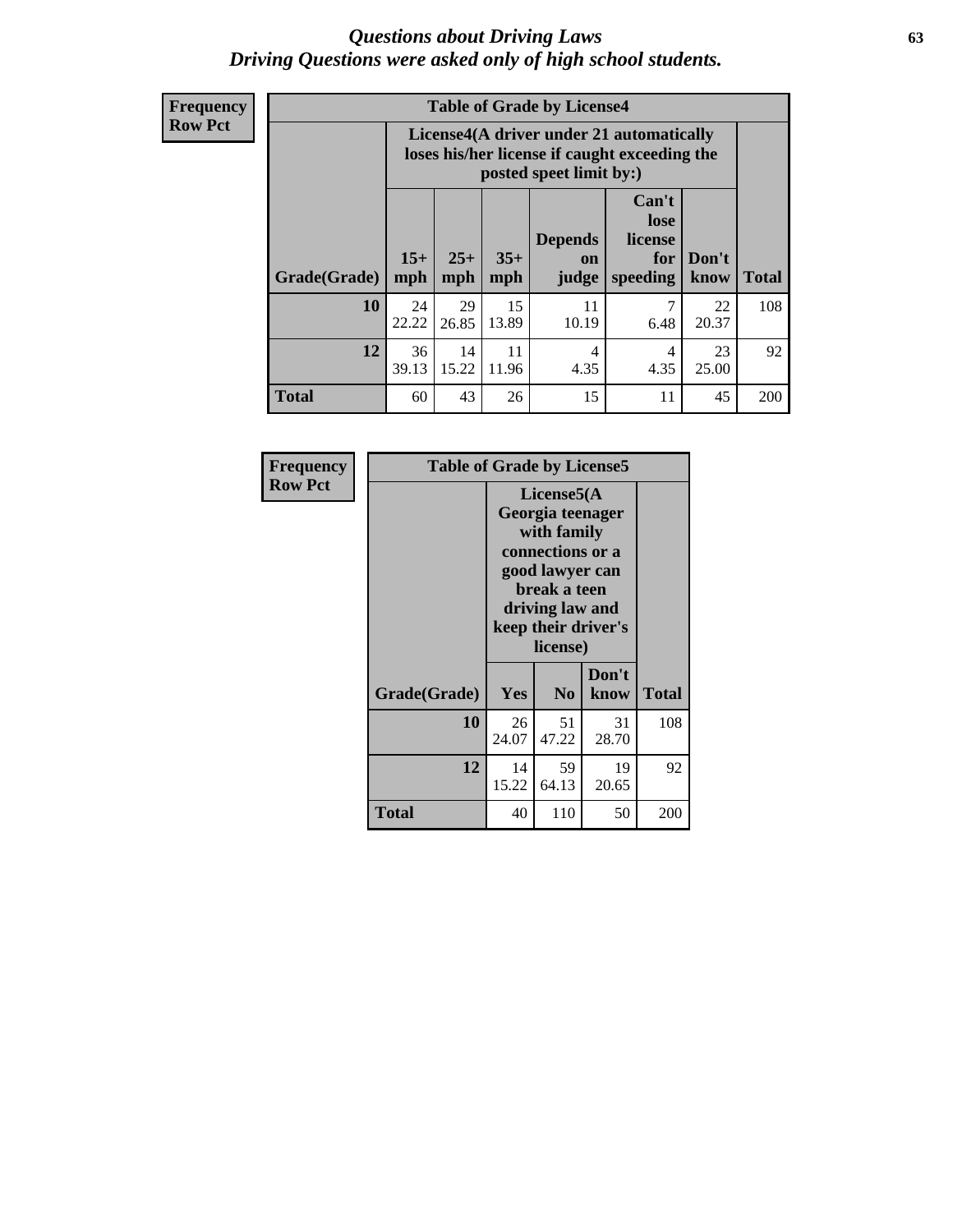#### *Questions about Driving Laws* **64** *Driving Questions were asked only of high school students.*

| <b>Frequency</b> | <b>Table of Grade by License6</b> |                                |                                                                                                               |               |              |  |
|------------------|-----------------------------------|--------------------------------|---------------------------------------------------------------------------------------------------------------|---------------|--------------|--|
| <b>Row Pct</b>   |                                   | License <sub>6</sub> (I know a | friend or<br>classmate that<br>broke a teen<br>driving law,<br>but was allowed to<br>keep his/her<br>license) |               |              |  |
|                  | Grade(Grade)                      | Yes                            | N <sub>0</sub>                                                                                                | Don't<br>know | <b>Total</b> |  |
|                  | 10                                | 46<br>42.59                    | 36<br>33.33                                                                                                   | 26<br>24.07   | 108          |  |
|                  | 12                                | 29<br>31.52                    | 51<br>55.43                                                                                                   | 12<br>13.04   | 92           |  |
|                  | <b>Total</b>                      | 75                             | 87                                                                                                            | 38            | 200          |  |

| <b>Frequency</b> | <b>Table of Grade by License7</b> |                                                                             |                                   |                                                                                               |                        |              |  |  |
|------------------|-----------------------------------|-----------------------------------------------------------------------------|-----------------------------------|-----------------------------------------------------------------------------------------------|------------------------|--------------|--|--|
| <b>Row Pct</b>   |                                   |                                                                             |                                   | License7(A student under the age of 18 cam loser<br>his/her driving privileges if he or she:) |                        |              |  |  |
|                  | Grade(Grade)                      | <b>Have</b><br>more than<br>10<br>unexcused<br>absences<br>per school<br>yr | Drop out<br>without<br>graduating | Bring<br>alcohol/drugs/weapon<br>to school                                                    | All of<br>the<br>above | <b>Total</b> |  |  |
|                  | 10                                | 14<br>12.96                                                                 | 17<br>15.74                       | 8<br>7.41                                                                                     | 69<br>63.89            | 108          |  |  |
|                  | 12                                | 16<br>17.39                                                                 | 5<br>5.43                         | 5.43                                                                                          | 66<br>71.74            | 92           |  |  |
|                  | <b>Total</b>                      | 30                                                                          | 22                                | 13                                                                                            | 135                    | 200          |  |  |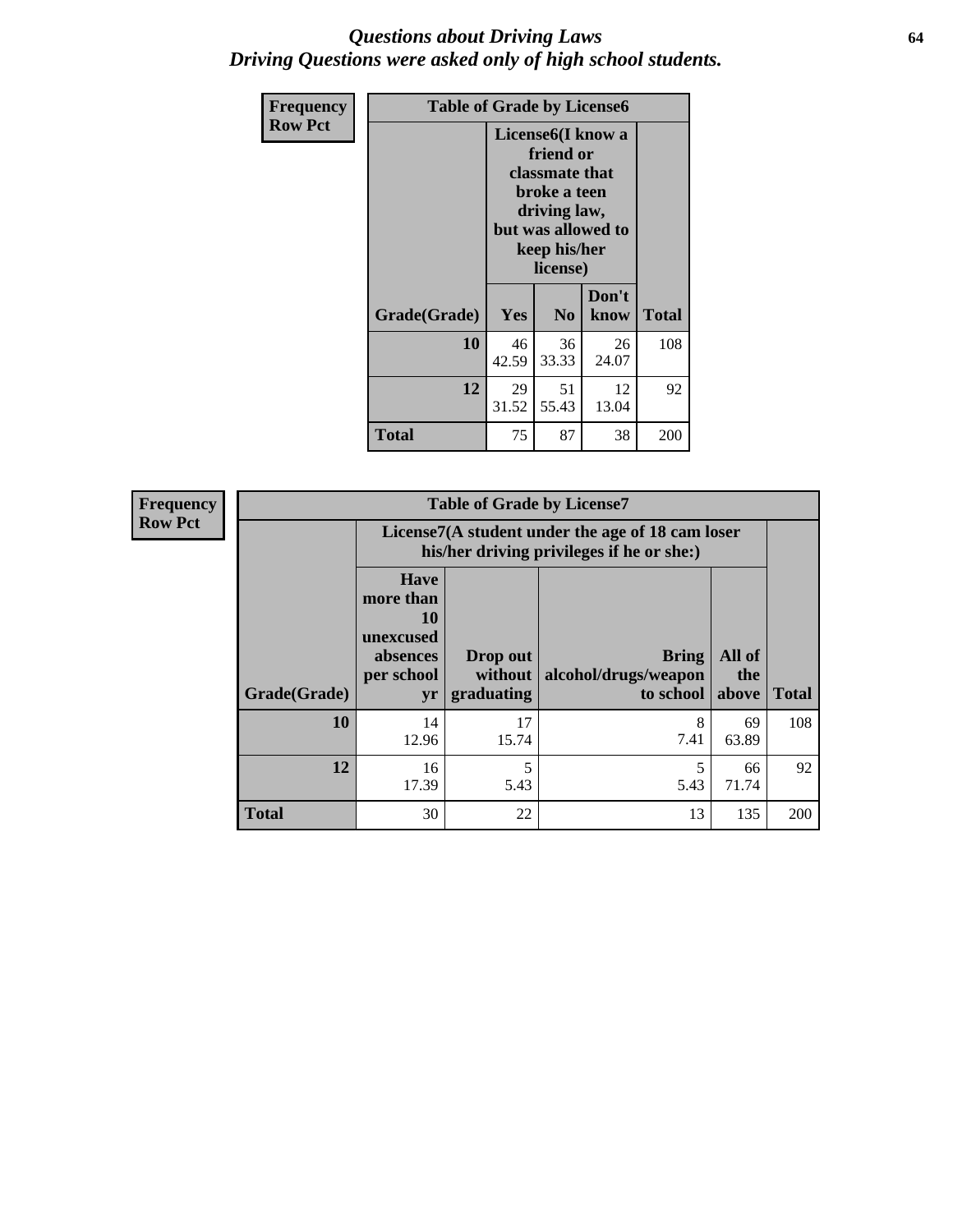# *Select Results by Gender* **65**

| Frequency      | <b>Table of SchoolClimate2 by Gender</b>          |                                 |             |              |  |
|----------------|---------------------------------------------------|---------------------------------|-------------|--------------|--|
| <b>Col Pct</b> | SchoolClimate2(I<br>feel successful at<br>school) | Gender(Gender)<br><b>Female</b> | <b>Male</b> | <b>Total</b> |  |
|                | <b>Strongly Agree</b>                             | 41<br>43.16                     | 49<br>46.67 | 90           |  |
|                | <b>Somewhat Agree</b>                             | 45<br>47.37                     | 46<br>43.81 | 91           |  |
|                | <b>Somewhat Disagree</b>                          | 7.37                            | 6.67        | 14           |  |
|                | <b>Strongly Disagree</b>                          | $\mathcal{L}$<br>2.11           | 3<br>2.86   | 5            |  |
|                | <b>Total</b>                                      | 95                              | 105         | 200          |  |

| Frequency      | <b>Table of SchoolClimate6 by Gender</b>                 |                                 |             |              |  |
|----------------|----------------------------------------------------------|---------------------------------|-------------|--------------|--|
| <b>Col Pct</b> | <b>SchoolClimate6(Teachers</b><br>treat me with respect) | Gender(Gender)<br><b>Female</b> | <b>Male</b> | <b>Total</b> |  |
|                | <b>Strongly Agree</b>                                    | 28<br>29.47                     | 31<br>29.52 | 59           |  |
|                | <b>Somewhat Agree</b>                                    | 39<br>41.05                     | 50<br>47.62 | 89           |  |
|                | <b>Somewhat Disagree</b>                                 | 19<br>20.00                     | 17<br>16.19 | 36           |  |
|                | <b>Strongly Disagree</b>                                 | 9<br>9.47                       | 6.67        | 16           |  |
|                | Total                                                    | 95                              | 105         | 200          |  |

| Frequency      | <b>Table of SchoolClimate8 by Gender</b>                                             |                                 |             |              |  |
|----------------|--------------------------------------------------------------------------------------|---------------------------------|-------------|--------------|--|
| <b>Col Pct</b> | <b>SchoolClimate8(Students</b><br>are frequently<br>recognized for good<br>behavior) | Gender(Gender)<br><b>Female</b> | <b>Male</b> | <b>Total</b> |  |
|                | <b>Strongly Agree</b>                                                                | 26                              | 20          | 46           |  |
|                |                                                                                      | 27.37                           | 19.05       |              |  |
|                | <b>Somewhat Agree</b>                                                                | 31<br>32.63                     | 38<br>36.19 | 69           |  |
|                | <b>Somewhat Disagree</b>                                                             | 23<br>24.21                     | 28<br>26.67 | 51           |  |
|                | <b>Strongly Disagree</b>                                                             | 15<br>15.79                     | 19<br>18.10 | 34           |  |
|                | Total                                                                                | 95                              | 105         | 200          |  |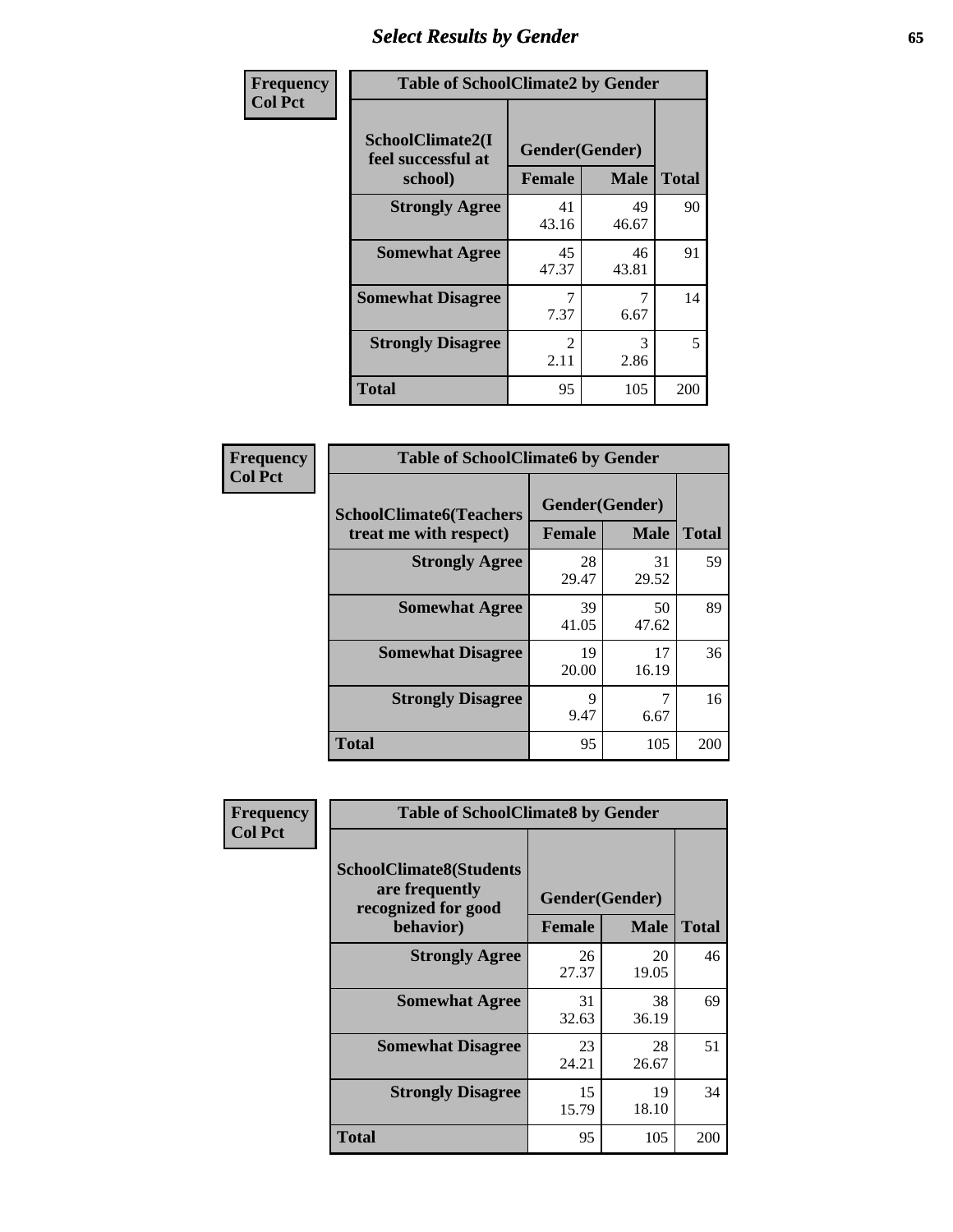# *Select Results by Gender* **66**

| Frequency      | <b>Table of Gender by Dropout</b> |                                                                        |                |              |
|----------------|-----------------------------------|------------------------------------------------------------------------|----------------|--------------|
| <b>Row Pct</b> |                                   | Dropout(I<br>have<br>thought<br>about<br>dropping<br>out of<br>school) |                |              |
|                | Gender(Gender)                    | Yes                                                                    | N <sub>0</sub> | <b>Total</b> |
|                | <b>Female</b>                     | 28<br>29.47                                                            | 67<br>70.53    | 95           |
|                | <b>Male</b>                       | 36<br>34.29                                                            | 69<br>65.71    | 105          |
|                | <b>Total</b>                      | 64                                                                     | 136            | 200          |

| <b>Frequency</b> |                       | <b>Table of Gender by Dropoutreason</b>                            |              |                          |                                     |              |              |
|------------------|-----------------------|--------------------------------------------------------------------|--------------|--------------------------|-------------------------------------|--------------|--------------|
| <b>Row Pct</b>   |                       | Dropoutreason(If I dropped out the<br>reason would most likely be) |              |                          |                                     |              |              |
|                  | <b>Gender(Gender)</b> | Won't<br>Drop<br>out                                               | <b>Bored</b> | Family<br><b>Reasons</b> | <b>Being</b><br><b>Bullied</b>      | <b>Other</b> | <b>Total</b> |
|                  | <b>Female</b>         | 53<br>55.79                                                        | 15<br>15.79  | 8<br>8.42                | $\mathcal{D}_{\mathcal{A}}$<br>2.11 | 17<br>17.89  | 95           |
|                  | <b>Male</b>           | 45<br>42.86                                                        | 29<br>27.62  | 6<br>5.71                | 0<br>0.00                           | 25<br>23.81  | 105          |
|                  | <b>Total</b>          | 98                                                                 | 44           | 14                       | $\overline{2}$                      | 42           | 200          |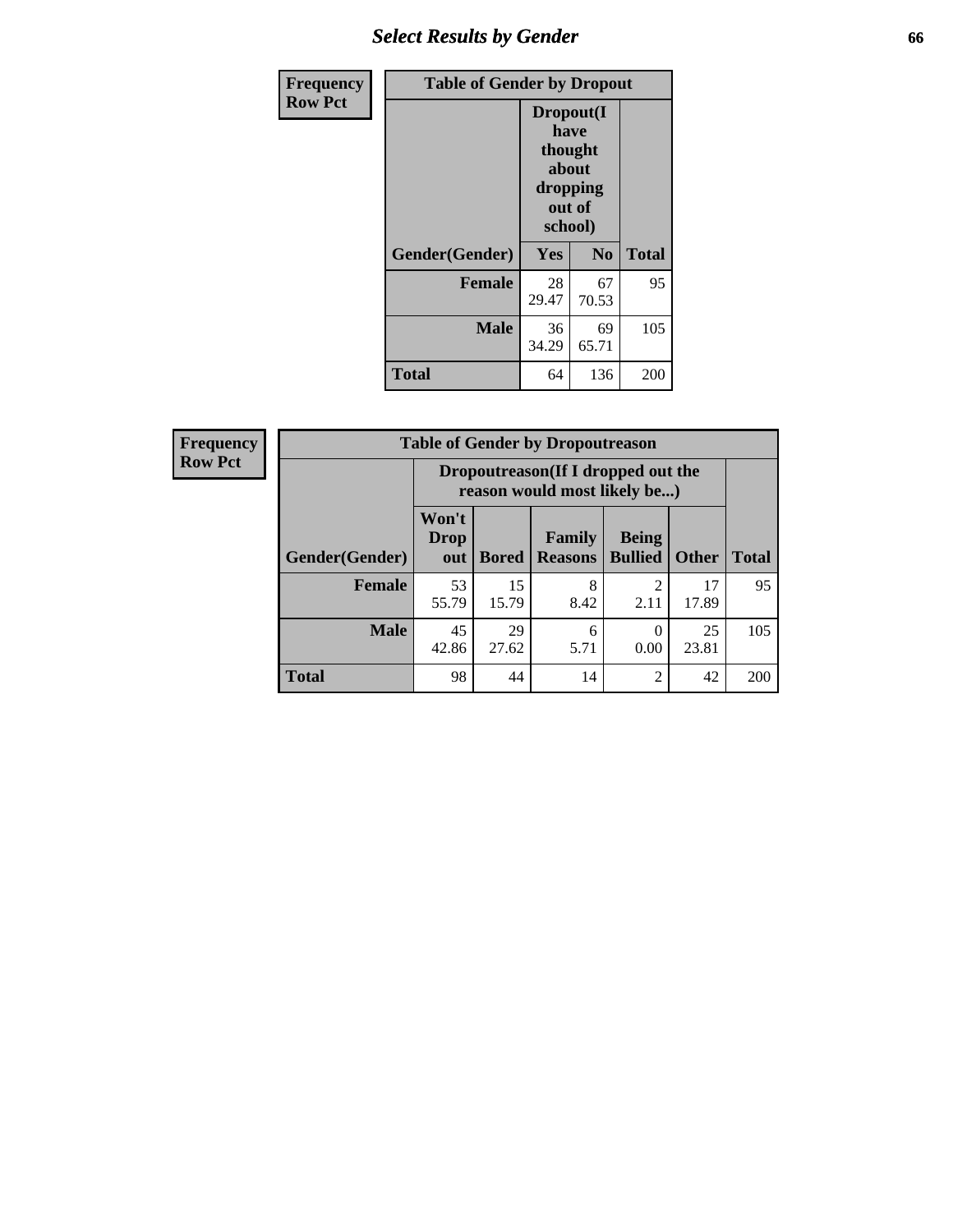*School Safety* **67**

| Frequency      | <b>Table of Gender by Bullied2</b> |                 |                |              |
|----------------|------------------------------------|-----------------|----------------|--------------|
| <b>Row Pct</b> |                                    | <b>Bullied2</b> |                |              |
|                | Gender(Gender)                     | <b>Yes</b>      | N <sub>0</sub> | <b>Total</b> |
|                | <b>Female</b>                      | 17<br>17.89     | 78<br>82.11    | 95           |
|                | <b>Male</b>                        | 6.67            | 98<br>93.33    | 105          |
|                | <b>Total</b>                       | 24              | 176            | 200          |

| Frequency      | <b>Table of Gender by Bulliedothers2</b> |                       |             |              |
|----------------|------------------------------------------|-----------------------|-------------|--------------|
| <b>Row Pct</b> |                                          | <b>Bulliedothers2</b> |             |              |
|                | Gender(Gender)                           | <b>Yes</b>            | $\bf N_0$   | <b>Total</b> |
|                | <b>Female</b>                            | 9<br>9.47             | 86<br>90.53 | 95           |
|                | <b>Male</b>                              | 10<br>9.52            | 95<br>90.48 | 105          |
|                | <b>Total</b>                             | 19                    | 181         | 200          |

| Frequency      | <b>Table of Gender by Weaponschool2</b> |                                     |                |              |
|----------------|-----------------------------------------|-------------------------------------|----------------|--------------|
| <b>Row Pct</b> |                                         | <b>Weaponschool2</b>                |                |              |
|                | Gender(Gender)                          | Yes                                 | N <sub>0</sub> | <b>Total</b> |
|                | <b>Female</b>                           | $\mathcal{D}_{\mathcal{L}}$<br>2.11 | 93<br>97.89    | 95           |
|                | <b>Male</b>                             | 3<br>2.86                           | 102<br>97.14   | 105          |
|                | <b>Total</b>                            | 5                                   | 195            | 200          |

| Frequency      | <b>Table of Gender by Absentunsafe2</b> |               |                |              |
|----------------|-----------------------------------------|---------------|----------------|--------------|
| <b>Row Pct</b> |                                         | Absentunsafe2 |                |              |
|                | Gender(Gender)                          | Yes           | N <sub>0</sub> | <b>Total</b> |
|                | <b>Female</b>                           | 7.37          | 88<br>92.63    | 95           |
|                | <b>Male</b>                             | 4.76          | 100<br>95.24   | 105          |
|                | <b>Total</b>                            | 12            | 188            | 200          |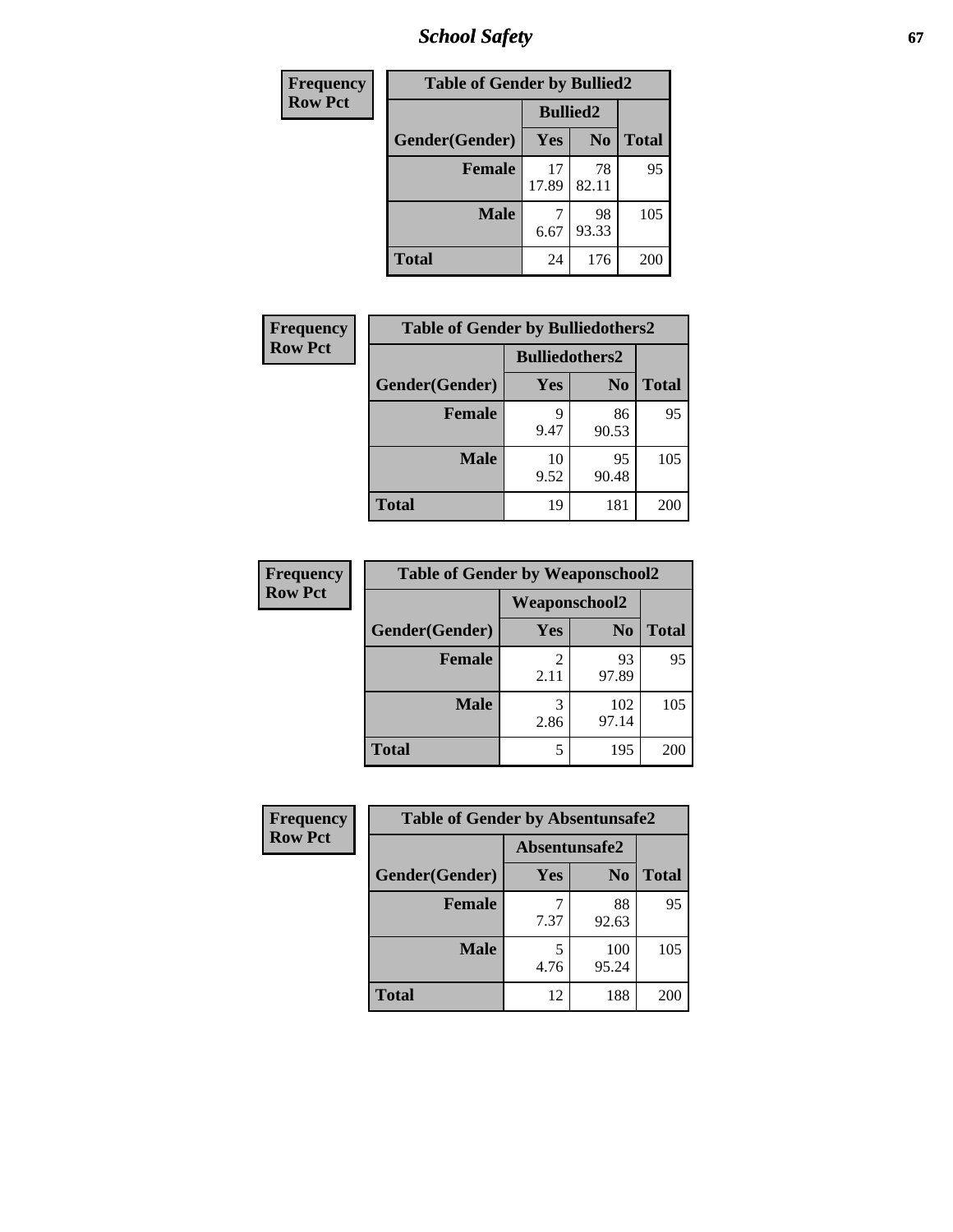*School Safety* **68**

| Frequency      | <b>Table of Gender by Gangself</b> |                                                                                                        |                |              |
|----------------|------------------------------------|--------------------------------------------------------------------------------------------------------|----------------|--------------|
| <b>Row Pct</b> |                                    | <b>Gangself</b> (I<br>have<br>participated<br>in illegal gang<br>activities in<br>the past 30<br>days) |                |              |
|                | Gender(Gender)                     | Yes                                                                                                    | N <sub>0</sub> | <b>Total</b> |
|                | <b>Female</b>                      | 2<br>2.11                                                                                              | 93<br>97.89    | 95           |
|                | <b>Male</b>                        | 20<br>19.05                                                                                            | 85<br>80.95    | 105          |
|                | <b>Total</b>                       | 22                                                                                                     | 178            | 200          |

| Frequency      | <b>Table of Gender by Gangpeers</b> |                                                                                                                             |                |              |
|----------------|-------------------------------------|-----------------------------------------------------------------------------------------------------------------------------|----------------|--------------|
| <b>Row Pct</b> |                                     | <b>Gangpeers</b> (I<br>have friends<br>who have<br>participated<br>in illegal gang<br>activities in<br>the past 30<br>days) |                |              |
|                | Gender(Gender)                      | Yes                                                                                                                         | N <sub>0</sub> | <b>Total</b> |
|                | <b>Female</b>                       | 22<br>23.16                                                                                                                 | 73<br>76.84    | 95           |
|                | <b>Male</b>                         | 38<br>36.19                                                                                                                 | 67<br>63.81    | 105          |
|                | <b>Total</b>                        | 60                                                                                                                          | 140            | 200          |

| Frequency      | <b>Table of Gender by Pickedon2</b> |             |                |              |
|----------------|-------------------------------------|-------------|----------------|--------------|
| <b>Row Pct</b> |                                     | Pickedon2   |                |              |
|                | Gender(Gender)                      | <b>Yes</b>  | N <sub>0</sub> | <b>Total</b> |
|                | <b>Female</b>                       | 28<br>29.47 | 67<br>70.53    | 95           |
|                | <b>Male</b>                         | 17<br>16.19 | 88<br>83.81    | 105          |
|                | <b>Total</b>                        | 45          | 155            | 200          |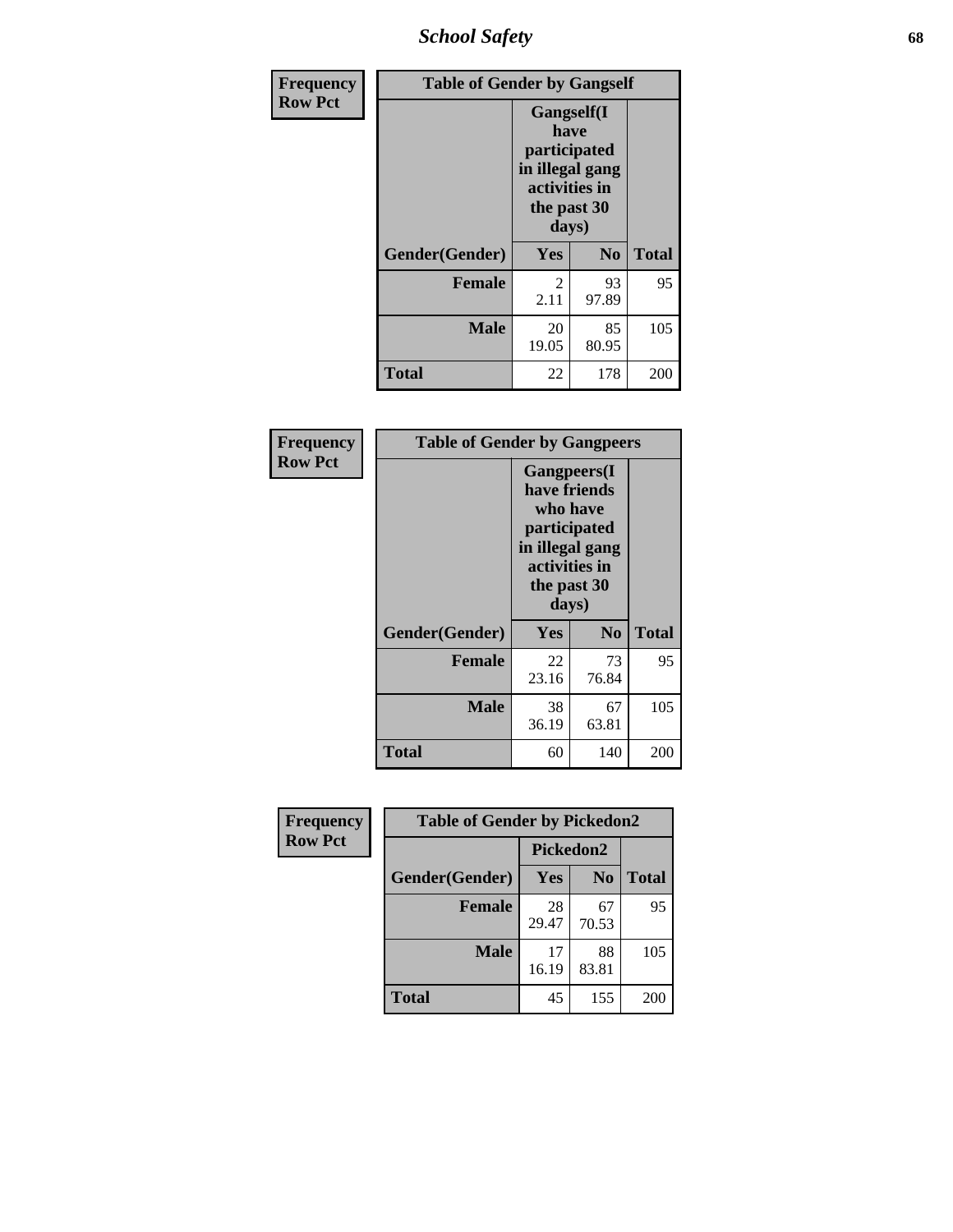*School Safety* **69**

| Frequency      | <b>Table of Gender by Safeschool2</b> |             |                |              |  |
|----------------|---------------------------------------|-------------|----------------|--------------|--|
| <b>Row Pct</b> |                                       | Safeschool2 |                |              |  |
|                | Gender(Gender)                        | Yes         | N <sub>0</sub> | <b>Total</b> |  |
|                | <b>Female</b>                         | 62<br>65.26 | 33<br>34.74    | 95           |  |
|                | <b>Male</b>                           | 68<br>64.76 | 37<br>35.24    | 105          |  |
|                | <b>Total</b>                          | 130         | 70             | 200          |  |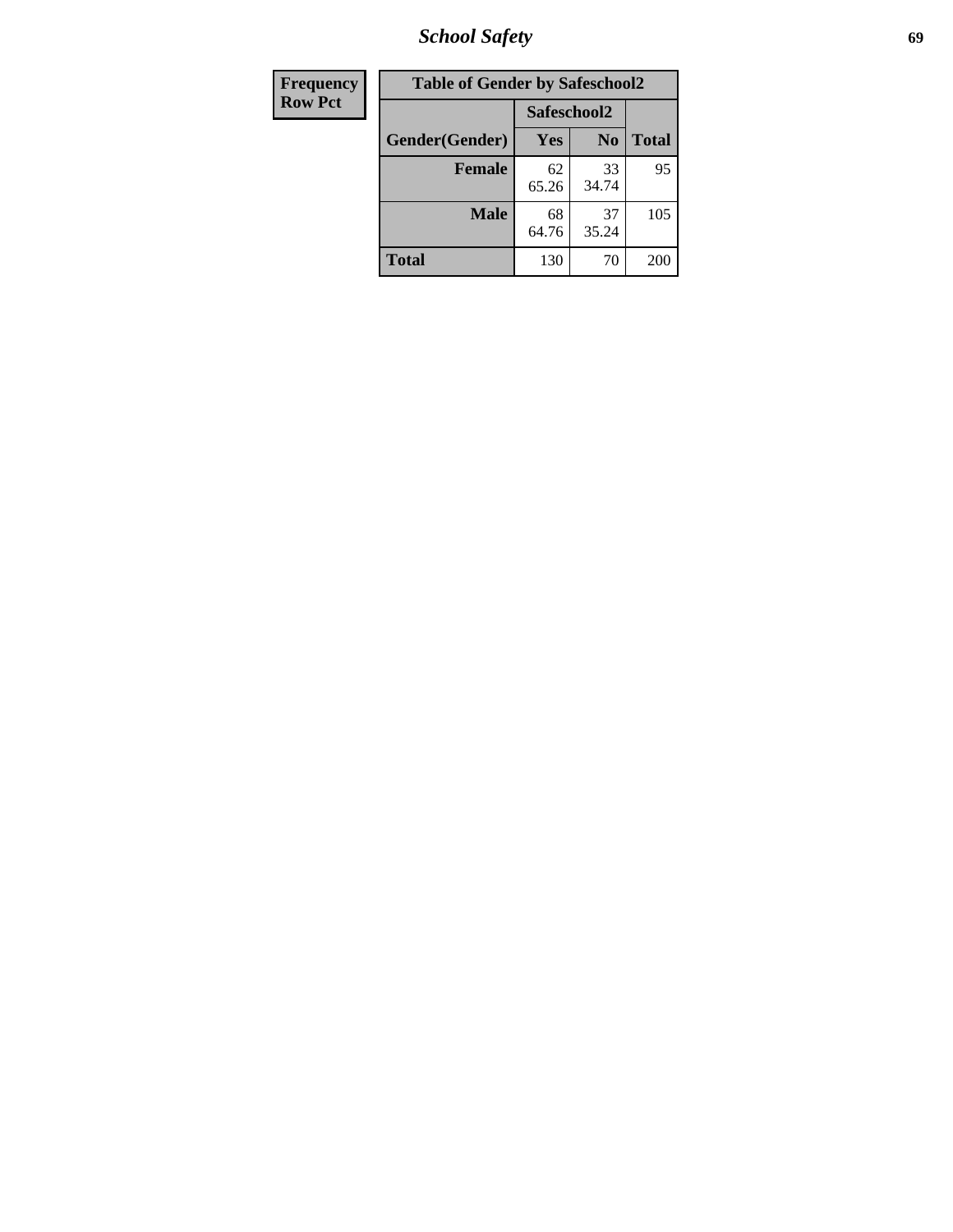# *Incidence of Drug Use* **70**

| <b>Frequency</b> | <b>Table of Gender by AlcoholAlt</b> |                                          |                |              |  |
|------------------|--------------------------------------|------------------------------------------|----------------|--------------|--|
| <b>Row Pct</b>   |                                      | AlcoholAlt(Alcohol<br>use, past 30 days) |                |              |  |
|                  | Gender(Gender)                       | <b>Yes</b>                               | N <sub>0</sub> | <b>Total</b> |  |
|                  | <b>Female</b>                        | 19<br>20.00                              | 76<br>80.00    | 95           |  |
|                  | <b>Male</b>                          | 36<br>34.29                              | 69<br>65.71    | 105          |  |
|                  | <b>Total</b>                         | 55                                       | 145            | 200          |  |

| <b>Frequency</b> | <b>Table of Gender by TobaccoAny</b> |                    |                    |              |  |
|------------------|--------------------------------------|--------------------|--------------------|--------------|--|
| <b>Row Pct</b>   |                                      | use, past 30 days) | TobaccoAny(Tobacco |              |  |
|                  | Gender(Gender)                       | Yes                | N <sub>0</sub>     | <b>Total</b> |  |
|                  | <b>Female</b>                        | 18<br>18.95        | 77<br>81.05        | 95           |  |
|                  | <b>Male</b>                          | 25<br>23.81        | 80<br>76.19        | 105          |  |
|                  | <b>Total</b>                         | 43                 | 157                | 200          |  |

| <b>Frequency</b> | <b>Table of Gender by MarijuanaAlt</b> |             |                                              |              |
|------------------|----------------------------------------|-------------|----------------------------------------------|--------------|
| <b>Row Pct</b>   |                                        |             | MarijuanaAlt(Marijuana<br>use, past 30 days) |              |
|                  | Gender(Gender)                         | <b>Yes</b>  | N <sub>0</sub>                               | <b>Total</b> |
|                  | Female                                 | 6<br>6.32   | 89<br>93.68                                  | 95           |
|                  | <b>Male</b>                            | 25<br>23.81 | 80<br>76.19                                  | 105          |
|                  | <b>Total</b>                           | 31          | 169                                          | 200          |

| <b>Frequency</b> | <b>Table of Gender by OtherDrugAny</b> |                                                      |                |              |  |
|------------------|----------------------------------------|------------------------------------------------------|----------------|--------------|--|
| <b>Row Pct</b>   |                                        | <b>OtherDrugAny(Other</b><br>drug use, past 30 days) |                |              |  |
|                  | Gender(Gender)                         | <b>Yes</b>                                           | N <sub>0</sub> | <b>Total</b> |  |
|                  | <b>Female</b>                          | 7.37                                                 | 88<br>92.63    | 95           |  |
|                  | <b>Male</b>                            | 8<br>7.62                                            | 97<br>92.38    | 105          |  |
|                  | <b>Total</b>                           | 15                                                   | 185            | 200          |  |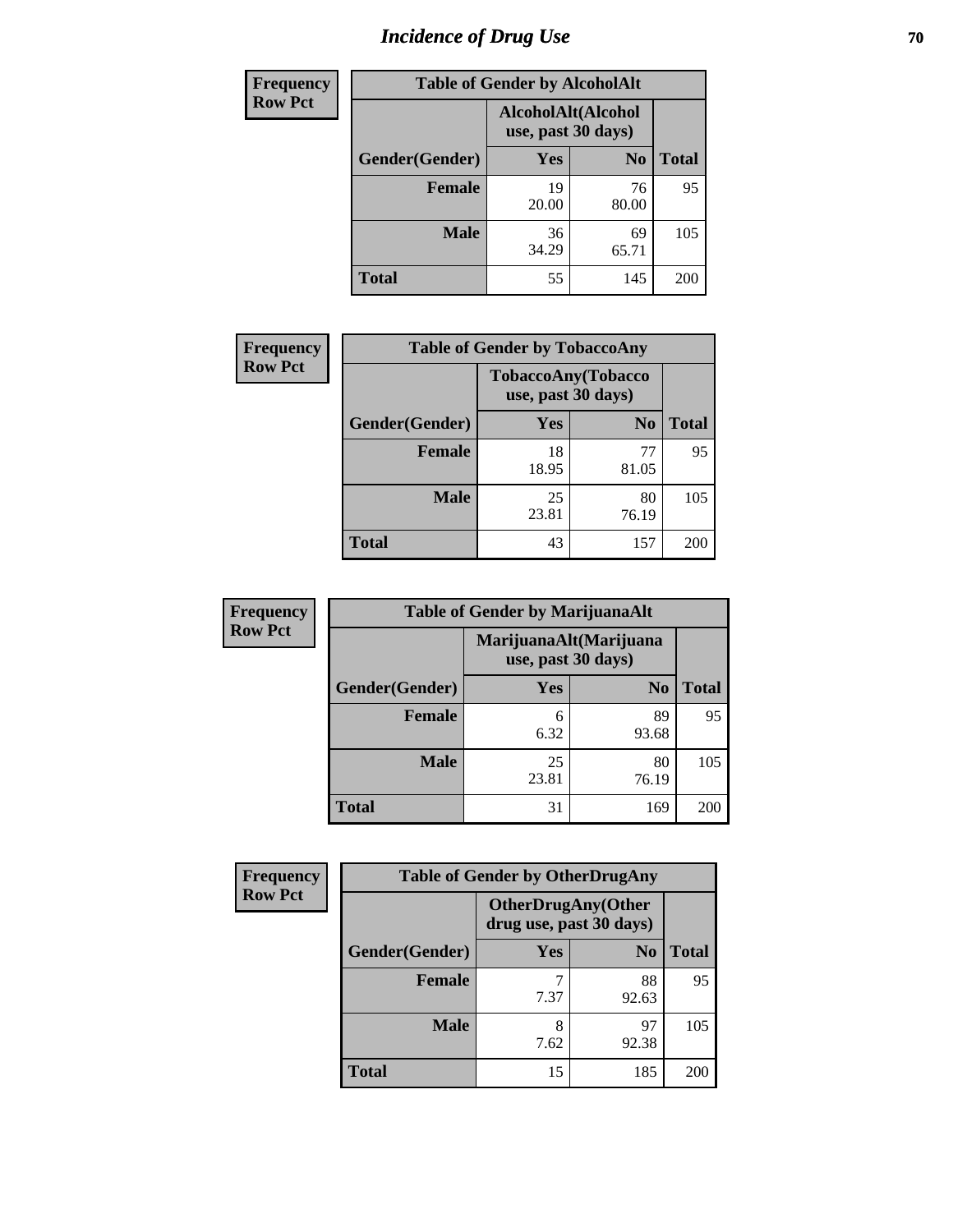#### *Average Age at Onset of Use* **71** *Results for "Average Age at Onset of Use" questions exclude students who said they did not use that substance*

#### **Gender=Female**

| Variable           | <b>Label</b>                                                       | <b>Mean</b> |
|--------------------|--------------------------------------------------------------------|-------------|
| Alcoholinit2       | I started using alcohol when I was                                 | 13.87       |
| Cigarettesinit2    | I started smoking tobacco when I was                               | 12.92       |
| Smokelessinit2     | I started chewing tobacco when I was                               | 14.33       |
| Marijuanainit2     | I started using marijuana when I was                               | 14.64       |
| Cocaineinit2       | I started using cocaine when I was                                 | 10.00       |
| Inhalantsinit2     | I started using inhalants when I was                               | 11.00       |
| Steroidsinit2      | I started using steroids when I was                                |             |
| Ecstasyinit2       | I started using ecstasy when I was                                 | 8.00        |
| Methinit2          | I started using methamphetamines when I was                        | 9.00        |
| Hallucinogensinit2 | I started using hallucinogens when I was                           | 12.00       |
| Prescriptioninit2  | I started using prescription drugs not prescribed to me when I was | 13.00       |

#### **Gender=Male**

| <b>Variable</b>                 | Label                                                              | <b>Mean</b> |
|---------------------------------|--------------------------------------------------------------------|-------------|
| Alcoholinit2                    | I started using alcohol when I was                                 | 13.84       |
| Cigarettesinit2                 | I started smoking tobacco when I was                               | 13.93       |
| Smokelessinit2                  | I started chewing tobacco when I was                               | 13.25       |
| Marijuanainit2                  | I started using marijuana when I was                               | 13.97       |
| Cocaineinit2                    | I started using cocaine when I was                                 | 14.50       |
| Inhalantsinit2                  | I started using inhalants when I was                               | 10.00       |
| Steroidsinit2                   | I started using steroids when I was                                | 10.00       |
| Ecstasyinit2                    | I started using ecstasy when I was                                 | 13.00       |
| Methinit2                       | I started using methamphetamines when I was                        | 16.00       |
| Hallucinogensinit2              | I started using hallucinogens when I was                           | 12.83       |
| Prescription in it <sub>2</sub> | I started using prescription drugs not prescribed to me when I was | 12.88       |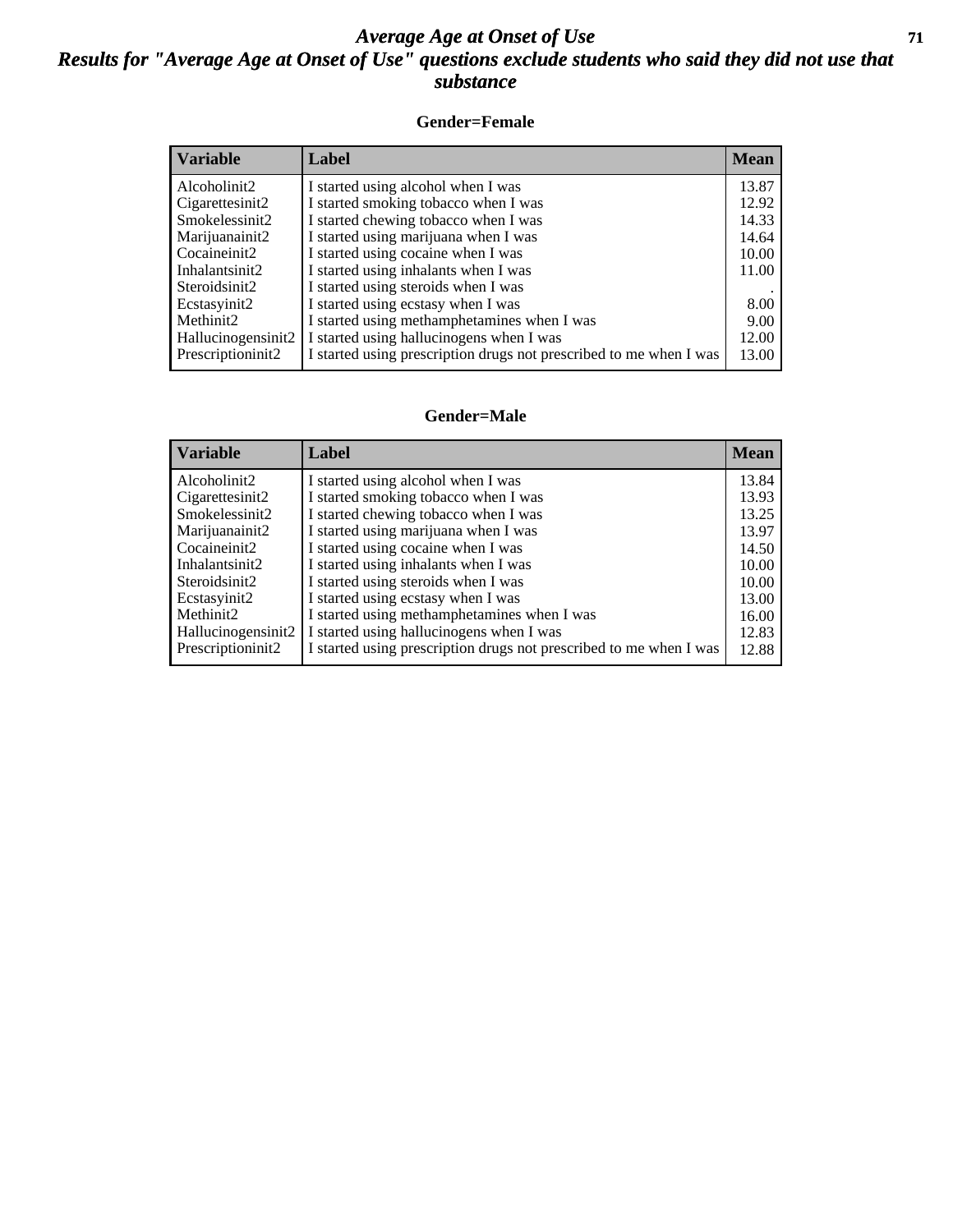# *I Think These Drugs are Harmful* **72**

| <b>Frequency</b> | <b>Table of Gender by Alcoholharmdich</b> |                                                   |                |              |  |
|------------------|-------------------------------------------|---------------------------------------------------|----------------|--------------|--|
| <b>Row Pct</b>   |                                           | Alcoholharmdich(I<br>think alcohol is<br>harmful) |                |              |  |
|                  | <b>Gender</b> (Gender)                    | <b>Yes</b>                                        | N <sub>0</sub> | <b>Total</b> |  |
|                  | <b>Female</b>                             | 80<br>84.21                                       | 15<br>15.79    | 95           |  |
|                  | <b>Male</b>                               | 79<br>75.24                                       | 26<br>24.76    | 105          |  |
|                  | <b>Total</b>                              | 159                                               | 41             | 200          |  |

| Frequency      | <b>Table of Gender by Tobaccoharmdich</b> |                  |                               |              |  |
|----------------|-------------------------------------------|------------------|-------------------------------|--------------|--|
| <b>Row Pct</b> |                                           | think tobacco is | Tobaccoharmdich(I<br>harmful) |              |  |
|                | Gender(Gender)                            | <b>Yes</b>       | N <sub>0</sub>                | <b>Total</b> |  |
|                | <b>Female</b>                             | 89<br>93.68      | 6<br>6.32                     | 95           |  |
|                | <b>Male</b>                               | 91<br>86.67      | 14<br>13.33                   | 105          |  |
|                | <b>Total</b>                              | 180              | 20                            | 200          |  |

| Frequency      | <b>Table of Gender by Marijuanaharmdich</b> |                                                       |                |              |  |
|----------------|---------------------------------------------|-------------------------------------------------------|----------------|--------------|--|
| <b>Row Pct</b> |                                             | Marijuanaharmdich(I<br>think marijuana is<br>harmful) |                |              |  |
|                | Gender(Gender)                              | <b>Yes</b>                                            | N <sub>0</sub> | <b>Total</b> |  |
|                | <b>Female</b>                               | 83<br>87.37                                           | 12<br>12.63    | 95           |  |
|                | <b>Male</b>                                 | 70<br>66.67                                           | 35<br>33.33    | 105          |  |
|                | <b>Total</b>                                | 153                                                   | 47             | 200          |  |

| Frequency      | <b>Table of Gender by Otherdrugharmdich</b> |                                                          |                |              |  |
|----------------|---------------------------------------------|----------------------------------------------------------|----------------|--------------|--|
| <b>Row Pct</b> |                                             | Otherdrugharmdich(I<br>think other drugs are<br>harmful) |                |              |  |
|                | Gender(Gender)                              | <b>Yes</b>                                               | N <sub>0</sub> | <b>Total</b> |  |
|                | <b>Female</b>                               | 90<br>94.74                                              | 5<br>5.26      | 95           |  |
|                | <b>Male</b>                                 | 90<br>85.71                                              | 15<br>14.29    | 105          |  |
|                | <b>Total</b>                                | 180                                                      | 20             | 200          |  |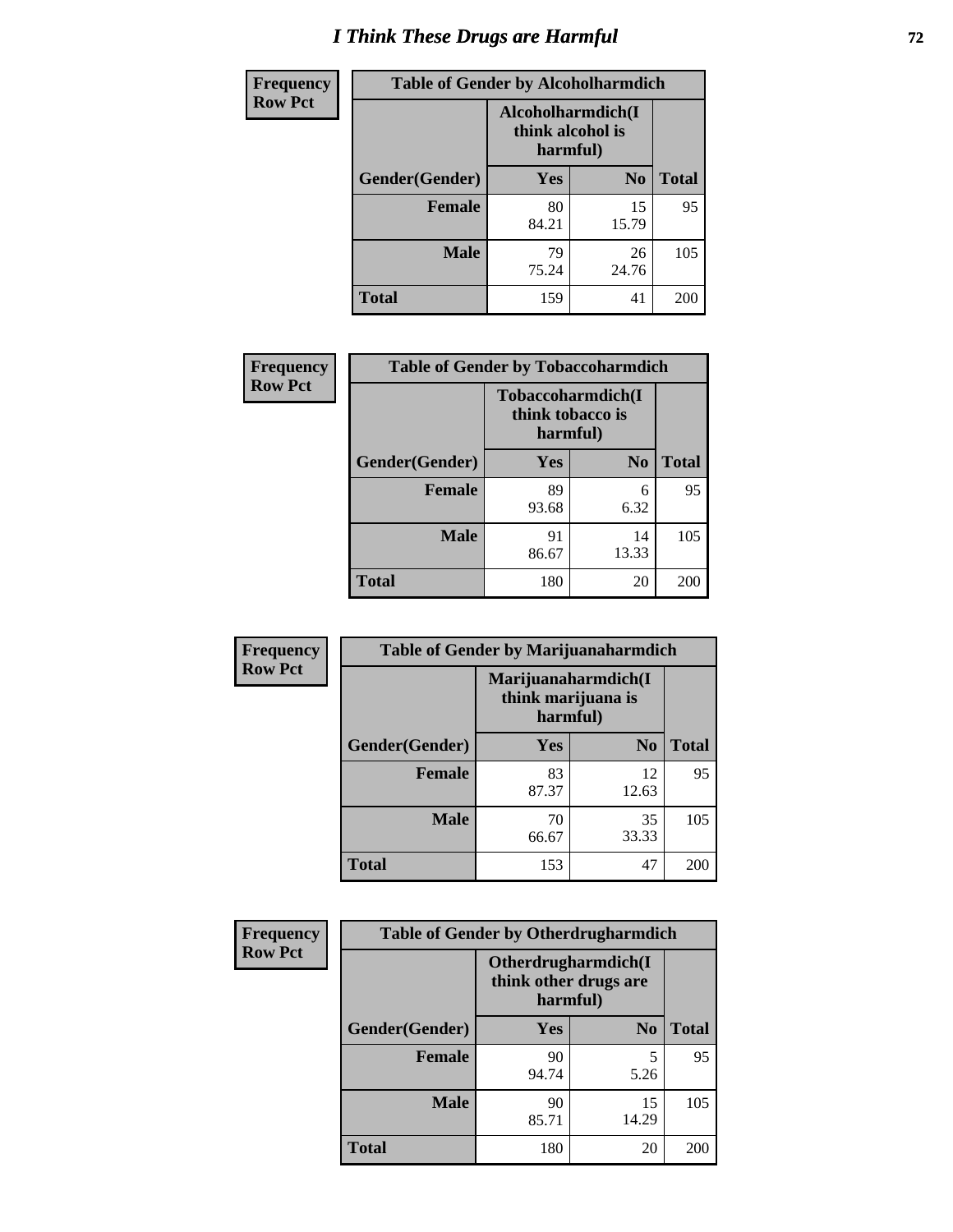| <b>Frequency</b> | <b>Table of Gender by Alcohollocation1</b> |             |                                                               |              |
|------------------|--------------------------------------------|-------------|---------------------------------------------------------------|--------------|
| <b>Row Pct</b>   |                                            |             | <b>Alcohollocation1(Places</b><br><b>Friends Use Alcohol)</b> |              |
|                  | <b>Gender</b> (Gender)                     |             | Do Not Use                                                    | <b>Total</b> |
|                  | <b>Female</b>                              | 50<br>52.63 | 45<br>47.37                                                   | 95           |
|                  | <b>Male</b>                                | 66<br>62.86 | 39<br>37.14                                                   | 105          |
|                  | <b>Total</b>                               | 116         | 84                                                            | 200          |

| <b>Frequency</b> | <b>Table of Gender by Alcohollocation2</b> |                                                               |             |              |
|------------------|--------------------------------------------|---------------------------------------------------------------|-------------|--------------|
| <b>Row Pct</b>   |                                            | <b>Alcohollocation2(Places</b><br><b>Friends Use Alcohol)</b> |             |              |
|                  | Gender(Gender)                             |                                                               | Home        | <b>Total</b> |
|                  | <b>Female</b>                              | 59<br>62.11                                                   | 36<br>37.89 | 95           |
|                  | <b>Male</b>                                | 63<br>60.00                                                   | 42<br>40.00 | 105          |
|                  | <b>Total</b>                               | 122                                                           | 78          | 200          |

| Frequency      | <b>Table of Gender by Alcohollocation3</b> |                                                               |               |              |
|----------------|--------------------------------------------|---------------------------------------------------------------|---------------|--------------|
| <b>Row Pct</b> |                                            | <b>Alcohollocation3(Places</b><br><b>Friends Use Alcohol)</b> |               |              |
|                | Gender(Gender)                             |                                                               | <b>School</b> | <b>Total</b> |
|                | <b>Female</b>                              | 86<br>90.53                                                   | Q<br>9.47     | 95           |
|                | <b>Male</b>                                | 99<br>94.29                                                   | 6<br>5.71     | 105          |
|                | <b>Total</b>                               | 185                                                           | 15            | 200          |

| <b>Frequency</b> | <b>Table of Gender by Alcohollocation4</b> |                                                               |             |              |
|------------------|--------------------------------------------|---------------------------------------------------------------|-------------|--------------|
| <b>Row Pct</b>   |                                            | <b>Alcohollocation4(Places</b><br><b>Friends Use Alcohol)</b> |             |              |
|                  | Gender(Gender)                             |                                                               | Car         | <b>Total</b> |
|                  | <b>Female</b>                              | 83<br>87.37                                                   | 12<br>12.63 | 95           |
|                  | <b>Male</b>                                | 85<br>80.95                                                   | 20<br>19.05 | 105          |
|                  | <b>Total</b>                               | 168                                                           | 32          | 200          |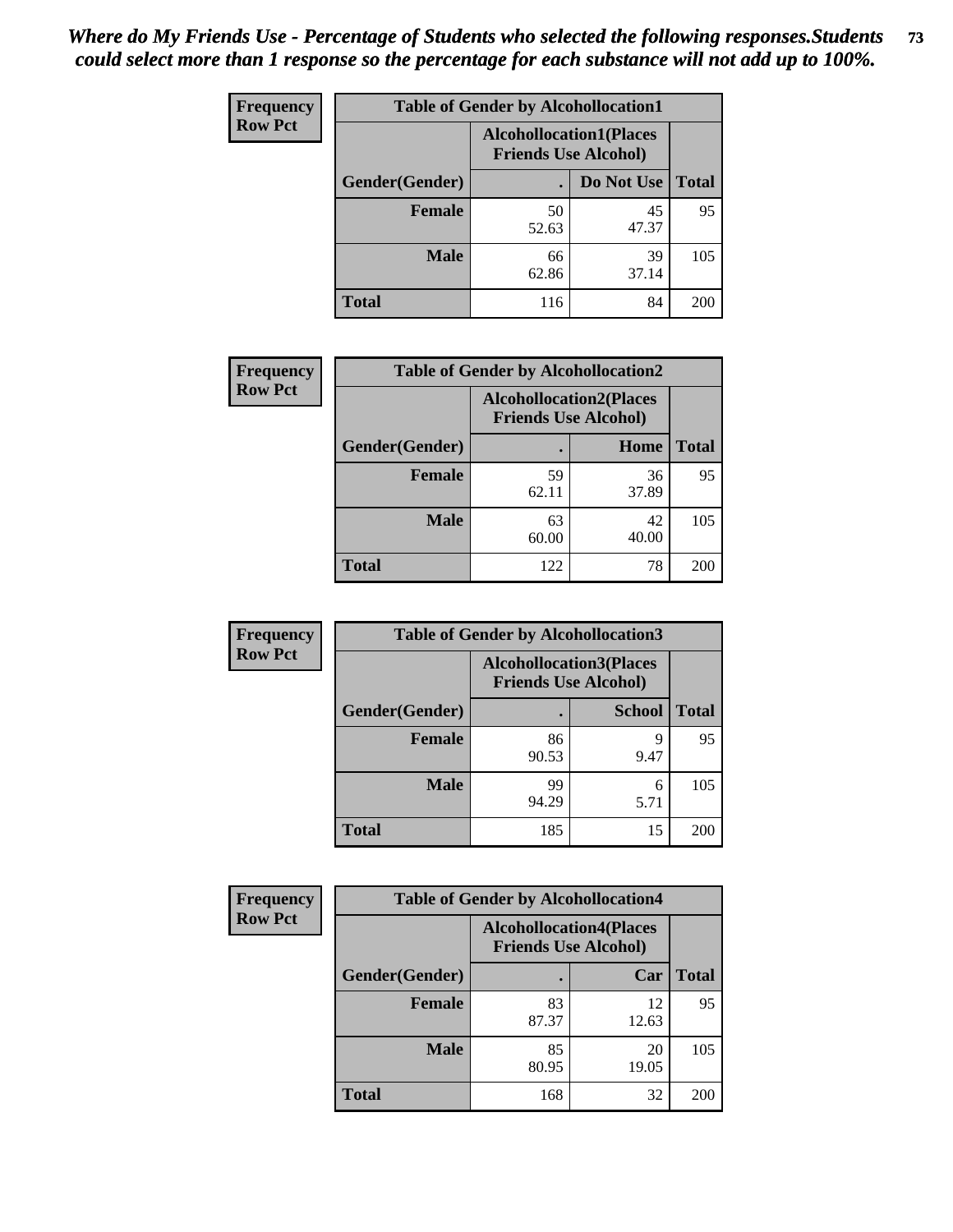| <b>Frequency</b> | <b>Table of Gender by Alcohollocation5</b> |                                                                |                          |              |
|------------------|--------------------------------------------|----------------------------------------------------------------|--------------------------|--------------|
| <b>Row Pct</b>   |                                            | <b>Alcohollocation5</b> (Places<br><b>Friends Use Alcohol)</b> |                          |              |
|                  | Gender(Gender)                             | $\bullet$                                                      | <b>Friend's</b><br>House | <b>Total</b> |
|                  | <b>Female</b>                              | 56<br>58.95                                                    | 39<br>41.05              | 95           |
|                  | <b>Male</b>                                | 61<br>58.10                                                    | 44<br>41.90              | 105          |
|                  | <b>Total</b>                               | 117                                                            | 83                       | 200          |

| <b>Frequency</b> | <b>Table of Gender by Alcohollocation6</b> |                                                               |              |              |
|------------------|--------------------------------------------|---------------------------------------------------------------|--------------|--------------|
| <b>Row Pct</b>   |                                            | <b>Alcohollocation6(Places</b><br><b>Friends Use Alcohol)</b> |              |              |
|                  | Gender(Gender)                             |                                                               | <b>Other</b> | <b>Total</b> |
|                  | <b>Female</b>                              | 67<br>70.53                                                   | 28<br>29.47  | 95           |
|                  | <b>Male</b>                                | 81<br>77.14                                                   | 24<br>22.86  | 105          |
|                  | <b>Total</b>                               | 148                                                           | 52           | 200          |

| Frequency      | <b>Table of Gender by Tobaccolocation1</b> |                                                               |             |              |  |
|----------------|--------------------------------------------|---------------------------------------------------------------|-------------|--------------|--|
| <b>Row Pct</b> |                                            | <b>Tobaccolocation1(Places</b><br><b>Friends Use Tobacco)</b> |             |              |  |
|                | Gender(Gender)                             |                                                               | Do Not Use  | <b>Total</b> |  |
|                | <b>Female</b>                              | 43<br>45.26                                                   | 52<br>54.74 | 95           |  |
|                | <b>Male</b>                                | 45<br>42.86                                                   | 60<br>57.14 | 105          |  |
|                | <b>Total</b>                               | 88                                                            | 112         | 200          |  |

| <b>Frequency</b> | <b>Table of Gender by Tobaccolocation2</b> |                                                               |             |              |
|------------------|--------------------------------------------|---------------------------------------------------------------|-------------|--------------|
| <b>Row Pct</b>   |                                            | <b>Tobaccolocation2(Places</b><br><b>Friends Use Tobacco)</b> |             |              |
|                  | Gender(Gender)                             |                                                               | Home        | <b>Total</b> |
|                  | Female                                     | 62<br>65.26                                                   | 33<br>34.74 | 95           |
|                  | <b>Male</b>                                | 68<br>64.76                                                   | 37<br>35.24 | 105          |
|                  | <b>Total</b>                               | 130                                                           | 70          | 200          |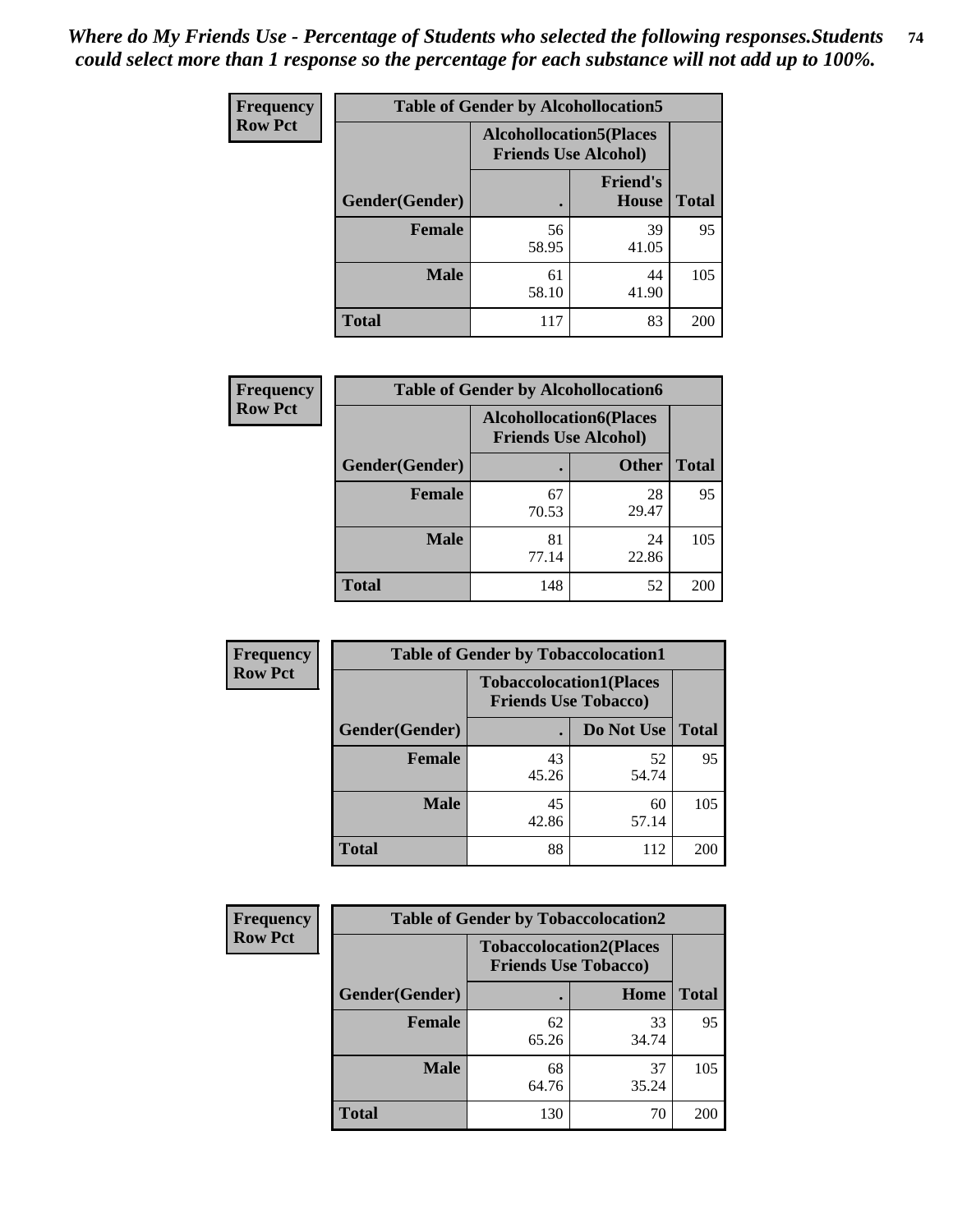| <b>Frequency</b> |                | <b>Table of Gender by Tobaccolocation3</b> |                                                               |              |
|------------------|----------------|--------------------------------------------|---------------------------------------------------------------|--------------|
| <b>Row Pct</b>   |                |                                            | <b>Tobaccolocation3(Places</b><br><b>Friends Use Tobacco)</b> |              |
|                  | Gender(Gender) |                                            | <b>School</b>                                                 | <b>Total</b> |
|                  | <b>Female</b>  | 72<br>75.79                                | 23<br>24.21                                                   | 95           |
|                  | <b>Male</b>    | 84<br>80.00                                | 21<br>20.00                                                   | 105          |
|                  | Total          | 156                                        | 44                                                            | 200          |

| <b>Frequency</b> | <b>Table of Gender by Tobaccolocation4</b> |                                                               |             |              |
|------------------|--------------------------------------------|---------------------------------------------------------------|-------------|--------------|
| <b>Row Pct</b>   |                                            | <b>Tobaccolocation4(Places</b><br><b>Friends Use Tobacco)</b> |             |              |
|                  | Gender(Gender)                             |                                                               | Car         | <b>Total</b> |
|                  | <b>Female</b>                              | 71<br>74.74                                                   | 24<br>25.26 | 95           |
|                  | <b>Male</b>                                | 78<br>74.29                                                   | 27<br>25.71 | 105          |
|                  | <b>Total</b>                               | 149                                                           | 51          | 200          |

| <b>Frequency</b> | <b>Table of Gender by Tobaccolocation5</b> |                                                               |                                 |              |
|------------------|--------------------------------------------|---------------------------------------------------------------|---------------------------------|--------------|
| <b>Row Pct</b>   |                                            | <b>Tobaccolocation5(Places</b><br><b>Friends Use Tobacco)</b> |                                 |              |
|                  | Gender(Gender)                             |                                                               | <b>Friend's</b><br><b>House</b> | <b>Total</b> |
|                  | <b>Female</b>                              | 64<br>67.37                                                   | 31<br>32.63                     | 95           |
|                  | <b>Male</b>                                | 72<br>68.57                                                   | 33<br>31.43                     | 105          |
|                  | <b>Total</b>                               | 136                                                           | 64                              | 200          |

| <b>Frequency</b> | <b>Table of Gender by Tobaccolocation6</b> |                                                               |              |              |
|------------------|--------------------------------------------|---------------------------------------------------------------|--------------|--------------|
| <b>Row Pct</b>   |                                            | <b>Tobaccolocation6(Places</b><br><b>Friends Use Tobacco)</b> |              |              |
|                  | Gender(Gender)                             |                                                               | <b>Other</b> | <b>Total</b> |
|                  | Female                                     | 73<br>76.84                                                   | 22<br>23.16  | 95           |
|                  | <b>Male</b>                                | 81<br>77.14                                                   | 24<br>22.86  | 105          |
|                  | <b>Total</b>                               | 154                                                           | 46           | 200          |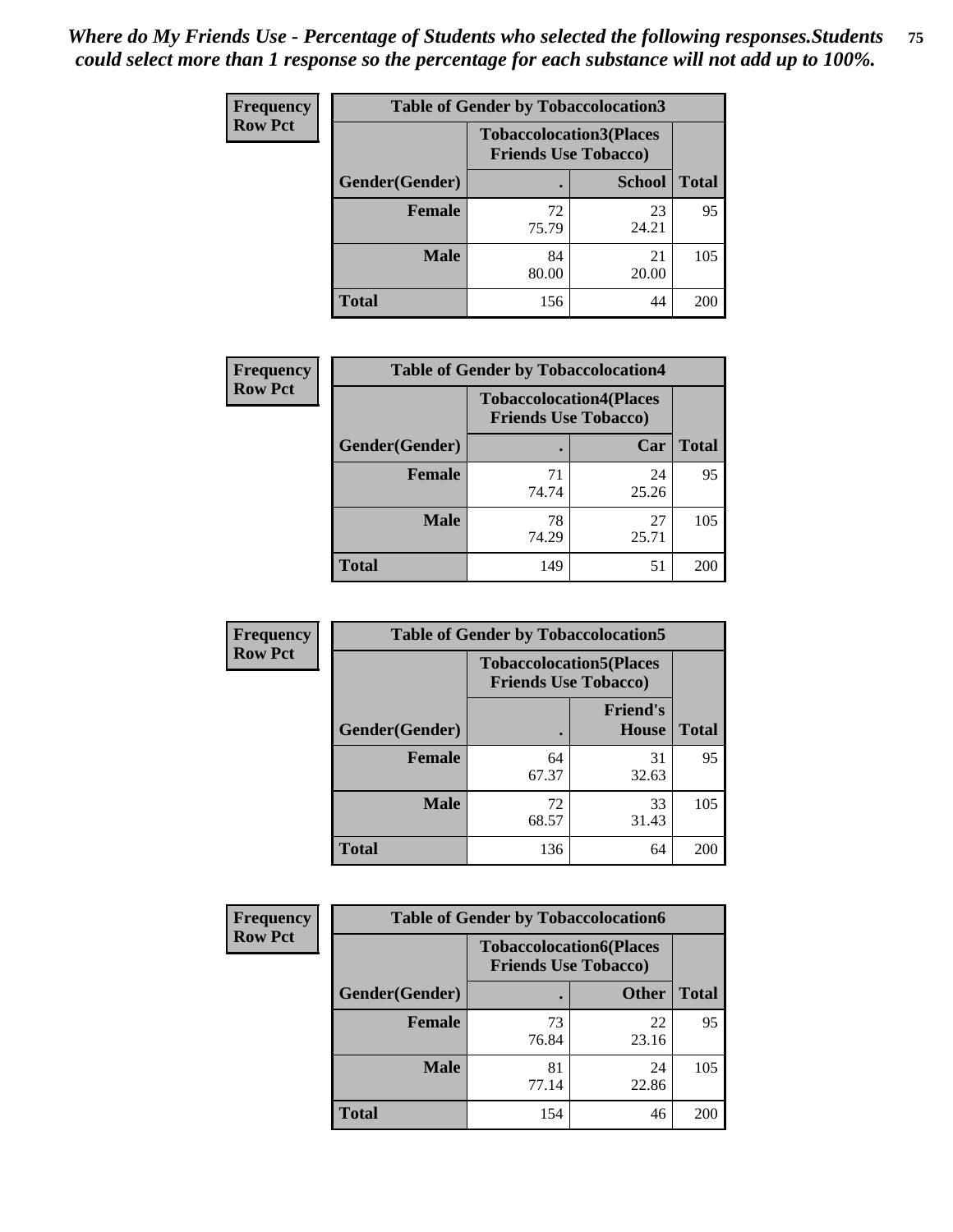| <b>Frequency</b> | <b>Table of Gender by Marijuanalocation1</b> |                                |                                  |              |
|------------------|----------------------------------------------|--------------------------------|----------------------------------|--------------|
| <b>Row Pct</b>   |                                              | <b>Friends Use Marijuana</b> ) | <b>Marijuanalocation1(Places</b> |              |
|                  | Gender(Gender)                               |                                | Do Not Use                       | <b>Total</b> |
|                  | <b>Female</b>                                | 46<br>48.42                    | 49<br>51.58                      | 95           |
|                  | <b>Male</b>                                  | 59<br>56.19                    | 46<br>43.81                      | 105          |
|                  | <b>Total</b>                                 | 105                            | 95                               | 200          |

| <b>Frequency</b> | <b>Table of Gender by Marijuanalocation2</b> |                                                                    |             |              |  |
|------------------|----------------------------------------------|--------------------------------------------------------------------|-------------|--------------|--|
| <b>Row Pct</b>   |                                              | <b>Marijuanalocation2(Places</b><br><b>Friends Use Marijuana</b> ) |             |              |  |
|                  | Gender(Gender)                               |                                                                    | Home        | <b>Total</b> |  |
|                  | Female                                       | 68<br>71.58                                                        | 27<br>28.42 | 95           |  |
|                  | <b>Male</b>                                  | 70<br>66.67                                                        | 35<br>33.33 | 105          |  |
|                  | <b>Total</b>                                 | 138                                                                | 62          | 200          |  |

| Frequency      | <b>Table of Gender by Marijuanalocation3</b> |                                                                    |               |              |
|----------------|----------------------------------------------|--------------------------------------------------------------------|---------------|--------------|
| <b>Row Pct</b> |                                              | <b>Marijuanalocation3(Places</b><br><b>Friends Use Marijuana</b> ) |               |              |
|                | Gender(Gender)                               |                                                                    | <b>School</b> | <b>Total</b> |
|                | Female                                       | 84<br>88.42                                                        | 11<br>11.58   | 95           |
|                | <b>Male</b>                                  | 89<br>84.76                                                        | 16<br>15.24   | 105          |
|                | <b>Total</b>                                 | 173                                                                | 27            | 200          |

| Frequency      | <b>Table of Gender by Marijuanalocation4</b> |                                |                                  |              |
|----------------|----------------------------------------------|--------------------------------|----------------------------------|--------------|
| <b>Row Pct</b> |                                              | <b>Friends Use Marijuana</b> ) | <b>Marijuanalocation4(Places</b> |              |
|                | Gender(Gender)                               |                                | Car                              | <b>Total</b> |
|                | <b>Female</b>                                | 74<br>77.89                    | 21<br>22.11                      | 95           |
|                | <b>Male</b>                                  | 68<br>64.76                    | 37<br>35.24                      | 105          |
|                | <b>Total</b>                                 | 142                            | 58                               | 200          |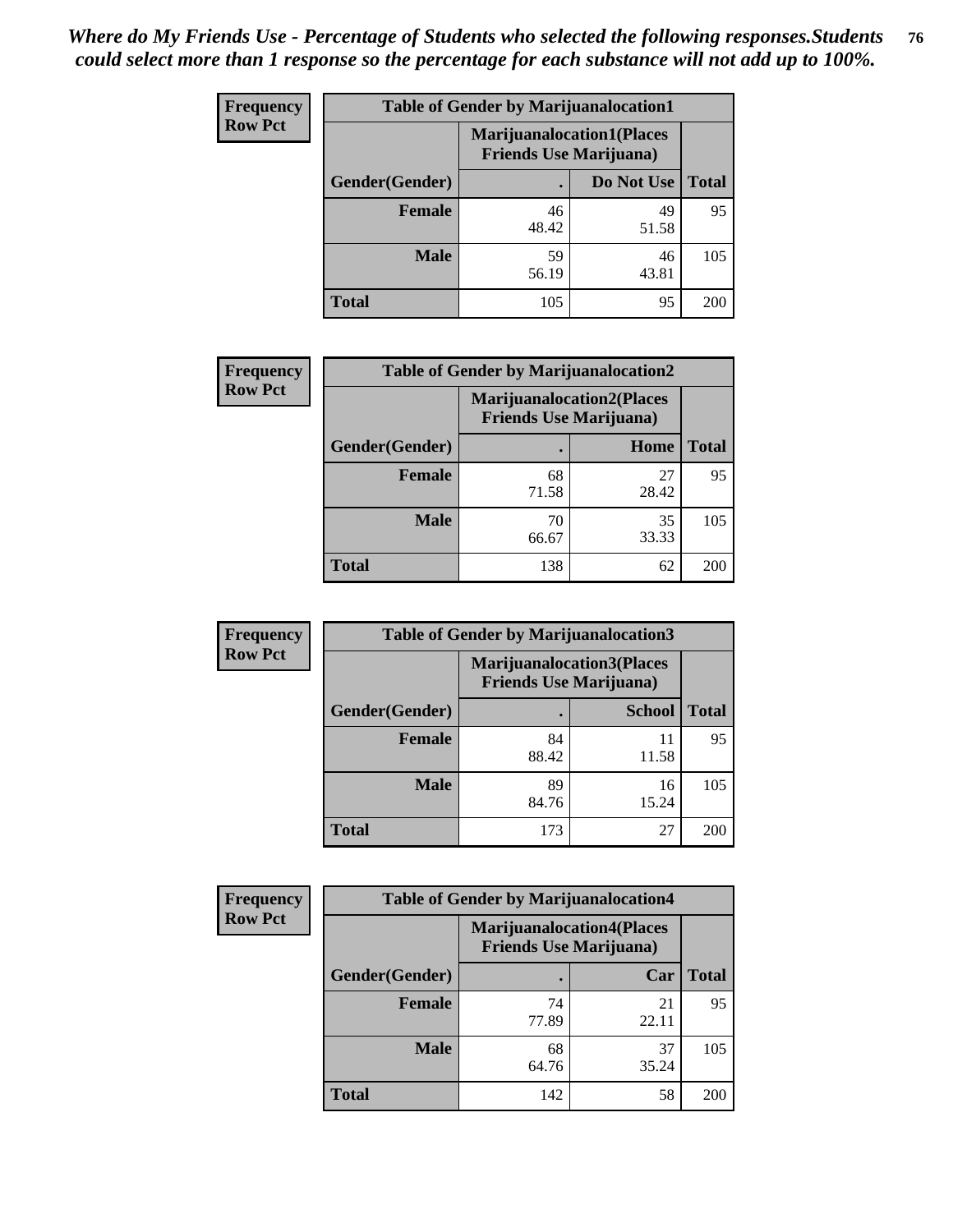| Frequency      | <b>Table of Gender by Marijuanalocation5</b> |                                                                    |                                 |              |
|----------------|----------------------------------------------|--------------------------------------------------------------------|---------------------------------|--------------|
| <b>Row Pct</b> |                                              | <b>Marijuanalocation5(Places</b><br><b>Friends Use Marijuana</b> ) |                                 |              |
|                | Gender(Gender)                               |                                                                    | <b>Friend's</b><br><b>House</b> | <b>Total</b> |
|                | <b>Female</b>                                | 65<br>68.42                                                        | 30<br>31.58                     | 95           |
|                | <b>Male</b>                                  | 62<br>59.05                                                        | 43<br>40.95                     | 105          |
|                | <b>Total</b>                                 | 127                                                                | 73                              | 200          |

| <b>Frequency</b> | <b>Table of Gender by Marijuanalocation6</b> |                                |                                  |              |
|------------------|----------------------------------------------|--------------------------------|----------------------------------|--------------|
| <b>Row Pct</b>   |                                              | <b>Friends Use Marijuana</b> ) | <b>Marijuanalocation6(Places</b> |              |
|                  | Gender(Gender)                               |                                | <b>Other</b>                     | <b>Total</b> |
|                  | <b>Female</b>                                | 77<br>81.05                    | 18<br>18.95                      | 95           |
|                  | <b>Male</b>                                  | 71<br>67.62                    | 34<br>32.38                      | 105          |
|                  | <b>Total</b>                                 | 148                            | 52                               | 200          |

| <b>Frequency</b> | <b>Table of Gender by Otherdruglocation1</b> |                                            |                                  |              |
|------------------|----------------------------------------------|--------------------------------------------|----------------------------------|--------------|
| <b>Row Pct</b>   |                                              | <b>Friends Use Other Illegal</b><br>Drugs) | <b>Otherdruglocation1(Places</b> |              |
|                  | Gender(Gender)                               |                                            | Do Not Use                       | <b>Total</b> |
|                  | Female                                       | 21<br>22.11                                | 74<br>77.89                      | 95           |
|                  | <b>Male</b>                                  | 17<br>16.19                                | 88<br>83.81                      | 105          |
|                  | <b>Total</b>                                 | 38                                         | 162                              | 200          |

| <b>Frequency</b> | <b>Table of Gender by Otherdruglocation2</b> |                                                                                |             |              |
|------------------|----------------------------------------------|--------------------------------------------------------------------------------|-------------|--------------|
| <b>Row Pct</b>   |                                              | <b>Otherdruglocation2(Places</b><br><b>Friends Use Other Illegal</b><br>Drugs) |             |              |
|                  | Gender(Gender)                               |                                                                                | Home        | <b>Total</b> |
|                  | Female                                       | 83<br>87.37                                                                    | 12<br>12.63 | 95           |
|                  | <b>Male</b>                                  | 95<br>90.48                                                                    | 10<br>9.52  | 105          |
|                  | <b>Total</b>                                 | 178                                                                            | 22          | 200          |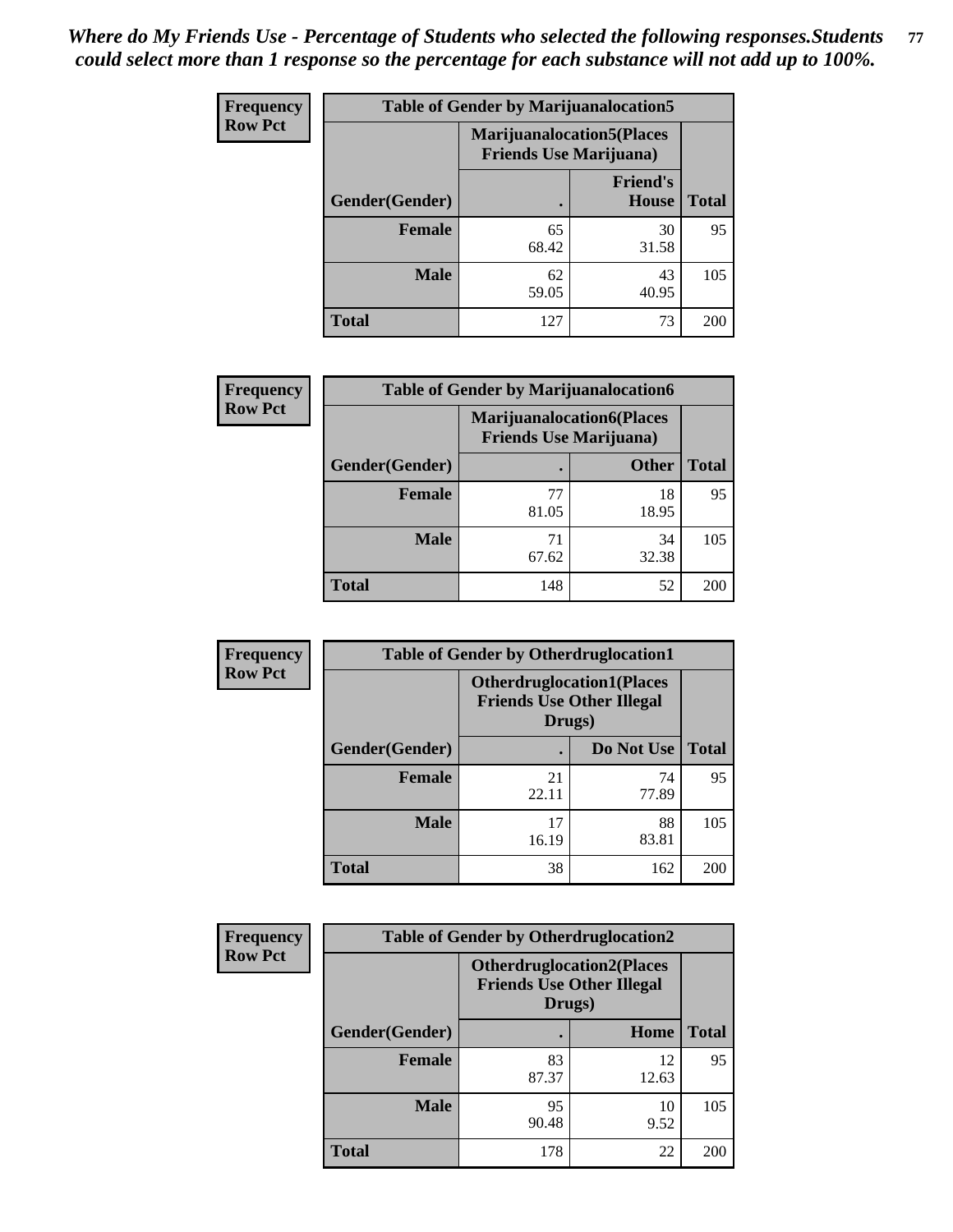| Frequency      | <b>Table of Gender by Otherdruglocation3</b> |                                                                                |               |              |
|----------------|----------------------------------------------|--------------------------------------------------------------------------------|---------------|--------------|
| <b>Row Pct</b> |                                              | <b>Otherdruglocation3(Places</b><br><b>Friends Use Other Illegal</b><br>Drugs) |               |              |
|                | Gender(Gender)                               |                                                                                | <b>School</b> | <b>Total</b> |
|                | <b>Female</b>                                | 88<br>92.63                                                                    | 7.37          | 95           |
|                | <b>Male</b>                                  | 102<br>97.14                                                                   | 3<br>2.86     | 105          |
|                | <b>Total</b>                                 | 190                                                                            | 10            | 200          |

| Frequency      | <b>Table of Gender by Otherdruglocation4</b> |                                                                                |           |              |
|----------------|----------------------------------------------|--------------------------------------------------------------------------------|-----------|--------------|
| <b>Row Pct</b> |                                              | <b>Otherdruglocation4(Places</b><br><b>Friends Use Other Illegal</b><br>Drugs) |           |              |
|                | Gender(Gender)                               |                                                                                | Car       | <b>Total</b> |
|                | Female                                       | 88<br>92.63                                                                    | 7<br>7.37 | 95           |
|                | <b>Male</b>                                  | 98<br>93.33                                                                    | 6.67      | 105          |
|                | <b>Total</b>                                 | 186                                                                            | 14        | <b>200</b>   |

| <b>Frequency</b> | <b>Table of Gender by Otherdruglocation5</b> |             |                                                                      |              |
|------------------|----------------------------------------------|-------------|----------------------------------------------------------------------|--------------|
| <b>Row Pct</b>   |                                              | Drugs)      | <b>Otherdruglocation5(Places</b><br><b>Friends Use Other Illegal</b> |              |
|                  | Gender(Gender)                               |             | <b>Friend's</b><br><b>House</b>                                      | <b>Total</b> |
|                  | <b>Female</b>                                | 82<br>86.32 | 13<br>13.68                                                          | 95           |
|                  | <b>Male</b>                                  | 98<br>93.33 | 6.67                                                                 | 105          |
|                  | <b>Total</b>                                 | 180         | 20                                                                   | 200          |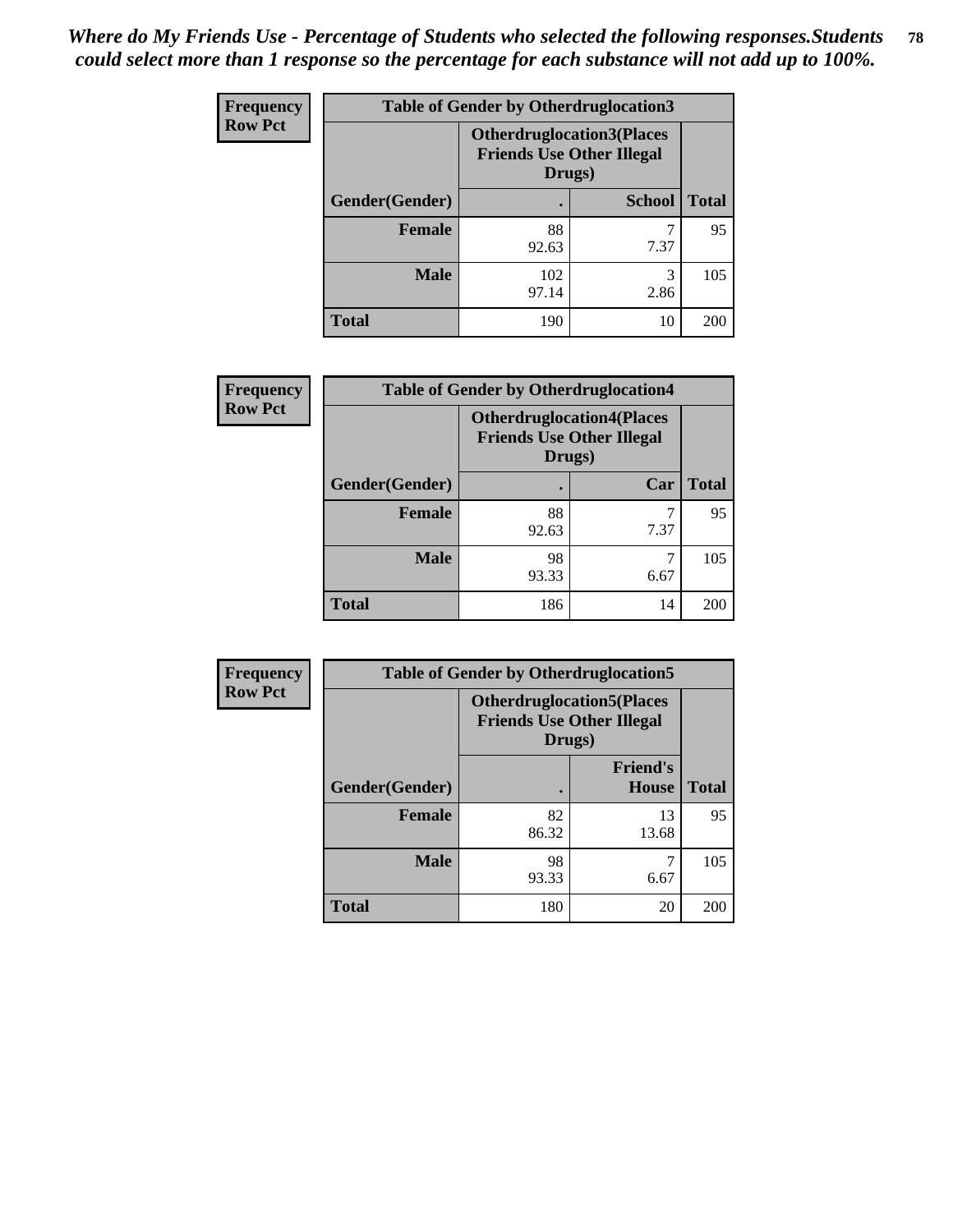| Frequency      | <b>Table of Gender by Otherdruglocation6</b> |                                                                                |              |              |
|----------------|----------------------------------------------|--------------------------------------------------------------------------------|--------------|--------------|
| <b>Row Pct</b> |                                              | <b>Otherdruglocation6(Places</b><br><b>Friends Use Other Illegal</b><br>Drugs) |              |              |
|                | Gender(Gender)                               |                                                                                | <b>Other</b> | <b>Total</b> |
|                | Female                                       | 83<br>87.37                                                                    | 12<br>12.63  | 95           |
|                | <b>Male</b>                                  | 97<br>92.38                                                                    | 8<br>7.62    | 105          |
|                | <b>Total</b>                                 | 180                                                                            | 20           | 200          |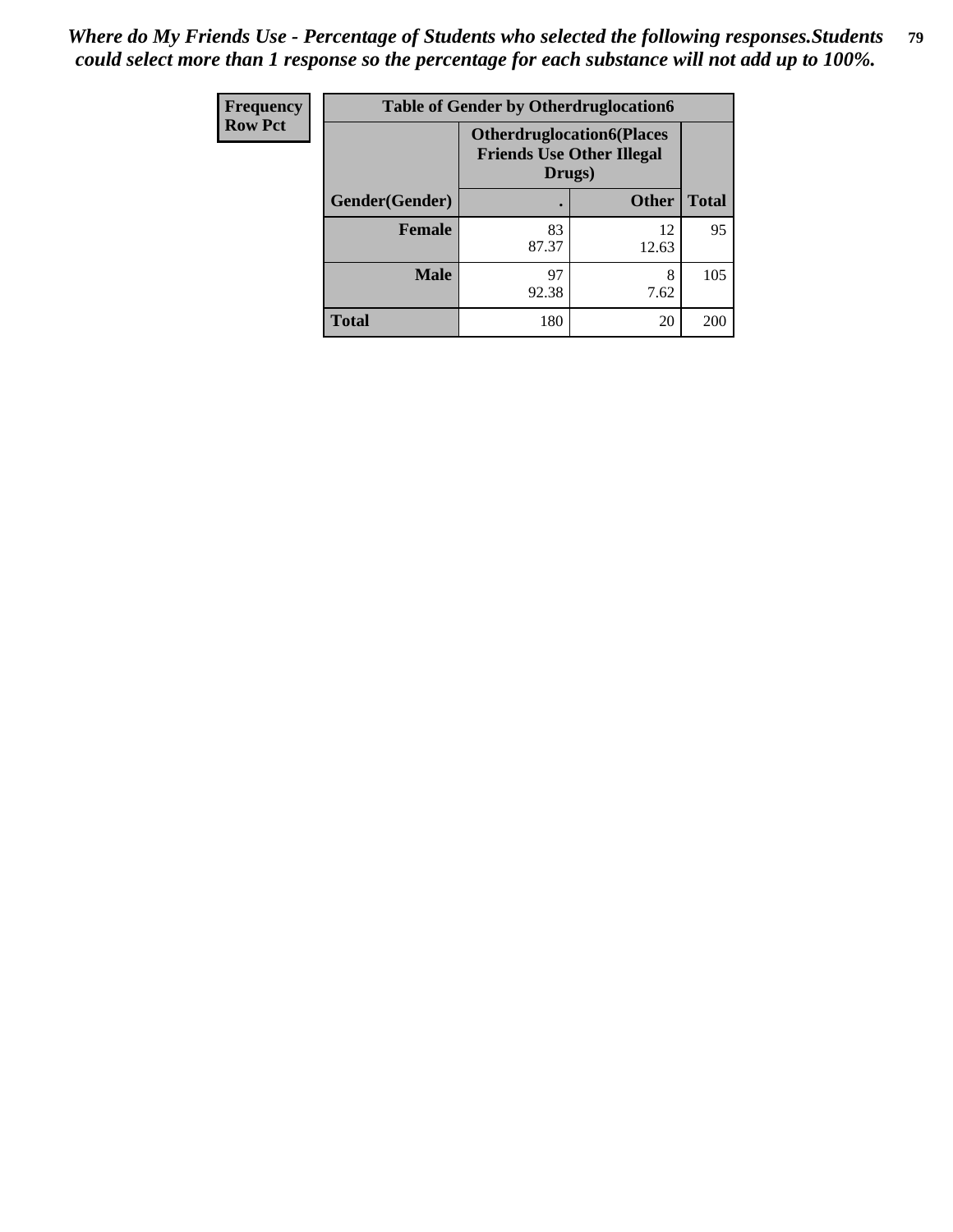| <b>Frequency</b> | <b>Table of Gender by Alcoholtime1</b> |                                                          |                      |              |
|------------------|----------------------------------------|----------------------------------------------------------|----------------------|--------------|
| <b>Row Pct</b>   |                                        | <b>Alcoholtime1(Times</b><br><b>Friends Use Alcohol)</b> |                      |              |
|                  | Gender(Gender)                         | $\bullet$                                                | Do Not<br><b>Use</b> | <b>Total</b> |
|                  | <b>Female</b>                          | 56<br>58.95                                              | 39<br>41.05          | 95           |
|                  | <b>Male</b>                            | 70<br>66.67                                              | 35<br>33.33          | 105          |
|                  | <b>Total</b>                           | 126                                                      | 74                   | 200          |

| Frequency      | <b>Table of Gender by Alcoholtime2</b> |                                                          |                            |              |
|----------------|----------------------------------------|----------------------------------------------------------|----------------------------|--------------|
| <b>Row Pct</b> |                                        | <b>Alcoholtime2(Times</b><br><b>Friends Use Alcohol)</b> |                            |              |
|                | Gender(Gender)                         |                                                          | <b>On Way</b><br>to School | <b>Total</b> |
|                | <b>Female</b>                          | 89<br>93.68                                              | 6<br>6.32                  | 95           |
|                | <b>Male</b>                            | 99<br>94.29                                              | 6<br>5.71                  | 105          |
|                | <b>Total</b>                           | 188                                                      | 12                         | 200          |

| <b>Frequency</b> | <b>Table of Gender by Alcoholtime3</b> |                                                          |                                |              |
|------------------|----------------------------------------|----------------------------------------------------------|--------------------------------|--------------|
| <b>Row Pct</b>   |                                        | <b>Alcoholtime3(Times</b><br><b>Friends Use Alcohol)</b> |                                |              |
|                  | Gender(Gender)                         |                                                          | <b>During</b><br><b>School</b> | <b>Total</b> |
|                  | Female                                 | 90<br>94.74                                              | 5<br>5.26                      | 95           |
|                  | <b>Male</b>                            | 100<br>95.24                                             | 5<br>4.76                      | 105          |
|                  | <b>Total</b>                           | 190                                                      | 10                             | 200          |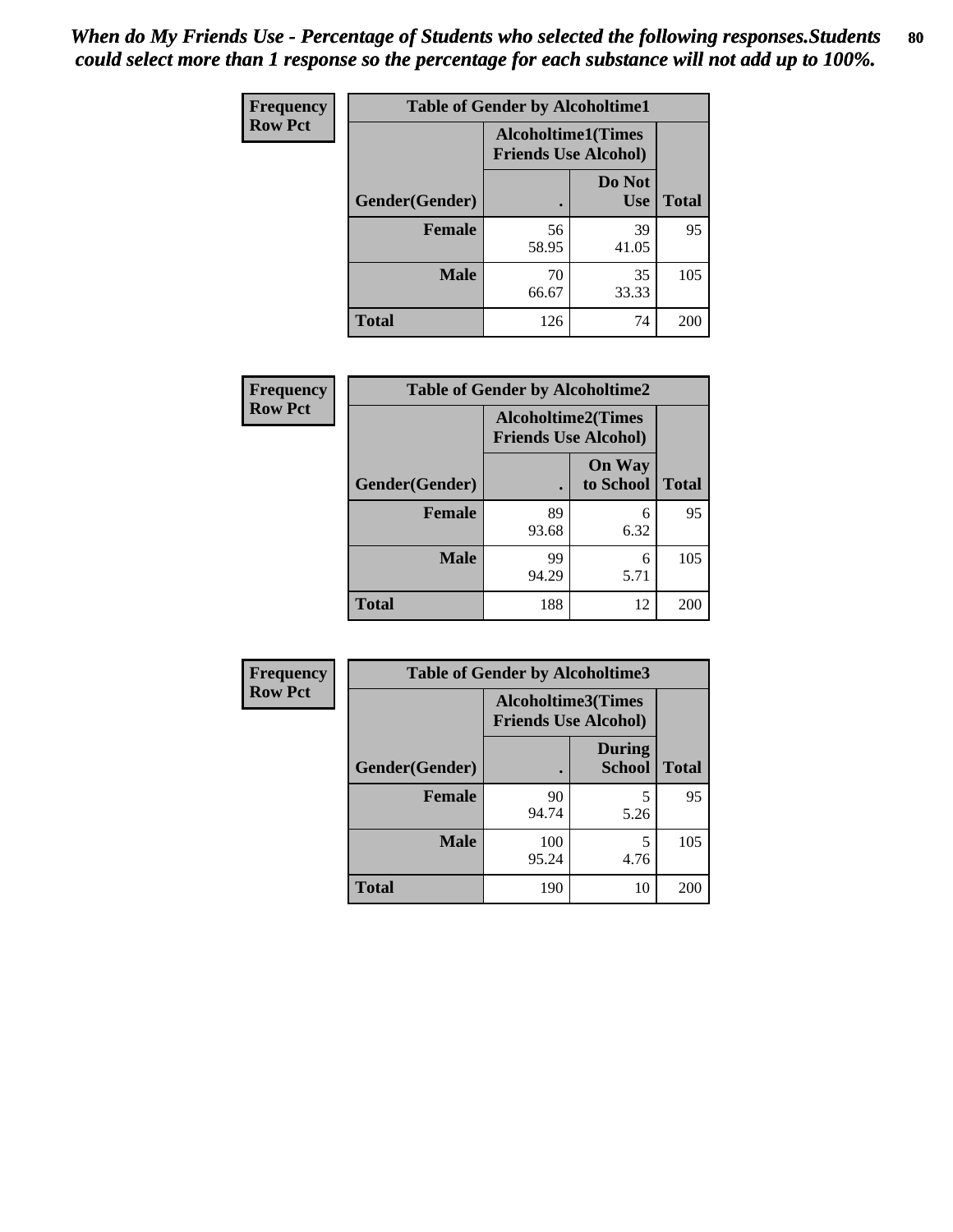*When do My Friends Use - Percentage of Students who selected the following responses.Students could select more than 1 response so the percentage for each substance will not add up to 100%.* **81**

| <b>Frequency</b> | <b>Table of Gender by Alcoholtime4</b> |                                                          |                                                       |              |
|------------------|----------------------------------------|----------------------------------------------------------|-------------------------------------------------------|--------------|
| <b>Row Pct</b>   |                                        | <b>Alcoholtime4(Times</b><br><b>Friends Use Alcohol)</b> |                                                       |              |
|                  | Gender(Gender)                         | $\bullet$                                                | <b>On Way</b><br>Home<br><b>From</b><br><b>School</b> | <b>Total</b> |
|                  | <b>Female</b>                          | 85<br>89.47                                              | 10<br>10.53                                           | 95           |
|                  | <b>Male</b>                            | 96<br>91.43                                              | 9<br>8.57                                             | 105          |
|                  | <b>Total</b>                           | 181                                                      | 19                                                    | 200          |

| <b>Frequency</b> | <b>Table of Gender by Alcoholtime5</b> |                                                           |             |              |
|------------------|----------------------------------------|-----------------------------------------------------------|-------------|--------------|
| <b>Row Pct</b>   |                                        | <b>Alcoholtime5</b> (Times<br><b>Friends Use Alcohol)</b> |             |              |
|                  | Gender(Gender)                         |                                                           | Weeknights  | <b>Total</b> |
|                  | <b>Female</b>                          | 77<br>81.05                                               | 18<br>18.95 | 95           |
|                  | <b>Male</b>                            | 79<br>75.24                                               | 26<br>24.76 | 105          |
|                  | <b>Total</b>                           | 156                                                       | 44          | 200          |

| <b>Frequency</b> | <b>Table of Gender by Alcoholtime6</b> |             |                                                          |              |
|------------------|----------------------------------------|-------------|----------------------------------------------------------|--------------|
| <b>Row Pct</b>   |                                        |             | <b>Alcoholtime6(Times</b><br><b>Friends Use Alcohol)</b> |              |
|                  | Gender(Gender)                         |             | Weekends                                                 | <b>Total</b> |
|                  | Female                                 | 37<br>38.95 | 58<br>61.05                                              | 95           |
|                  | <b>Male</b>                            | 38<br>36.19 | 67<br>63.81                                              | 105          |
|                  | <b>Total</b>                           | 75          | 125                                                      | 200          |

| Frequency      | <b>Table of Gender by Tobaccotime1</b> |                                                          |                      |              |
|----------------|----------------------------------------|----------------------------------------------------------|----------------------|--------------|
| <b>Row Pct</b> |                                        | <b>Tobaccotime1(Times</b><br><b>Friends Use Tobacco)</b> |                      |              |
|                | Gender(Gender)                         |                                                          | Do Not<br><b>Use</b> | <b>Total</b> |
|                | <b>Female</b>                          | 44<br>46.32                                              | 51<br>53.68          | 95           |
|                | <b>Male</b>                            | 51<br>48.57                                              | 54<br>51.43          | 105          |
|                | <b>Total</b>                           | 95                                                       | 105                  | 200          |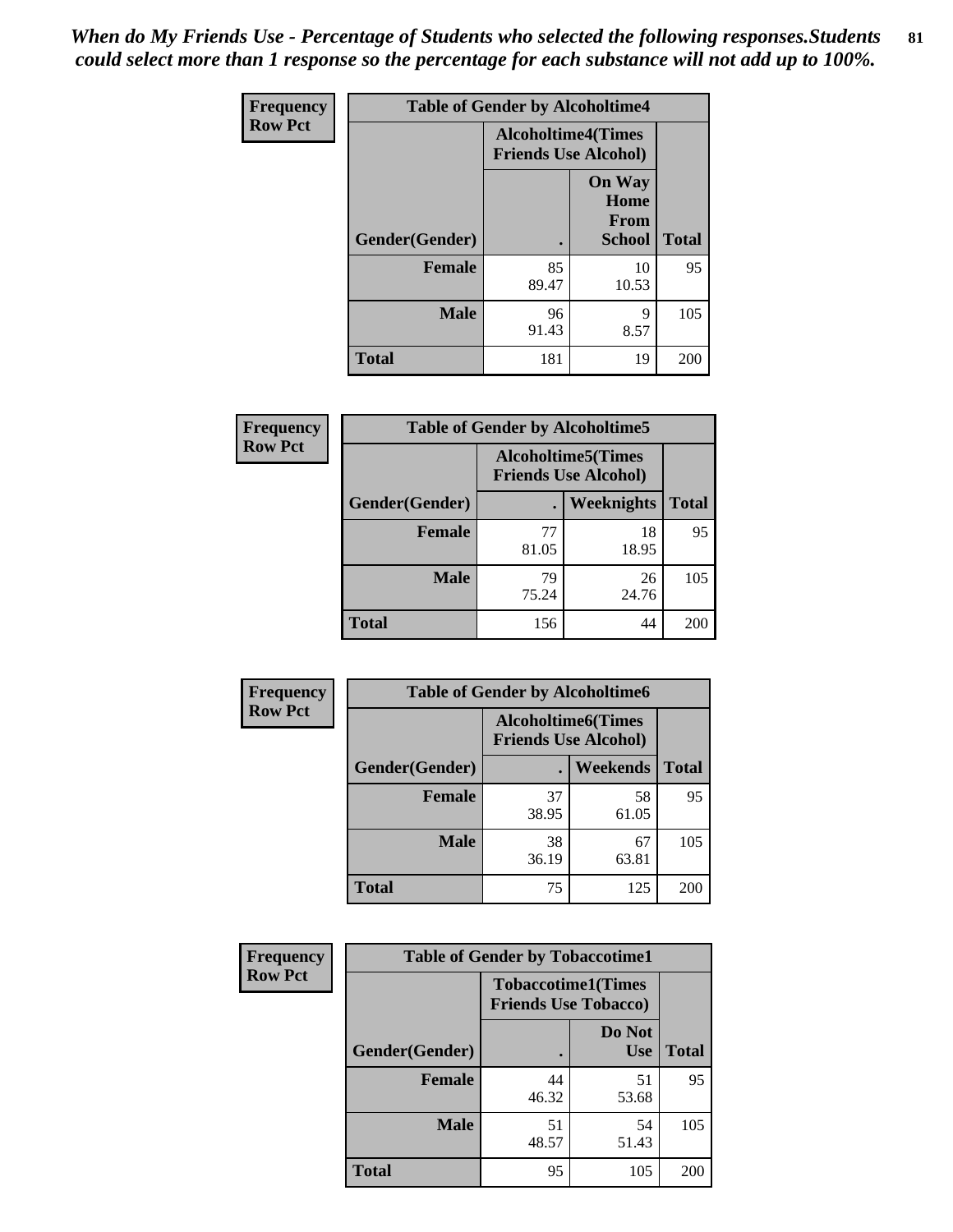*When do My Friends Use - Percentage of Students who selected the following responses.Students could select more than 1 response so the percentage for each substance will not add up to 100%.* **82**

| <b>Frequency</b> | <b>Table of Gender by Tobaccotime2</b> |                                                          |                            |              |
|------------------|----------------------------------------|----------------------------------------------------------|----------------------------|--------------|
| <b>Row Pct</b>   |                                        | <b>Tobaccotime2(Times</b><br><b>Friends Use Tobacco)</b> |                            |              |
|                  | Gender(Gender)                         | $\bullet$                                                | <b>On Way</b><br>to School | <b>Total</b> |
|                  | Female                                 | 73<br>76.84                                              | 22<br>23.16                | 95           |
|                  | <b>Male</b>                            | 82<br>78.10                                              | 23<br>21.90                | 105          |
|                  | <b>Total</b>                           | 155                                                      | 45                         | 200          |

| Frequency      | <b>Table of Gender by Tobaccotime3</b> |                                                          |                                |              |
|----------------|----------------------------------------|----------------------------------------------------------|--------------------------------|--------------|
| <b>Row Pct</b> |                                        | <b>Tobaccotime3(Times</b><br><b>Friends Use Tobacco)</b> |                                |              |
|                | Gender(Gender)                         |                                                          | <b>During</b><br><b>School</b> | <b>Total</b> |
|                | <b>Female</b>                          | 73<br>76.84                                              | 22<br>23.16                    | 95           |
|                | <b>Male</b>                            | 88<br>83.81                                              | 17<br>16.19                    | 105          |
|                | <b>Total</b>                           | 161                                                      | 39                             | 200          |

| Frequency      | <b>Table of Gender by Tobaccotime4</b> |                                                          |                                                |              |
|----------------|----------------------------------------|----------------------------------------------------------|------------------------------------------------|--------------|
| <b>Row Pct</b> |                                        | <b>Tobaccotime4(Times</b><br><b>Friends Use Tobacco)</b> |                                                |              |
|                | Gender(Gender)                         |                                                          | <b>On Way</b><br>Home<br>From<br><b>School</b> | <b>Total</b> |
|                | <b>Female</b>                          | 85<br>89.47                                              | 10<br>10.53                                    | 95           |
|                | <b>Male</b>                            | 96<br>91.43                                              | 9<br>8.57                                      | 105          |
|                | <b>Total</b>                           | 181                                                      | 19                                             | 200          |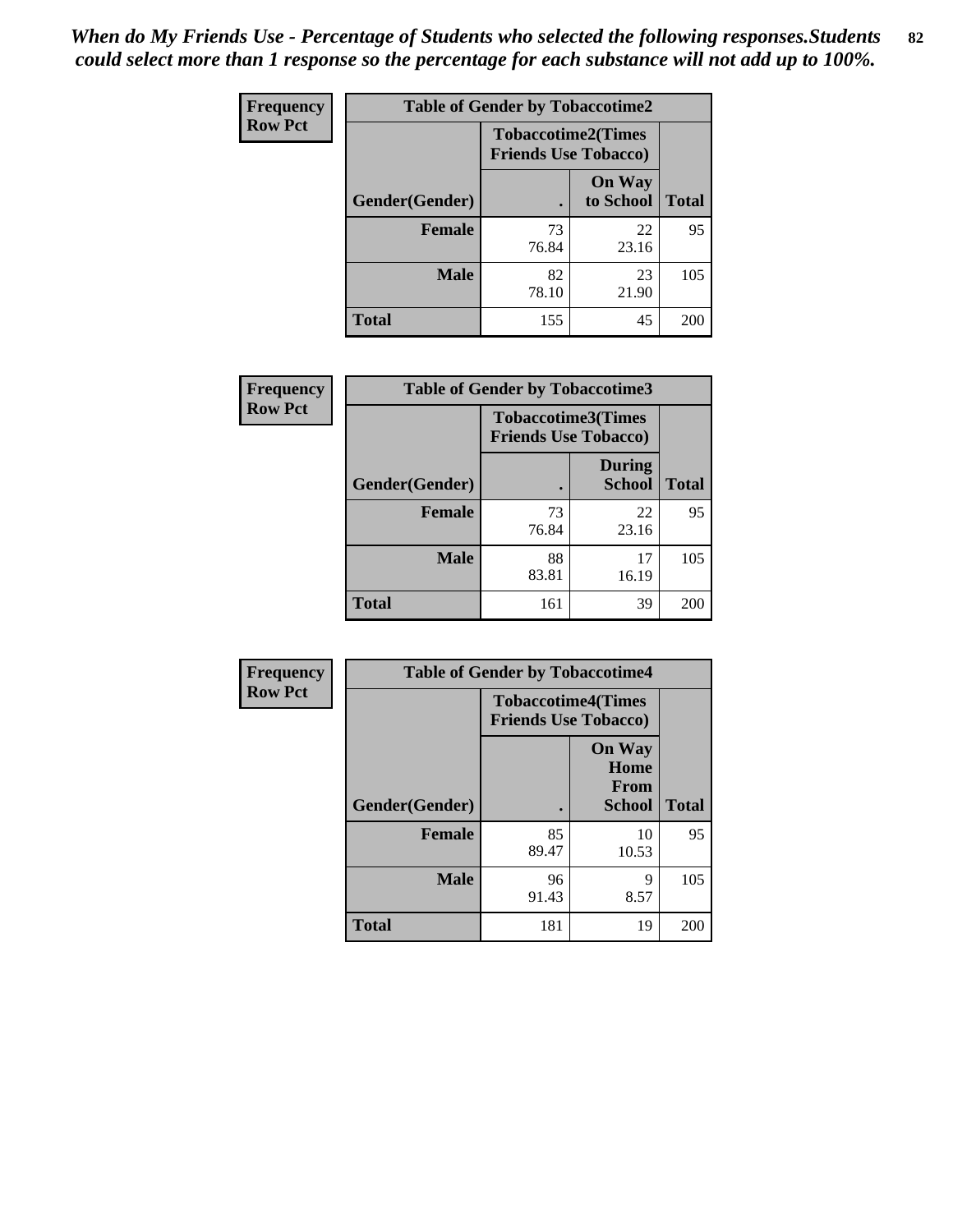| Frequency      | <b>Table of Gender by Tobaccotime5</b> |             |                                                          |              |  |
|----------------|----------------------------------------|-------------|----------------------------------------------------------|--------------|--|
| <b>Row Pct</b> |                                        |             | <b>Tobaccotime5(Times</b><br><b>Friends Use Tobacco)</b> |              |  |
|                | Gender(Gender)                         |             | Weeknights                                               | <b>Total</b> |  |
|                | <b>Female</b>                          | 63<br>66.32 | 32<br>33.68                                              | 95           |  |
|                | <b>Male</b>                            | 69<br>65.71 | 36<br>34.29                                              | 105          |  |
|                | <b>Total</b>                           | 132         | 68                                                       | 200          |  |

| <b>Frequency</b> | <b>Table of Gender by Tobaccotime6</b> |                                                          |                 |              |
|------------------|----------------------------------------|----------------------------------------------------------|-----------------|--------------|
| <b>Row Pct</b>   |                                        | <b>Tobaccotime6(Times</b><br><b>Friends Use Tobacco)</b> |                 |              |
|                  | Gender(Gender)                         |                                                          | <b>Weekends</b> | <b>Total</b> |
|                  | Female                                 | 58<br>61.05                                              | 37<br>38.95     | 95           |
|                  | <b>Male</b>                            | 59<br>56.19                                              | 46<br>43.81     | 105          |
|                  | <b>Total</b>                           | 117                                                      | 83              | 200          |

| <b>Frequency</b> |                | <b>Table of Gender by Marijuanatime1</b>                      |             |              |
|------------------|----------------|---------------------------------------------------------------|-------------|--------------|
| <b>Row Pct</b>   |                | <b>Marijuanatime1(Times</b><br><b>Friends Use Marijuana</b> ) |             |              |
|                  | Gender(Gender) |                                                               | Do Not Use  | <b>Total</b> |
|                  | <b>Female</b>  | 43<br>45.26                                                   | 52<br>54.74 | 95           |
|                  | <b>Male</b>    | 64<br>60.95                                                   | 41<br>39.05 | 105          |
|                  | <b>Total</b>   | 107                                                           | 93          | 200          |

| <b>Frequency</b> | <b>Table of Gender by Marijuanatime2</b> |                                                               |                            |              |
|------------------|------------------------------------------|---------------------------------------------------------------|----------------------------|--------------|
| <b>Row Pct</b>   |                                          | <b>Marijuanatime2(Times</b><br><b>Friends Use Marijuana</b> ) |                            |              |
|                  | Gender(Gender)                           |                                                               | On Way to<br><b>School</b> | <b>Total</b> |
|                  | Female                                   | 85<br>89.47                                                   | 10<br>10.53                | 95           |
|                  | <b>Male</b>                              | 86<br>81.90                                                   | 19<br>18.10                | 105          |
|                  | <b>Total</b>                             | 171                                                           | 29                         | 200          |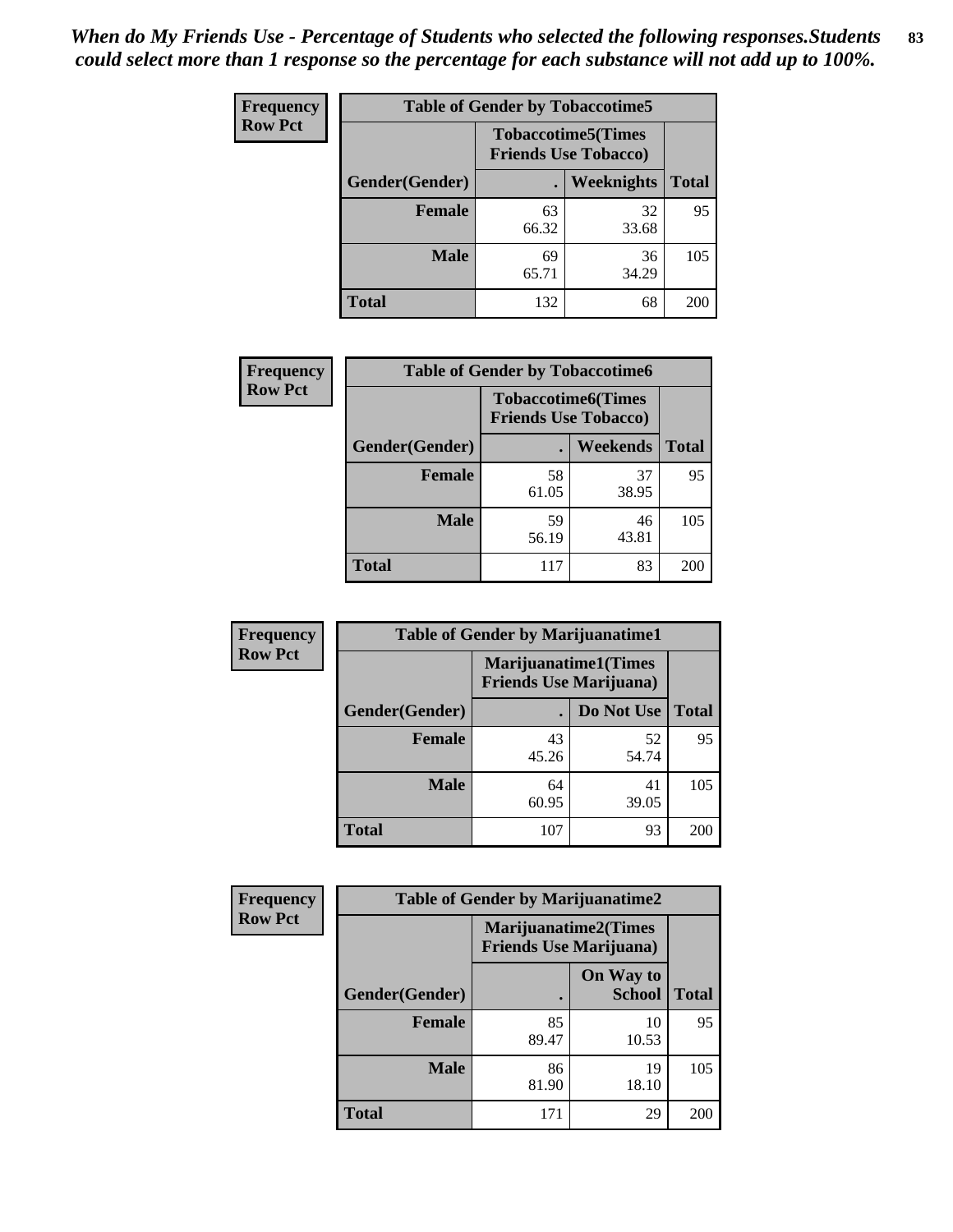*When do My Friends Use - Percentage of Students who selected the following responses.Students could select more than 1 response so the percentage for each substance will not add up to 100%.* **84**

| <b>Frequency</b> | Table of Gender by Marijuanatime3 |                                                        |                                |              |
|------------------|-----------------------------------|--------------------------------------------------------|--------------------------------|--------------|
| <b>Row Pct</b>   |                                   | Marijuanatime3(Times<br><b>Friends Use Marijuana</b> ) |                                |              |
|                  | Gender(Gender)                    |                                                        | <b>During</b><br><b>School</b> | <b>Total</b> |
|                  | <b>Female</b>                     | 87<br>91.58                                            | 8<br>8.42                      | 95           |
|                  | <b>Male</b>                       | 92<br>87.62                                            | 13<br>12.38                    | 105          |
|                  | <b>Total</b>                      | 179                                                    | 21                             | 200          |

| Frequency      | <b>Table of Gender by Marijuanatime4</b> |                                |                                                       |              |
|----------------|------------------------------------------|--------------------------------|-------------------------------------------------------|--------------|
| <b>Row Pct</b> |                                          | <b>Friends Use Marijuana</b> ) | <b>Marijuanatime4</b> (Times                          |              |
|                | Gender(Gender)                           |                                | <b>On Way</b><br>Home<br><b>From</b><br><b>School</b> | <b>Total</b> |
|                | <b>Female</b>                            | 81<br>85.26                    | 14<br>14.74                                           | 95           |
|                | <b>Male</b>                              | 83<br>79.05                    | 22<br>20.95                                           | 105          |
|                | <b>Total</b>                             | 164                            | 36                                                    | 200          |

| <b>Frequency</b> | <b>Table of Gender by Marijuanatime5</b> |             |                                                                |              |  |
|------------------|------------------------------------------|-------------|----------------------------------------------------------------|--------------|--|
| <b>Row Pct</b>   |                                          |             | <b>Marijuanatime5</b> (Times<br><b>Friends Use Marijuana</b> ) |              |  |
|                  | Gender(Gender)                           |             | Weeknights                                                     | <b>Total</b> |  |
|                  | <b>Female</b>                            | 73<br>76.84 | 22<br>23.16                                                    | 95           |  |
|                  | <b>Male</b>                              | 69<br>65.71 | 36<br>34.29                                                    | 105          |  |
|                  | <b>Total</b>                             | 142         | 58                                                             | 200          |  |

| <b>Frequency</b> | <b>Table of Gender by Marijuanatime6</b> |                                                               |                 |              |  |
|------------------|------------------------------------------|---------------------------------------------------------------|-----------------|--------------|--|
| <b>Row Pct</b>   |                                          | <b>Marijuanatime6(Times</b><br><b>Friends Use Marijuana</b> ) |                 |              |  |
|                  | Gender(Gender)                           |                                                               | <b>Weekends</b> | <b>Total</b> |  |
|                  | <b>Female</b>                            | 55<br>57.89                                                   | 40<br>42.11     | 95           |  |
|                  | <b>Male</b>                              | 47<br>44.76                                                   | 58<br>55.24     | 105          |  |
|                  | <b>Total</b>                             | 102                                                           | 98              | 200          |  |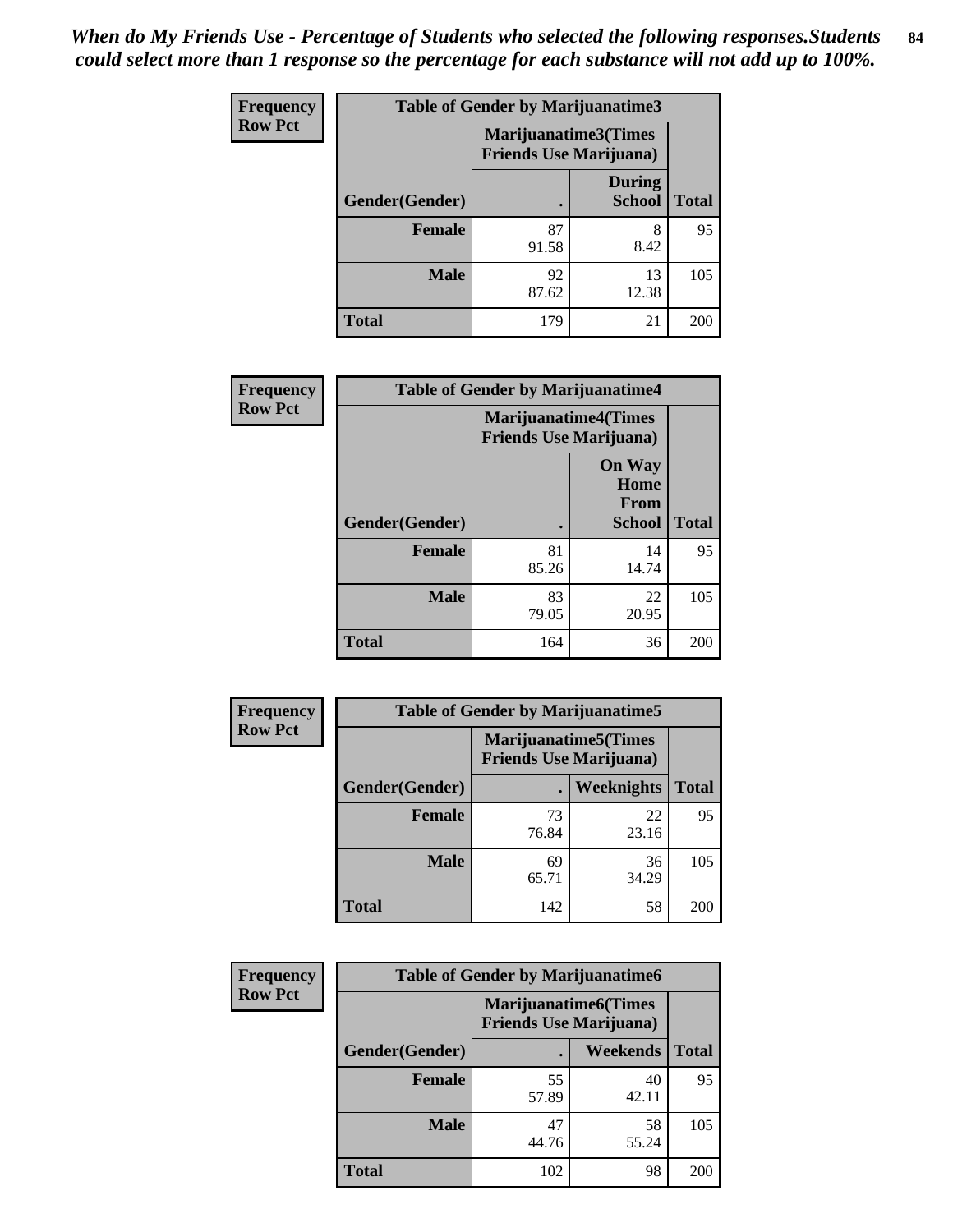*When do My Friends Use - Percentage of Students who selected the following responses.Students could select more than 1 response so the percentage for each substance will not add up to 100%.* **85**

| <b>Frequency</b> | <b>Table of Gender by Otherdrugtime1</b> |                                                                                   |                    |     |
|------------------|------------------------------------------|-----------------------------------------------------------------------------------|--------------------|-----|
| <b>Row Pct</b>   |                                          | <b>Otherdrugtime1(Times</b><br><b>Friends Use Other</b><br><b>Illegal Drugs</b> ) |                    |     |
|                  | Gender(Gender)                           |                                                                                   | Do Not Use   Total |     |
|                  | <b>Female</b>                            | 22<br>23.16                                                                       | 73<br>76.84        | 95  |
|                  | Male                                     | 27<br>25.71                                                                       | 78<br>74.29        | 105 |
|                  | <b>Total</b>                             | 49                                                                                | 151                | 200 |

| Frequency      | <b>Table of Gender by Otherdrugtime2</b> |                                                                                   |                            |              |
|----------------|------------------------------------------|-----------------------------------------------------------------------------------|----------------------------|--------------|
| <b>Row Pct</b> |                                          | <b>Otherdrugtime2(Times</b><br><b>Friends Use Other</b><br><b>Illegal Drugs</b> ) |                            |              |
|                | Gender(Gender)                           |                                                                                   | On Way to<br><b>School</b> | <b>Total</b> |
|                | <b>Female</b>                            | 90<br>94.74                                                                       | 5<br>5.26                  | 95           |
|                | <b>Male</b>                              | 102<br>97.14                                                                      | 3<br>2.86                  | 105          |
|                | <b>Total</b>                             | 192                                                                               | 8                          | 200          |

| Frequency      | <b>Table of Gender by Otherdrugtime3</b> |                        |                                                         |              |
|----------------|------------------------------------------|------------------------|---------------------------------------------------------|--------------|
| <b>Row Pct</b> |                                          | <b>Illegal Drugs</b> ) | <b>Otherdrugtime3(Times</b><br><b>Friends Use Other</b> |              |
|                | Gender(Gender)                           |                        | <b>During</b><br><b>School</b>                          | <b>Total</b> |
|                | <b>Female</b>                            | 90<br>94.74            | 5<br>5.26                                               | 95           |
|                | <b>Male</b>                              | 103<br>98.10           | $\mathfrak{D}$<br>1.90                                  | 105          |
|                | <b>Total</b>                             | 193                    | 7                                                       | 200          |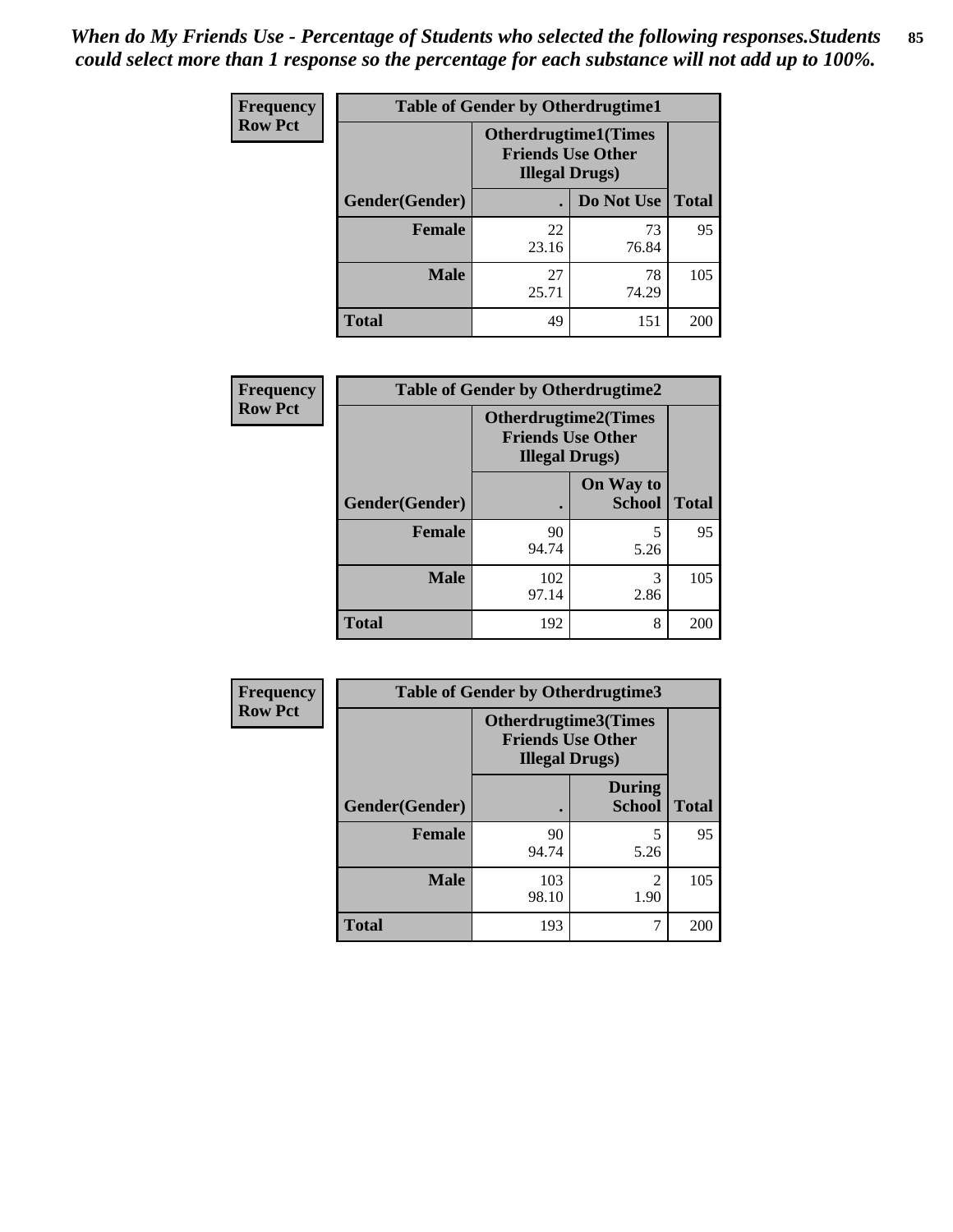*When do My Friends Use - Percentage of Students who selected the following responses.Students could select more than 1 response so the percentage for each substance will not add up to 100%.* **86**

| <b>Frequency</b> | <b>Table of Gender by Otherdrugtime4</b> |                                                    |                                                |              |
|------------------|------------------------------------------|----------------------------------------------------|------------------------------------------------|--------------|
| <b>Row Pct</b>   |                                          | <b>Friends Use Other</b><br><b>Illegal Drugs</b> ) | <b>Otherdrugtime4(Times</b>                    |              |
|                  | Gender(Gender)                           |                                                    | <b>On Way</b><br>Home<br>From<br><b>School</b> | <b>Total</b> |
|                  | Female                                   | 89<br>93.68                                        | 6<br>6.32                                      | 95           |
|                  | <b>Male</b>                              | 101<br>96.19                                       | 4<br>3.81                                      | 105          |
|                  | <b>Total</b>                             | 190                                                | 10                                             | 200          |

| Frequency      | <b>Table of Gender by Otherdrugtime5</b> |                                                                                    |            |              |
|----------------|------------------------------------------|------------------------------------------------------------------------------------|------------|--------------|
| <b>Row Pct</b> |                                          | <b>Otherdrugtime5</b> (Times<br><b>Friends Use Other</b><br><b>Illegal Drugs</b> ) |            |              |
|                | Gender(Gender)                           |                                                                                    | Weeknights | <b>Total</b> |
|                | <b>Female</b>                            | 86<br>90.53                                                                        | 9<br>9.47  | 95           |
|                | <b>Male</b>                              | 95<br>90.48                                                                        | 10<br>9.52 | 105          |
|                | <b>Total</b>                             | 181                                                                                | 19         | 200          |

| <b>Frequency</b> | <b>Table of Gender by Otherdrugtime6</b> |                                                                                   |                 |              |  |
|------------------|------------------------------------------|-----------------------------------------------------------------------------------|-----------------|--------------|--|
| <b>Row Pct</b>   |                                          | <b>Otherdrugtime6(Times</b><br><b>Friends Use Other</b><br><b>Illegal Drugs</b> ) |                 |              |  |
|                  | Gender(Gender)                           |                                                                                   | <b>Weekends</b> | <b>Total</b> |  |
|                  | <b>Female</b>                            | 74<br>77.89                                                                       | 21<br>22.11     | 95           |  |
|                  | <b>Male</b>                              | 82<br>78.10                                                                       | 23<br>21.90     | 105          |  |
|                  | <b>Total</b>                             | 156                                                                               | 44              | 200          |  |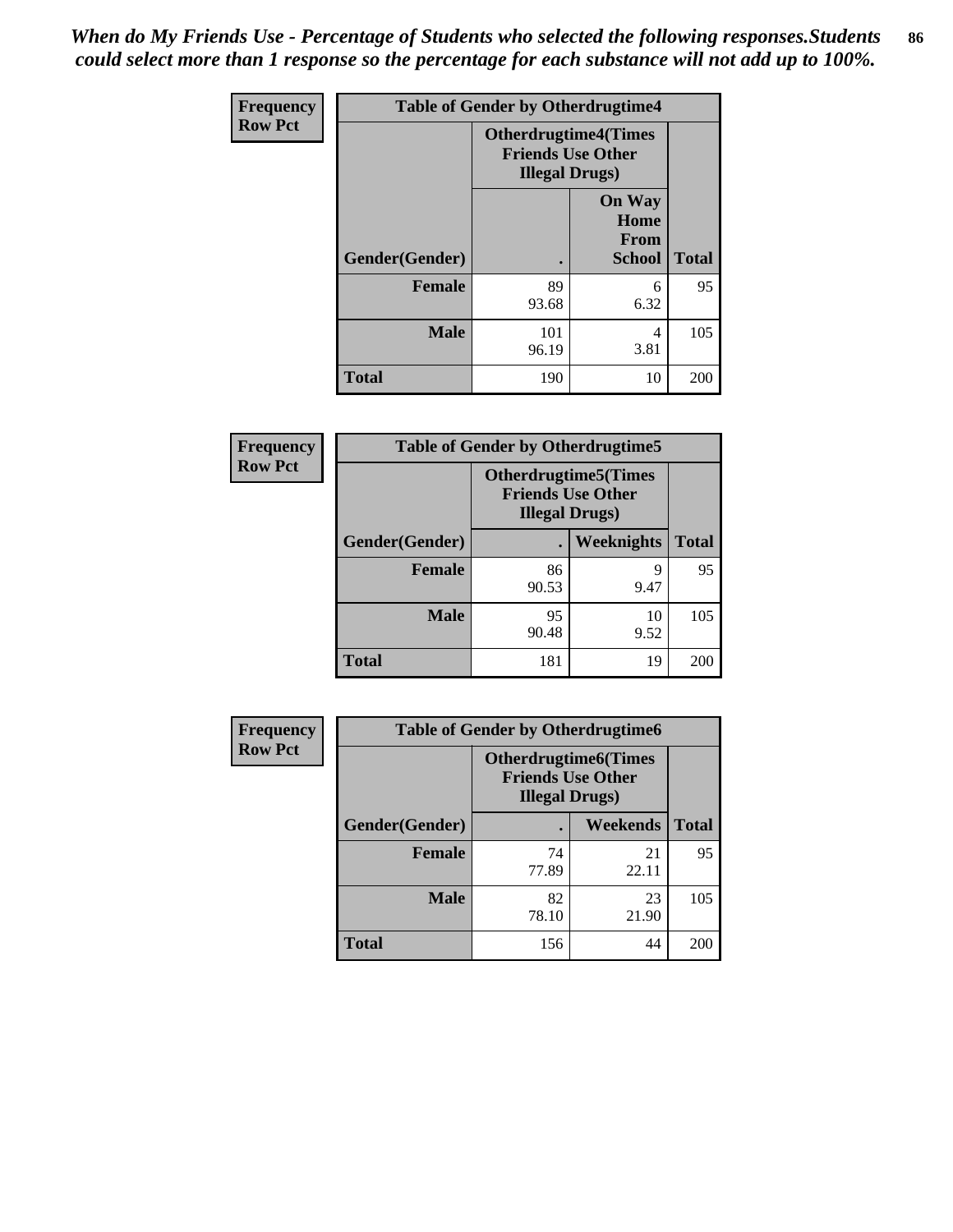## *Other Questions* **87**

| Frequency      | <b>Table of Gender by Educationalcohol</b> |                                                                                                                               |                |              |  |
|----------------|--------------------------------------------|-------------------------------------------------------------------------------------------------------------------------------|----------------|--------------|--|
| <b>Row Pct</b> |                                            | Educationalcohol(I<br>have been taught<br>about alcohol,<br>tobacco,<br>and other drugs<br>within the last year<br>at school) |                |              |  |
|                | Gender(Gender)                             | Yes                                                                                                                           | N <sub>0</sub> | <b>Total</b> |  |
|                | <b>Female</b>                              | 83<br>87.37                                                                                                                   | 12<br>12.63    | 95           |  |
|                | <b>Male</b>                                | 84<br>80.00                                                                                                                   | 21<br>20.00    | 105          |  |
|                | <b>Total</b>                               | 167                                                                                                                           | 33             | 200          |  |

| Frequency      | <b>Table of Gender by Rodedrinking</b> |                                                                                                                     |             |              |  |
|----------------|----------------------------------------|---------------------------------------------------------------------------------------------------------------------|-------------|--------------|--|
| <b>Row Pct</b> |                                        | Rodedrinking(In<br>the past 30 days I<br>have ridden in a<br>car with a driver<br>who had been<br>drinking alcohol) |             |              |  |
|                | Gender(Gender)                         | Yes                                                                                                                 | $\bf N_0$   | <b>Total</b> |  |
|                | <b>Female</b>                          | 21<br>22.11                                                                                                         | 74<br>77.89 | 95           |  |
|                | <b>Male</b>                            | 19<br>18.10                                                                                                         | 86<br>81.90 | 105          |  |
|                | <b>Total</b>                           | 40                                                                                                                  | 160         | 200          |  |

| Frequency      | <b>Table of Gender by Drugsschool</b> |                                                                                                                                     |                |              |  |
|----------------|---------------------------------------|-------------------------------------------------------------------------------------------------------------------------------------|----------------|--------------|--|
| <b>Row Pct</b> |                                       | <b>Drugsschool</b> (During<br>the past 12 months,<br>I have been offered,<br>sold,<br>or given illegal drugs<br>on school property) |                |              |  |
|                | Gender(Gender)                        | <b>Yes</b>                                                                                                                          | N <sub>0</sub> | <b>Total</b> |  |
|                | <b>Female</b>                         | 11<br>11.58                                                                                                                         | 84<br>88.42    | 95           |  |
|                | <b>Male</b>                           | 27<br>25.71                                                                                                                         | 78<br>74.29    | 105          |  |
|                | <b>Total</b>                          | 38                                                                                                                                  | 162            | 200          |  |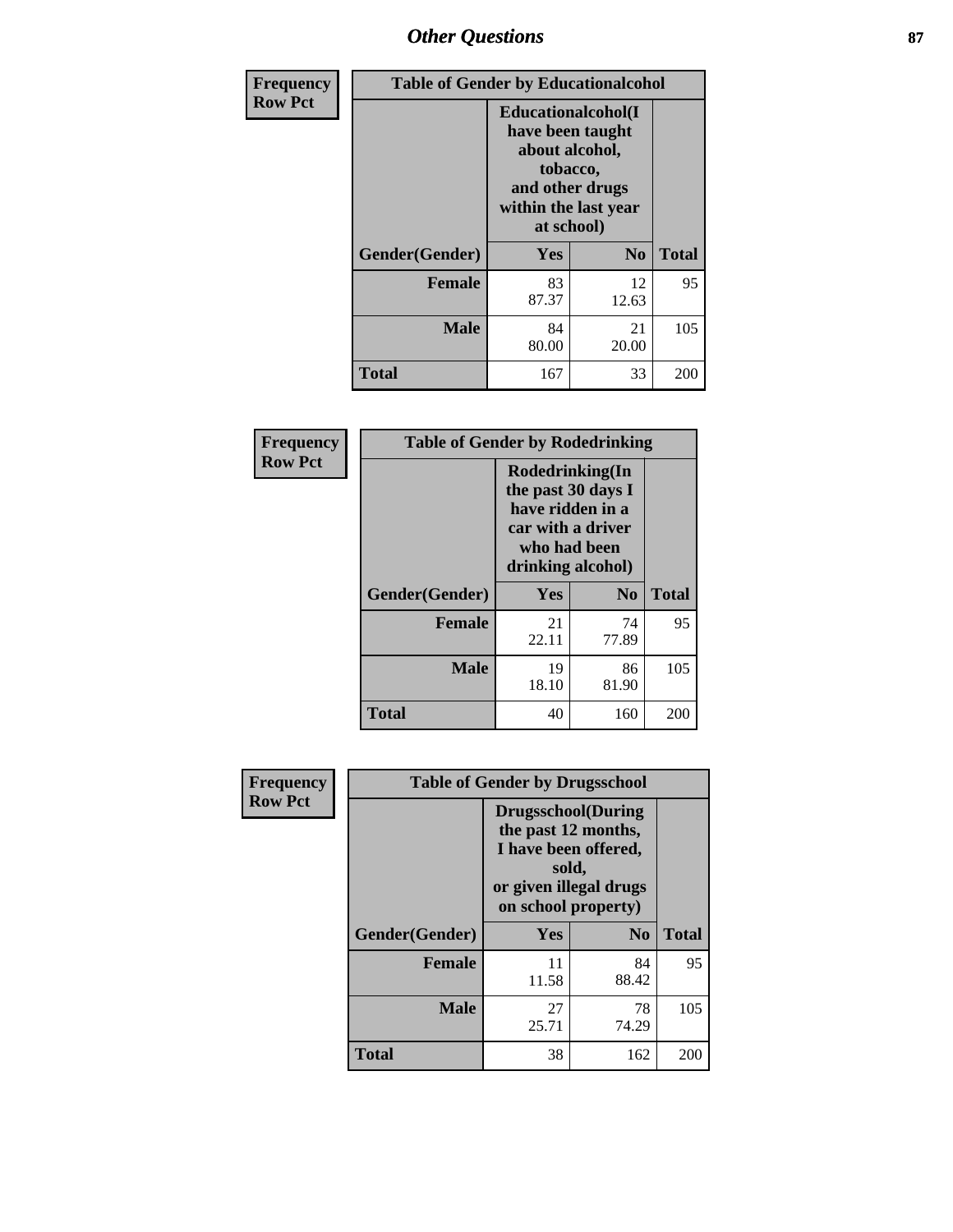### *Other Questions* **88**

**Frequency Row Pct**

| <b>Table of Gender by Bingedrinking</b> |                         |                                                                                                         |                   |                   |                               |                        |                   |              |
|-----------------------------------------|-------------------------|---------------------------------------------------------------------------------------------------------|-------------------|-------------------|-------------------------------|------------------------|-------------------|--------------|
|                                         |                         | Bingedrinking(I have drunk five or more<br>drinks of alcohol at one sitting during the<br>last 30 days) |                   |                   |                               |                        |                   |              |
| <b>Gender</b> (Gender)                  | $\bf{0}$<br><b>Davs</b> | 1 or<br>days                                                                                            | 3 to<br>5<br>days | 6 to<br>9<br>days | <b>10</b><br>to<br>19<br>days | 20<br>to<br>29<br>days | All<br>30<br>days | <b>Total</b> |
| <b>Female</b>                           | 85<br>89.47             | 3<br>3.16                                                                                               | 3<br>3.16         | 0.00              | $\mathfrak{D}$<br>2.11        | 1.05                   | 1.05              | 95           |
| <b>Male</b>                             | 88<br>83.81             | 3<br>2.86                                                                                               | 10<br>9.52        | 0.95              | 0.95                          | 0.95                   | 0.95              | 105          |
| <b>Total</b>                            | 173                     | 6                                                                                                       | 13                |                   | 3                             | $\mathfrak{D}$         | $\mathfrak{D}$    | 200          |

| Frequency      | <b>Table of Gender by Educationaids</b> |                                                                                                 |                |              |  |
|----------------|-----------------------------------------|-------------------------------------------------------------------------------------------------|----------------|--------------|--|
| <b>Row Pct</b> |                                         | <b>Educationaids</b> (I<br>have been taught<br>about HIV/AIDS<br>at school in the<br>past year) |                |              |  |
|                | Gender(Gender)                          | Yes                                                                                             | N <sub>0</sub> | <b>Total</b> |  |
|                | <b>Female</b>                           | 78<br>82.11                                                                                     | 17<br>17.89    | 95           |  |
|                | <b>Male</b>                             | 83<br>79.05                                                                                     | 22<br>20.95    | 105          |  |
|                | <b>Total</b>                            | 161                                                                                             | 39             | 200          |  |

| <b>Frequency</b> | <b>Table of Gender by Suicideconsider</b> |                        |                |              |  |
|------------------|-------------------------------------------|------------------------|----------------|--------------|--|
| <b>Row Pct</b>   |                                           | <b>Suicideconsider</b> |                |              |  |
|                  | Gender(Gender)                            | Yes                    | N <sub>0</sub> | <b>Total</b> |  |
|                  | Female                                    | 12<br>12.63            | 83<br>87.37    | 95           |  |
|                  | <b>Male</b>                               | 11<br>10.48            | 94<br>89.52    | 105          |  |
|                  | <b>Total</b>                              | 23                     | 177            | 200          |  |